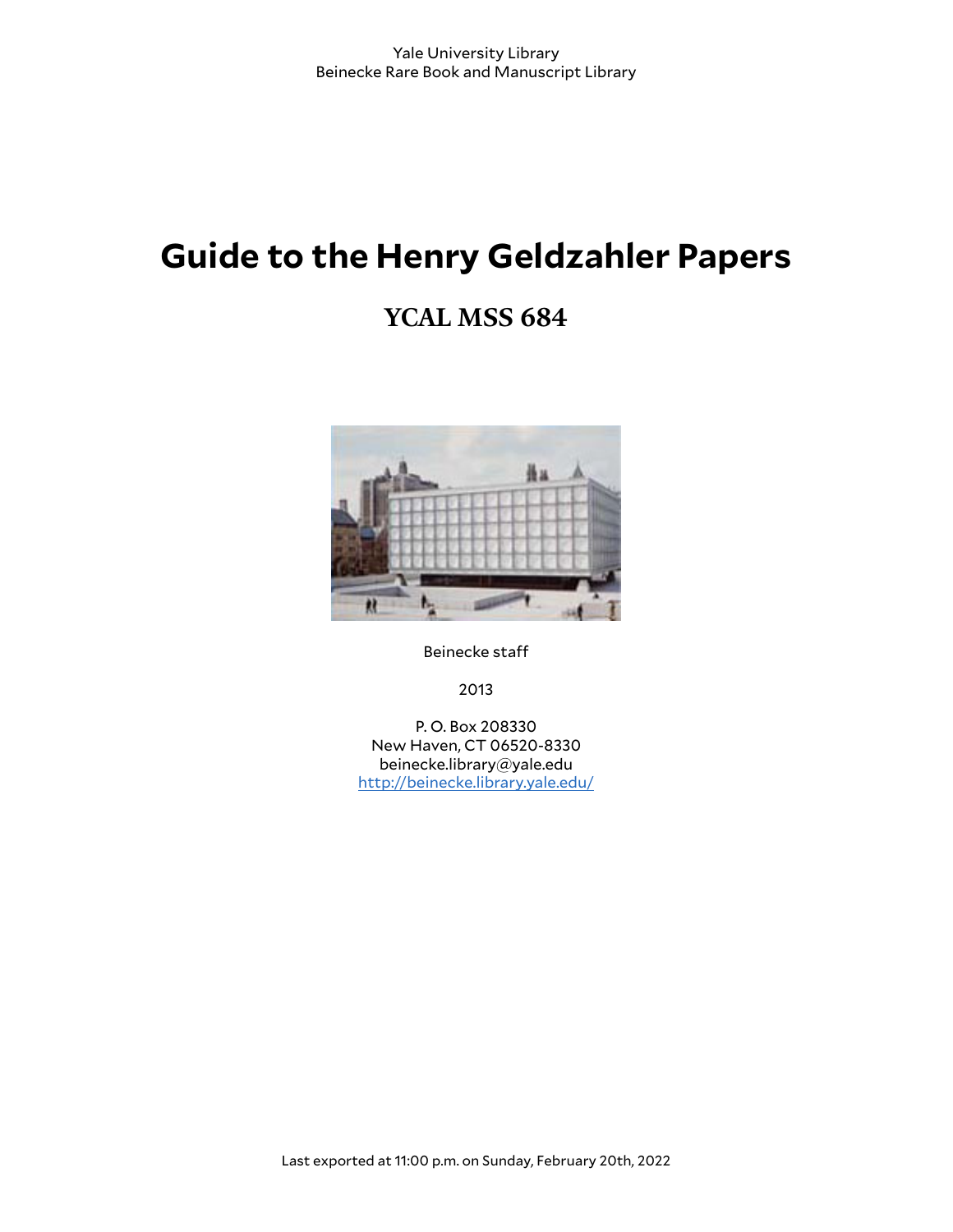## **Table of Contents**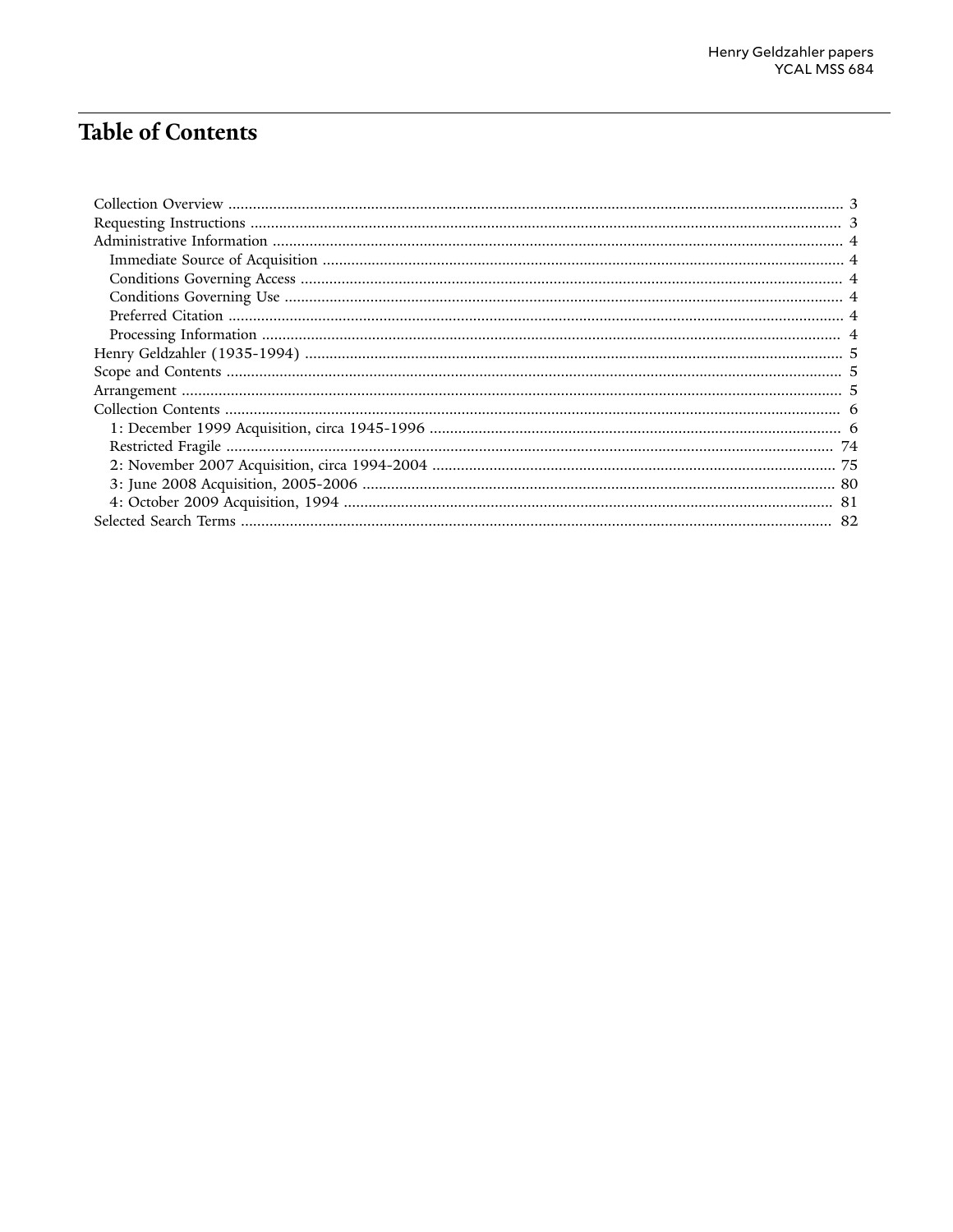### <span id="page-2-0"></span>**Collection Overview**

|                                  | <b>REPOSITORY:</b> Beinecke Rare Book and Manuscript Library<br>P.O. Box 208330<br>New Haven, CT 06520-8330<br>beinecke.library@yale.edu<br>http://beinecke.library.yale.edu/                                                                                                                                                                                                                                                                                                                                                                                                                                                                                                                                                                       |
|----------------------------------|-----------------------------------------------------------------------------------------------------------------------------------------------------------------------------------------------------------------------------------------------------------------------------------------------------------------------------------------------------------------------------------------------------------------------------------------------------------------------------------------------------------------------------------------------------------------------------------------------------------------------------------------------------------------------------------------------------------------------------------------------------|
| <b>CALL NUMBER: YCAL MSS 684</b> |                                                                                                                                                                                                                                                                                                                                                                                                                                                                                                                                                                                                                                                                                                                                                     |
|                                  | CREATOR: Geldzahler, Henry, 1935-1994                                                                                                                                                                                                                                                                                                                                                                                                                                                                                                                                                                                                                                                                                                               |
|                                  | <b>TITLE:</b> Henry Geldzahler papers                                                                                                                                                                                                                                                                                                                                                                                                                                                                                                                                                                                                                                                                                                               |
|                                  | <b>DATES:</b> circa 1945-2006                                                                                                                                                                                                                                                                                                                                                                                                                                                                                                                                                                                                                                                                                                                       |
|                                  | PHYSICAL DESCRIPTION: 43.75 linear feet (52 boxes) + 14 cold storage                                                                                                                                                                                                                                                                                                                                                                                                                                                                                                                                                                                                                                                                                |
| <b>LANGUAGE: English</b>         |                                                                                                                                                                                                                                                                                                                                                                                                                                                                                                                                                                                                                                                                                                                                                     |
|                                  | <b>SUMMARY:</b> The Henry Geldzahler papers consist of correspondence, writings,<br>photographs, audiotapes, video recordings, motion picture film, printed<br>material, and other papers that relate to the personal and professional life of<br>the American photographer Henry Geldzahler. Other papers include notes<br>and writings on Andy Warhol and others, working illustrations and notes for<br>his unfinsished monograph, "Modern Art in America", and footage used in<br>Peter Rosen's 2005 documentary about Geldzahler, Who Gets To Call It Art?.<br>The material documents Geldzahler's career as a curator of contemporary<br>art, his relationships with artists, and his involvement in the art world of the<br>1960s and 1970s. |
|                                  | <b>ONLINE FINDING AID:</b> To cite or bookmark this finding aid, please use the following link: http://<br>hdl.handle.net/10079/fa/beinecke.geldzahler                                                                                                                                                                                                                                                                                                                                                                                                                                                                                                                                                                                              |

### <span id="page-2-1"></span>**Requesting Instructions**

To request items from this collection for use in the Beinecke Library reading room, please use the request links in the HTML version of this finding aid, available at [http://hdl.handle.net/10079/fa/](http://hdl.handle.net/10079/fa/beinecke.geldzahler) [beinecke.geldzahler](http://hdl.handle.net/10079/fa/beinecke.geldzahler).

To order reproductions from this collection, please send an email with the call number, box number(s), and folder number(s) to [beinecke.images@yale.edu.](mailto:beinecke.images@yale.edu)

Key to the container abbreviations used in the PDF finding aid:

- b. box
- f. folder
- **iffer** item barcode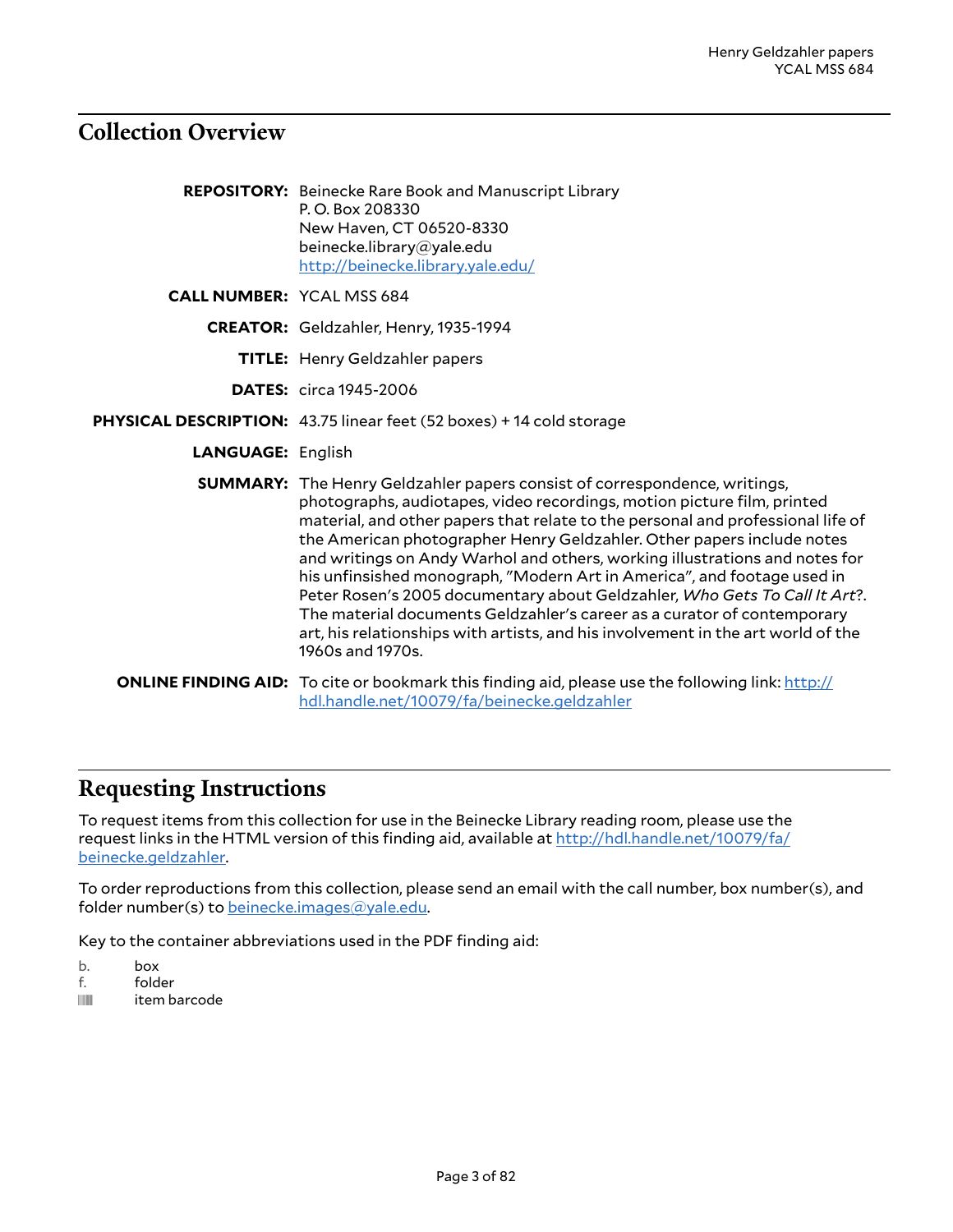### <span id="page-3-0"></span>**Administrative Information**

#### <span id="page-3-1"></span>**Immediate Source of Acquisition**

Gift of Jonathan Geldzahler and Annette Banton, 1999; Jonathan Geldzahler, 2007; Peter Rosen, 2008; and the Metropolitan Museum of Art, 2009.

### <span id="page-3-2"></span>**Conditions Governing Access**

The materials are open for research.

Boxes 21-25, 44-50, and 66 (audiocassettes, videocassettes, CDs, and DVDs): Use of originals is restricted. Reference copies may be requested. Consult Access Services for further information.

Box 51 (computer disks): Restricted fragile material. Reference copies of electronic files may be requested. Consult Access Services for further information.

Reels 52-65 (motion picture film): Restricted fragile material. Reference copies may be requested. Consult Access Services for further information.

#### <span id="page-3-3"></span>**Conditions Governing Use**

The Henry Geldzahler Papers is the physical property of the Beinecke Rare Book and Manuscript Library, Yale University. Literary rights, including copyright, belong to the authors or their legal heirs and assigns. For further information, consult the appropriate curator.

### <span id="page-3-4"></span>**Preferred Citation**

Henry Geldzahler Papers. Yale Collection of American Literature, Beinecke Rare Book and Manuscript Library.

#### <span id="page-3-5"></span>**Processing Information**

Collections are processed to a variety of levels, depending on the work necessary to make them usable, their perceived research value, the availability of staff, and competing priorities. The library attempts to provide a basic level of preservation and access for all collections, and does more extensive processing of higher priority collections as time and resources permit.

This collection received a basic level of processing, including rehousing and minimal organization. Various acquisitions associated with the collection have not been merged and organized as a whole. Each acquisition is described separately in the contents list below, titled according to month and year of acquisition.

Information included in the Description of Papers note and Collection Contents section is drawn from information supplied with the collection and from an initial survey of the contents. Folder titles appearing in the contents list below are often based on those provided by the creator or previous custodian. Titles have not been verified against the contents of the folders in all cases. Otherwise, folder titles are supplied by staff during initial processing.

Formerly classed as: Uncat MSS 30, Uncat MSS 1008, Uncat MSS 1027, Uncat MSS 1228.

This finding aid may be updated periodically to account for new acquisitions to the collection and/or revisions in arrangement and description.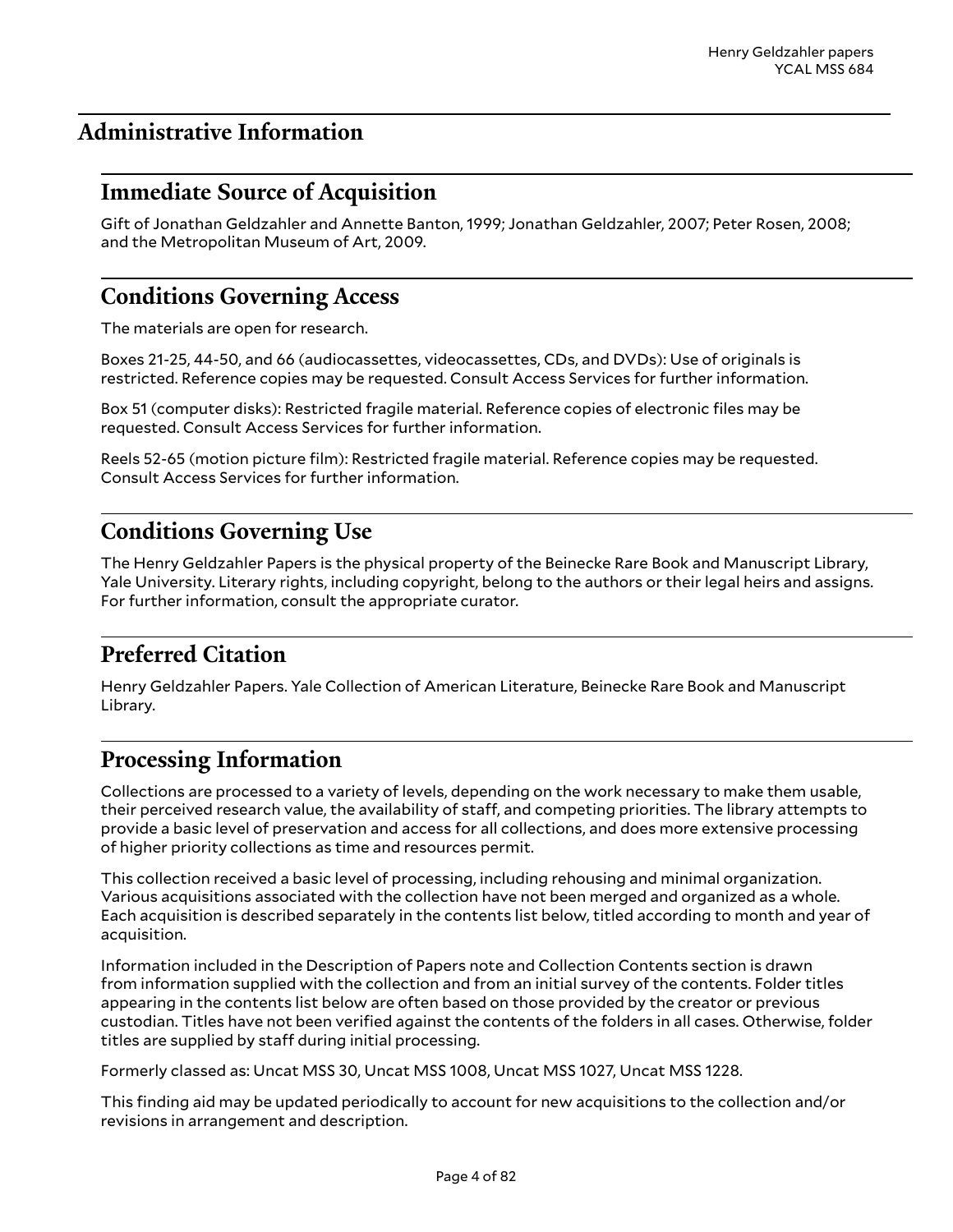### <span id="page-4-0"></span>**Henry Geldzahler (1935-1994)**

Henry Geldzahler was born in Antwerp, Belgium in 1935, and emigrated with his family to the United States in 1940. He graduated from Yale University in 1957 and joined the staff of The Metropolitan Museum of Art in 1960, becoming the first curator of contemporary art. In 1966, Geldzahler served as United States Commissioner of Art at the Venice Biennale, as well as the first director of the Visual Arts program for the National Endowment for the Arts. From 1977 to 1982, he held the position of Cultural Affairs Commissioner for the City of New York. After leaving that job, he worked as a private curator. Geldzahler died of cancer in 1994.

### <span id="page-4-1"></span>**Scope and Contents**

The Henry Geldzahler papers consist of correspondence, writings, photographs, audiotapes, video recordings, motion picture film, computer disks, printed material, and other papers that relate to the personal and professional life of the American photographer Henry Geldzahler. Other papers include notes and writings on Andy Warhol and others, working illustrations and notes for his unfinsished monograph, "Modern Art in America", and footage used in Peter Rosen's 2005 documentary about Geldzahler, *Who Gets To Call It Art*?. The material documents Geldzahler's career as a curator of contemporary art, his relationships with artists, and his involvement in the art world of the 1960s and 1970s.

### <span id="page-4-2"></span>**Arrangement**

Organized into four groupings: I. December 1999 Acquisition, circa 1945-1996. II. November 2007 Acquisition, circa 1994-2004. III. June 2008 Acquisition, 2005-2006. IV. October 2009 Acquisition, 1994.

Material within this collection has been organized by acquisition reflecting the fact that the collection has been acquired in increments over time.

Researchers should note that material within each acquisition overlaps with and/or relates to material found in other acquisitions. In order to locate all relevant material within this collection, researchers will need to consult each acquisition described in the Collection Contents section.

Researchers should also note that similar material can be arranged differently in each acquisition, depending on how the material was organized when it was received by the library.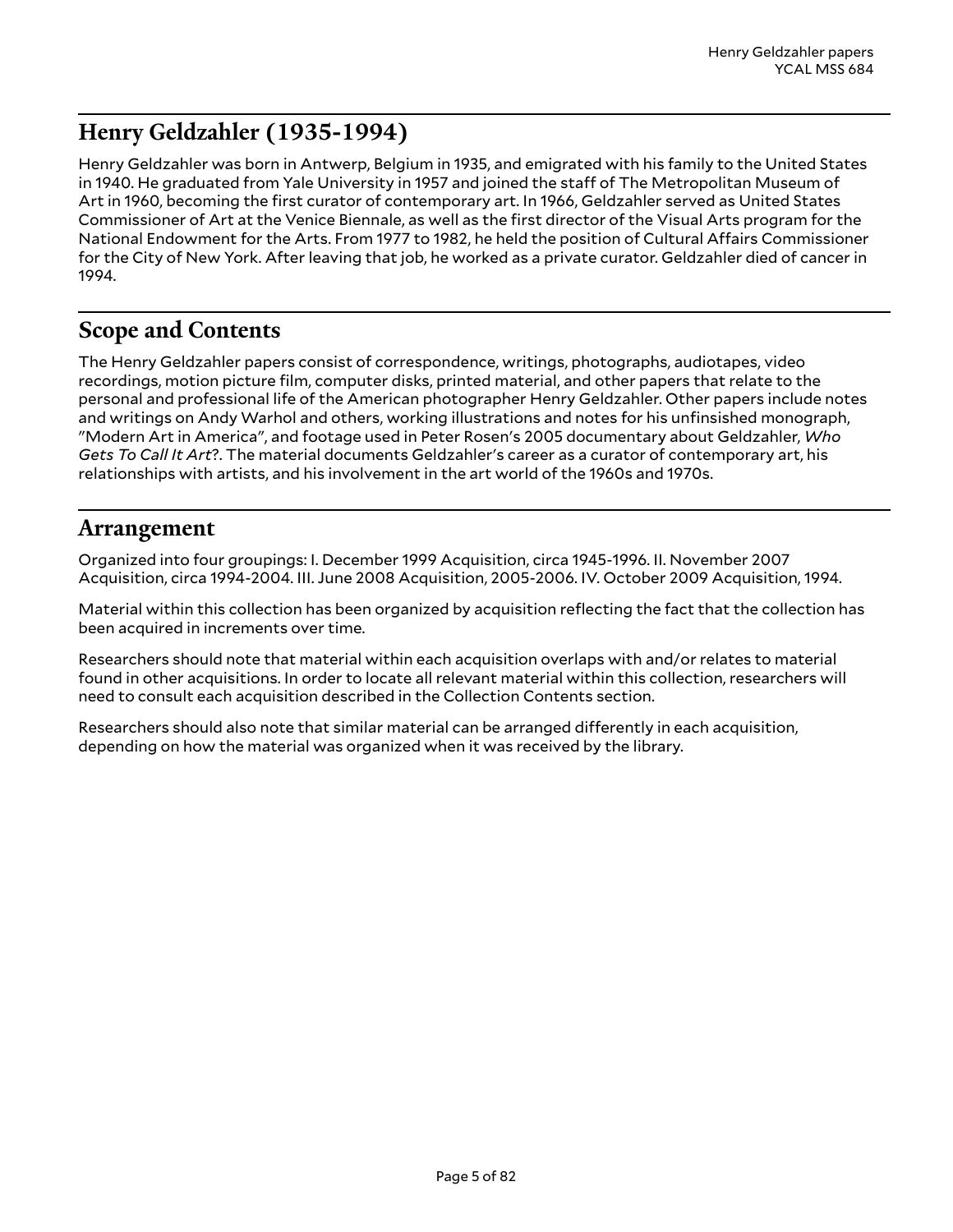### <span id="page-5-0"></span>**Collection Contents 1: December 1999 Acquisition, circa 1945-1996**

#### <span id="page-5-1"></span>*39.25 linear feet (44 boxes)*

This acquisition consists of correspondence, writings, photographs, sound and video recordings, and printed material, by or relating to Henry Geldzahler. Includes notes and writings on Andy Warhol and others; and working illustrations and notes for *Modern Art in America*.

Former call number: Uncat MSS 30.

Gift of Jonathan Geldzahler and Annette Banton, 1999.

Boxes 14, 21-25 (audiocassettes and CDs): Use of originals is restricted. Reference copies may be requested. Consult Access Services for further information.

Box 51 (computer disks): Restricted fragile material. Reference copies of electronic files may be requested. Consult Access Services for further information.

The donor's original folder numbering has been retained. This numbering system varies throughout the acquisition.

| b. 1, f. 1 | "Determining Aesthetic Values in Art": 27 pages legal size xerox of manuscript<br>with editor's emendations in pencil; 25 pages handwritten notes for above                                                                                                                                                                                                                                                                                                                                                                                          |            |
|------------|------------------------------------------------------------------------------------------------------------------------------------------------------------------------------------------------------------------------------------------------------------------------------------------------------------------------------------------------------------------------------------------------------------------------------------------------------------------------------------------------------------------------------------------------------|------------|
| b. 1, f. 2 | Two Lectures: "Soho; Past & Future" Lecture delivered May 15, 1975 at Artist's<br>Space, NYC; 21 page Xerox of typescript; "Art in Public Places," 12 page<br>handwritten notes                                                                                                                                                                                                                                                                                                                                                                      |            |
| b. 1, f. 3 | "Selected Writings 1985-86"                                                                                                                                                                                                                                                                                                                                                                                                                                                                                                                          |            |
|            | Approximately 100-page paste-up (assembled by Geldzahler) of xeroxes<br>containing: 1) Pop Art 1955-70; 2) Rosenquist's studio; 3) Clemente prints; 4)<br>I. M. Pei interview; 5) Steven Buckley; 6) Andrew Lord; 7) Jules and Doris Stein<br>collection; 8) Noguchi; 9) Miami; 10) Dennis Hopper; 11) Chihuly; 12) Arman.                                                                                                                                                                                                                           |            |
| b. 1, f. 4 | Francesco Clemente: approximately 150 pages of manuscript, typescript,<br>and lecture notes and transcripts (in RF's hand) with heavy emendations in<br>Geldzahler's hand in red and black ink. Final essay published in "F. C: Frescos"<br>Madrid: 1987                                                                                                                                                                                                                                                                                             | circa 1987 |
| b. 1, f. 5 | <b>Five Lectures</b>                                                                                                                                                                                                                                                                                                                                                                                                                                                                                                                                 | 1963-1966  |
|            | 1) "An Examination of Art Education", 54-page carbon typescript with author's<br>corrections, July 1966. 2) "USIA Lecture" current overview of US art and artists,<br>1965, 14-page carbon typescript. 3) "Origins and Early Development of Ab. Art",<br>1963, 26-page original typescript with author's corrections. 4) "Mod. Europe<br>Painting and Sculpture", circa 1963, 20 page original typescript with author<br>corrections. 5) "Recent Developments [in Art]", Metropolitan Museum lecture,<br>February 1963, 25 page original typescript. |            |
| b. 1, f. 6 | de Kooning: 5 page typescript and paste-up with author corrections, circa 1988 on circa 1988<br>de Kooning paintings, 1956-62, published in catalogue by Gagosian Gallery, NYC                                                                                                                                                                                                                                                                                                                                                                       |            |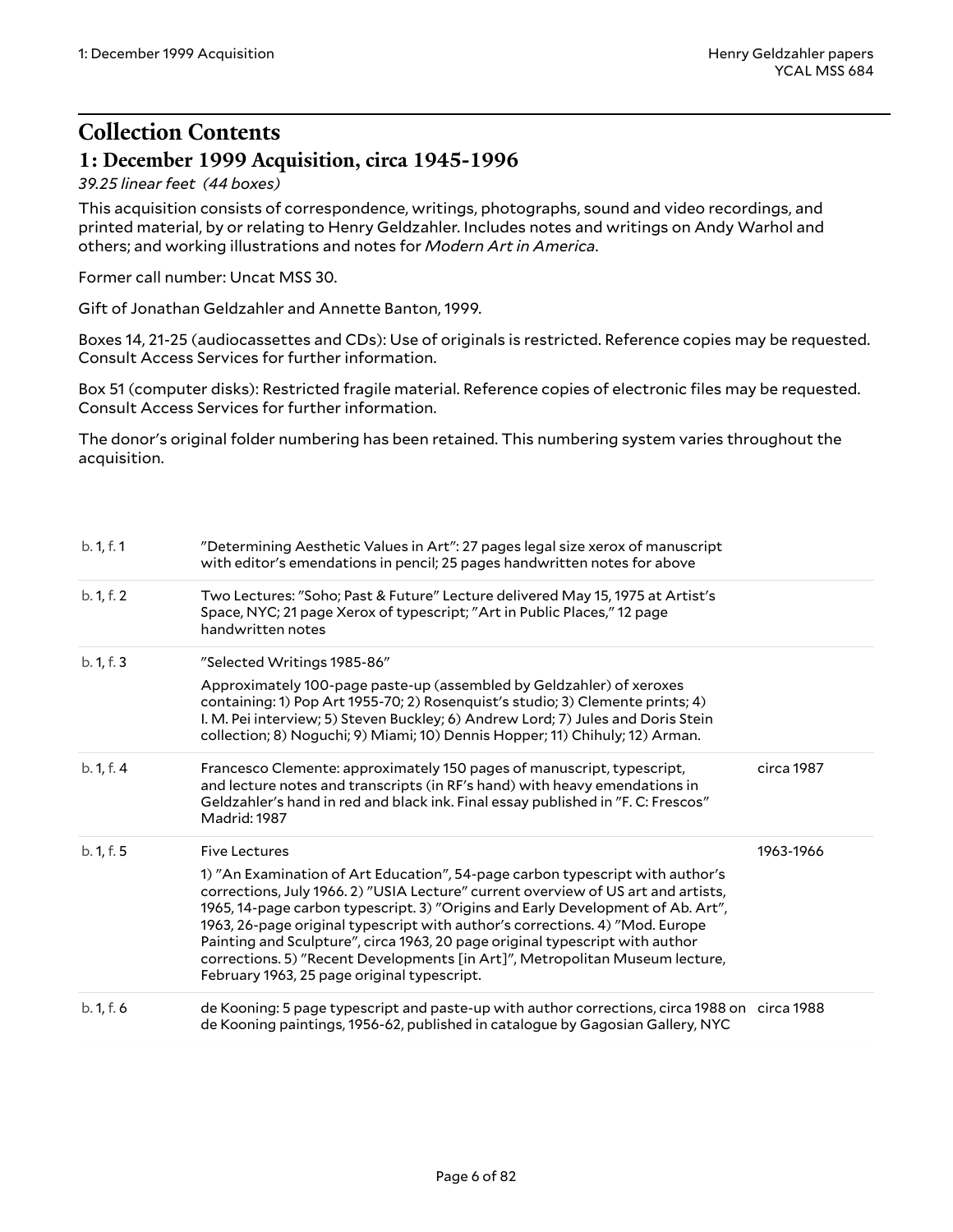| b. 1, f. 7  | <b>Wallace Putnam</b>                                                                                                                                                                                                                                                                                                                                                                                                                                          | circa 1986,   |
|-------------|----------------------------------------------------------------------------------------------------------------------------------------------------------------------------------------------------------------------------------------------------------------------------------------------------------------------------------------------------------------------------------------------------------------------------------------------------------------|---------------|
|             | 1) 4 typescript letters signed by WP. Numerous gallery announcement cards; 2)<br>One catalogue, miscellaneous photos and clippings, plus 6 original typescripts<br>with paste-up plus emendations in hand. circa 1986; 3) 26 page xerox of typescript.<br>"Rothko Seen Again" a sort of memoir by Putnam, unpublished; 4) Artist's<br>biography plus supplementary material on an overlooked American painter,<br>contemporary and friend to Rothko and Avery. | undated       |
| b. 1, f. 8  | Geldzahler Biography: Approximately 12 page typescript and Xerox of typed<br>biographical entries and vita on Geldzahler                                                                                                                                                                                                                                                                                                                                       |               |
| b. 1, f. 9  | Warhol: Xerox of 3 articles on AW by Geldzahler with some author's emendations 1964-1987                                                                                                                                                                                                                                                                                                                                                                       |               |
|             | 1) AW: Swedish Museum catalog intro 1964; 2) "Some Notes on Sleep" Film Culture<br>1964; 3) Obit for British Vogue; 4) Some press reviews of an AW show curated by<br>Geldzahler in Bridgehampton, NY, circa 1987.                                                                                                                                                                                                                                             |               |
| b. 1, f. 10 | "Hans Hoffman", lecture, 29 pages. Xerox of typescript with some author<br>corrections in hand                                                                                                                                                                                                                                                                                                                                                                 | 1976 April 27 |
| b. 1, f. 11 | Dale Chihuly: Glass artist                                                                                                                                                                                                                                                                                                                                                                                                                                     | circa 1985,   |
|             | 1) 3 page typescript with author corrections "DC at the Louvre" circa 1985; 2) 13<br>page Xerox typescript with author and editor's (RF) notes: Chihuly discussing his<br>career with Geldzahler; 3) 6 pages Xerox typescript of essay on DC; 4) 5 pages<br>handwritten notes on DC; 5) 1 page signed letter typed to Geldzahler from DC; 6)<br>Press clip on Chihuly from Seattle Times.                                                                      | undated       |
| b. 1, f. 12 | Jack Whitten: Approximately 100-page file of notes, manuscript, typescript,<br>letters plus from this contemporary black American artist. Various catalogues and<br>press clips circa 1983                                                                                                                                                                                                                                                                     | circa 1983    |
| b. 1, f. 13 | Pop Art/Museum of Modern Art: Approximately 150 page file including notes,<br>manuscript, typescript, letters, checklist, artist's biography etc. Working materials<br>for Pop Art Show organized for The Museum of Modern Art in 1986-1987                                                                                                                                                                                                                    | circa 1986    |
| b. 1, f. 14 | NY Painting and Sculpture: Approximately 200 pages typescript and carbon and<br>Xeroxes of artist's exhibition histories for exhibition at Met Museum 1969                                                                                                                                                                                                                                                                                                     | 1969          |
| b. 1, f. 15 | Keith Haring: Xerox of 6 page typescript of essay "Art in Transit", Clarkson Potter                                                                                                                                                                                                                                                                                                                                                                            | circa 1987    |
| b. 1, f. 16 | Larry Stanton: 5 pages original manuscript with corrections in author's hand<br>on young figure painter died of AIDS, circa 1988. Published in a catalogue by<br><b>Twelvetrees Books</b>                                                                                                                                                                                                                                                                      |               |
| b. 1, f. 17 | National Endowment for the Arts: 1 page Xerox of proposal to NEA on purchasing<br>works by living artists, titled by Geldzahler: "Preamble to challenge grant in<br>support of living artists and/or purchasing or presenting their art."                                                                                                                                                                                                                      |               |
| b. 1, f. 18 | Noguchi: 7 page original manuscript with author corrections in hand: intro to<br>catalogue essay; 23 page Xerox of typescript of unpublished interview with<br>Noguchi; 5 page typescript of #1 with heavy emendations by editor (RF)                                                                                                                                                                                                                          |               |
| b. 1, f. 19 | "History of Art in 3000 Slides" 2 versions of a 2 page typescript proposal,<br>submitted to American Society, 1986. A proposal for a master 3,000 slide library on<br>the art of the Americas                                                                                                                                                                                                                                                                  | 1986          |
| b. 1, f. 20 | Miami: Approximately 20 pages of manuscript, typescript with author's<br>emendations on art and architecture of Miami Beach, Florida                                                                                                                                                                                                                                                                                                                           |               |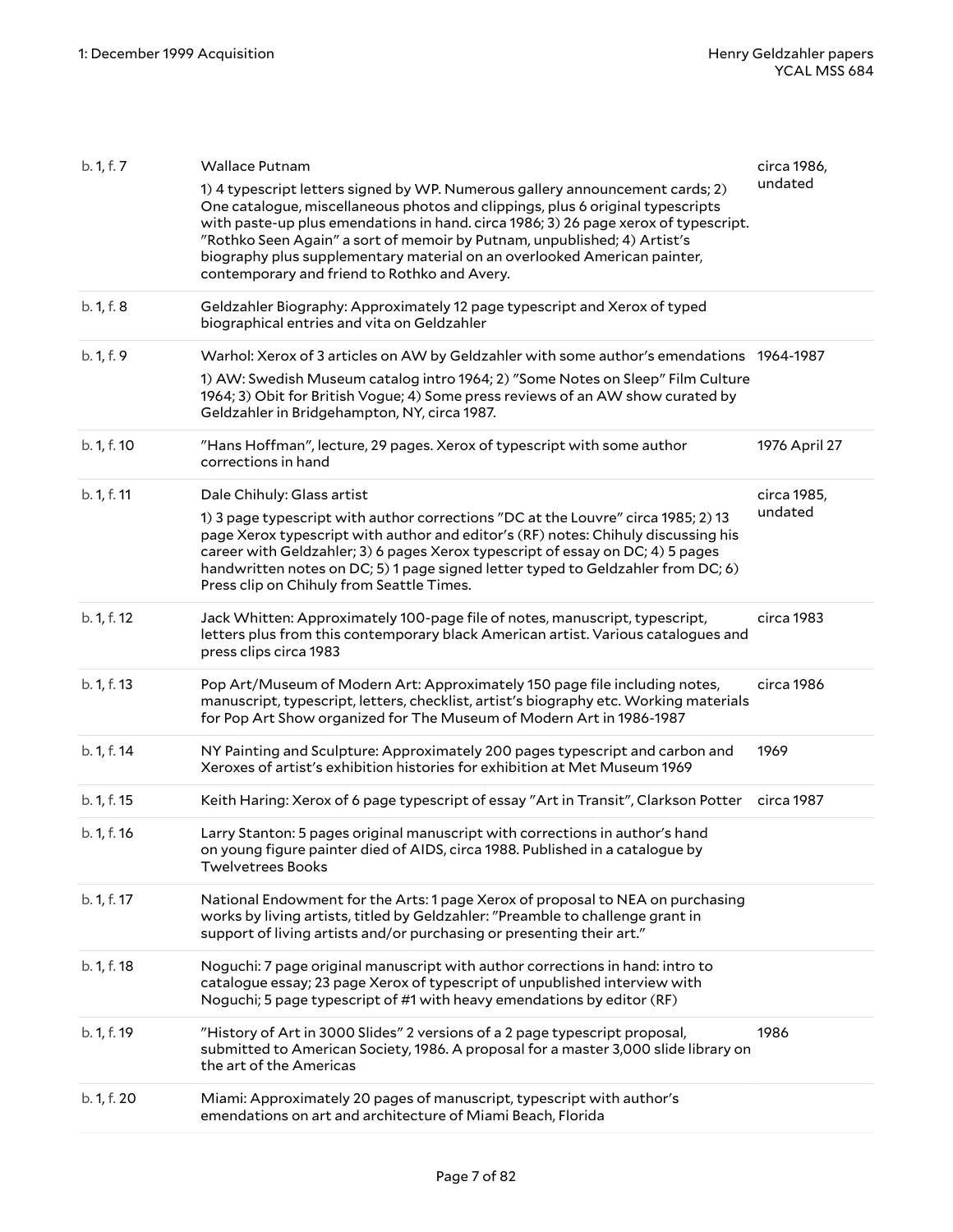| b. 1, f. 21 | Dorothea Tanning: Approximately 40 pages of manuscript notes, original<br>manuscript, original typescript with author corrections, an unpublished interview,<br>and typescript letter signed from D. Tanning                    | 1986 January 18       |
|-------------|---------------------------------------------------------------------------------------------------------------------------------------------------------------------------------------------------------------------------------|-----------------------|
| b. 1, f. 22 | Ideas and Topics: 4 pages Xerox typescript proposal to Hearst Corp. on American<br>Art and Design, 1887-1987 with a few author's emendations, plus nine other topics<br>proposed for Hearst publication articles                |                       |
| b. 1, f. 23 | Noguchi: 20 page handwritten notes, typescript and letter and budget proposal<br>concerning the 1986 Venice Biennale curated by Geldzahler. Includes the original<br>USIA proposal of Noguchi for V.B.                          | 1984 March 16         |
| b. 1, f. 24 | National Endowment for the Arts: 35 page history of NEA by graduate student<br>John Pultz - quotes and mentions Geldzahler extensively. Typescript letter signed<br>by J.P. to Geldzahler                                       |                       |
| b. 1, f. 25 | Jules & Doris Stein: 5 pages Galleys to House and Garden article on Jules and Doris<br>Stein collection                                                                                                                         |                       |
| b. 1, f. 26 | Warhol: 8 page handwritten notes on Warhol as obituary for British Vogue                                                                                                                                                        |                       |
| b. 1, f. 27 | "6 Young Unknown Artists": 2 page original typescript with author corrections, for circa 1987<br>exhibition at DIA Art Foundation in Bridgehampton, NY                                                                          |                       |
| b. 1, f. 28 | NY Paintings and Sculpture, 1940-1970: Approximately 80 pages manuscript and<br>typescript of Bibliographical material included in Metropolitan Museum catalogue                                                                |                       |
| b. 1, f. 29 | "America Looks to Europe": article for Architecture Digest magazine; 11 page legal<br>size handwritten notes; 6 pages original typescript with author corrections                                                               |                       |
| b. 1, f. 30 | Hockney: Approximately 50 pages of manuscript notes and typescript with paste<br>up and author notes to an essay on Hockney's portraits                                                                                         |                       |
| b. 1, f. 31 | Noguchi: 2 page original typescript with notes: "Thoughts on Sculpture." 20 page<br>typescript of essay by Geldzahler: Noguchi: Life and Art                                                                                    |                       |
| b. 1, f. 32 | The Artist & Urban Space: 26 page typescript; 13 page original typed lecture notes 1983<br>with author emendations for Copley Square Boston Redevelopment Authority                                                             |                       |
| b. 1, f. 33 | Alice Neel: 3 page manuscript notes - Questions for Alice Neel. 50 page<br>(approximate) typed interview: 4 versions with various editorial and authors<br>emendations                                                          |                       |
| b. 1, f. 34 | George Baselitz: 27 pages xerox typescript of interview with, published in<br>Interview magazine                                                                                                                                |                       |
| b. 1, f. 35 | I.M. Pei: 20 page heavily edited and pasted interviews with I.M. Pei on Louvre<br>revisions. Published in Elle magazine                                                                                                         | circa 1987            |
| b. 1, f. 36 | Ray Johnson: 3 letters                                                                                                                                                                                                          | 1985 July -<br>August |
| b. 1, f. 37 | Rainbow Room: A file of notes, 3 page proposal, slides, photos and miscellaneous<br>catalogues for the Rainbow Room of Rockefeller Center, circa 1988. Geldzahler<br>was artistic consultant to renovation of the Rainbow Room. | circa 1988            |
| b. 1, f. 38 | Mary Boone: 2 versions of a 16 page interview with art dealer Mary Boone, heavily<br>edited by author and editor (RF)                                                                                                           |                       |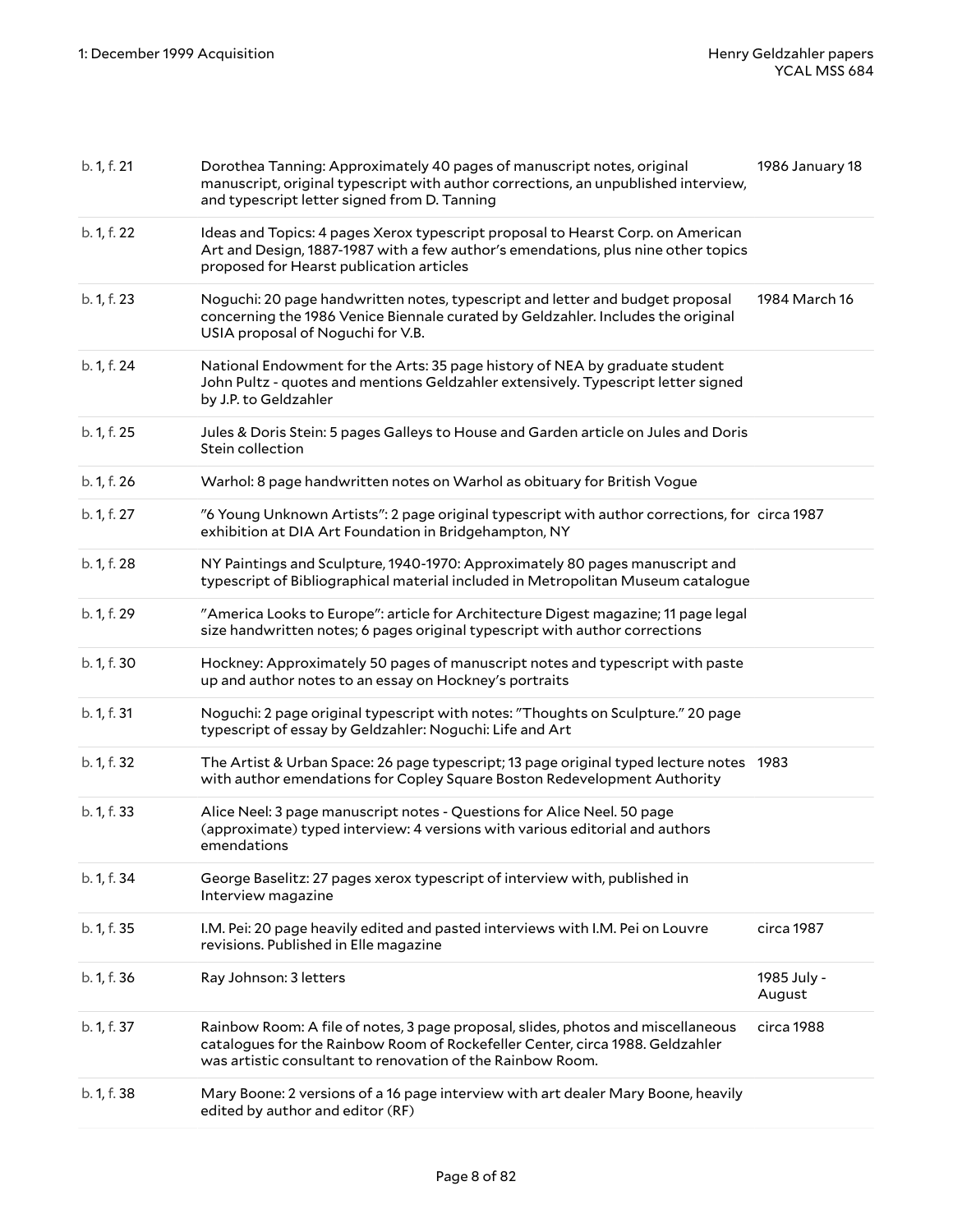| b. 1, f. 39 | The Gallery Scene and other essays: a lecture delivered by Geldzahler at the<br>Metropolitan Museum on NY gallery scene. Original typescript with notes and<br>paste ups; xeroxes of 2 other essays on related subject, and the influence of<br>criticism on contemporary art                                                                                                                                                                                                                                                  | circa 1963 |
|-------------|--------------------------------------------------------------------------------------------------------------------------------------------------------------------------------------------------------------------------------------------------------------------------------------------------------------------------------------------------------------------------------------------------------------------------------------------------------------------------------------------------------------------------------|------------|
| b. 1, f. 40 | The Southampton Pres: A file of approximately 6 press clippings on Geldzahler<br>from circa 1988, concerning Geldzahler's memorial exhibition on Warhol at the<br>Bridgehampton DIA foundation                                                                                                                                                                                                                                                                                                                                 |            |
| b. 1, f. 41 | Press Notices: Another file of press clips, photos and press release from 1964                                                                                                                                                                                                                                                                                                                                                                                                                                                 | 1964       |
| b. 1, f. 42 | Miscellaneous Essays<br>1) Typescript of "Twenty Stories for John Cage", 3 pages with author corrections:<br>very amusing art world anecdotes; 2) 4 pages xeroxed typescript with hand<br>notations on "Underknowns" exhibition a P.S. 1 circa 1987; 3) 11 page typescript<br>of interview with Jean Michel Basquiat, published in Interview magazine The<br>complete interview, prior to JMB's radical editing; 4) June 5, 1976 School for Visual<br>Arts, NYC, commencement address: Xeroxed typescript with penciled notes. |            |
| b. 1, f. 43 | Memos to James Rorimer: xerox typescript of 8 page memo to Director of<br>the Metropolitan Museum, James Rorimer, on the future need for planning a<br>Department of 20th Century Art at the Metropolitan Museum; written in 1964.<br>This "policy paper" outlines what Geldzahler sought to accomplish as the Met's<br>first curator of 20th art                                                                                                                                                                              | 1964       |
| b. 1, f. 44 | Edie Sedgwick: 20 page single spaced carbon of unpublished interview by Jean<br>Stein with Geldzahler on the subject of Edie Sedgwick, for her oral biography<br>"Edie" with George Plimpton. An extensive account of Geldzahler's role and view<br>of the Warhol scene in the 1960s and early 70s, his mixed feelings about AW, and<br>his continued contact with ES until the weeks prior to her death                                                                                                                       |            |
| b. 1, f. 45 | Op-Ed Pieces: 9 page original typescript with author corrections for the NY Times<br>on the subject of being NYC Commissioner of Cultural Affairs, unpublished                                                                                                                                                                                                                                                                                                                                                                 |            |
| b. 1, f. 46 | Miscellaneous Notes: Confidential memo to Fred Hughes on direction of Andy<br>Warhol Foundation; Approximately 15 handwritten legal pages - lecture notes for<br>"Public Art" delivered at the Tel Aviv Museum circa 1987 - unpublished                                                                                                                                                                                                                                                                                        |            |
| b. 1, f. 47 | Stephen Buckley: approximately 15 pages original typescript with author notes<br>and paste ups for an essay on the English abstract artist                                                                                                                                                                                                                                                                                                                                                                                     |            |
| b. 1, f. 48 | Domenico Paulon: approximately 40 pages of notes, typescript, letters, etc.<br>relating to exhibition and catalogue of this Italian-American abstract pioneer                                                                                                                                                                                                                                                                                                                                                                  |            |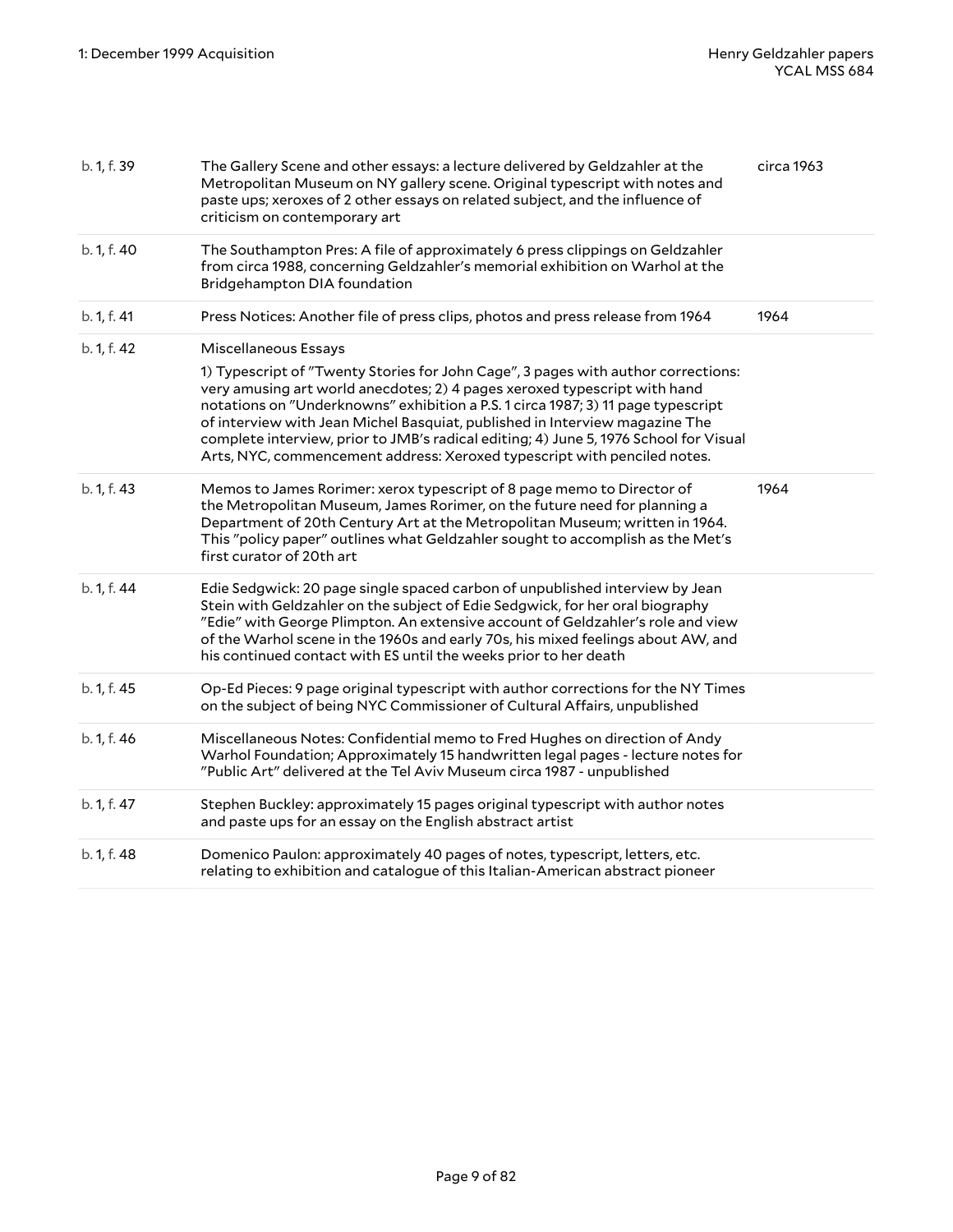#### b. 1, f. 49 Miscellaneous Essays

1) Determining Esthetic Values in Art, 22 page original typescript with pen corrections. 2 Xerox copies of same; 2) Archives of American Art Journal, Vol. 22 #1, 1982. Copy of Journal. "Adventures with Bolatowsky" by Geldzahler on page 8; 3) Interview with Philip Johnson. 15 page Xerox, dated 4/1/82. For Interview magazine, rejected by P. J. perhaps because of questions about architect's interest in German National Socialism of late 1920s; 4) Taste But Not 'Good' Taste, 3 page Xerox circa 1980; 5) John McKendry: In Memoriam, 4 page Xerox of clean typescript 1974. A memoir of the Met's curator of prints and drawings; 6) Is New York Losing Its Stuarts: 1 page essay Xeroxed from Soho Weekly News, 4/19/79; 7) Preface: 2 page Xerox of essay on Bruce Johnson's work. August 1978; 8) Career and The Artist: 4 page Xerox with hand notations. circa 1979; 9) Needed: Inexpensive Hotels Here. 1 page Xerox of essay appearing in The NY Times, October 3, 1979; 10) Irving Penn: Street Material. 1 page tract for show; 11) George Segal: 12 page Xerox from Quadrum No. 19, 1966.

#### b. 1, f. 50 Miscellaneous Essays

1) Recent Accessions - Twentieth Century Art. 20 page Xerox copy of hand corrected typescript. 1974; 2) Pop Art. 2 page Xerox from Art News, Vol. 73, No. 5, May 1974 with felt pen notation; 3) Collage by Joseph Cornell. 1 page Xerox from The Metropolitan Museum of Art Bulletin, Vol. XXIX, No. 4, December 1970, page 152; 4) Jean Arpage 7 page Xerox, 1972; 5) New York Painting and Sculpturegarding 1940-1970. 38 page Xerox with hand notation; 6) Art Education Today. Transcription of lecture given at Grinell University, Iowa, 1968. 19 original typescript with hand notations; 7) James Rosenquist's F-111. 6 page Xerox from Metropolitan Museum of Art Bulletin, Vol. XXVI, No. 7, March 1968; 8) Interview with Frank Stella. 6 page Xerox of hand corrected typescript, 1966; 9) 1 page press release (Xerox) for the Venice Biennale. June 14, 1966; 10) Frankenthaler, Kelly, Lichtenstein, Olitski. 5 page Xerox from Art Forum, Vol. IV, No. 10, page 32-8, July 1966; 11) George Segal. 4 page Xerox from recent American Sculpture, The Jewish Museum, New York, October 15-November 29, 1964; 12) Interview with Ellsworth Kelly. 7 page Xerox. 1963; 13) Interview with Larry Poons. 5 page Xerox of hand corrected original typescript. 1963; 14) 5 page Xerox of original hand corrected typescript - subject: The Metropolitan Museum; commitment to 20th Century art. 1964; 15) Two Early Matisse Drawings. 9 page Xerox. published 1962, written 1959; 16) Parochial World News. 3 page Xerox from Art News, Vol. 60, No. 9, 1962 (January); 17) Edward Hopper. 5 page Xerox from Metropolitan Museum of Art Bulletin, November 1962; 18) Heller: New American-type collector. 4 page Xerox from Art News, Vol. 60, No. 5, September 1961; 19) Numbers in Time: Two American Paintings. 5 page Xerox from The Metropolitan Museum of Art Bulletin, Vol. XXIII, No. 8, April, 1965; 20) Chapter Seven - Neo-Classicism, Nationalism and The Depression. The Inter-War Years. 24 page Xerox of hand corrected typescript.From "Modern Art in America." (unpublished); 21) Xeroxed articles on Chicago Arts Club (Not by Geldzahler). Sent by James N. Wood with letter.

| b. 2, f. 51 | Modern Art in America: An extensive manuscript left nearly finished at the time of circa 1985-1986 |
|-------------|----------------------------------------------------------------------------------------------------|
|             | his death                                                                                          |
|             |                                                                                                    |

1) 61 page typescript; 2) 30 page typescript of Preface and Chapter 1, with numerous corrections in red ink in author's hand; 3) 26 page working draft of above, heavily edited and pasted-up by the author; 4) 40 page typescript with heavy editing in the author's hand: discussion of topics to be addressed in the book.

#### b. 2, f. 52 Modern Art in America. Chapter 5-7 working copies, heavily corrected in author's hand; some typescript, a few xeroxed pages, many paste-ups, approximately 150 pages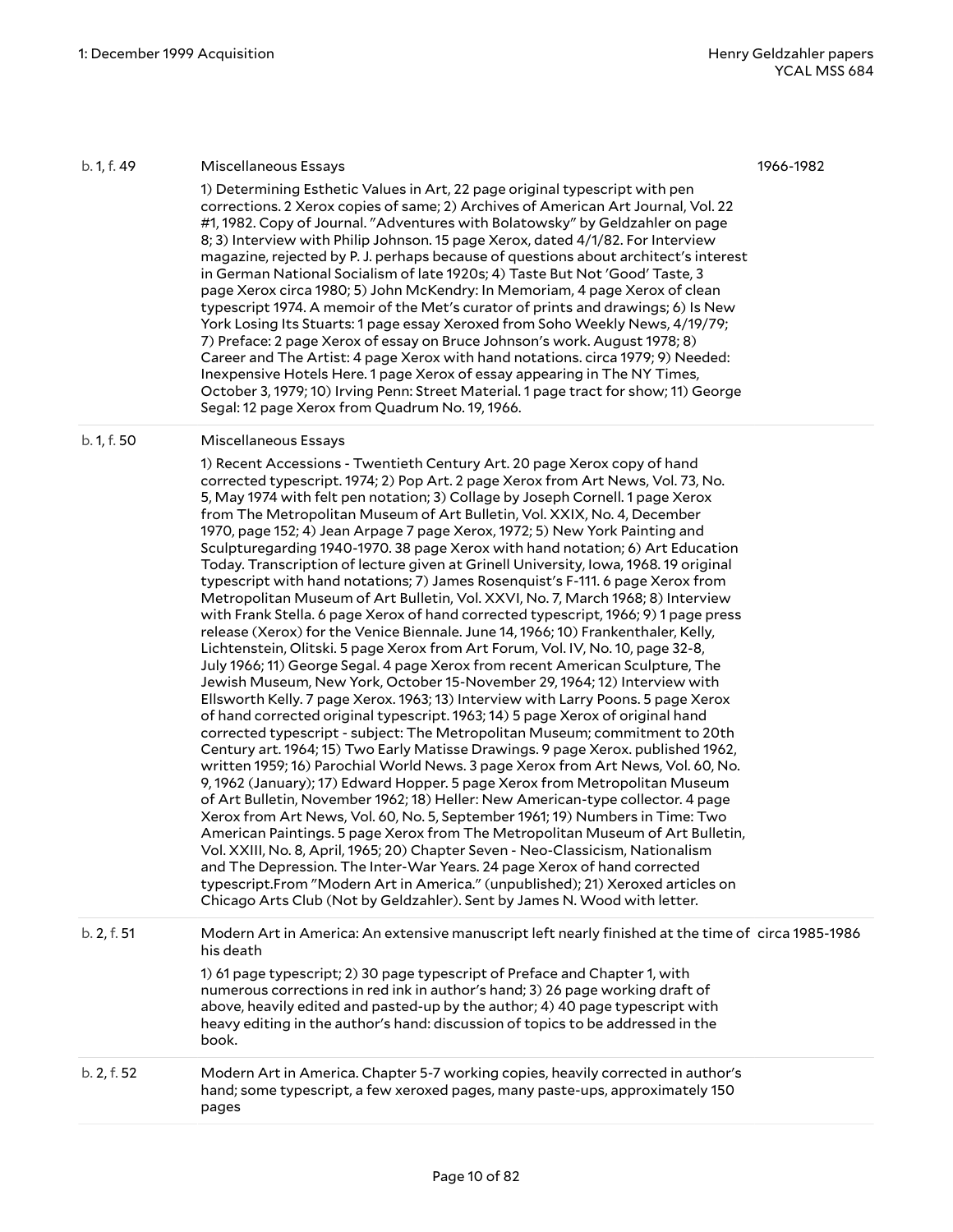| b. 2, f. 53 | An Examination of Art Education. 54 page Xerox of hand corrected typescript                                                                                                                                                                                                                                                                                                                                                                                                                                                                                                                                                                                                                    | 1966 July     |
|-------------|------------------------------------------------------------------------------------------------------------------------------------------------------------------------------------------------------------------------------------------------------------------------------------------------------------------------------------------------------------------------------------------------------------------------------------------------------------------------------------------------------------------------------------------------------------------------------------------------------------------------------------------------------------------------------------------------|---------------|
| b. 2, f. 54 | 2 Lectures: 1) Cross-Pollination: European and American Art. 27 page Xerox of<br>typed transcription from lecture at the Whitney Museum of American Art. 2)<br>European Sources of American Art. 22 page Xerox of heavily corrected typed<br>transcription of lecture at Phoenix Art Museum, February 22, 1984                                                                                                                                                                                                                                                                                                                                                                                 | 1984, undated |
| b. 2, f. 55 | Modern Art in America: xeroxes of working drafts. Chapters 2 and 3 plus letter<br>from (editor) Jane Isay at Simon-Schuster                                                                                                                                                                                                                                                                                                                                                                                                                                                                                                                                                                    |               |
| b. 2, f. 56 | Miscellaneous notes: by Geldzahler, all handwritten on legal paper                                                                                                                                                                                                                                                                                                                                                                                                                                                                                                                                                                                                                             | 1983-1988     |
|             | 1) 2 pages: "Arts in NYC"; 2) 14 pages: NYPL lecture "Underground Art" 1/19/88;<br>3) 5 pages on Warhol for Sotheby's AW estate sale; 4) 12 pages, further notes<br>on NYPL lecture 1/19/88, here titled "The Audience for New Art," notes dated<br>12/24/87; 5) 8 pages notes on hanging a show of Geldzahler's personal collection,<br>at the Century Association gallery, NYC; 6) 10 pages in someone else's hand, with<br>Geldzahler's notes. A chart of comparative illustrations for a lecture at the Lowe<br>Art Museum 2/9/83 [see file #57 for lecture transcript]; 7) 4 pages, notes on a<br>lecture about his career as Curator at Museum of Modern Art, delivered in San<br>Diego. |               |
| b. 2, f. 57 | Lecture                                                                                                                                                                                                                                                                                                                                                                                                                                                                                                                                                                                                                                                                                        | 1983          |
|             | 1) 30 original typescript with corrections from lecture 2/9/83 for Friends of Art,<br>Lowe Art Museum; 2) Handwritten thank you card from Elaine Goldman; 3)<br>Miscellaneous press clippings and P.R. pamphlets.                                                                                                                                                                                                                                                                                                                                                                                                                                                                              |               |
| b. 2, f. 58 | Underknowns: approximately 125 page file including notes, manuscript, typescript, 1984<br>letters, artist's biographies etc. for "Underknown" show curated at P.S. I, October<br>14th-December 9, 1984                                                                                                                                                                                                                                                                                                                                                                                                                                                                                         |               |
|             | Artists included Gandy Brodie, Bob Thompson, Frank Auerbach, Eugene LeRoy,<br>Walter Murch, David Park, Anne Ryan, John McLaughlin, Sally Drummond,<br>Domenico Paulon, Ernie Briggs                                                                                                                                                                                                                                                                                                                                                                                                                                                                                                           |               |
| b. 2, f. 59 | Auerbach, Frank: approximately 30 page file of xeroxed articles on F.A. plus 8<br>photographs of paintings                                                                                                                                                                                                                                                                                                                                                                                                                                                                                                                                                                                     |               |
| b. 2, f. 60 | Briggs, Ernie: 8x10 color card announcement for exhibition                                                                                                                                                                                                                                                                                                                                                                                                                                                                                                                                                                                                                                     | 1984          |
| b. 2, f. 61 | Brodie, Gandy: Catalogue, press clippings and 5 color Polaroids                                                                                                                                                                                                                                                                                                                                                                                                                                                                                                                                                                                                                                |               |
| b. 2, f. 62 | Drummond, Sally Hazelet: 5 Xerox pages of info on artist                                                                                                                                                                                                                                                                                                                                                                                                                                                                                                                                                                                                                                       |               |
| b. 2, f. 63 | Leroy, Eugene: catalogue from Michael Werner in Koln Show                                                                                                                                                                                                                                                                                                                                                                                                                                                                                                                                                                                                                                      | 1983          |
| b. 2, f. 64 | Muller, Jan: 15 page file - all xeroxes - including artist biography and essays on<br>artist plus artwork and notes                                                                                                                                                                                                                                                                                                                                                                                                                                                                                                                                                                            |               |
| b. 2, f. 65 | Murch, Walter: 1) 46 pages xerox transcribed interview with artist and interviewer<br>Arlene Jocobowitz; 2) B&W photograph, 6x10 of painting Moon Rock; 3) 5 page<br>xeroxes of photographed paintings; 4) 12 page reviews of exhibitions (xerox<br>copies)                                                                                                                                                                                                                                                                                                                                                                                                                                    |               |
| b. 2, f. 66 | McLauchlin, John: 1 page xerox biographical info. on artist; 1 page original typed<br>with hand corrections essay on artist (unfinished)                                                                                                                                                                                                                                                                                                                                                                                                                                                                                                                                                       |               |
| b. 2, f. 67 | Park, David: 1) Two 8x10 color catalogues from Maxwell Galleries, August 14-<br>September 26, 1970 exhibition; 2) 34 pages xerox reviews of exhibitions and<br>chronology; 3) 2 miscellaneous typed notes regarding artist                                                                                                                                                                                                                                                                                                                                                                                                                                                                     |               |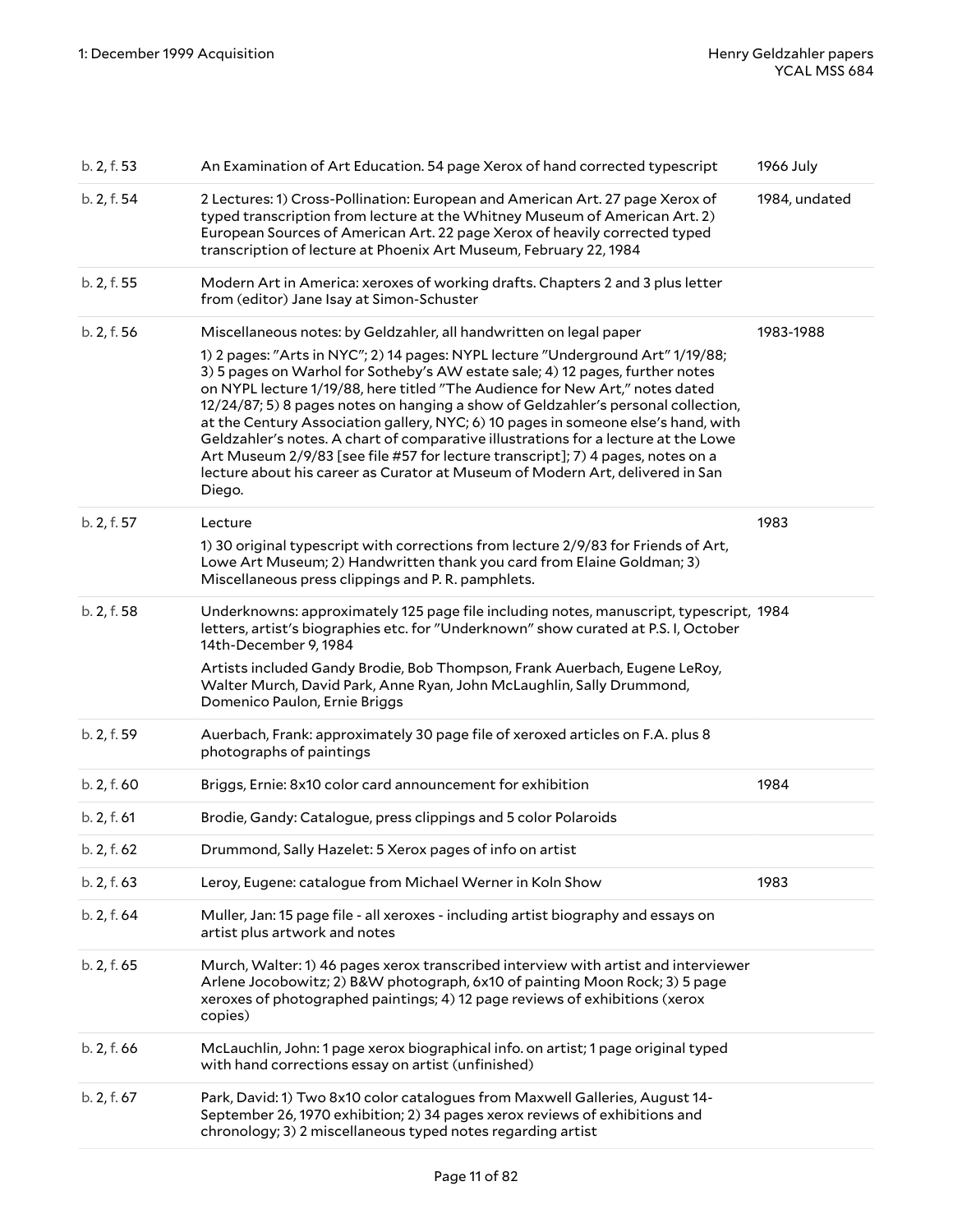| b. 2, f. 68 | Ryan, Anne: approximately 40 xerox pages - reviews, biographical information, etc.                                                                                                                                                                                                                                                                                                                                                                                                                                                                                                                                                                                                                                                                                                                                                                                                                                                                                                              |                       |
|-------------|-------------------------------------------------------------------------------------------------------------------------------------------------------------------------------------------------------------------------------------------------------------------------------------------------------------------------------------------------------------------------------------------------------------------------------------------------------------------------------------------------------------------------------------------------------------------------------------------------------------------------------------------------------------------------------------------------------------------------------------------------------------------------------------------------------------------------------------------------------------------------------------------------------------------------------------------------------------------------------------------------|-----------------------|
| b. 2, f. 69 | Thompson, Bob: approximately 20 xerox pages: biography, review, etc.; 3 page<br>article from Art in America, May 1983, with color photographs                                                                                                                                                                                                                                                                                                                                                                                                                                                                                                                                                                                                                                                                                                                                                                                                                                                   | 1983, undated         |
| b. 2, f. 70 | Miscellaneous Correspondence: approximately 80 pages personal and business<br>correspondence and replies to Geldzahler including (galleries, office of the<br>mayor of NY), 1982 and 1983. Plus xeroxes of letters from Geldzahler to Jay Islin,<br>Jacqueline Onassis, Sotheby's etc., mostly declining various job offers following his<br>commissionership                                                                                                                                                                                                                                                                                                                                                                                                                                                                                                                                                                                                                                   | 1982-1983,<br>undated |
| b. 2, f. 71 | Miscellaneous<br>1) Approximately 10 pages original corrections regarding Japanese artist Shinro,<br>Ohtaki; 3 page draft essay by Geldzahler on Shinro Ohtaki, original typescript<br>with hand corrections and notations; 3 page final essay, clean copy, original type,<br>uncorrected. 2) "Why We Feel the Need to Impose Order" - Essay for Architectural<br>Digest - 2 page legal paper typed draft with hand corrections; 6 page final draft,<br>original typescript with pencil corrections; 6 page xerox copy of final draft with<br>hand corrections and notations; 1 page carbon copy of contract with Architecture<br>Digest with 1 page letter; 2 additional letters from Architecture Digest. 3) Spare<br>Parts: A Material for the Arts show - Approximately 15 page of correspondence,<br>reviews, artist's lists, etc. for Department of Cultural Affairs, May 26, 1983 show.<br>Also including, catalog introduction by Geldzahler, 1 page original with hand<br>corrections. | 1983                  |
| b. 2, f. 72 | Writings<br>1) An Aide-Memoire to Frank Lloyd and His Lawyers - 5 page original draft with<br>hand corrections; xerox copy of same; 6 page xerox clean final copy of same<br>- philosophical precis on how to give aid to the arts and artists. These were<br>ideas presented to a judge at the request of Frank Lloyd regarding fulfilling his<br>community service parole requirements following the Rothko trial. 2) 43 page<br>folio bound "Application of the Carnegie Hall Society, Inc. to the Challenge<br>Grant Program NEA, January 28, 1983;" 1 page original handwritten letter from<br>Geldzahler to James Wolfensohn, regarding resigning from the board of Carnegie<br>Hall; 1 page xerox typed version of letter.                                                                                                                                                                                                                                                               | 1983                  |
| b. 2, f. 73 | Pop Art: 1955-1970 - curated by Geldzahler for the International Program of the<br>Museum of Modern Art, toured Australian museums<br>1) 7 page proposal, xerox, by Geldzahler with hand corrections; 2) 46 page artists'<br>biographies; 3) Approximately 40 page checklist for catalogue entries; 4) Pop Art,<br>1955-1970, The Classic Years; 2 page xerox typed essay; 5) Introduction Pop Art,<br>1955-1970 - xerox 27 pages hand corrected, 2 copies.                                                                                                                                                                                                                                                                                                                                                                                                                                                                                                                                     | 1985                  |
| b. 2, f. 74 | Pop Art: 1955-1970: approximately 27 pages Museum of Modern Art proposal<br>drafts, original and xeroxed, heavily hand corrected by Geldzahler: Preface; "The<br>Muse of the Marshall Plan"; "Pop Art: The Longer View"                                                                                                                                                                                                                                                                                                                                                                                                                                                                                                                                                                                                                                                                                                                                                                         |                       |
| b. 2, f. 75 | Pop Art: 1955-1970: approximately 150 page file miscellaneous correspondence<br>including loan requests, bibliographies, checklists, gallery announcements, etc.<br>There is an audiocassette related to this material that can be found in Box 21.                                                                                                                                                                                                                                                                                                                                                                                                                                                                                                                                                                                                                                                                                                                                             |                       |
| b. 2, f. 76 | Pop Art: 1955-1970: Catalogue from Miami University with letter; Pop Art 1955-70<br>catalogue; Biography and Bibliography catalogue for show                                                                                                                                                                                                                                                                                                                                                                                                                                                                                                                                                                                                                                                                                                                                                                                                                                                    |                       |
| b. 2, f. 77 | Pop Art: 1955-1970: approximately 50 page correspondence: negative replies to<br>loan requests                                                                                                                                                                                                                                                                                                                                                                                                                                                                                                                                                                                                                                                                                                                                                                                                                                                                                                  |                       |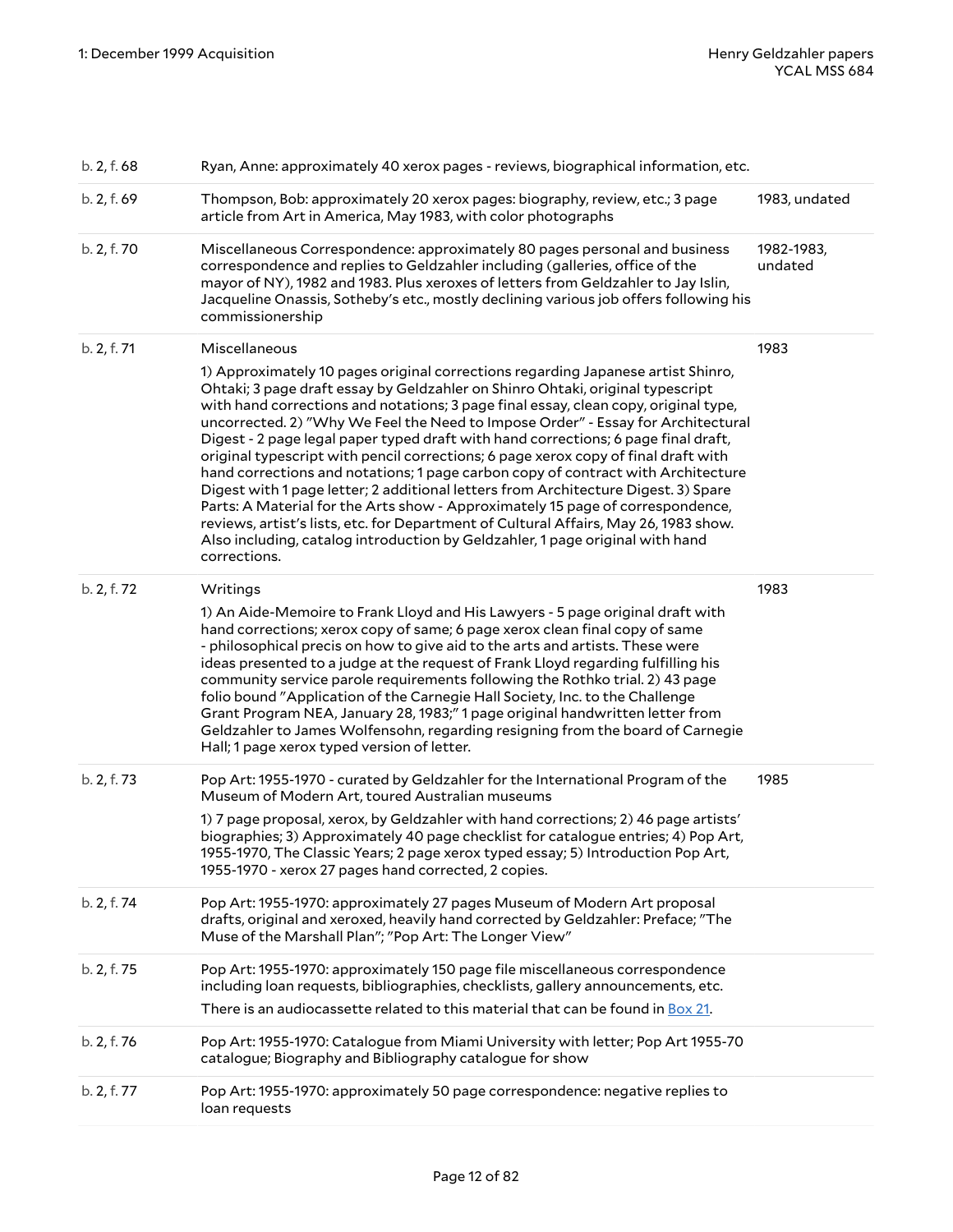| b. 2, f. 78 | Pop Art: approximately 35 pages affirmative replies to loan requests and loan<br>agreement contracts                                                                                                                                                                                                                                                                                                                                                                                                                                                                                                                                                                                                                                                                                                                         |              |
|-------------|------------------------------------------------------------------------------------------------------------------------------------------------------------------------------------------------------------------------------------------------------------------------------------------------------------------------------------------------------------------------------------------------------------------------------------------------------------------------------------------------------------------------------------------------------------------------------------------------------------------------------------------------------------------------------------------------------------------------------------------------------------------------------------------------------------------------------|--------------|
| b. 2, f. 79 | Pop Art: 1955-1970: approximately 200 page various checklists                                                                                                                                                                                                                                                                                                                                                                                                                                                                                                                                                                                                                                                                                                                                                                |              |
| b. 2, f. 80 | Pop Art: 1955-70: approximately 30 page loan requests                                                                                                                                                                                                                                                                                                                                                                                                                                                                                                                                                                                                                                                                                                                                                                        |              |
| b. 2, f. 81 | Pop Art: approximately 30 page internal (Museum of Modern Art)<br>correspondence, regarding various aspects of exhibition                                                                                                                                                                                                                                                                                                                                                                                                                                                                                                                                                                                                                                                                                                    |              |
| b. 2, f. 82 | Pop Art: approximately 80 page miscellaneous correspondence                                                                                                                                                                                                                                                                                                                                                                                                                                                                                                                                                                                                                                                                                                                                                                  |              |
| b. 2, f. 83 | Pop Art: approximately 50 page hand written notes for proposal, and catalogue<br>text: 22 page original on legal paper; xeroxed notes and pictures                                                                                                                                                                                                                                                                                                                                                                                                                                                                                                                                                                                                                                                                           |              |
| b. 2, f. 84 | Pop Art: approximately 200 pages, mostly xerox drafts and checklists for Museum<br>of Modern Art proposal. Includes numerous pages of handwritten notes, plus<br>original typescript with author's emendations                                                                                                                                                                                                                                                                                                                                                                                                                                                                                                                                                                                                               |              |
| b. 3, f. 85 | Pop Art: approximately 80 pages miscellaneous correspondence and lists                                                                                                                                                                                                                                                                                                                                                                                                                                                                                                                                                                                                                                                                                                                                                       |              |
| b. 3, f. 86 | Pop Art Exhibition Book: Australian Tour: 496 page comp. book including<br>checklists, press releases, press clippings, lenders list, Geldzahler biography,<br>reception invitations, etc.                                                                                                                                                                                                                                                                                                                                                                                                                                                                                                                                                                                                                                   |              |
| b. 3, f. 87 | Influence of European Art on America, 1910-1930: lecture, Metropolitan Museum<br>of Art. Approximately 80 page handwritten (ink) notes, 5x8 looseleaf paper in<br>notebook                                                                                                                                                                                                                                                                                                                                                                                                                                                                                                                                                                                                                                                   | 1968 April 5 |
| b. 3, f. 88 | Lecture on American Painting, 1900-1967: Metropolitan Museum, approximately<br>60 pages handwritten notes (ink) 5x8 looseleaf in notebook                                                                                                                                                                                                                                                                                                                                                                                                                                                                                                                                                                                                                                                                                    |              |
| b. 3, f. 89 | Brown "Maple Leaf" Notebook: Fogg Museum, Harvard - Approximately 80 pages<br>handwritten (ink) notes, regarding various paintings - written in French and<br>English                                                                                                                                                                                                                                                                                                                                                                                                                                                                                                                                                                                                                                                        | circa 1959   |
| b. 3, f. 90 | Hardbound Notebook - 1958: 432 pages handwritten notes for classes, etc.<br>regarding art                                                                                                                                                                                                                                                                                                                                                                                                                                                                                                                                                                                                                                                                                                                                    | 1958         |
| b. 3, f. 91 | Magazines and Catalogues with articles by Geldzahler                                                                                                                                                                                                                                                                                                                                                                                                                                                                                                                                                                                                                                                                                                                                                                         | 1962-1977    |
|             | 1) The Hudson Review, Vol. XVIII, No. 1 Spring 1965. "The Art Audience and the<br>Critic" by Geldzahler, page 105-109; 2) Extrait De La Gazette Des Beaux-Arts,<br>November 1962. "Two Early Matisse Drawings" by Geldzahler, 10 page Booklet;<br>3) Twentieth-Century Art: U.S.A. from The Metropolitan Museum of Art - for<br>exhibition in San Juan, Puerto Rico, text by Geldzahler (2 copies of catalogue); 4)<br>Irving Penn - Photographs in Platinum Metals - Images 1947-1975, September 9-<br>October 11, 1977. Introduction by Geldzahler; 5) The Metropolitan Museum of<br>Art Bulletin (2 copies), April 1965. "Numbers in Time: Two American Paintings" by<br>Geldzahler, page 295-298; 6) The Metropolitan Museum of Art Bulletin, November<br>1962. "Edward Hopper" by Geldzahler, page 113-117, (2 copies). |              |
| b. 3, f. 92 | <b>Magazines and Books</b>                                                                                                                                                                                                                                                                                                                                                                                                                                                                                                                                                                                                                                                                                                                                                                                                   | 1962-1965    |
|             | 1) Art and Artists, April 1967. "Edward Hopper" by Geldzahler, page 20-23; 2)<br>Newsweek - January 4, 1965, Geldzahler quote and picture, page 59; 3) Quadrum,<br>No. 19. "George Segal" by Geldzahler, essay and interview, 11 page booklet; 4)<br>Gazette Des Beaux Arts, November 1962. "Two Early Matisse Drawings", by<br>Geldzahler, page 497-505; 5) Andy Warhol's Index (Book), rare publication with<br>photograph of Geldzahler.                                                                                                                                                                                                                                                                                                                                                                                  |              |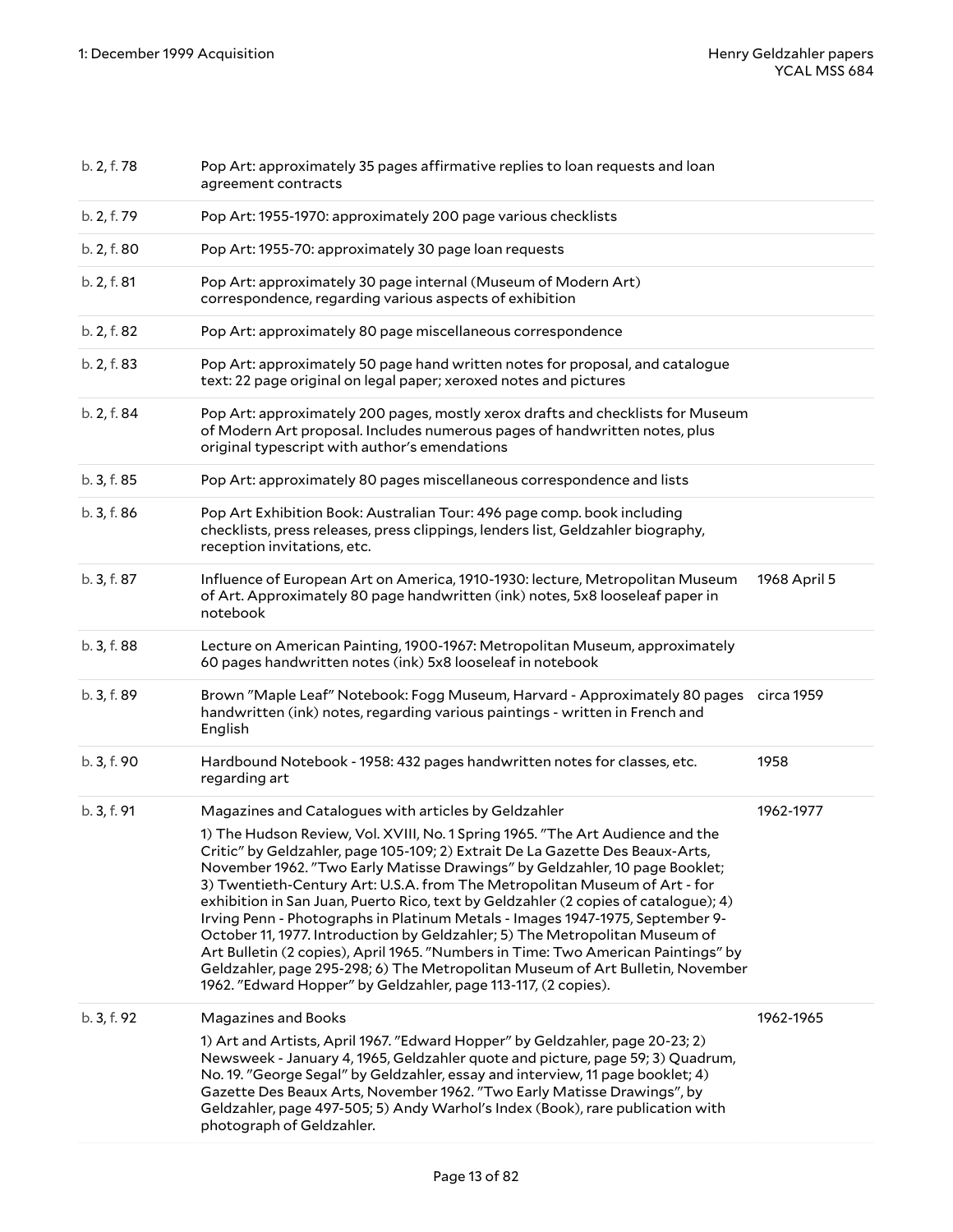| b. 3, f. 93 | Books, Magazines, Catalogues                                                                                                                                                                                                                                                                                                                                                                                                                                                                                                                                                                                                                                                                                                                                                                                                                                                                                                                                                                                                                                                                                                                                                                                                                            | 1961-1974 |
|-------------|---------------------------------------------------------------------------------------------------------------------------------------------------------------------------------------------------------------------------------------------------------------------------------------------------------------------------------------------------------------------------------------------------------------------------------------------------------------------------------------------------------------------------------------------------------------------------------------------------------------------------------------------------------------------------------------------------------------------------------------------------------------------------------------------------------------------------------------------------------------------------------------------------------------------------------------------------------------------------------------------------------------------------------------------------------------------------------------------------------------------------------------------------------------------------------------------------------------------------------------------------------|-----------|
|             | 1) Personal Preference: Paintings and sculptures from the Collection of Mr. and<br>Mrs. S. Brooks Barron - Catalogue from the University Art Gallery, Oakland<br>University, Rochester, Michigan exhibition, October 3-November 12, 1967.<br>Introduction by Geldzahler, page 6.2) Art New: September 1961 "Heller: New<br>American-type Collector" by Geldzahler, page 28-32. 3) The Metropolitan<br>Museum of Art Bulletin, April 1969. Introduction by Geldzahler with pencil<br>corrections, page 365.4) Hartung: Recent paintings by Geldzahler (in French and<br>English) 16 pages. 5) Robert Rauschenberg: paintings, drawings and combines<br>1949-1964 - catalogue February-March 1964, Whitechapel Gallery: London - text<br>by Geldzahler, page 4-11, text also by John Cage. 6) Homage to Andre Breton - 17<br>January-4 February 1967. Exhibition in Milan (Galleria Schwarz), 61 page catalogue<br>- interview: Breton and Duchamp. 7) 21 Annee No. 119-120-121, September-<br>December 1974. 136 page magazine "Recent Paintings" by Geldzahler, page 98.<br>Cimaise: Present Day Art and Architecture Special Issue: Hartung. 8) Jean Arp<br>- published by Metropolitan Museum, 1972, 46 page book with introduction by<br>Geldzahler. |           |
| b. 3, f. 94 | Books, Catalogues and Magazines<br>1) The Centennial Celebration of the Metropolitan Museum of Art, 1870 and 1970,<br>32 pages. 2) Jean Dubuffet: Drawings, Introduction by Virginia Allen, The Museum<br>of Modern Art, New York. 3) Real Life Magazine, No. 6, Summer 1981. 4) XXXXIII<br>International Biennial Exhibition of Art, Venice, 1966, United States of America<br>(for the Smithsonian Institute), Introduction by Geldzahler, page 19-23 (3 copies).<br>5) David Hockney: Kestner-Gesellschaft Hannover, 22, Mai-21, Juni 1970, Katalog<br>3/1970. 6) Grover Mouton: New Orleans at Zero Gravity - Booklet 1977 for April 16-<br>May 15, 1977, New Orleans Museum of Art.                                                                                                                                                                                                                                                                                                                                                                                                                                                                                                                                                                | 1966-1981 |
| b. 3, f. 95 | Books, Catalogues<br>1) The Self-Portrait 1850-1950: Fogg Art Museum, May 5-May 30, 1959. A Museum<br>Course Exhibition, 10 page booklet, text by Geldzahler, Henry G. Gardiner and<br>Edward F. Fry. 2) Art in Embassies: Selected from the Woodward Foundation<br>Collection for exhibition organized by the Washington Gallery of Modern Art,<br>24 page catalogue with introduction by Geldzahler 3) Upstart - 1981 arts journal<br>of Barnard and Columbia Colleges, 56 pages. 4) American Painting - 1830-1970:<br>American Embassy, Moscow - 40 page catalog with introduction by Geldzahler 5)<br>Toward A New Abstraction - 1963 for exhibition at the Jewish Museum, 40 pages<br>- "Ellsworth Kelly" by Geldzahler, page 16-17. 6) Panorama of Contemporary Latin<br>American Artists - catalogue for New Jersey exhibition by the New Jersey State<br>Council on the Arts, 62 pages.                                                                                                                                                                                                                                                                                                                                                         | 1959-1981 |
| b. 4, f. 96 | Catalogues, Magazines<br>1) David Hockney: Paintings, Prints and Drawings, 1960-1970. 2 April-3 May, 1970.<br>The Whitechapel Art Gallery: London, 100 page catalogue (1 hard cover, 1 soft<br>cover). 2) David Hockney: 5 page catalogue. Galerie Mikro, Berlin 1968. 3) Art<br>News, January 1962 - "Parochial World-Views" by Geldzahler, page 44-45. 4)<br>Francis Bacon: Recent Paintings, 1968-1974, The Metropolitan Museum of Art,<br>March 20-June 29, 1975 - 82 page catalogue. Introduction by Geldzahler, page<br>5-13. 5) Jackson Pollock: Paintings and Drawings, 1934-1952. Exhibition 7 Sept.-24<br>Oct., 1989. Anthony d'Offay Gallery: London, 62 page catalogue with intro and<br>chronology by Alan Bowness.                                                                                                                                                                                                                                                                                                                                                                                                                                                                                                                        | 1962-1989 |
| b. 4, f. 97 | Pop Art - Australian exhibition: miscellaneous correspondence, news clippings,<br>press releases, and radio transcriptions, regarding exhibitions. 9 page typed<br>transcription of interview with Geldzahler, hand corrected by Edmund Capon                                                                                                                                                                                                                                                                                                                                                                                                                                                                                                                                                                                                                                                                                                                                                                                                                                                                                                                                                                                                           |           |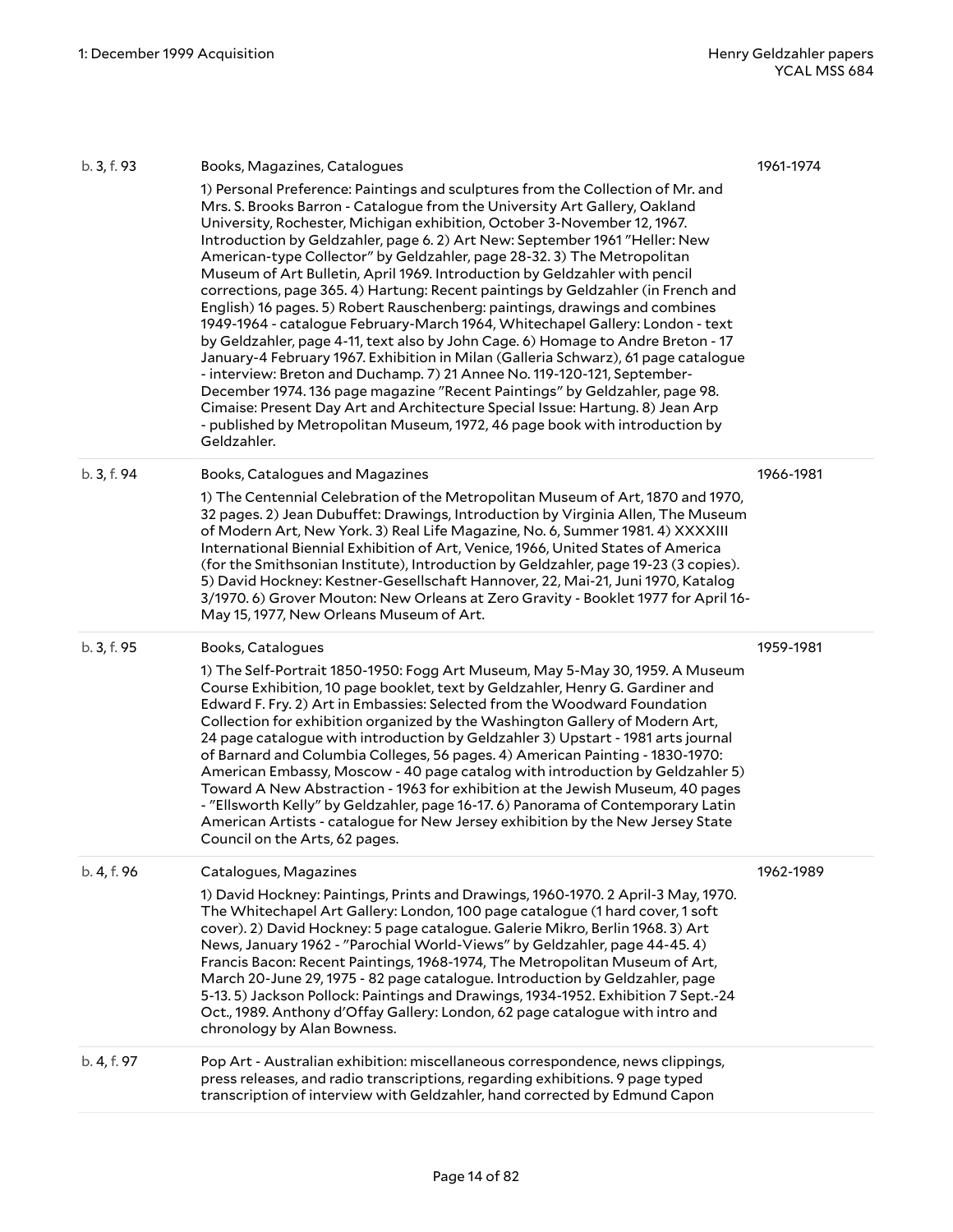| b. 4, f. 98  | Miscellaneous                                                                                                                                                                                                                                                                                                                                                                                                                                                                                                                                                                                                                                                                                                                                               | 1982, 1985    |
|--------------|-------------------------------------------------------------------------------------------------------------------------------------------------------------------------------------------------------------------------------------------------------------------------------------------------------------------------------------------------------------------------------------------------------------------------------------------------------------------------------------------------------------------------------------------------------------------------------------------------------------------------------------------------------------------------------------------------------------------------------------------------------------|---------------|
|              | 1) 21 page typed, hand corrected lecture, "Soho Lecture", May 1975 by Geldzahler<br>for Artists' Space Fundraiser. 2) Typed letter (form letter) from Allen Ginsberg,<br>May 18, 1982 at Naropa Institute, regarding Need for funds at Kerouac Conference<br>- A.G.'s handwritten additions to Henry. 3) Letter to Allen Ginsberg from Fred<br>WITH McDarrah, regarding Funding - forwarded to Geldzahler                                                                                                                                                                                                                                                                                                                                                   |               |
| b. 4, f. 99  | The American Response to the School of Paris: 1910-1940. Lecture at Museum of<br>Modern Art                                                                                                                                                                                                                                                                                                                                                                                                                                                                                                                                                                                                                                                                 | 1968 April 5  |
|              | 1) 9 page original typed outline, "European Influence on American Painting,"<br>1910-1930. 2) Various xeroxes lists, handwritten notes on seven 5x7 index cards<br>(not in Geldzahler's hand), xeroxes from books on various artists.                                                                                                                                                                                                                                                                                                                                                                                                                                                                                                                       |               |
| b. 4, f. 100 | Trip to California, May 1964. Article for Vogue on the L.A. art scene                                                                                                                                                                                                                                                                                                                                                                                                                                                                                                                                                                                                                                                                                       | 1964 May      |
|              | 1) Rough draft original, typed, hand corrected, 10 pages. 2) Rough draft original,<br>typed, proof read, hand, 8 pages. 3) Rough draft original, typed, hand corrected,<br>7 pages. 4) Xerox of Vogue, September 15, 1964, article "Los Angeles: The Second<br>City of Art".                                                                                                                                                                                                                                                                                                                                                                                                                                                                                |               |
| b. 4, f. 101 | New York Art Galleries - New York Spy, June, 1967. An overview of the NY gallery<br>scene: 15 page rough draft, original, typed, hand corrected; 16 page final version,<br>xerox and original                                                                                                                                                                                                                                                                                                                                                                                                                                                                                                                                                               |               |
| b. 4, f. 102 | The Curator and the Artist: American Association of Museums, Toronto, (lecture) 1967 June 2                                                                                                                                                                                                                                                                                                                                                                                                                                                                                                                                                                                                                                                                 |               |
|              | 1) Rough draft, 8 pages, original typescript, hand corrected by Geldzahler; 2)<br>Rough draft, 9 pages, original typescript, hand corrected and pasted up by<br>Geldzahler; 3) Various correspondence relating to lecture, booking expenses, etc.                                                                                                                                                                                                                                                                                                                                                                                                                                                                                                           |               |
| b. 4, f. 103 | The Influence of Criticism on Contemporary Art, for the College Art Association:<br>4 page rough draft, original typescript, hand corrected by Geldzahler; 5 page final<br>version, xerox                                                                                                                                                                                                                                                                                                                                                                                                                                                                                                                                                                   |               |
| b. 4, f. 104 | New York International: for Harper's Bazaar, January 1966                                                                                                                                                                                                                                                                                                                                                                                                                                                                                                                                                                                                                                                                                                   | 1966          |
|              | 1) 4 page rough draft, original typescript, hand corrected by Geldzahler; 2) 4 page<br>draft, original typescript; 3) 5 page draft, original typescript, hand corrected by<br>Geldzahler; 4) Various correspondence, regarding article.                                                                                                                                                                                                                                                                                                                                                                                                                                                                                                                     |               |
| b. 4, f. 105 | Bennington Lecture: (Post-Victorian, pre-World War I art world, 1906-1913): 6<br>page draft, original, typed, hand corrected; 7 page draft, original, typed, hand<br>corrected                                                                                                                                                                                                                                                                                                                                                                                                                                                                                                                                                                              | 1962 May-June |
| b. 4, f. 106 | Research for D'Etente: Post World War I. 8 page handwritten notes on legal paper<br>in pen                                                                                                                                                                                                                                                                                                                                                                                                                                                                                                                                                                                                                                                                  |               |
| b. 4, f. 107 | <b>Book Reviews</b>                                                                                                                                                                                                                                                                                                                                                                                                                                                                                                                                                                                                                                                                                                                                         |               |
|              | 1) Paul Klee by Felix Klee - 3 page original, typed, hand corrected draft; 3 page<br>original typed, hand corrected draft; 2 page original typed, hand corrected draft.<br>2) The Story of the Armory Show by Milton Brown - 3 page original, typed, hand<br>corrected draft; 4 page xerox, typed hand corrected draft. 3) A Letter to a Young<br>Painter by Sir Herbert Read - 2 page original, typed, hand corrected draft; 1 page<br>xerox, typed, hand corrected draft; 2 page xerox, final version. 4) Toward Reality<br>by John Berger - 3 page original, typed, hand corrected draft; 4 page carbon copy,<br>typed, hand corrected. 5) Late Modern: Edward Lucie-Smith and The New Painting:<br>Udo Kufermann - 2 page carbon, typed, final version. |               |
|              |                                                                                                                                                                                                                                                                                                                                                                                                                                                                                                                                                                                                                                                                                                                                                             |               |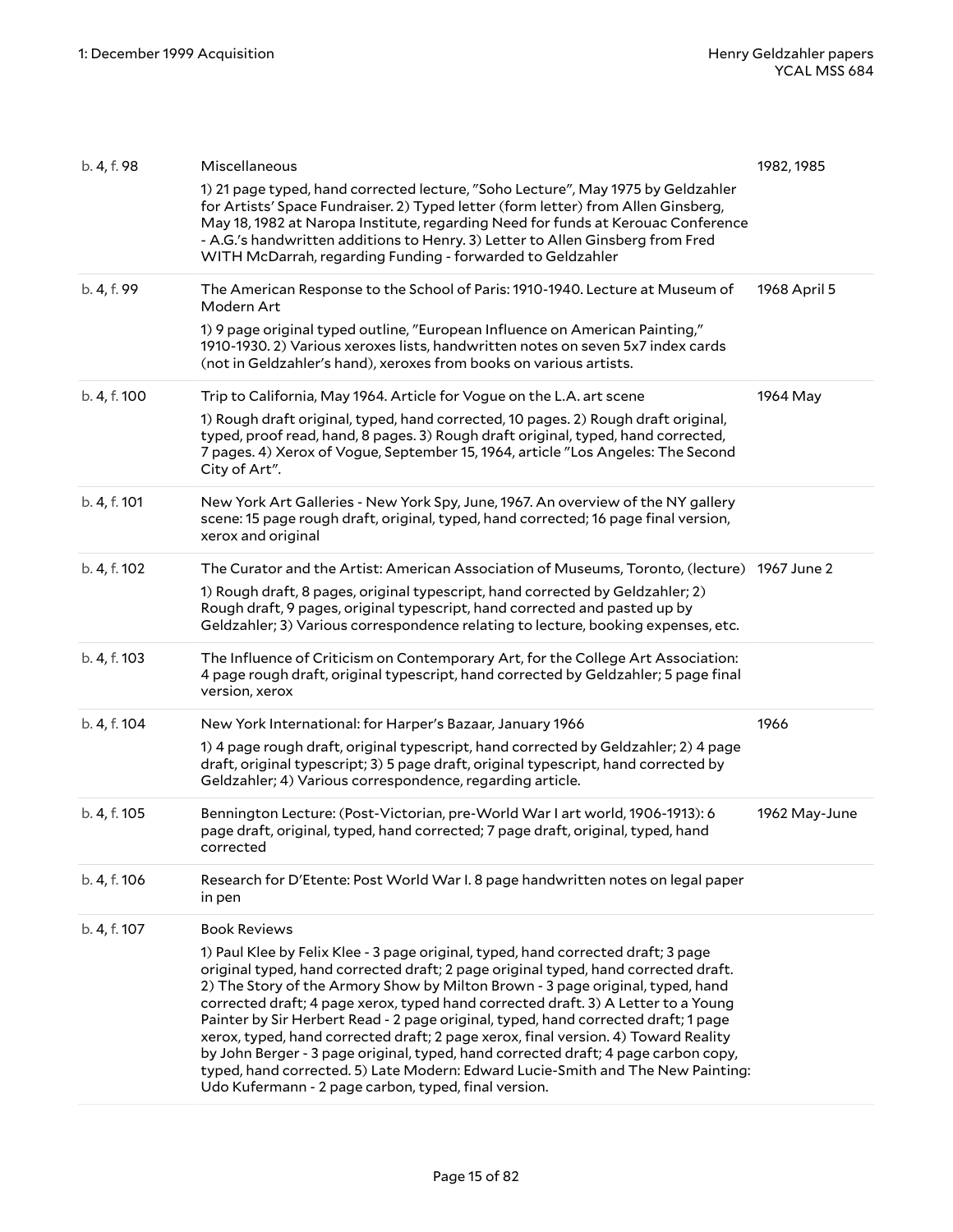| b. 4, f. 108 | Interview with Robyn Denny: Video taped BBC; 2 page typed, hand corrected<br>transcription; 1 page typed original questions - list; 1 page letter from BBC to<br>Geldzahler, regarding Denny film                                                                                                                                                                                                                                                                             | 1965 December 1 |
|--------------|-------------------------------------------------------------------------------------------------------------------------------------------------------------------------------------------------------------------------------------------------------------------------------------------------------------------------------------------------------------------------------------------------------------------------------------------------------------------------------|-----------------|
| b. 4, f. 109 | Business in Support of the Arts: 4 drafts, original, xerox and carbon, hand<br>corrected. 24 pages total. Final edit, 4 pages. Letter to Black Artists: Notes<br>(handwritten) and drafts, xerox, typed, hand corrected. 20 pages total, final letter,<br>3 pages - On why no black artists were included in "NY Ptg and Sculpt. 1940-70"                                                                                                                                     |                 |
| b. 4, f. 110 | List City Center Posters: 25th Anniversary of the City Center. (Vera and Albert List, 1968 June<br>arts patrons); 3 page original draft, typed, hand corrected; 3 page final version,<br>carbon, typed                                                                                                                                                                                                                                                                        |                 |
| b. 4, f. 111 | Baltimore Museum of Art from El Greco to Pollock: Exhibition Catalogue: Notes,<br>drafts and correspondence, original, typed-carbon, regarding John Marin -<br>Marsden Hartley, slides and photographs of paintings. Two one-page entries on<br>Demuth and Marin plus two additional drafts of same. 5 pages correspondence                                                                                                                                                   | 1968 May        |
| b. 4, f. 112 | Milton Avery: 40 page xerox on Milton Avery. A fascinating unpublished study by<br>Geldzahler                                                                                                                                                                                                                                                                                                                                                                                 | 1971 October 21 |
| b. 4, f. 113 | Woodward Foundation Collection Exhibition: Catalogue Introduction for<br>Washington Gallery of Modern Art: various lists and drafts for intro. 2 page<br>Foreword in typescript with hand corrections by Geldzahler; 2 page typescript,<br>final draft                                                                                                                                                                                                                        | 1967 August     |
| b. 4, f. 114 | Art Education Today: Lecture at Grinnell College, Iowa; 2 color programs, 4 pages<br>handwritten notes                                                                                                                                                                                                                                                                                                                                                                        | 1968 April 11   |
| b. 4, f. 115 | James Rosenquist's F-111: for Museum of Modern Art Bulletin; 3 drafts, 3 pages<br>each, typed, original and carbon, hand corrected; Museum of Modern Art Bulletin,<br>March 1968 - Geldzahler article, page 277-281                                                                                                                                                                                                                                                           | 1968 March      |
| b. 4, f. 116 | Two Essays: 1) Learning To Be An Artist, Harper's Magazine, December 1967. 3<br>drafts, 5 pages each, original and carbon, hand corrected. 2) An Examination of Art<br>Education. 32 page draft, carbon, hand corrected and pasted                                                                                                                                                                                                                                            | 1967, undated   |
| b. 4, f. 117 | NYPS: Geldzahler Lecture: Lectures delivered by Geldzahler at the Met regarding<br>NY Painting and Sculpture 1940-1970                                                                                                                                                                                                                                                                                                                                                        | 1969-1970       |
|              | 1) 3 red-black "typewriter tablets" with handwritten notes (18 pages total);<br>2) 9 page legal paper handwritten notes for lecture, November 22-24, 1969;<br>3) Greenberg introduction, January 6, 1970 - 1 page handwritten; Motherwell<br>intro, Jan 13, 1970 - original 1 page, typed with hand corrections; 4) Scull<br>introduction, January 20, 1970 - 1 page original typed with hand corrections; 5)<br>Hess introduction - 1 page handwritten for January 27, 1970. |                 |
| b. 4, f. 118 | <b>Matisse Drawings</b>                                                                                                                                                                                                                                                                                                                                                                                                                                                       | 1962 November   |
|              | 1) 45 (approximately) page typed drafts with corrections, original. 2) "The<br>Drawings, Matisse,": 21 page handwritten draft on legal paper in pen. 3)<br>Photographs of Matisse drawings. 4) Extrait de la Gazette Des Beaux-Arts,<br>November 1962 - "Two Early Matisse Drawings" by Geldzahler.                                                                                                                                                                           |                 |
| b. 4, f. 119 | Hirshhorn Sculpture at the Guggenheim: approximately 30 page (9 pages x 2<br>drafts, typed, plus 8 pages, handwritten); checklist of exhibition (19 pages)                                                                                                                                                                                                                                                                                                                    | 1962 October    |
| b. 4, f. 120 | Happenings: 7 page article typed, original with hand corrections regarding Claus<br>Oldenbburg and "Happenings"                                                                                                                                                                                                                                                                                                                                                               |                 |
|              |                                                                                                                                                                                                                                                                                                                                                                                                                                                                               |                 |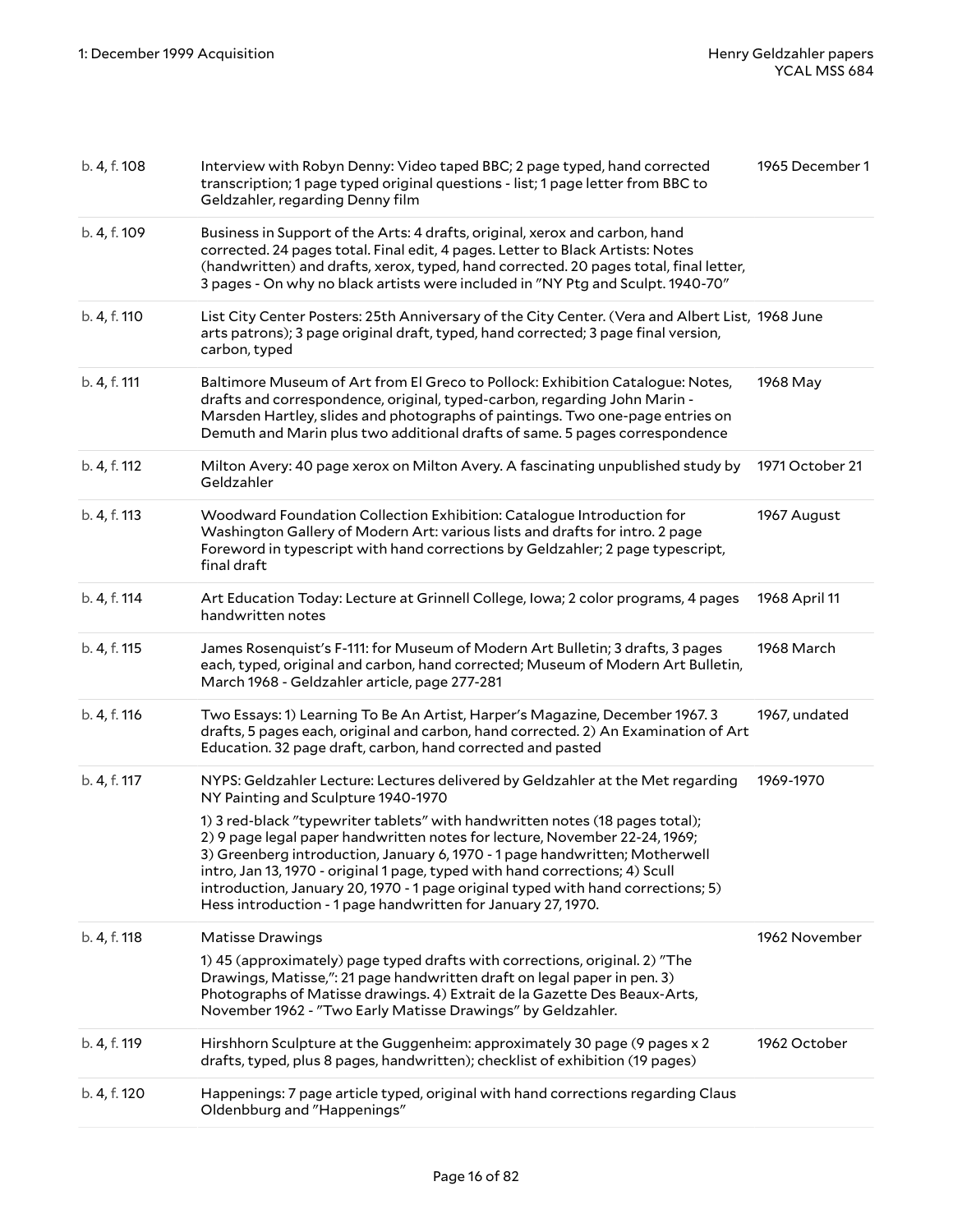| b. 4, f. 121 | Contemporary Art Lecture - Museum of Modern Art - 32 page Mimeographed and circa 1966<br>Pasted up and hand corrected - transcription of a lecture by Geldzahler on modern<br>art at the Met                                                                                                                                                   |               |
|--------------|------------------------------------------------------------------------------------------------------------------------------------------------------------------------------------------------------------------------------------------------------------------------------------------------------------------------------------------------|---------------|
| b. 4, f. 122 | Interview with Helen Frankenthaler - 11 page typed original with hand corrections.<br>Probably a transcription from memory. {Geldzahler stated this was how his early<br>interviews were done before cassette recorders}                                                                                                                       |               |
| b. 4, f. 123 | An Examination of Art Education (a lecture for Institute for Advanced Study in<br>Art Appreciation, Ohio State University, July 25, 1966). 32 pages typed xerox hand<br>corrected                                                                                                                                                              | 1966 July 25  |
| b. 4, f. 124 | New York Art Galleries - 16 page typed xerox, hand corrected. A fascinating<br>overview of the New York gallery scene (Green, Castelli, Janis), the business of<br>running a gallery, how galleries find artists and vice versa, the effect of "hype" etc.,<br>unpublished                                                                     |               |
| b. 4, f. 125 | California: 8 page xerox with hand corrections for Vogue                                                                                                                                                                                                                                                                                       |               |
| b. 4, f. 126 | Paragraph for McCalls: 1 page typed paragraph - original regarding current artist<br>milieu; 1 page handwritten, in pen, draft, of same                                                                                                                                                                                                        | 1965 December |
| b. 4, f. 127 | Talk on Burgoynge Diller: 1 page original, typed, with hand corrections                                                                                                                                                                                                                                                                        |               |
| b. 4, f. 128 | Mark Rothko: approximately 30 page file containing artist biography, information,<br>critical essays on; correspondence with curators regarding Rothko work; 1<br>transparency of work                                                                                                                                                         |               |
| b. 4, f. 129 | Offers of Loan, Gift or Purchase: 5 photos of paintings - Altman, Schoelropf, Thos                                                                                                                                                                                                                                                             |               |
|              | Moran etc.                                                                                                                                                                                                                                                                                                                                     |               |
| b. 4, f. 130 | Two Lectures                                                                                                                                                                                                                                                                                                                                   | 1963 May      |
|              | 1) "Brandeis Lecture" 5 pages typed with corrections in Geldzahler's hand, on the<br>subject of the legacy of Abstract Expressionist painting; 2) "Recent Am. Ptg" essay<br>for Cimaise, a version of the above. 5 page carbon with pencilled corrections in<br>hand, by Geldzahler; 3) 24 pages of drafts with hand corrections of the above. |               |
| b. 4, f. 131 | Museum of Modern Art Lecture - Recent Developments: 21 page hand corrected<br>draft, xerox; checklist                                                                                                                                                                                                                                          | 1963 February |
| b. 4, f. 132 | American Paintings in the American Embassy: Moscow, February 1963 - 20 page<br>final copy, essay and artist info. typed; various typed drafts, hand corrected; 1<br>booklet of the Russian publication (in Russian)                                                                                                                            | 1963 February |
| b. 4, f. 133 | Museum of Modern Art Lecture - Origins and Early Development of Abstract Art: 1963 January<br>21 page xerox of lecture, hand corrected by Geldzahler [Empty folder]                                                                                                                                                                            |               |
| b. 4, f. 134 | Pop Art: symposium at the Museum of Modern Art - Approximately 30 pages<br>of typed drafts, xerox, hand corrected. Geldzahler's notes on this important<br>symposium, defending Pop Art. Includes a letter from Peter Selz on the aim of the<br>symposium                                                                                      | 1962 December |
| b. 4, f. 135 | Léger Article, Art News: 2 page typed, original, hand corrected "The Late Léger";<br>14 page handwritten (pen and pencil) draft on legal paper; Art News, March 1962,<br>Geldzahler article, page 32; Xerox of magazine article                                                                                                                | 1962 March    |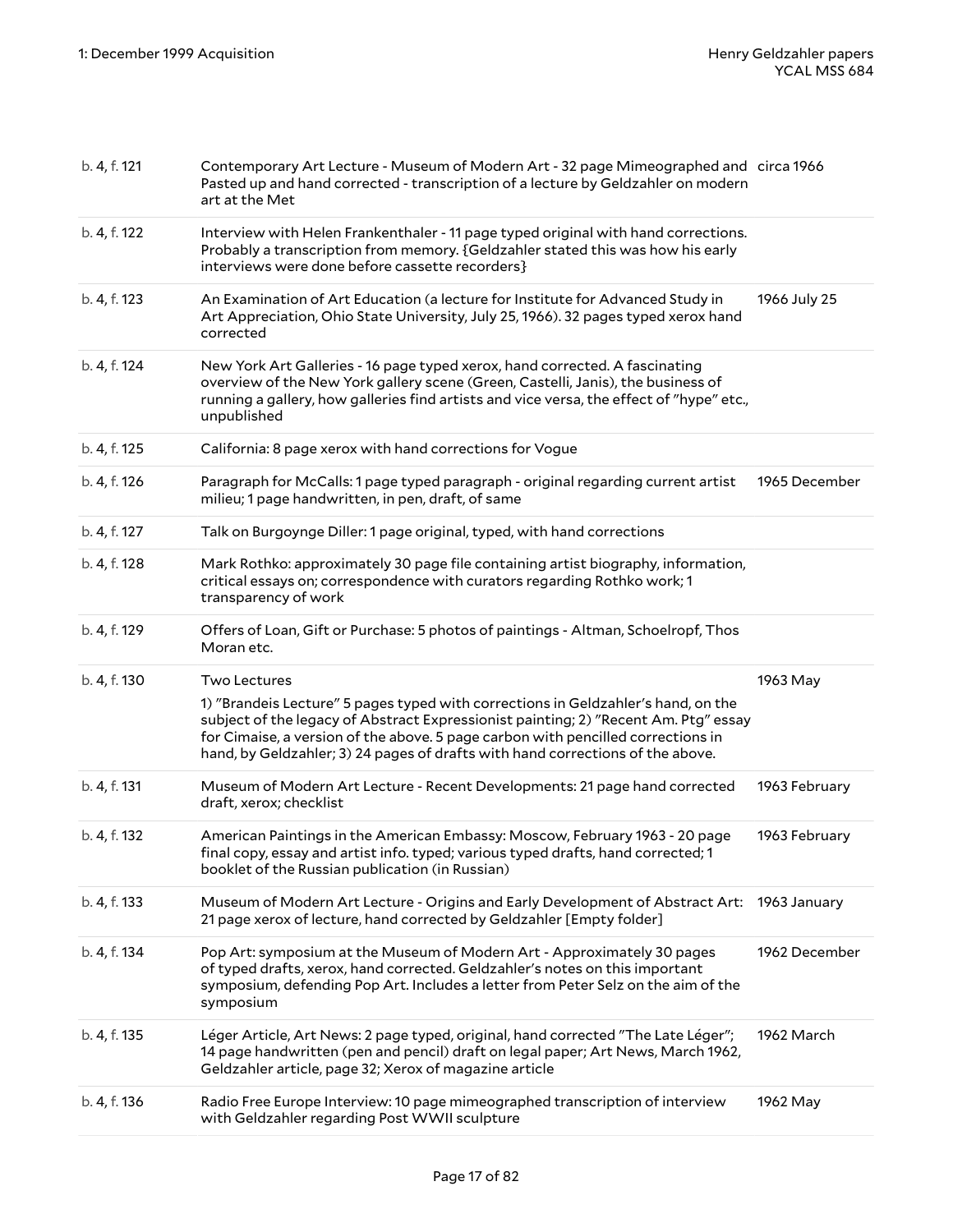| b. 4, f. 137 | Werner Haftman, Art News: 3 page original, typed, hand corrected draft of<br>Geldzahler's book review of Werner Haftman's Painting in the 20th Century; 19<br>page original, typed, hand corrected draft of same                                                                                              | 1962 January   |
|--------------|---------------------------------------------------------------------------------------------------------------------------------------------------------------------------------------------------------------------------------------------------------------------------------------------------------------|----------------|
| b. 4, f. 138 | Hopper Article for Museum of Modern Art Bulletin: approximately 25 pages typed 1962 November<br>drafts, hand corrected                                                                                                                                                                                        |                |
| b. 4, f. 139 | Ben Heller Article, Art News: "The Ben Heller Collection" - 10 page typed, one<br>original hand corrected draft; checklist of Heller's collection                                                                                                                                                             | 1961 September |
| b. 4, f. 140 | NYU Symposium: "Untitled" - regarding art history - 4 page original, typed, hand<br>corrected lecture; 1 page typed draft                                                                                                                                                                                     | 1960 November  |
| b. 4, f. 141 | Edward Steichen and The First Decade, Art News: 21 pages handwritten - pen and<br>pencil - draft; 4 page typed, original, hand corrected draft                                                                                                                                                                | 1961 May       |
| b. 4, f. 142 | Outline For Scribner's: 3 page typed, hand corrected draft, regarding History of<br>American Painting-Sculpture in 20th Century, 4 page carbon copy, final outline,<br>typed                                                                                                                                  |                |
| b. 4, f. 143 | An Examination of Art Education, Ohio State University: 4 copies of a 32 page<br>lecture with hand emendations by Geldzahler and his curatorial assistant, Kay<br>Bearman                                                                                                                                     | 1966 July 25   |
| b. 4, f. 144 | First World Festival of Negro Art - Dakar: April 1-24th, 1966. 1) Telegram from<br>Virginia Inness-Brown inviting Geldzahler to Dakar for reception. 2) 1 printed<br>booklet regarding plans for exhibition. 3) Various lists and transcribed minutes<br>from meetings in exhibition (Approximately 80 pages) | 1966 April     |
| b. 4, f. 145 | Interview with George Segal, November 1963, Art Forum, 8 pages handwritten<br>(pen) notes; 4 pages typed, xerox, hand corrected final version                                                                                                                                                                 | 1963 November  |
| b. 4, f. 146 | Museum Talk: "William Carlos Williams, Charles Demuth and Jasper Johns."<br>Approximately 70 pages drafts, typed, hand corrected                                                                                                                                                                              | 1963 November  |
| b. 4, f. 147 | Ellsworth Kelly: Interview for catalogue - Washington Gallery of Modern Art.<br>December 11, 1963-January 26, 1964                                                                                                                                                                                            | circa 1963     |
|              | 1) Copy of catalogue; 2) Four typed, hand corrected drafts, 6 pages each; 3)<br>Correspondence with Praeger Publishers regarding interview; 4) Isis International,<br>March 1964 - Kelly interview appears on page 19; 5) 7 pages autograph notes--<br>probably interview transcription by memory.            |                |
| b. 4, f. 148 | Jim Rosenquist, essay: original typescript, 7 pages; xerox of above; 5 page<br>typescript with Geldzahler's corrections and rewrites by hand                                                                                                                                                                  | 1973 June      |
| b. 5, f. 149 | Milton Avery And The Sea: Foreword for catalogue, Thorne Memorial Art Gallery,<br>Keene State College, N.H., September-October 1971. Original 4 page typescript,<br>heavily edited and rewritten in Geldzahler's hand, cut and pasted; typescript of<br>finished version of above; 1 copy of catalogue        | 1971           |
| b. 5, f. 150 | Late Modern by Lucie-Smith and The New Paintings by Keltermann, 2 page typed<br>original draft of book review, hand corrected                                                                                                                                                                                 |                |
| b. 5, f. 151 | Lectures: approximately 40 page file of typed correspondence, lists, handwritten<br>notes, etc. regarding lectures given out of town - 17 page typed list of Henry's<br>lectures, 1961-1974, listed by date. 8 pages handwritten notes on Abstract                                                            |                |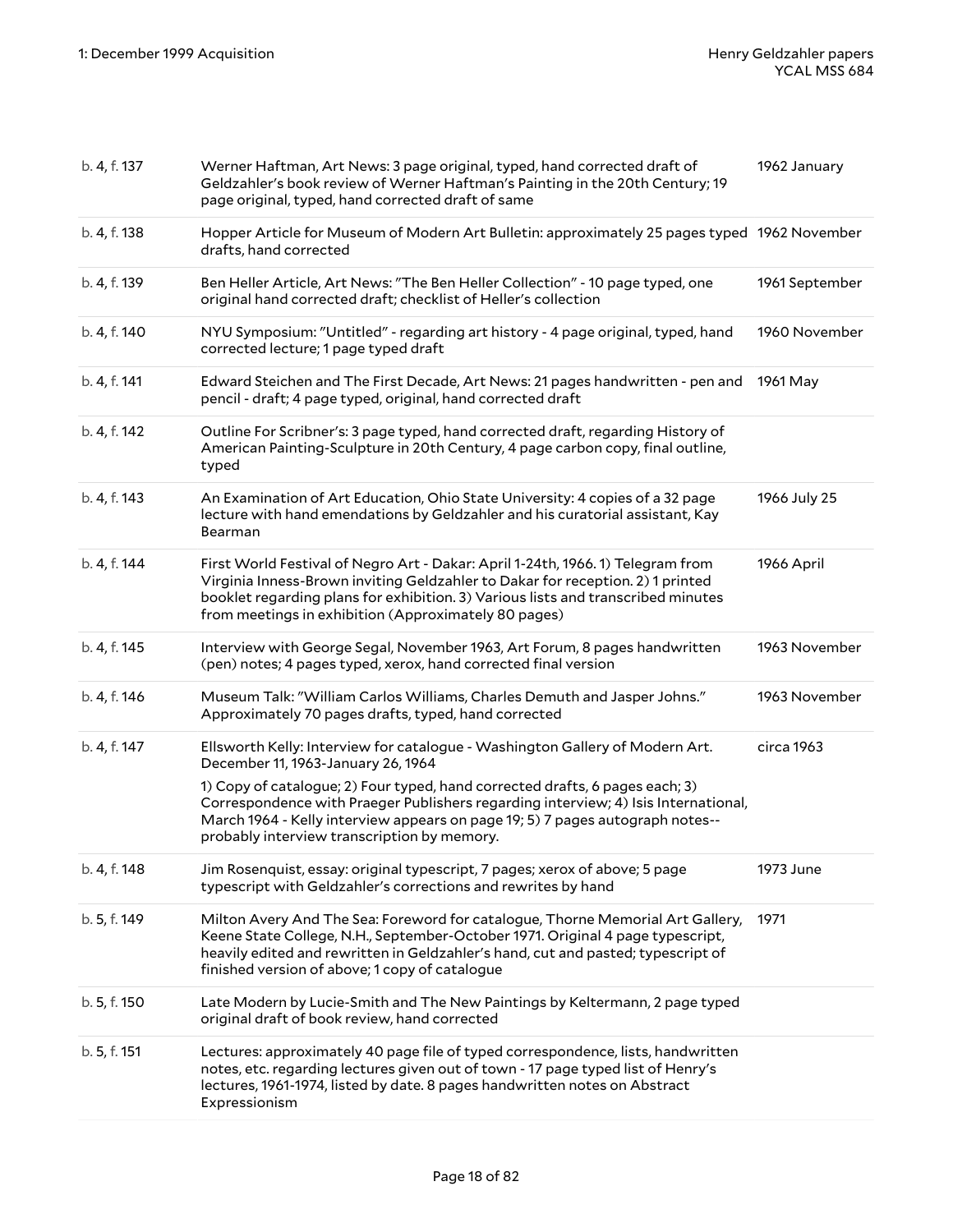| b. 5, f. 152 | Weathespoon Annual Exhibition: 27 page catalogue from November 12-December 1972<br>19, 1972, "Art on Paper" exhibition, juried by Geldzahler on pages 6-7; 1 newspaper<br>clipping (with 2 photos) from Greensboro Record, 10/72                                                                               |                     |
|--------------|----------------------------------------------------------------------------------------------------------------------------------------------------------------------------------------------------------------------------------------------------------------------------------------------------------------|---------------------|
| b. 5, f. 153 | Milton Avery: 7 separate lists of Milton Avery paintings, with date, medium, size<br>and collection                                                                                                                                                                                                            |                     |
| b. 5, f. 154 | Paintings of David Hockney: Four 33 page drafts, all heavily cut and pasted,<br>with extensive revisions in Geldzahler's hand. This is the Introduction to the<br>monograph Hockney by Hockney and shows the development of that essay                                                                         |                     |
| b. 5, f. 155 | Albright-Knox: 3 typed drafts, hand corrected, pasted, Approximately 25 pages<br>each, "American Painting in the 1960's - The Albright-Knox Museum"                                                                                                                                                            |                     |
| b. 5, f. 156 | Helen Frankenthaler Interview, Art Forum, October 1965 - approximately 50 pages 1965 October<br>file including typed drafts and handwritten drafts, Part I and II of Frankenthaler<br>interview. Includes one 11 page draft with extensive changes and rewrites by<br>Helen F.                                 |                     |
| b. 5, f. 157 | George Segal, (Quadrum interview, November 1963 and Jewish Museum Art,<br>October 1964). 14 page interview, typed, carbon; 12 page essay, typed, carbon. One<br>copy of Quadrum                                                                                                                                | circa 1963          |
| b. 5, f. 158 | George Segal Interview II, October 1965 (unpublished?) - 3 page typed, original,<br>hand corrected interview; 5 page handwritten draft of interview, pen                                                                                                                                                       | 1965 October        |
| b. 5, f. 159 | Happenings - Theatre by Painters, Hudson Review Winter 1965-1966. 6 drafts,<br>typed, Approximately 6 pages each, copies and originals, corrected and final<br>versions - with notes by Claes Oldenberg                                                                                                        | circa 1965          |
| b. 5, f. 160 | Interview with Larry Poons, Winter 1965 - Various typed, hand corrected drafts,<br>and approximately 10 page handwritten draft                                                                                                                                                                                 | 1965                |
|              |                                                                                                                                                                                                                                                                                                                |                     |
| b. 5, f. 161 | The Art Audience and the Criticism, Hudson Review April 1965: 29 page typed,<br>hand corrected draft (also given as lecture at Museum of Modern Art, Sunday,<br>May 16, 1965); 11 page draft, typed, hand corrected and pasted up                                                                              | 1965                |
| b. 5, f. 162 | Numbers in Time - Museum of Modern Art Bulletin - April 1965 - Ten pages, typed, 1965<br>carbon; 5 pages of proofs of Museum of Modern Art Bulletin - "Numbers In Time:<br>Two American Paintings"                                                                                                             |                     |
| b. 5, f. 163 | Compulsive Image, Lecture at Cosmopolitan Club - November 16, 1965,<br>Cleveland Museum - November 17, 1965 and Cummer Gallery - January 4, 1966 -<br>approximately 15 xerox notes, 14 page typed, xerox corrected, Approximately 10<br>pages, typed and handwritten lists of slides (Revised since Baltimore) | 1965-1966           |
| b. 5, f. 164 | Pop Art Symposium, Maryland Institute of Art - November 1964. 3 page legal<br>paper, handwritten notes - "The Environment of the Artist as it Relates to His<br>Purpose and Image", 1 poster for event, press clippings                                                                                        | 1964 November       |
| b. 5, f. 165 | Baltimore Lecture: 25 page xerox copy of lecture regarding "Art is becoming less<br>various"                                                                                                                                                                                                                   | 1964 November       |
| b. 5, f. 166 | Compulsive Image, Baltimore Museum: "Art As Non Various" - 29 page typed,<br>original lecture, Approximately 20 page typescript draft, hand corrected and<br>bibliography                                                                                                                                      | 1964 November<br>13 |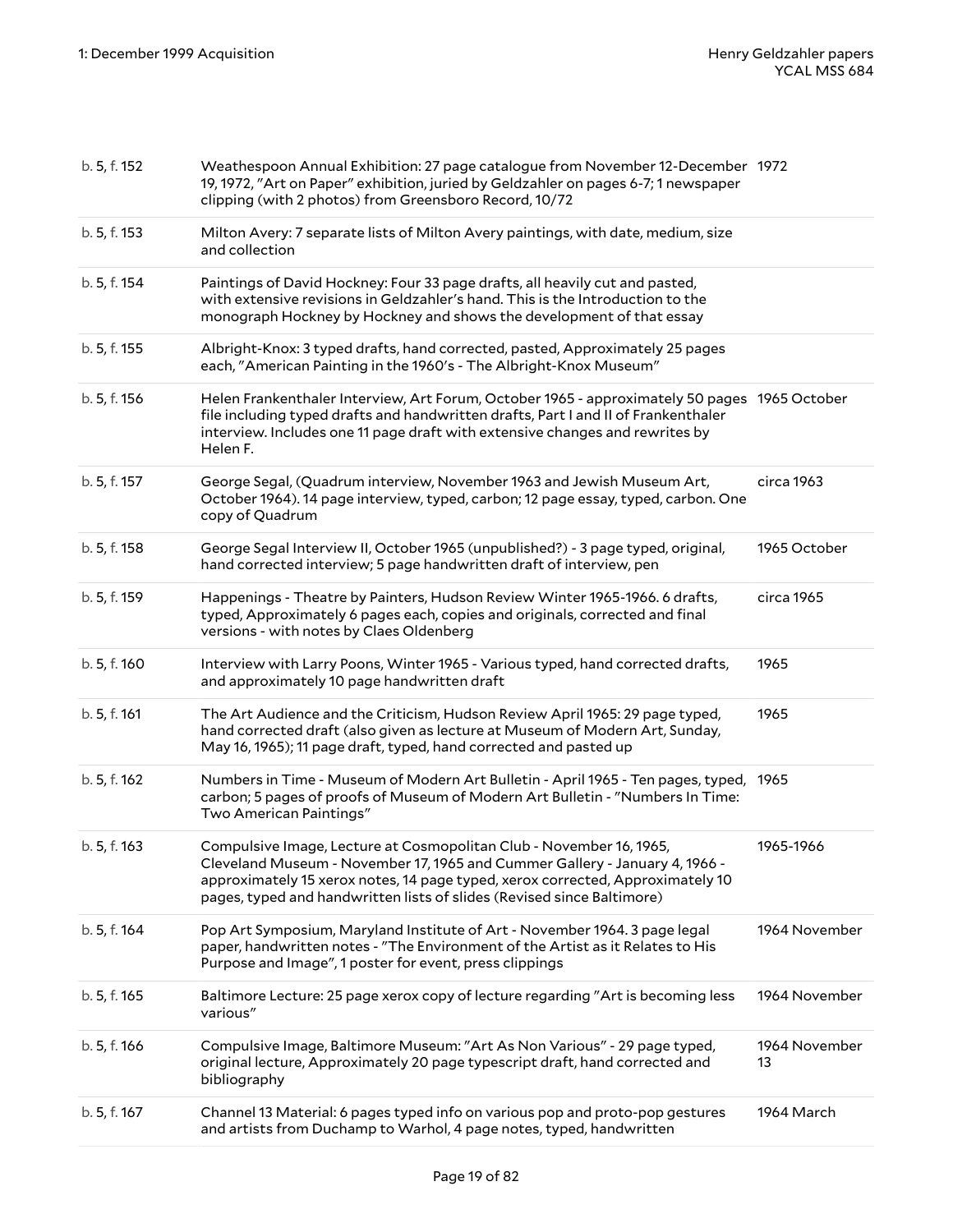| b. 5, f. 168 | Interview with Frank Stella: 6 page typed, corrected xerox                                                                                                                                                                                                                                                                                                                                  | 1964 March    |
|--------------|---------------------------------------------------------------------------------------------------------------------------------------------------------------------------------------------------------------------------------------------------------------------------------------------------------------------------------------------------------------------------------------------|---------------|
| b. 5, f. 169 | Interview with Larry Poons: 5 page typed xerox (2 copies)                                                                                                                                                                                                                                                                                                                                   |               |
| b. 5, f. 170 | Yugoslavia Catalogue: 9 pages, typescript with corrections in hand, of biographical<br>notes by Geldzahler on artist for Belgrade catalogue - 2 copies of English language<br>texts, plus one Yugoslav catalogue. The artists discussed include Gottlieb, Albers,<br>Graves, Grace Hartigan, Johns, Kline, Okada, Porter, Tworkov                                                           |               |
| b. 5, f. 171 | George Segal, Jewish Museum, October 1964 - 4 page typed, original, hand<br>corrected text; 2 page typed draft, hand corrected; 1 page, pen, handwritten notes                                                                                                                                                                                                                              | 1964 October  |
| b. 5, f. 172 | Resume: various copies of Geldzahler resume                                                                                                                                                                                                                                                                                                                                                 | 1977          |
| b. 5, f. 173 | Frances Bacon and Peter Beard Interview: (2 copies) 48 page typed, hand<br>corrected xerox. First draft included editing by Peter Beard. Second copy is a<br>further draft                                                                                                                                                                                                                  |               |
| b. 5, f. 174 | Rauschenberg                                                                                                                                                                                                                                                                                                                                                                                | 1963-1964     |
|              | 1) Whitechapel Gallery, 1964 catalogue with introduction by Geldzahler; 2)<br>Sonnabend Gallery 1963 (Paris) catalogue; 3) Robert Rauschenberg by Alan R.<br>Solomon - The Jewish Museum, 1964; 4) 4 page typescript essay on RR; 5) 4 page<br>typescript of above, heavily edited by Geldzahler in black and blue inks; 6) 4 pages,<br>as above, further writing on RR, page numbered 4-7. |               |
| b. 5, f. 175 | Glamour Article: Unpublished - Article on Lofts. A fascinating early study of this<br>subject, focusing on Dzubas, Rosenquist, Chamberlain, R Morris and Poons                                                                                                                                                                                                                              | 1963 May      |
|              | 1) Typescript with numerous author's corrections in pencil and ink--a working<br>draft; 2) typescript of above with author's and editor's changes; 3) 2 carbons and 2<br>xerox copies of above, with further edits in Geldzahler's hand.                                                                                                                                                    |               |
| b. 5, f. 176 | Article on Kelly, Jewish Museum Cat. May 1963 - 1 page typed article on Ellsworth<br>Kelly, carbon, no corrections                                                                                                                                                                                                                                                                          | 1963 May      |
| b. 5, f. 177 | Washington Talk, "The Art of Structure" regarding Reinhardt, Kelly, Albers: 5<br>pages 5x7 handwritten notes for lecture; 9 page 5x7 typed original notes, hand<br>corrected                                                                                                                                                                                                                | 1963 June     |
| b. 5, f. 178 | N.Y.P.&S., Hope College, Holland, MI, December 1970: correspondence regarding<br>travel exposes with the college, slide lists, press clippings on Geldzahler lecture<br>concerning NYPS show and 2 8x10 photos of Geldzahler (B&W) by Bernice<br>Mancewicz                                                                                                                                  | 1970 December |
| b. 5, f. 179 | Slide Presentation - Phoenix House: 3 pages handwritten slide list                                                                                                                                                                                                                                                                                                                          |               |
| b. 5, f. 180 | Notes for Ed Koch "Art and Subsidy 1970": 2 page typed, original, hand corrected<br>draft and 2-1/2 pages handwritten notes; 3 page typed, original final draft                                                                                                                                                                                                                             |               |
| b. 5, f. 181 | The Mr and Mrs Brooks Barron Collection, Oakland University Museum Rochester, 1967 August<br>MI, Catalogue Intro. 1 copy of catalogue; 2 copies, 3 page each, typed, xerox;<br>the Detroit News Magazine, October 8, 1967 - review page 14; various related<br>correspondence                                                                                                               |               |
| b. 5, f. 182 | Notes for Roger Stevens Speech Dedicating Picasso Sculpture in Chicago:<br>approximately 10 page handwritten notes; Press Clippings; 4 page typed corrected<br>xerox of speech                                                                                                                                                                                                              | 1967 August   |
|              |                                                                                                                                                                                                                                                                                                                                                                                             |               |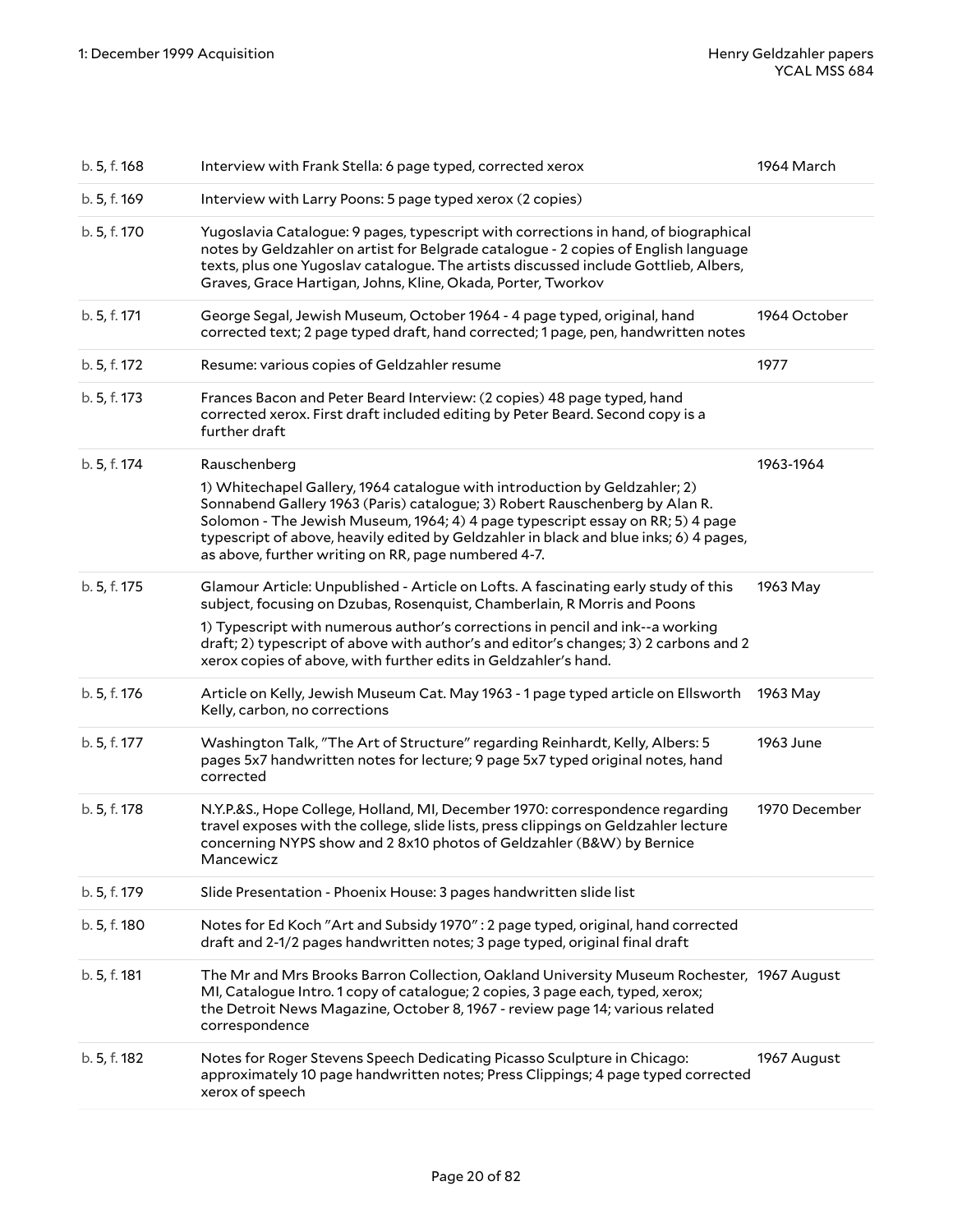|                              | Avant garde theatre producer, playwright and actor - and director<br>Stored in Box 34 (Oversize).                                                                                                                                                                                                                                                                                                                                                                                                                                                                                                 |               |
|------------------------------|---------------------------------------------------------------------------------------------------------------------------------------------------------------------------------------------------------------------------------------------------------------------------------------------------------------------------------------------------------------------------------------------------------------------------------------------------------------------------------------------------------------------------------------------------------------------------------------------------|---------------|
| b. 5, f. 192<br>b. 5, f. 193 | Photos of Geldzahler's New York apartment in magazines: Brutus 50, 1952<br>Japanese magazine; Domus, August 1983, page 34. Photos of 33 West 9th Street<br>apartment and collection<br>Charles Ludlum: 8x10 B&W photographs and contact sheets of Charles Ludlum,                                                                                                                                                                                                                                                                                                                                 |               |
| b. 5, f. 191                 | Modern Art at the Museum of Modern Art, Arts Yearbook: 4 page typed original<br>with an editor's corrections, a pasted up draft; 5 page final draft, typed, carbon                                                                                                                                                                                                                                                                                                                                                                                                                                | 1966          |
| b. 5, f. 190                 | Publicity Photos: 8x10 B&W photos of Geldzahler                                                                                                                                                                                                                                                                                                                                                                                                                                                                                                                                                   | 1976 February |
|                              | 1) 19 page typescript of essay "A.R. and the Nineteenth Century," heavily edited<br>and rewritten by Geldzahler in ink; 2) 28 page typescript with heavy edits and<br>rewrites by Geldzahler in margin, some cutting and pasting; 3) 18 page onionskin<br>carbon; 4) 9 8 x 10 b/w glossy photos of photographs by A.P.R.; 5) approximately<br>10 pages of typeset galleys of the essay, some corrections in pen.                                                                                                                                                                                  |               |
| b. 5, f. 189                 | Essay on Albert Pinkham Ryder: an important area of study for Geldzahler in the<br>1960s. Most of this material remains unpublished, due to Ryder family objections<br>about Geldzahler's intimations of Ryder's homosexuality                                                                                                                                                                                                                                                                                                                                                                    |               |
| b. 5, f. 188                 | Vogue Movie Reviews by Geldzahler: 23 pages, typescript and carbons with some<br>extensive edits. Documents Geldzahler's brief career as a movie reviewer, includes October<br>Fate is the Hunter, Bedtime Story, One Potato, Two Potato, Marnie, The Finest<br>Hours, The Visit the Lively Set, Fail Safe, A Hard Day's Night, etc.                                                                                                                                                                                                                                                              | 1964 August - |
|                              | 1) 8 page xerox of typed "Statements by FB taken from Peter Beard interview, with<br>2 deletions in FB's hand: "Please take out"; 2) 13 page typescript of FB catalogue<br>essay and intro; 3) 8 page draft as in "a" with some edits and cut and pasted; 4) 13<br>page xeroxed typescript and in "b" with heavy rewrite and edits in Geldzahler's<br>hand; 5) 11 page original typescript with heavy rewrite and edits in Geldzahler's<br>hand; 6) 12 page original typescript as in "e" this version mostly cut and pasted<br>onto legal paper; 7) 16 pages of xeroxes of further drafts on FB. |               |
| b. 5, f. 187                 | Francis Bacon: approximately 60 page file including typed drafts and<br>correspondence regarding essay for 1974 catalogue, Metropolitan Museum of Art                                                                                                                                                                                                                                                                                                                                                                                                                                             | circa 1974    |
|                              | 1) 15 page typescript "Recent Am Ptg.," a slide lecture by Geldzahler, with 4 page<br>bibliography of recommended reading assembled by Geldzahler; 2) layout of<br>UNESCO brochure. 13 pages, with 2 page types essay by Geldzahler on "World<br>Art" series.                                                                                                                                                                                                                                                                                                                                     |               |
| b. 5, f. 186                 | USIA Lecture, Washington, D.C. Fall 1964, typed lecture regarding World Art                                                                                                                                                                                                                                                                                                                                                                                                                                                                                                                       | 1964          |
| b. 5, f. 185                 | Recent American Painting, published by USIA - February 1967. Typed copy of<br>catalogue (Approximately 20 pages) with essay by Geldzahler; Approximately 25<br>typed xerox of essay including slide instructions                                                                                                                                                                                                                                                                                                                                                                                  | 1967 February |
| b. 5, f. 184                 | American Art in the American Embassy, Moscow<br>1) 4 page intro to Post-War American painting; 2) 14 page carbon typescript<br>discussing works by: P. H. Bruce, A.B. Carles, O'Keeffe, Avery, M Louis, H.<br>Frankenthaler, S. Gilliam, F. Stella, Alex Lieberman, R. Irwin, Agnes martin,<br>Rauschenberg, Motherwell, Dine, Gerald Laing; 3) 10 page typescript with a few<br>corrections in hand: an earlier draft of above.                                                                                                                                                                  | 1967 January  |
| b. 5, f. 183                 | Tatyana Grosman and Universal Limited Editions: 3 copies of drafts, typed, original 1967<br>and copies, hand corrected. 2 page typescript letter signed by Tatyana Grosman<br>5/31/67                                                                                                                                                                                                                                                                                                                                                                                                             |               |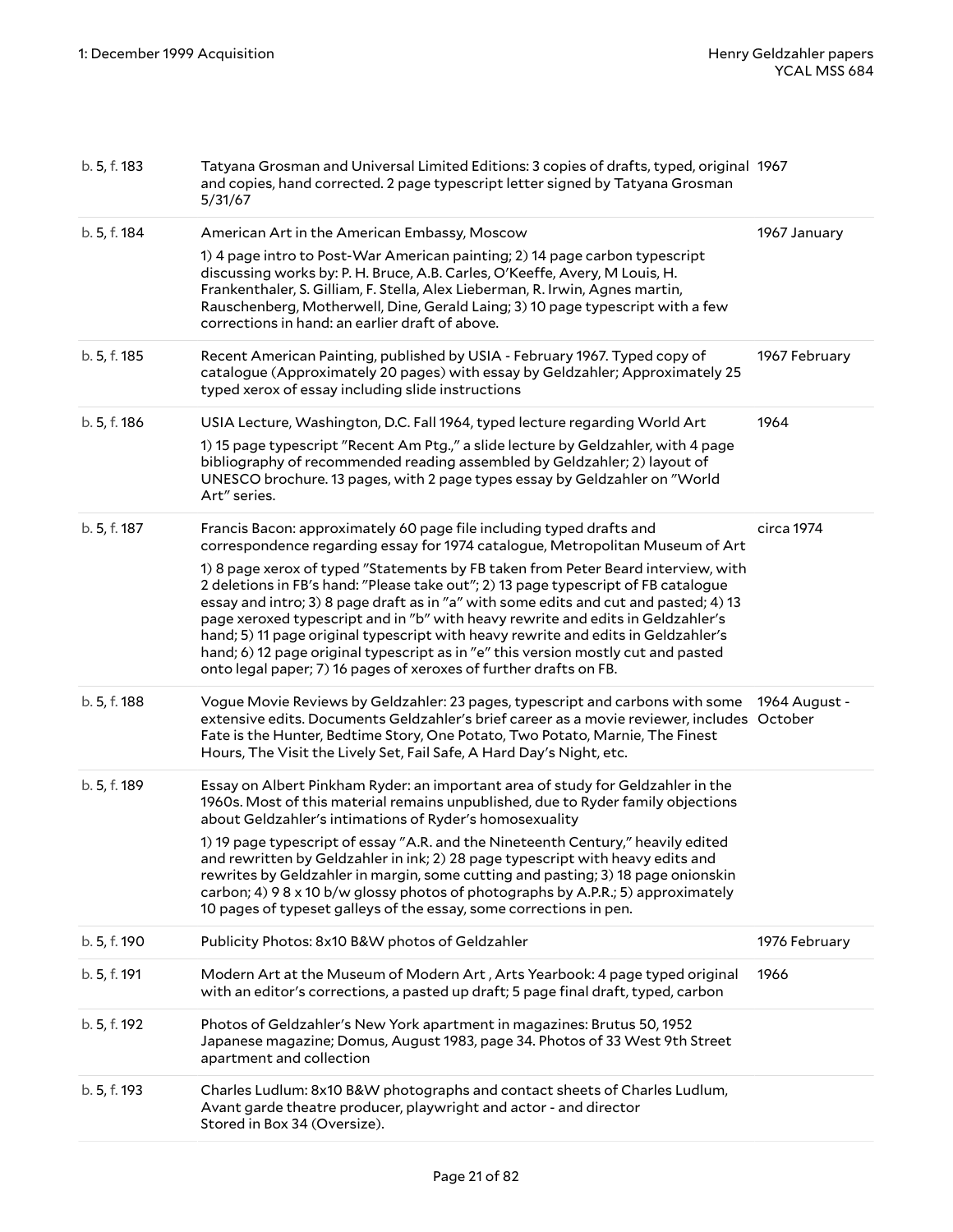| b. 5, f. 194     | Newspapers: various articles and clippings                                                           |           |
|------------------|------------------------------------------------------------------------------------------------------|-----------|
| b. 5, f. 195     | Newspapers: various articles and clippings                                                           |           |
| b. 5, f. 196     | Magazines: New York Magazine. Bazaar<br>Also stored in Box 34 (Oversize).                            |           |
| b. 5, f. 197     | Magazines and New York Times: New York Magazine. New York Times<br>Also stored in Box 34 (Oversize). |           |
| b. 5, f. 198     | Magazines<br>Also stored in Box 34 (Oversize).                                                       |           |
| b. 6, f. 199-208 | Magazines and newspapers<br>Also stored in Box 35 (Oversize).                                        |           |
| b. 6, f. 209     | Henry Geldzahler. Biography and lecture "Modern Art in America"                                      |           |
| b. 6, f. 210     | Henry Geldzahler. Lecture to the Southampton Artists                                                 |           |
| b. 6, f. 211     | Henry Geldzahler. Modern art in America                                                              |           |
| b. 6, f. 212     | Henry Geldzahler. Lecture: "Aesthetic Values"                                                        |           |
| b. 6, f. 213     | Henry Geldzahler. Writings, lectures and communications                                              |           |
| b. 6, f. 214     | Henry Geldzahler. Lecture: "Values"                                                                  |           |
| b. 6, f. 215     | Henry Geldzahler. Writings on art                                                                    |           |
| b. 6, f. 216     | Henry Geldzahler. Lecture at the Albright-Knox Art Gallery in Buffalo New York                       |           |
| b. 6, f. 217     | Henry Geldzahler. Early writings on the art world                                                    |           |
| b. 6, f. 218     | Magazines. Time, Newsweek, New York and Art In America                                               | 1969-1981 |
| b. 6, f. 219     | Henry Geldzahler. Articles on the art world                                                          |           |
| b. 6, f. 220     | Henry Geldzahler. Bibliography and lectures                                                          |           |
| b. 6, f. 221     | Henry Geldzahler. Writings for various magazines                                                     |           |
| b. 7, f. 222     | Henry Geldzahler. Writings on art                                                                    |           |
| b. 7, f. 223     | Magazines and Newspapers. Articles and clippings                                                     |           |
| b. 7, f. 224     | Henry Geldzahler. Writing on David Hockney                                                           |           |
| b. 7, f. 225     | Edward Scott. Original article                                                                       |           |
| b. 7, f. 226     | Henry Geldzahler. Original papers he wrote while at Yale and Harvard                                 |           |
| b. 7, f. 227     | Henry Geldzahler. Lectures and writings                                                              |           |
| b. 7, f. 228     | Henry Geldzahler. Lecture at the Smithsonian Institute                                               |           |
| b. 7, f. 229-230 | Newspapers. Clippings                                                                                |           |
| b. 7, f. 231     | [Missing]                                                                                            |           |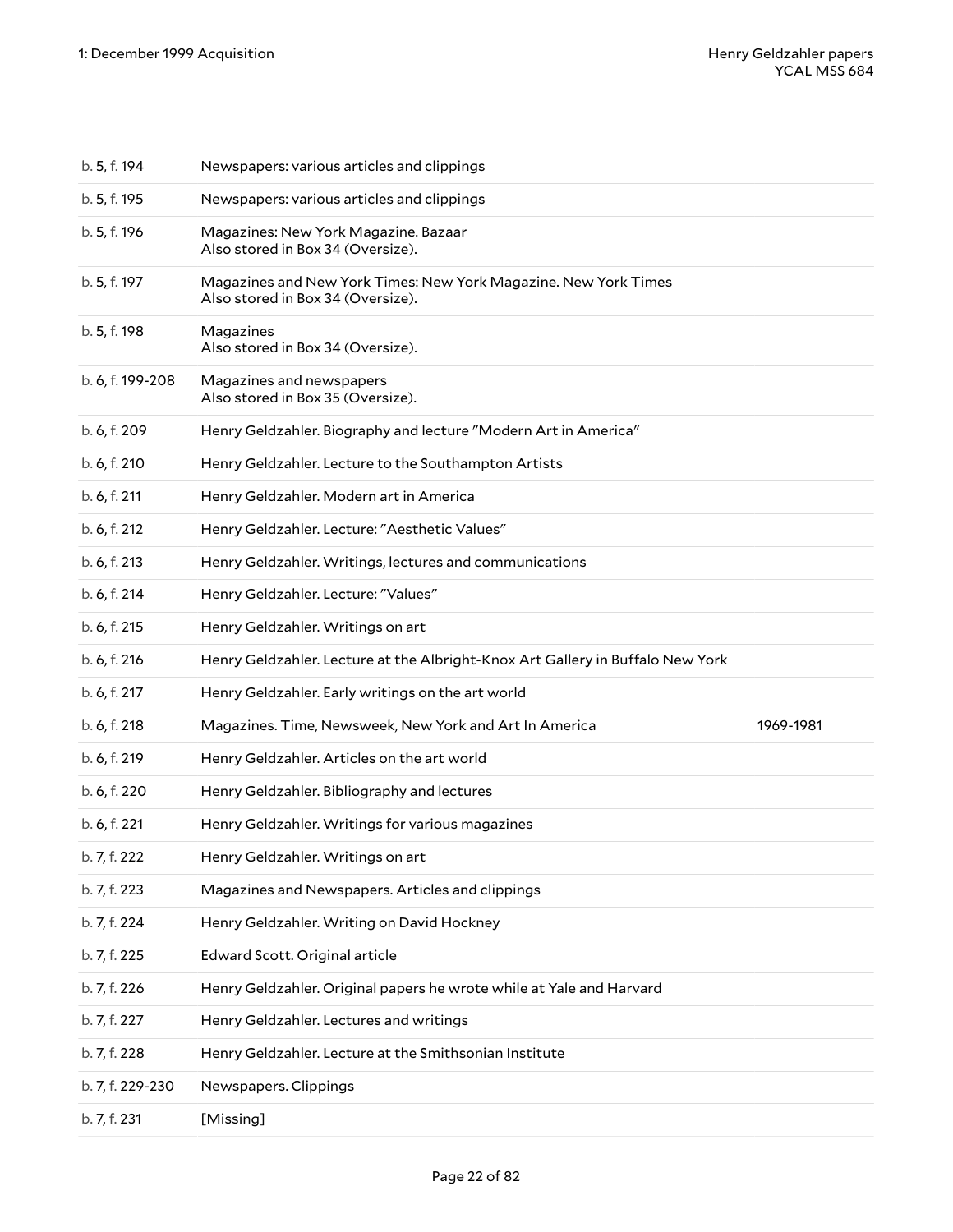| b. 7, f. 232     | Henry Geldzahler. Lecture: "Determining the Esthetic Value in Contemporary Art"                                                                                                                                                                                                                                                                                                                                                                                                                                                                                            |               |
|------------------|----------------------------------------------------------------------------------------------------------------------------------------------------------------------------------------------------------------------------------------------------------------------------------------------------------------------------------------------------------------------------------------------------------------------------------------------------------------------------------------------------------------------------------------------------------------------------|---------------|
| b. 7, f. 233-235 | [Missing]                                                                                                                                                                                                                                                                                                                                                                                                                                                                                                                                                                  |               |
| b. 7, f. 236     | Art Catalogs                                                                                                                                                                                                                                                                                                                                                                                                                                                                                                                                                               |               |
| b. 7, f. 237     | Catalogs and Newspaper clippings                                                                                                                                                                                                                                                                                                                                                                                                                                                                                                                                           |               |
| b. 7, f. 238     | Artist's Vision Inc.: approximately 80 page file including correspondence (typed<br>and handwritten), business proposals, planning reports on a never-realized project<br>to make films on artists                                                                                                                                                                                                                                                                                                                                                                         |               |
| b. 7, f. 239     | David Band: 5 page handwritten letter (pen); 7 pages of slides by various young<br>Scots artists - PJ Howson, E. Gardner, E. Smith, L. Mandry, Fraser N. Taylor, David<br>Band                                                                                                                                                                                                                                                                                                                                                                                             |               |
| b. 7, f. 240     | Amnon Barzel: approximately 25 page file - original typescript letter, hand<br>corrected by Geldzahler; xerox excerpts from Modern Art in America; typescript<br>corrected from AB to Geldzahler. Regarding Geldzahler involvement in new<br>contemp art museum in Prato, Italy                                                                                                                                                                                                                                                                                            |               |
| b. 7, f. 241     | George Baselitz: approximately 60 page file                                                                                                                                                                                                                                                                                                                                                                                                                                                                                                                                |               |
|                  | 1) 5 orig b/w photos of GB circa 1983; 2) 3 page typescript with Geldzahler<br>corrections: an Intro to the Interview; 3) 21 page typescript with extensive<br>editing by RF; 4) 29 page typescript with extensive editing, paste-ups, some literal<br>translations/transcripts of interview with edits by Geldzahler and RF; 5) 9 pages<br>as above; 6) 24 pages as above; 7) Art In America magazine article on GB by D<br>Kuspit. NB: file 241 contains a good deal more material on/by Baselitz than what<br>was used in the published interview in Interview magazine |               |
|                  |                                                                                                                                                                                                                                                                                                                                                                                                                                                                                                                                                                            |               |
| b. 7, f. 242     | Jean-Michel Basquiat                                                                                                                                                                                                                                                                                                                                                                                                                                                                                                                                                       | 1982, undated |
|                  | 1) 11 page xerox typescript of interview for Interview Magazine (Geldzahler and<br>JMB), October 21 1982, prior to JMB's extensive editing; 2) 3 xerox copies of 9 page<br>essay by Geldzahler, "Thirty-two Drawings by JMB" for Bischofberger Gallery; 3)<br>News clippings on death of JMB with post-it note from Allen Ginsberg; 4) 1 page<br>letter from JMB estate lawyer.                                                                                                                                                                                            |               |
| b. 7, f. 243     | Charles Bell: 2 page handwritten letter, ink, June 18 1989 by CB; 5 page legal<br>agreement with M. Abrams and publisher regarding book with Bell                                                                                                                                                                                                                                                                                                                                                                                                                          |               |
| b. 7, f. 244     | Jonathan Bonner: 6 page file - xeroxes from magazines on Bonner; 1 page resume                                                                                                                                                                                                                                                                                                                                                                                                                                                                                             |               |
| b. 7, f. 245     | Mary Boone: interview by Geldzahler with MB - 18 typescript with edits by RF; 16<br>page xerox final version. Approximately 6 pages not used in final published version                                                                                                                                                                                                                                                                                                                                                                                                    |               |
| b. 7, f. 246     | Stephen Buckley: 29 page typescript of SB lecture January 7, 1985 at St. Martins<br>College of AA; 6 page essay by Geldzahler, xerox, pasted and hand corr by<br>Geldzahler; 2 autograph letter signed in ink by SB 1984 and 1985                                                                                                                                                                                                                                                                                                                                          | 1984-1985     |
| b. 7, f. 247     | Kevin Cannon: approximately 8 page file - resume and clipping - show invitations                                                                                                                                                                                                                                                                                                                                                                                                                                                                                           |               |
| b. 7, f. 248     | Century Association and Letters of Recommendation. approximately 20 file -<br>typescript letters of recommendations and correspondence regarding Kynaston<br>McShine, Agnes Gund, Mary Schmidt Campbell                                                                                                                                                                                                                                                                                                                                                                    |               |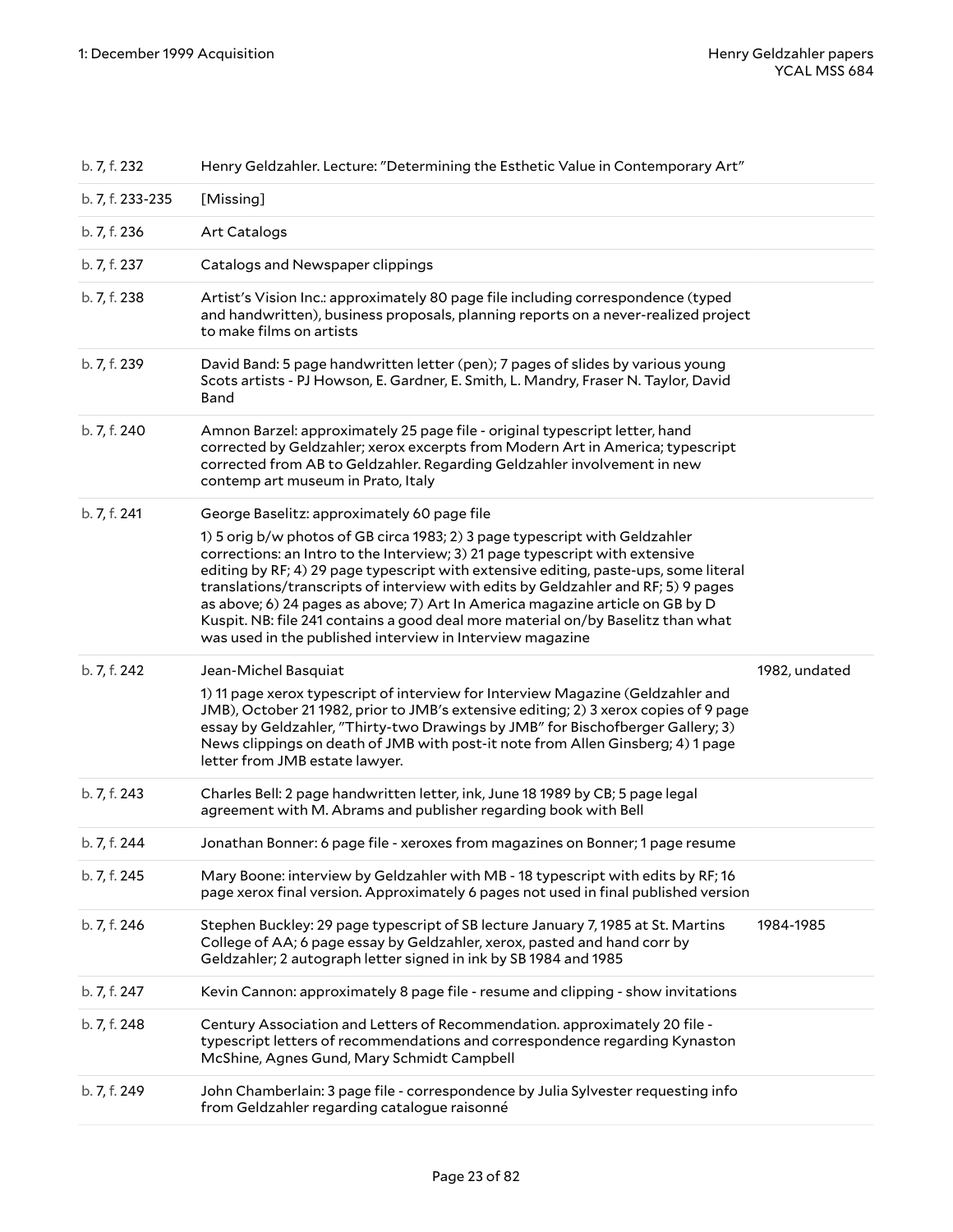| b. 7, f. 250 | Sandro Chia: approximately 50 page file - clippings, transparency, 10 page<br>typescript, original intro to Chia print catalogue by Geldzahler, hand corrected                                                                                                                                                                                                                                                                                                                                                                                                                                                                | 1983      |
|--------------|-------------------------------------------------------------------------------------------------------------------------------------------------------------------------------------------------------------------------------------------------------------------------------------------------------------------------------------------------------------------------------------------------------------------------------------------------------------------------------------------------------------------------------------------------------------------------------------------------------------------------------|-----------|
| b. 7, f. 251 | Ching Ho Cheng: approximately 30 page file - original to hand corrected drafts of<br>essay; handwritten (ink) notes and xerox clippings                                                                                                                                                                                                                                                                                                                                                                                                                                                                                       |           |
| b. 7, f. 252 | Francesco Clemente: approximately 50 page file<br>1) 15 pages handwritten notes by Geldzahler on FC, ink on legal paper; 2)<br>December 1986 lecture transcript by Geldzahler on FC, Albright Knox Museum<br>31 pages, heavily edited by Geldzahler; 3) 4 page xerox "FC in NYC" Whitechapel<br>Gallery catalogue text, with edits by Geldzahler and RF December 1982; 4)<br>typescript letter signed from Danny Berger, met Museum Mezzanine Gallery,<br>regarding Geldzahler's essay on FC for print raisonné; 5) 6 page xerox of above<br>mentioned essay; 6) 1 page handwritten notes on FC by Geldzahler on graph paper. |           |
| b. 7, f. 253 | George Condo: approximately 40 page file, most xeroxes of clippings, 2 pages<br>handwritten notes by Raymond Foye                                                                                                                                                                                                                                                                                                                                                                                                                                                                                                             |           |
| b. 7, f. 254 | Contemporary Italian Masters: 15 page xerox typescript - "text for the<br>Renaissance Society Exhibition, Chicago, '84", Contemp. Italian Masters; 14 pages<br>color xerox of art works; Mario Marz exhibition catalog Albright-Knox Gallery,<br>January-March 1984. On Chia, Clemente, Palladino, Cucchi, Merz etc.                                                                                                                                                                                                                                                                                                          | 1984      |
| b. 7, f. 255 | Dan Dailey: approximately 20 page file - typed corrections from D.D. to Geldzahler;<br>photos (8x10) of glass work; postcards                                                                                                                                                                                                                                                                                                                                                                                                                                                                                                 |           |
| b. 7, f. 256 | Danish Film: approximately 40 page file - various corr. (typed) and 8x10 color<br>prints - stills from movie "Coeurs Frambes". A film Geldzahler appeared in as an<br>actor                                                                                                                                                                                                                                                                                                                                                                                                                                                   |           |
| b. 7, f. 257 | Salvador Dali: xeroxes of news clippings and articles; 14 page typescript draft<br>"Good-bye Dali" heavily hand corrected by Geldzahler in ink and pencil; 21 page<br>xerox draft of essay with Geldzahler emendations in pencil                                                                                                                                                                                                                                                                                                                                                                                              |           |
| b. 7, f. 258 | Bruce Davidson: approximately 50 page file - mostly xerox typescript proposals<br>regarding photographic exhibition of seaport "Reflections from the Waterfront" -<br>notes for book - introduction by Geldzahler                                                                                                                                                                                                                                                                                                                                                                                                             |           |
| b. 7, f. 259 | Stuart Davis: 2 copies - 3 page xerox of essay by Geldzahler, 1987; 18x10 color print 1987<br>(ripped out of a book); 1 page typed notes--quotes by Stuart Davis excerpted by<br>Geldzahler from Karen Wilkins book                                                                                                                                                                                                                                                                                                                                                                                                           |           |
| b. 7, f. 260 | de Kooning: approximately 30 page file - mostly typed and hand corrected drafts<br>for "de Kooning Citation" by Geldzahler [Guild Hall, East Hampton, Lifetime<br>Achievement Award]; 5 pages corrected galleys to Gagosian Gallery catalogue on<br>de Kooning by Geldzahler                                                                                                                                                                                                                                                                                                                                                  |           |
| b. 7, f. 261 | DIA: approximately 20 pages typed business correspondence; reports and<br>budgets regarding Dia at Bridgehampton, N.Y. clippings, Sotheby's catalog - "23<br>Works from DIA: NY, November 5'85"                                                                                                                                                                                                                                                                                                                                                                                                                               | 1985      |
| b. 7, f. 262 | DIA Foundation Collection: approximately 60 page xerox index of art work                                                                                                                                                                                                                                                                                                                                                                                                                                                                                                                                                      |           |
| b. 7, f. 263 | Raoul Dufy: 5 page xerox typescript hand corrected essay by Geldzahler; 8 pages<br>5x7 handwritten note, pencil and pen by Geldzahler                                                                                                                                                                                                                                                                                                                                                                                                                                                                                         |           |
| b. 7, f. 264 | Eric Fischl: pages from mags. Flash Art, January 1984; Art Forum, April 1983                                                                                                                                                                                                                                                                                                                                                                                                                                                                                                                                                  | 1983-1984 |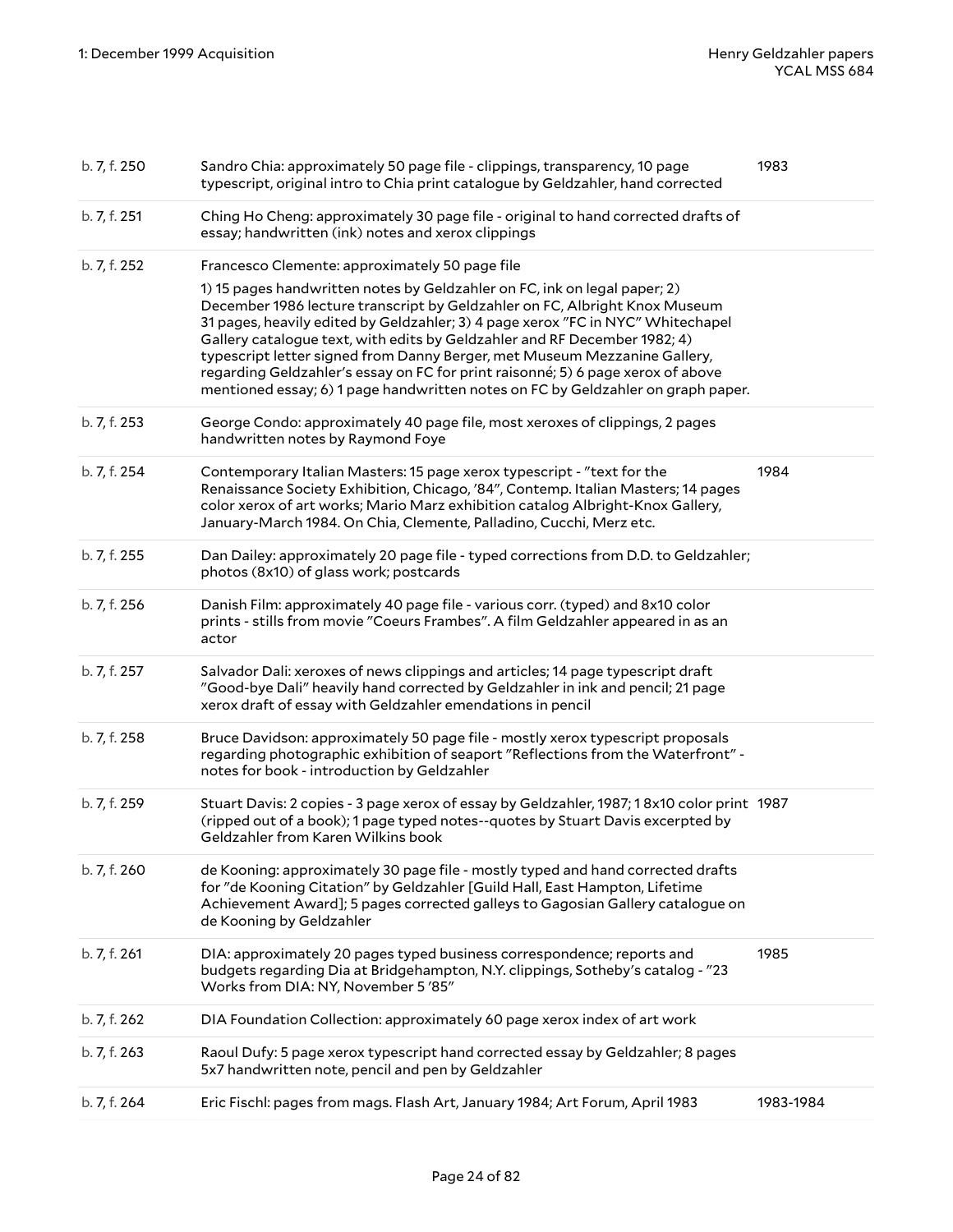| b. 7, f. 265 | Fund for Open Information: tracts and information on Freedom of Information Act<br>and the like (approximately 10 page file)                                                                                                                                                                                                                                                                                                                                                                                                                                                                          |            |
|--------------|-------------------------------------------------------------------------------------------------------------------------------------------------------------------------------------------------------------------------------------------------------------------------------------------------------------------------------------------------------------------------------------------------------------------------------------------------------------------------------------------------------------------------------------------------------------------------------------------------------|------------|
| b. 7, f. 266 | Robert Gerber: xerox typescript of articles of R.G. on Warhol and Bruce Weber<br>(xerox from mag.); postcard to Geldzahler 1988, ink                                                                                                                                                                                                                                                                                                                                                                                                                                                                  | 1988       |
| b. 7, f. 267 | Guild Hall: 3 page file listing charter members and 1 page letter regarding award<br>voting                                                                                                                                                                                                                                                                                                                                                                                                                                                                                                           |            |
| b. 7, f. 268 | Keith Haring: two copies of 6 page xerox and carbon hand corrections by<br>Geldzahler and RF, "Art in Transit" Clarkson Potter, NY 1984 (2 copies); 1 page<br>slides; resume; xeroxes of magazine articles                                                                                                                                                                                                                                                                                                                                                                                            |            |
| b. 7, f. 269 | Dennis Hopper: 3 page typed draft of article for Vanity Fair; typed corrections with<br>V.F. regarding article; xerox from V.F. of article; seven original typed drafts, hand<br>corrected, ink                                                                                                                                                                                                                                                                                                                                                                                                       |            |
| b. 8, f. 270 | Michael Hurson: approximately 100 page file on artist - photos, resume,<br>bibliographies, xerox correspondence, xerox clippings, 3 page xerox typescript by<br>Geldzahler on MH. One page typescript letter signed by MH, May 1987; 2 page<br>autograph manuscript letter from MH circa 1987                                                                                                                                                                                                                                                                                                         | circa 1987 |
| b. 8, f. 271 | Michael Hurson Pictures: approximately 70 page file - all xeroxes of art work both<br>color and B&W.                                                                                                                                                                                                                                                                                                                                                                                                                                                                                                  |            |
| b. 8, f. 272 | Ray Johnson: booklet from "Dollar Bill Show" personalized (with pictures pasted<br>on); 8 pages of xeroxes of art work                                                                                                                                                                                                                                                                                                                                                                                                                                                                                |            |
| b. 8, f. 273 | Ellsworth Kelly: approximately 20 page file, business correspondence, loan<br>agreements, 1 copy catalogue from Washington Gallery Art Exhibition, January<br>1964                                                                                                                                                                                                                                                                                                                                                                                                                                    | circa 1964 |
| b. 8, f. 274 | Scott Kilgour<br>1) 1 page slides; 2) 6 8x10 color photos of paintings; 3) 2 8x10 B&W photos of<br>paintings; 4) 1 white envelope with ink notes by Geldzahler; 5) 3 xeroxes of<br>painting of S.K. and Geldzahler; 6) 3 page original typescript by Geldzahler<br>hand corrected on S.K.; 7) 4 page letter, ink, from S.K. written on back New York<br>Historical Society typed letter; 8) 2 page handwritten, ink, draft of letter by<br>Geldzahler for S.K. immigration; 9) Resume, gallery announcement, etc.; 10) 2 5x7<br>B&W photos of art work; 11) 1 B&W 8x10 photo of S.K. in airport 1988. |            |
| b. 8, f. 275 | Lawrence Damien Launa: 1 page letter, ink, from L.D.L. to Geldzahler; 7 5x7 photos -<br>postcards of art work; 2 snapshots of Geldzahler                                                                                                                                                                                                                                                                                                                                                                                                                                                              |            |
| b. 8, f. 276 | Loans: approximately 20 page file - business papers regarding art loans                                                                                                                                                                                                                                                                                                                                                                                                                                                                                                                               |            |
| b. 8, f. 277 | Andrew Lord: 1 page 5x7 letter, ink, from A.L. to Geldzahler with envelope, June<br>1986; 4 original typed draft with hand corr. (ink) by Geldzahler "Andrew Lord's<br>Ceramic Sets, 1985"; resume; xerox of article on A.L. by Roberta Smith in Voice,<br>1981; 5 pages handwritten (ink) 8x10 and 5x7 notes by Geldzahler Unpublished                                                                                                                                                                                                                                                               | 1981-1985  |
| b. 8, f. 278 | L.A. County: Business papers regarding Hockney essay for Los Angeles County<br>Museum of Art (Approximately 15 page file)                                                                                                                                                                                                                                                                                                                                                                                                                                                                             |            |
| b. 8, f. 279 | Chris Makos: 2 page xerox typed by Geldzahler "Chris Makos' Pictures of Andy<br>Warhol" hand corrected; 3 8x10 B&W photos of Andy W., one with Geldzahler in it                                                                                                                                                                                                                                                                                                                                                                                                                                       |            |
| b. 8, f. 280 | Magazines: Bomb, DV8 - 3 page file, correspondence from Betsy Sussler                                                                                                                                                                                                                                                                                                                                                                                                                                                                                                                                 |            |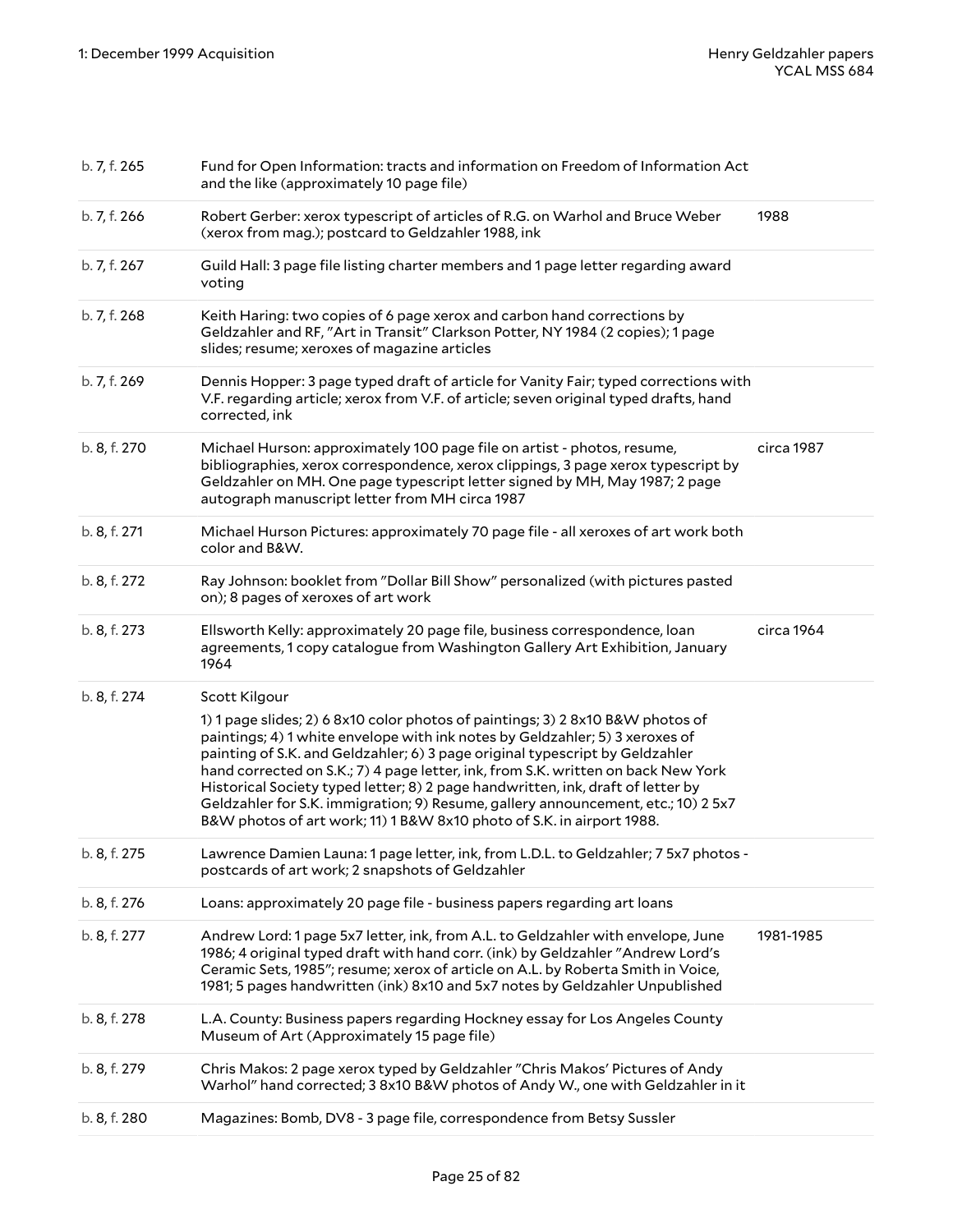| b. 8, f. 281 | Medical: 2 pages from doctor with test and results; xeroxes of articles on<br>depression                                                                                                                                                                                                                                                                                                                                         |           |
|--------------|----------------------------------------------------------------------------------------------------------------------------------------------------------------------------------------------------------------------------------------------------------------------------------------------------------------------------------------------------------------------------------------------------------------------------------|-----------|
| b. 8, f. 282 | Tony Moore: Resume, typed note to Henry with xerox map to studio in Brooklyn; 4<br>slides; one postcard of painting by T.M.                                                                                                                                                                                                                                                                                                      |           |
| b. 8, f. 283 | William Morris: 13 5x8 color photos of glass work; 3 page original hand corrected<br>draft "That Stubborn Voice Within" by Geldzahler, April 1989; resume; typed letter<br>by W.M. to Geldzahler 4 pages handwritten notes by Geldzahler                                                                                                                                                                                         | 1989      |
| b. 8, f. 284 | Ed Moulthrop: 6 page file - clippings on E.M.                                                                                                                                                                                                                                                                                                                                                                                    |           |
| b. 8, f. 285 | Arts for Transit: all information regarding a competition for artists by NY Transit<br>Authority                                                                                                                                                                                                                                                                                                                                 |           |
| b. 8, f. 286 | M.A.S.: approximately 50 page file - business correspondence and papers<br>regarding Municipal Arts Society activities                                                                                                                                                                                                                                                                                                           |           |
| b. 8, f. 287 | George Mulder: 20 page computer printed essay on "Burroughs' Art" by Jas<br>Grauerholz; 5 page "1st Draft" essay on Keith Haring; 1 cardboard picture (copy) of<br>W.S.B. and K.H.                                                                                                                                                                                                                                               |           |
| b. 8, f. 288 | N.E.A.: approximately 150 page file on NEA activities, grant info., financial reports, circa 1984-1987<br>etc.                                                                                                                                                                                                                                                                                                                   |           |
| b. 8, f. 289 | Billy Name: 3 page xerox typescript draft of essay by Geldzahler."Billy Linich and<br>His Silver Trunk"                                                                                                                                                                                                                                                                                                                          |           |
| b. 8, f. 290 | Naropa Institute: Naropa's summer catalogue 1989 and correspondence regarding 1989<br>Geldzahler's teaching there                                                                                                                                                                                                                                                                                                                |           |
| b. 8, f. 291 | Alice Neel: 17 page original typed, hand corrected (ink), 1st draft interview with<br>A.N. by Geldzahler with extensive edits by Geldzahler and RF; 14 page xerox final<br>version                                                                                                                                                                                                                                               |           |
| b. 8, f. 292 | New York Academy of Art: approximately 20 page file - 1984 bulletins and<br>information on teaching staff                                                                                                                                                                                                                                                                                                                        | 1984      |
| b. 8, f. 293 | New York Public Library: Winter/Spring 1988 Public Programs catalogue; two<br>typed letters from Nicole Aron with NYPL to Geldzahler regarding lecture; xerox<br>of introduction of Geldzahler to audience, author unknown                                                                                                                                                                                                       |           |
| b. 8, f. 294 | Nivola: approximately 30 page file                                                                                                                                                                                                                                                                                                                                                                                               | 1984-1988 |
|              | 1) 7 page original typed hand corrected (ink) "Constantino Nivola" essay by<br>Geldzahler; 2) 8 page xerox hand corrected 1st draft "C.N."; 3) 3 page original<br>typed "Constantino Nivola by Saul Steinberg," 1988; 4) 3 page original and xerox<br>stray typed drafts by Geldzahler; 5) Press clippings of exhibit of C.N. at Dia 1988; 6)<br>2 catalogues Washburn Gallery 1984 and 1987; 7) business correspondence, typed. |           |
| b. 8, f. 295 | Andrew Nixon: xerox handwritten recommendation (June 27, 1987) for A.N.; 1<br>page typed 5x8 (?) letter, hand signed, (ink) by A.N. to Geldzahler with enclosed<br>transparency; 1 page handwritten, ink, legal paper to Geldzahler by AN enclosed 5<br>snapshots, 2 with Geldzahler.                                                                                                                                            | 1987      |
| b. 8, f. 296 | Isamu Noguchi: approximately 70 page file including xerox typed drafts of preface<br>by Geldzahler with corrections in his hand; typed xerox quotes by I.S.; xerox<br>typed letter from Ronald Reagan regarding the opening of I.N. Garden Museum;<br>inventory list of sculpture museum                                                                                                                                         |           |
|              |                                                                                                                                                                                                                                                                                                                                                                                                                                  |           |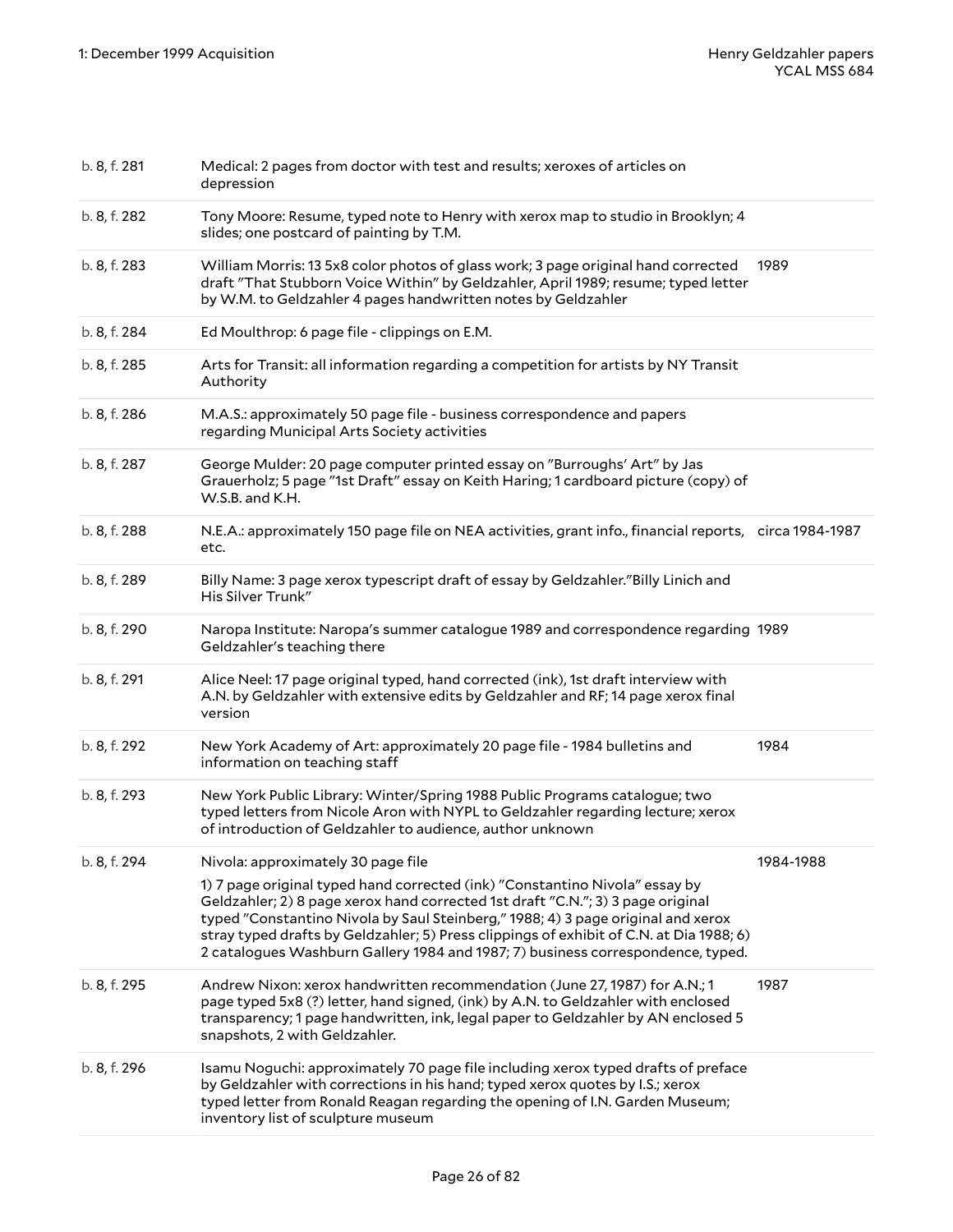| b. 8, f. 297 | Kenneth Noland: approximately 50 page file including 8 page single spaced<br>typescript with extensive editing in Geldzahler's hand (pencil and ink), drafts<br>of essay by Geldzahler; 5 pages legal paper handwritten, ink and pencil, notes<br>by Geldzahler; artists inventory and chronology; invitations; catalogue-Andre<br>Emmerich Gallery 1980; clippings (xerox copies)                                                                                                                                                                                                             | 1980, undated         |
|--------------|------------------------------------------------------------------------------------------------------------------------------------------------------------------------------------------------------------------------------------------------------------------------------------------------------------------------------------------------------------------------------------------------------------------------------------------------------------------------------------------------------------------------------------------------------------------------------------------------|-----------------------|
| b. 8, f. 298 | Korea Show: 13 page file including invoices and handwritten list of artists names,<br>for unrealized exhibit of American Art in Korea                                                                                                                                                                                                                                                                                                                                                                                                                                                          | 1988                  |
| b. 8, f. 299 | David Park: 14 page file and catalogues - 5 pages handwritten notes on legal paper<br>by Geldzahler; 8 page typed xerox hand-corrected essay by Geldzahler; 1 slide<br>with typed note in envelope from Ed Brinkely; catalogue-Maxwell Gallery 1970 and<br>Salander-O'Reilly Galleries 1983 (?) with hand ink notes by Geldzahler                                                                                                                                                                                                                                                              |                       |
| b. 8, f. 300 | Parrish Art Museum: 2 page file - business letters to Geldzahler                                                                                                                                                                                                                                                                                                                                                                                                                                                                                                                               |                       |
| b. 8, f. 301 | Domenico Paulon: approximately 85 page file - Mostly xerox artist sketches and<br>xerox photos; typed original and xerox hand corrected essay drafts by Geldzahler<br>(12 pages each), one with hand corrected by D.P.                                                                                                                                                                                                                                                                                                                                                                         |                       |
| b. 8, f. 302 | Pop Art Catalogue: approximately 40 page file - all various correspondence<br>regarding contracts and distribution of "Pop Art 1955-1970"                                                                                                                                                                                                                                                                                                                                                                                                                                                      |                       |
| b. 8, f. 303 | Proposals For Shows: 5 page unsent original typed hand signed letter to Janet<br>Salinger by Geldzahler of ideas for art shows with list of suggested artist                                                                                                                                                                                                                                                                                                                                                                                                                                   |                       |
| b. 8, f. 304 | Public Places/Private Art: 2 copies of a 30 page loose bound proposal for television<br>documentary of Public Art in America prepared by Walter Arensberg, seeking his<br>participation                                                                                                                                                                                                                                                                                                                                                                                                        |                       |
| b. 8, f. 305 | I.M. Pei: 36 page typed interview (Geldzahler and IMP) regarding Pei's renovation<br>of the Louvre; a sixteen page edited draft of same, by Geldzahler (pen) and RF<br>(pencil); contract with Elle Publishing; drawing and 2 slides of Maquette Grandeur<br>displayed in Louvre with letter from Pei's secretary                                                                                                                                                                                                                                                                              |                       |
| b. 8, f. 306 | Pollock-Krasner Foundation: 16 page printed booklet - annual report 1985-1986; 1<br>page 1987 financial update; typed 1 page form letter regarding 1985-1986 report                                                                                                                                                                                                                                                                                                                                                                                                                            | 1986-1987             |
| b. 8, f. 307 | P.S.1.: approximately 90 page file, from Geldzahler's tenure as Distinguished Guest<br>Curator<br>1) 25 page typed 2nd draft - September 20, 1989 for Underknown exhibition<br>including artist bios; 2) xeroxes of press releases; 3) grant applications; 4)<br>newspaper clippings; 5) PS1 newsletter 1984; 6) numerous correspondence<br>to Geldzahler, handwritten and typed - mostly thank you notes for various<br>exhibitions; 7) typed, hand corrected draft of an exhibition proposal (never<br>realized) titled "Artist's Crafts" including Ken Price, Wendell Castle, Dale Chihuly. |                       |
| b. 8, f. 308 | Wally Putnam: Material sent to Geldzahler by W.P. including slides, resume,<br>catalogues and typed introductory correspondence - all within a black 8x10<br>envelope; 2 typed hand signed letters to Geldzahler from WP; 26 page typed xerox<br>manuscript by WP - "Rothko Seen Again" - 2 copies                                                                                                                                                                                                                                                                                             | 1987-1988,<br>undated |
| b. 8, f. 309 | Press Clippings: Vanity Fair, July 1986, page 86. Time, July 14, 1986, page 48 and<br>numerous newspaper clippings regarding Venice Binnale - all in 8x10 manila<br>envelope; numerous clippings, original and xerox regarding Geldzahler from<br>1982-1988                                                                                                                                                                                                                                                                                                                                    | 1982-1988             |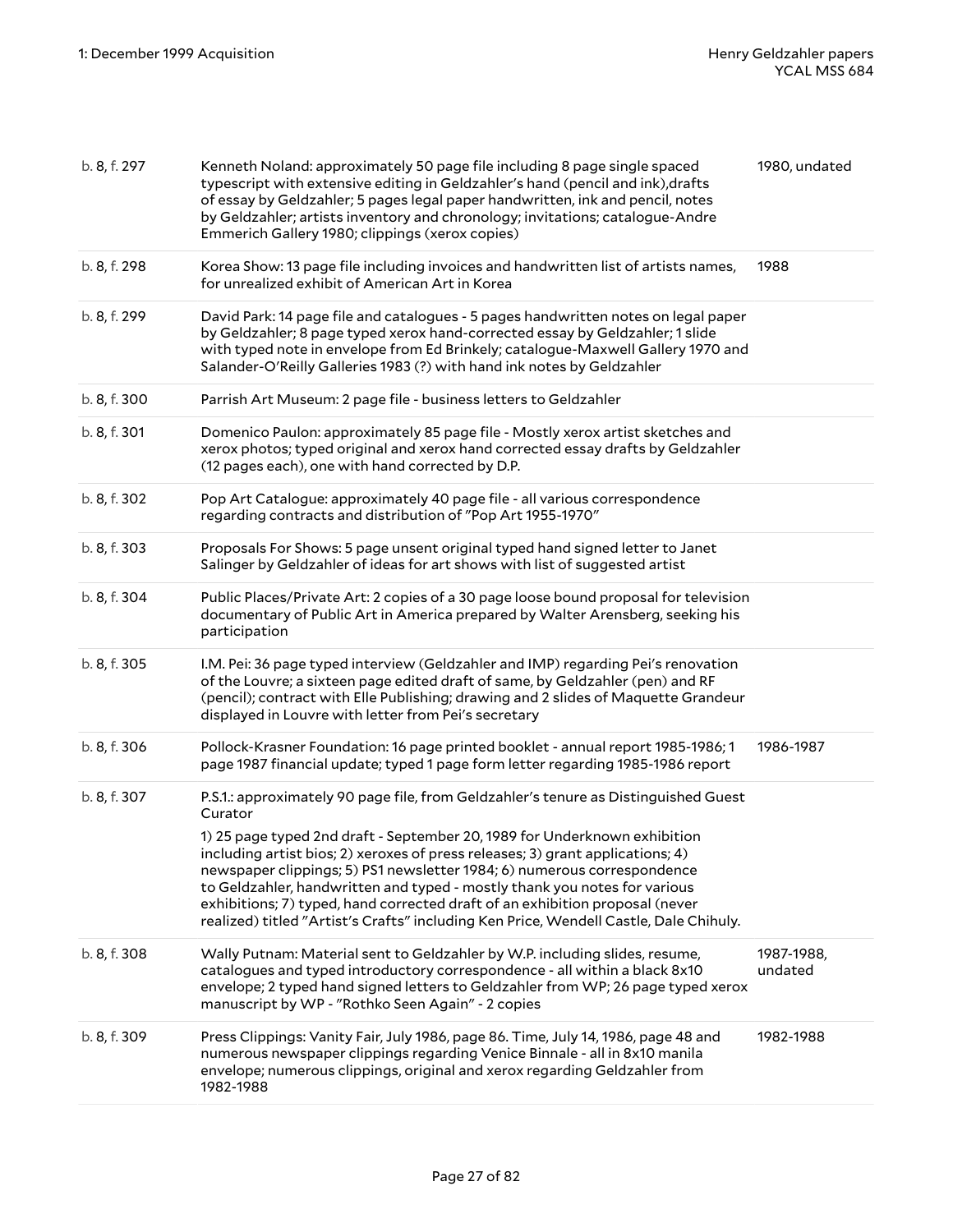| b. 8, f. 310 | Rauschenberg: 28x10 photos of collages and 1 transparency; 1 envelope with 5<br>slides                                                                                                                                                                                                                                                                                                                                                                                                                                                                                                                                                                                                               |      |
|--------------|------------------------------------------------------------------------------------------------------------------------------------------------------------------------------------------------------------------------------------------------------------------------------------------------------------------------------------------------------------------------------------------------------------------------------------------------------------------------------------------------------------------------------------------------------------------------------------------------------------------------------------------------------------------------------------------------------|------|
| b. 8, f. 311 | Releases: 4 page file - typed correspondence to Geldzahler asking permission to<br>use his writing                                                                                                                                                                                                                                                                                                                                                                                                                                                                                                                                                                                                   |      |
| b. 8, f. 312 | Representations of America: approximately 60 page file, mostly typescript with<br>emendations in ink by Geldzahler. An exhibition Geldzahler organized in 1977 at<br>the Pushkin Museum, here begun to be reworked and expanded into a book. Some<br>typed letters and memos by Geldzahler to that end. (Project unrealized)                                                                                                                                                                                                                                                                                                                                                                         |      |
| b. 8, f. 313 | Rockefeller Brochure Material and Ray King: Brochure and original and xerox<br>manuscript regarding art in Rockefeller Center (approximately 30 pages);<br>approximately 40 pages mostly xerox clippings regarding artist Ray King -<br>including 1 page slides and 18x10 photo of Ray at work.                                                                                                                                                                                                                                                                                                                                                                                                      |      |
| b. 8, f. 314 | Rockefeller Center<br>1) 53 page xerox insurance summary and index of contents in Radio City Music<br>Hall; 2) Invoices by Geldzahler to Rockefeller Group for consultation services; 3)<br>Rainbow Art Program brochures; 4) Typed correspondence regarding artwork for<br>Rainbow Room; 5) 10 page typescript describing the art and artists included in<br>the newly renovated Rainbow Room at Rockefeller Center, including Chihuly, Dan<br>Dailey, Moulthrop, Wm Morris, Nancy Graves etc.                                                                                                                                                                                                      |      |
| b. 8, f. 315 | Rosenquist: approximately 35 page file regarding article by Geldzahler for<br>Architectural Digest including correspondence - contracts with A.D.; 10 page<br>legal paper, typed and handwritten draft by Geldzahler and notes; various typed<br>and pasted, hand corrected drafts "James Rosenquist's New Studio;" 7 5x7 color<br>photos of J.R. studio; 18x10 B&W photo of painting                                                                                                                                                                                                                                                                                                                |      |
| b. 8, f. 316 | Clifford Ross: 25 page xeroxes manuscript by C.R. "The Annals of Abstract<br>Expressionism"; 1 page typed hand signed letter by Geldzahler to Yale University<br>Press regarding manuscript; 1 page typed hand signed letter by CR to Geldzahler<br>regarding manuscript                                                                                                                                                                                                                                                                                                                                                                                                                             |      |
| b. 8, f. 317 | Ruder Finn and Rotman: 1 page letter typed - hand signed by David Finn to<br>Geldzahler regarding possibility of working together                                                                                                                                                                                                                                                                                                                                                                                                                                                                                                                                                                    |      |
| b. 8, f. 318 | Italo Scanga: 1 page typed letter, hand signed, by I.S. to Geldzahler with enclosed<br>transparency                                                                                                                                                                                                                                                                                                                                                                                                                                                                                                                                                                                                  |      |
| b. 8, f. 319 | Scull - Portrait of Ethel 38 page file: all legal correspondence and depositions<br>regarding a portrait of Ethel Scull by Warhol - was it or was it not given to Met<br>Museum lawsuit                                                                                                                                                                                                                                                                                                                                                                                                                                                                                                              |      |
| b. 8, f. 320 | Julian Schnabel Statement (Agony has many faces) Approximately 30 page file<br>1) 2 xerox copies of a 5 page hand corr. typed draft "Julian Schnabel - Some<br>Thoughts", June 28th, 1983 by Geldzahler; 3 page typed original draft, hand<br>corrected, ink; 2) 2 xerox copies of 5 page typed "Statement by J.S."; 3 page typed<br>xerox draft of J.S. statement with corrections by Geldzahler; 3) Grey envelope with<br>transparency and handwritten notes, ink, by J.S. verifying purchase of painting<br>by Geldzahler for \$500 in 1976 and one handwritten note, ink, from Bruno B(?)<br>verifying his purchase of same painting from Geldzahler for 25,000 in 1983, signed<br>by Geldzahler | 1983 |
| b. 8, f. 321 | Raymond Foye Letters from Madras (India): 14 handwritten, ink, letters to<br>Geldzahler from Raymond Foye; 1 handwritten postcard, ink; 1 cable dispatch -<br>regarding life with Clementes, travel etc.                                                                                                                                                                                                                                                                                                                                                                                                                                                                                             |      |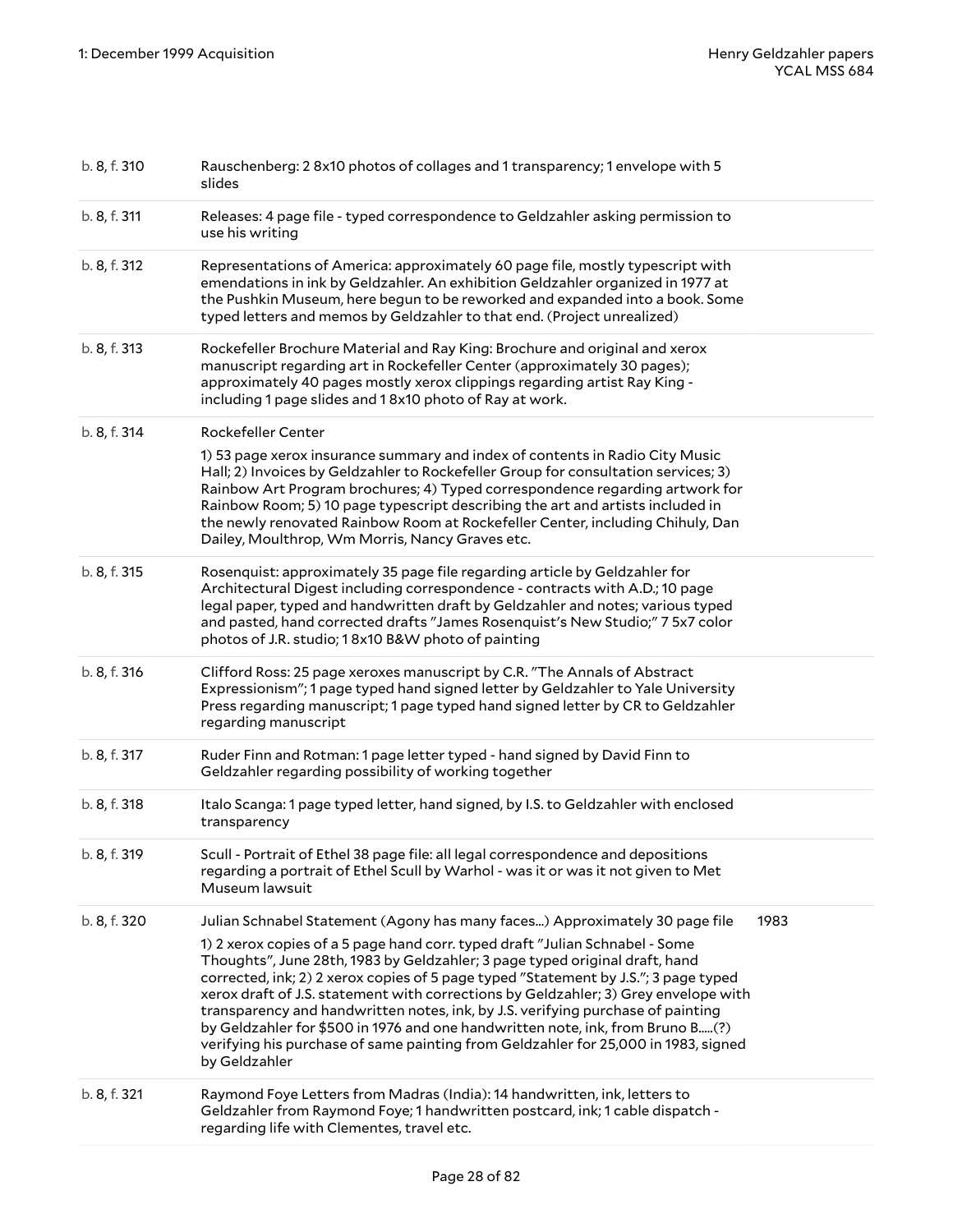| b. 8, f. 322 | Richard Serra: approximately 90 page file - letters, testimonies, xerox clippings,<br>etc. all regarding the sculpture "Tilted Are" by R.S. placed in Federal Courthouse<br>and the city's move to destroy it. Two typescript letter signed by RS to Geldzahler                                                                                                                                                                                                                                                                                                                                                                                                                                                                                                                    |          |
|--------------|------------------------------------------------------------------------------------------------------------------------------------------------------------------------------------------------------------------------------------------------------------------------------------------------------------------------------------------------------------------------------------------------------------------------------------------------------------------------------------------------------------------------------------------------------------------------------------------------------------------------------------------------------------------------------------------------------------------------------------------------------------------------------------|----------|
| b. 8, f. 323 | Pam Smilow: 2 page typed resume and gallery invitations                                                                                                                                                                                                                                                                                                                                                                                                                                                                                                                                                                                                                                                                                                                            |          |
| b. 8, f. 324 | Joel Sokolov: 3 page file - 1 typed draft of recommendation letter, unsigned<br>original; 1 page xerox typed recommendation letter "Dear Sir or Madam" signed by<br>Geldzahler, ink,; 18x10 B&W photo of Geldzahler by J.S. undated                                                                                                                                                                                                                                                                                                                                                                                                                                                                                                                                                |          |
| b. 8, f. 325 | Squat Theatre: 25 page file - all seems to be by Harry Newton - xerox typed, hand<br>corrected, ink, "Brain storming" regarding theatre projects and miscellaneous<br>ideas; 1 collage made from magazine contents with handwriting regarding birth of<br>son                                                                                                                                                                                                                                                                                                                                                                                                                                                                                                                      |          |
| b. 8, f. 326 | Larry Stanton: approximately 15 page file. 4 page xerox typed 4/86 "A Tribute to<br>Larry" by Julia A. Mayo; 13 page "Larry Stanton" by Arthur Lambert, typed xerox;<br>2 page xerox clipping from The Advocate; 1 page typed hand signed letter by?<br>regarding Mayo manuscript                                                                                                                                                                                                                                                                                                                                                                                                                                                                                                  |          |
| b. 8, f. 327 | Jean Stein Interview: two copies, 60 pages each, of transcript of interview with J.S. 1973 January<br>by Geldzahler On Edie Sedgewick and Warhol crowd. Only a few paragraphs used<br>in her book. A great record of the Factory 1962-1979                                                                                                                                                                                                                                                                                                                                                                                                                                                                                                                                         |          |
| b. 8, f. 328 | Jules and Doris Stein: approximately 30 page file. 10 color 8x10 photos of Stein<br>home; 2 page xerox tribute from Stein Institute and Newsletter regarding Jules<br>Stein, 1896-1981; the remainder of file - original drafts and notes, typed and hand<br>correspondence regarding Steins. For an Architectural Digest article on the home<br>of noted Hollywood producer                                                                                                                                                                                                                                                                                                                                                                                                       |          |
| b. 9, f. 329 | Steuben: approximately 30 file and 6 catalogues or booklets<br>1) 2 xerox copies of 12 page typed hand corr. ink, draft of essay regarding Stueben<br>glass; 2 page agreement with Geldzahler regarding Services and exhibition; 2)<br>Glass Sculpture by David Dowler: Steuben Glass, published 1980; New Sculpture<br>by Peter Aldridge: Steuben Glass, published 1981; 50 Years on 5th: A Retrospective<br>Exhibition of Steuben Glass, published 1984; The Art of Steuben: Volume IV,<br>published 1987; Sailing by Peter Aldridge from Steuben Glass, - 2 page manuscript<br>date; About Steuben - no published date. Plus a 12 page typescript of history and<br>aesthetic of glassmaking, by Geldzahler, plus another copy corrected in red and<br>green ink by Geldzahler. |          |
| b. 9, f. 330 | Steuben Glass: 5 page file - correspondence regarding payment for catalogue<br>introduction                                                                                                                                                                                                                                                                                                                                                                                                                                                                                                                                                                                                                                                                                        |          |
| b. 9, f. 331 | diSuvero: 7 page file and catalogue - xerox of press releases and clipping regarding<br>Socrates Sculpture Perk, Athena Foundation 1977-1986 catalogue                                                                                                                                                                                                                                                                                                                                                                                                                                                                                                                                                                                                                             |          |
| b. 9, f. 332 | Tamasaburo: approximately 50 page file - all xerox and original typed draft<br>transcripts of interview (Geldzahler and Tamasaburo Bando). 10 page typescript,<br>heavy editing by Geldzahler; xerox of above, some copy editing; 14 page unedited<br>typescript of above plus one bill, and one letter to Geldzahler from Japan Society,<br>NY.                                                                                                                                                                                                                                                                                                                                                                                                                                   | 1984 May |
| b. 9, f. 333 | Cy Twombly: 2 page xerox from volume 8 of the Journal for Charles Olson studies,<br>essay by Olson on Twombly, used as text to "Poems of the Sea" exhibit at DIA<br>Bridgehampton; book regarding Twombly                                                                                                                                                                                                                                                                                                                                                                                                                                                                                                                                                                          |          |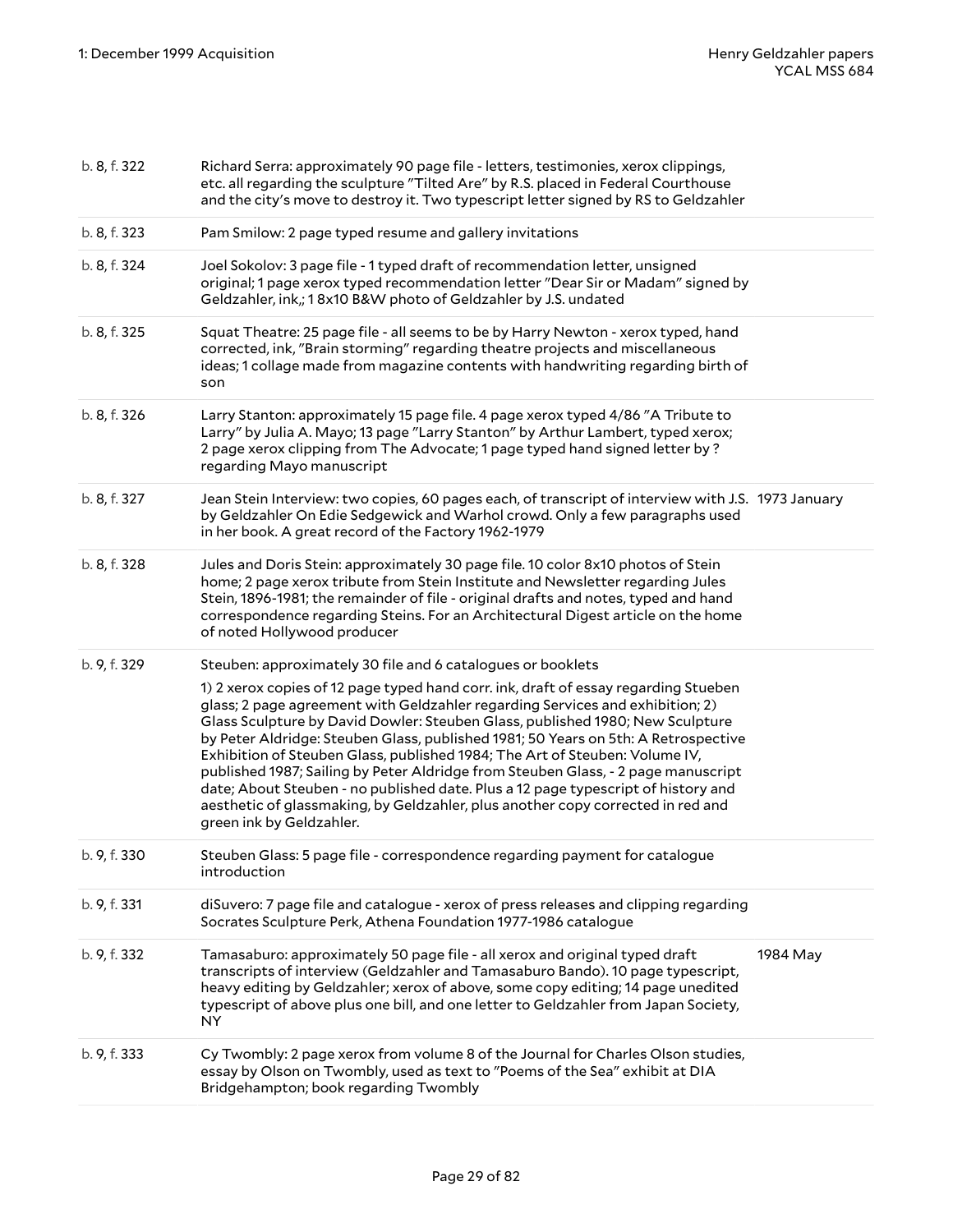| b. 9, f. 334 | The Strand: approximately 150 page file - all business papers, leases, shareholder's<br>agreements etc. for South Beach Restaurant Corp. Geldzahler was an investor in<br>this business                                                                                                                                                                                                                                                                                                                                                                                                                                                                                                                                                                            |               |
|--------------|--------------------------------------------------------------------------------------------------------------------------------------------------------------------------------------------------------------------------------------------------------------------------------------------------------------------------------------------------------------------------------------------------------------------------------------------------------------------------------------------------------------------------------------------------------------------------------------------------------------------------------------------------------------------------------------------------------------------------------------------------------------------|---------------|
| b. 9, f. 335 | Dorthea Tanning: approximately 175 page file. 11 page typed interview; 1 page<br>typescript letter signed from DT 1/14/87; 12 pages, xerox typescript with<br>corrections for article on DT for Elle magazine; typed version of above; another<br>version with corrections; approximately 35 pages of unedited transcript between<br>Geldzahler and DT; 8 page autograph notes by Geldzahler on DT; 50 pages<br>xeroxed by Geldzahler from DT's autobiography "Birthday."                                                                                                                                                                                                                                                                                          | 1987, undated |
| b. 9, f. 336 | Louis Comfort Tiffany Foundation: 5 page file - 2 letters from Foundation's<br>requesting Geldzahler to nominate artists, 1 page handwritten, ink, notes by<br>Geldzahler                                                                                                                                                                                                                                                                                                                                                                                                                                                                                                                                                                                          |               |
| b. 9, f. 337 | 1986 Venice Biennale Proposal: approximately 100 page file - one press kit; the<br>majority of file is various business correspondence regarding Noguchi exhibition,<br>budget proposals etc.; typed xerox statement by Noguchi, 5 page typed, hand<br>corrected (pencil and pen) of preface Geldzahler on Noguchi. Plus several xeroxed<br>versions of this essay with Geldzahler emendations                                                                                                                                                                                                                                                                                                                                                                     |               |
| b. 9, f. 338 | 41st Venice Biennale 1984: approximately 20 page file incl. xerox blueprint of<br>pavilion; xerox hand corrected (ink) proposal by Geldzahler; (page handwritten,<br>ink) notes by Raymond Foye; various business correspondence and contract                                                                                                                                                                                                                                                                                                                                                                                                                                                                                                                      | 1984          |
| b. 9, f. 339 | 18x10 B&W photo of Nancy Grave's Sculpture Five Fans, Lampshades and Lotus                                                                                                                                                                                                                                                                                                                                                                                                                                                                                                                                                                                                                                                                                         | 1982          |
| b. 9, f. 340 | 18X10 B&W photo of Susan Rothenberg's Untitled painting                                                                                                                                                                                                                                                                                                                                                                                                                                                                                                                                                                                                                                                                                                            | 1979          |
| b. 9, f. 341 | 18x10 B&W photo of Raoul Hague's sculpture Chautauqua                                                                                                                                                                                                                                                                                                                                                                                                                                                                                                                                                                                                                                                                                                              | 1966          |
| b. 9, f. 342 | 18x10 B&W photo of Jess'(?) Fig. 1-A Year's Darling of a Pig My Size                                                                                                                                                                                                                                                                                                                                                                                                                                                                                                                                                                                                                                                                                               | 1968          |
| b. 9, f. 343 | 18x10 B&W photo of painting                                                                                                                                                                                                                                                                                                                                                                                                                                                                                                                                                                                                                                                                                                                                        |               |
| b. 9, f. 344 | 2 page file - letter, typed, hand signed by Musa Mayer to Geldzahler regarding<br>information about father's (Philip Guston) painting and an accompanying form                                                                                                                                                                                                                                                                                                                                                                                                                                                                                                                                                                                                     |               |
| b. 9, f. 345 | About Geldzahler: approximately 20 page file and catalogues - all clippings (xerox 1982, undated<br>and original) mostly about Geldzahler as Comm. of Cultural Affairs and 4 copies of<br>New Glass Review #3 from the Corning Museum of Glass                                                                                                                                                                                                                                                                                                                                                                                                                                                                                                                     |               |
| b. 9, f. 346 | About Geldzahler: approximately 5 page file of original clippings (Geldzahler as<br>Commissioner of Cultural Affairs) and 1 copy New York magazine, October 13,<br>1969 - Geldzahler on page 44. Review of NYPS show. Various NY Times editorials<br>by Geldzahler and stories on Geldzahler. Cue magazine, "The King of NY Culture";<br>The Wharton Business School magazine, Spring 1981: "Managing the Arts," an<br>interview with Geldzahler; London Times, 7/4/81.                                                                                                                                                                                                                                                                                            | 1969-1981     |
| b. 9, f. 347 | Correspondence                                                                                                                                                                                                                                                                                                                                                                                                                                                                                                                                                                                                                                                                                                                                                     | 1964-1989     |
|              | 1) 1 color Polaroid of boy in handcuffs and blindfolded, by Mapplethorpe; 2) Typed<br>postcard from Lannan Foundation regarding check; 3) 2 page letter poem to<br>Geldzahler, ink, from Greg Millard (in envelope); 4) Typed letter to Geldzahler from<br>Mark Lancaster, hand signed (ink); 5) 1 page handwritten (ink) letter to Geldzahler<br>from Louis Lieberman, 3/24/83; 6) 3x5 B&W photo of John McKendry by Dorothy<br>Beskind; 7) 1 page typed, hand signed (ink) letter from James A. Michener to<br>Geldzahler with enclosure, 3/2/65; 8) In envelope - paper cutouts from Moskowitz<br>to Geldzahler for X-mas; 9) Handwritten, ink, letter to Geldzahler from Helen<br>Frankenthaler Motherwell with 3 B&W photos in envelope, August 26, 1964; 10) |               |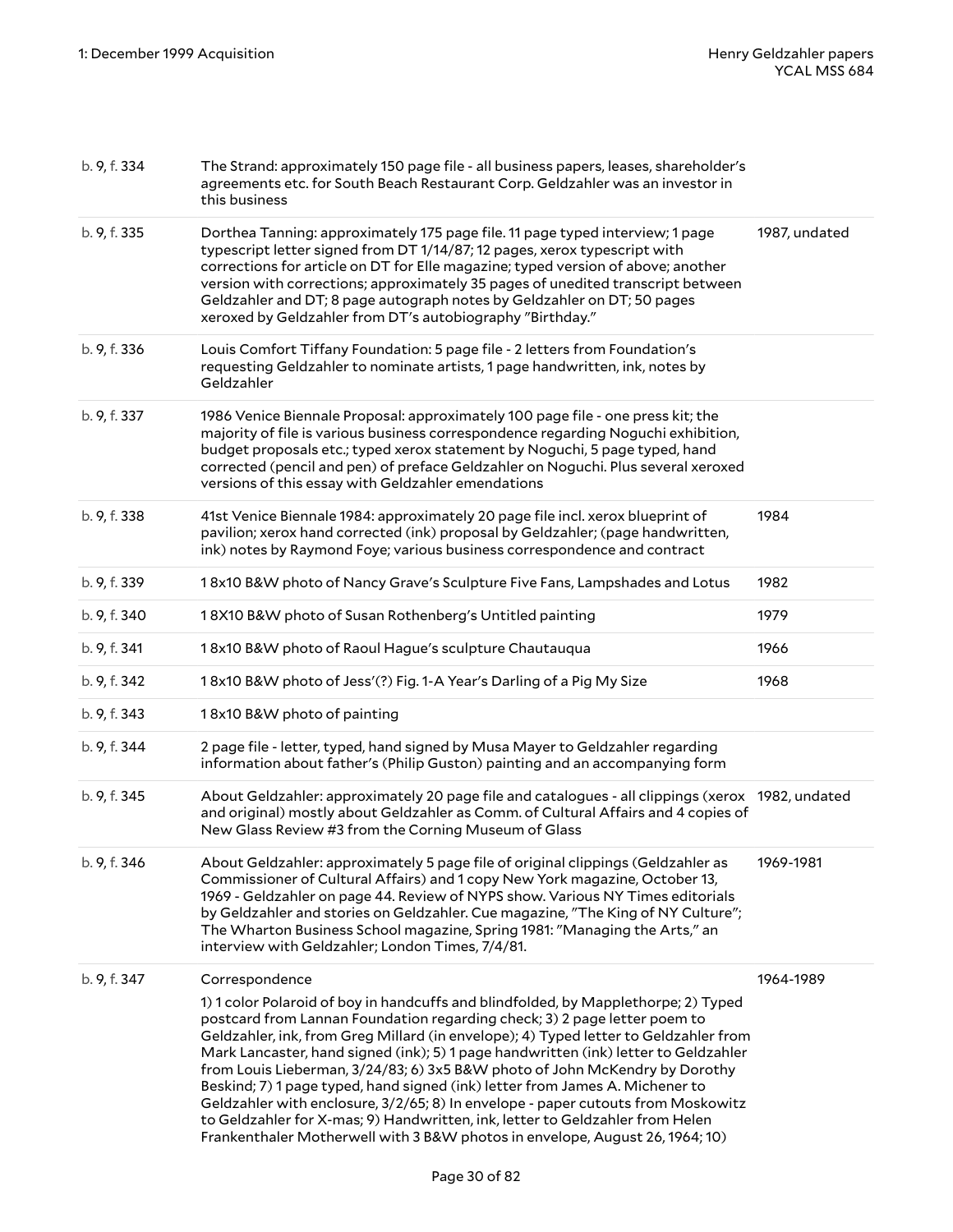Postcard of Athens to Geldzahler, handwritten, ink, from Helen Frankenthaler Motherwell - no date; 11) Postcard of Cape Cod from H.F.M. to Geldzahler, handwritten, ink, July 28, 1964; 12) Handwritten card, ink, from Tamar Gendler to Geldzahler, November 1986; 13) Program for Gregory Blankinship Millard Memorial, October 1984 - 2 page typed original, hand corr. (ink) testimonial by Geldzahler - 3 xerox copies of same; 14) 4 page section of East Hampton Star, September 11, 1986 - article on Aladar Marberger; 15) 1 page letter, typed, hand signed (ink) to Geldzahler from Edward Meneely and 5 page typed resume; 16) 1 page handwritten letter to Geldzahler, ink, from Teddy Millington-Drake - January 7, 1983; 17) 1 page handwritten, ink, letter to Geldzahler from Teddy Millington-Drake - February 14, 1984; 18) Western Union Mailgram - Confirmation of message from Geldzahler to Teddy Millington-Drake - ½7/84; 19) Postcard to Geldzahler - handwritten, ink, from Jane Meyerhoff - August 29 - no year; 20) 1 page typed hand signed (ink) letter to Geldzahler from Neil Noland, May 7, 1985 - in envelope; 21) 2 page xerox program of "Happening" Sat, May 22, 1965 - Oldenberg event - Geldzahler in program; 22) 1 page xerox of typed, hand signed letter to Geldzahler from Albert Goldman regarding Lennon book; 23) 4 page typed (last page, handwritten, pencil) handsigned (pencil) to Geldzahler from Claes Oldenberg no date; 24) hand painted postcard to Geldzahler from Shinro Ohtaki, 1984; 25) 3 page handwritten, ink, with color pencil drawing on last page from Shinro Ohtaki to Geldzahler, February 15, 1989; 26) Postcard to Geldzahler, ink, from Thomas Lanigan-Schmidt - no date; 27) Card to Geldzahler, ink, November 2, 1988 from Amy O'Connor; 28) Card - handwritten, green felt pen on blue card from Jackie Onassis to Geldzahler - no date - in envelope; 29) 1 page handwritten letter blue felt pen, to Geldzahler from Jackie Onassis, December 1, 1981 - envelope.

#### b. 9, f. 348 Correspondence

1964-1986

1) Postcard of William Hogarth etching to Geldzahler from Philipe Pettit (high wire artist), February 28, 1985; 2) 1 page typed letter, hand signed, ink, to Geldzahler from Trudy C. Kramer - September 12, 1984; 3) "Jacob" postcard to Geldzahler from Daniel Pagano, ink, 2/29/88 - in envelope; 4) 1 page handwritten, ink, letter to Geldzahler from Michael Rauch - December 17, 1985 in envelope; 5) Postcard, October 1965, from Leningrad by James Rosenquist to Geldzahler, ink; 6) 2 page handwritten, ink, letter to Geldzahler from Barbara Rose - circa 1964, news of summer vacation in Mass. with Frank Stella 7) 2 page handwritten letter, ink, from Clement Rosenthal to Geldzahler, December 25 - no year.(Painter, son of French conductor Manuel Rosenthal) 8) 1 page typed, hand signed (ink) letter to Geldzahler from Clement Rosenthal - May 4, 1986, in envelope; 9) Hudson River Piers postcard from Ed Ruscha, ink, to Geldzahler, 1965; 10) 1 page handwritten, ink, letter to Geldzahler from Anne Rorimer, April 28, 1965 - in envelope; 11) 1 page handwritten, ink, letter to Geldzahler from Lady Rupert Neville, May 7, 1983; 12) 1 page handwritten letter, ink, to Geldzahler from Lady Rupert Neville, June 14, 1983; 13) Western Union Mailgram confirmation from Geldzahler to Lady Neville, 5/24/83; 14) 1 page typed, hand signed (ink) letter to Geldzahler from Budd Schulberg - no date; 15) 1 page handwritten letter, ink, notebook paper to Holly and Horace from Tom Schmidt, September 23, 1973 and ripped corner of notebook paper note, ink, to Geldzahler from T.S. - envelope; 16) Poster and accompanying 5 page xerox "The Art of Edward Avedisian and Richard Henessy" by Christopher Scott for exhibition - Grey Art Gallery, February-March 1977; 17) 1 page typed note, hand signed with P.S. (ink) from Jean Stein to Geldzahler - February 3, 1983; 18) Card from florist with handwritten, ink, note to Geldzahler from Beverly Sills no date; 19) Frank Stella exhibition announcement card. Kasmin Gallery, London 1964 20) One color transparency in envelope from Jack Riggio; 21) 2 page xerox inventory of Christopher Scott, pieces held by Department of Cult. Affairs; 22) 1 page letter to Geldzahler from Stephen Shore, handwritten, ink, 5/5/83; 23) Bright orange card to Geldzahler from Stephen Sprouse, handwritten, ink, and 4 Polaroids of artwork; 24) 1 page handwritten, ink, letter to Geldzahler from poet, Stephen Spender, May 4, 1983 - in envelope; 25) Helmut Middendorf postcard to Geldzahler from Tomi Skeiff, ink, 1/1/83; 26) Fungus Rock and Qawra Tower postcard to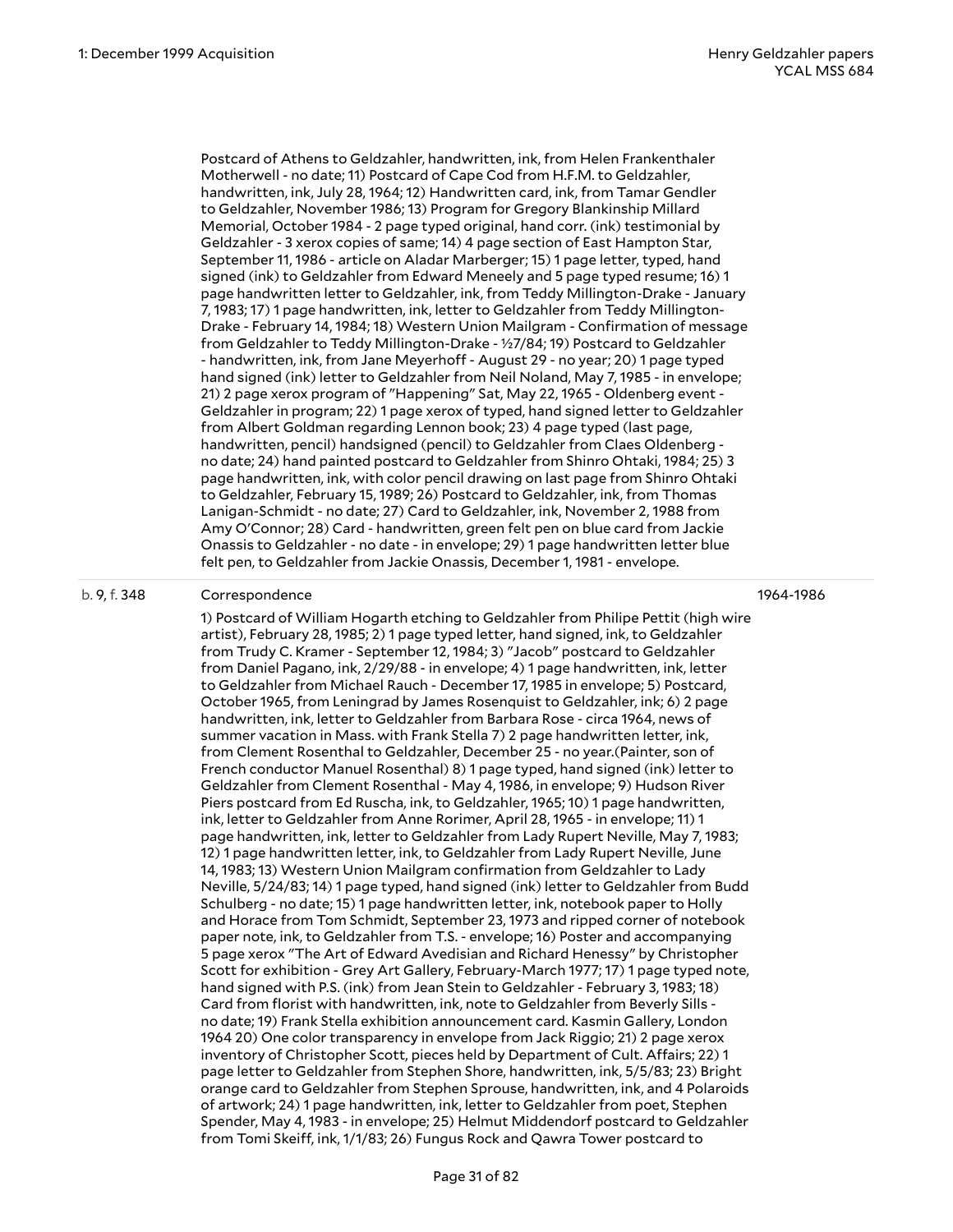Geldzahler from Tomi Skeiff, ink, January 28, 1984; 27) Card - handwritten, ink, from Jean Stein to Geldzahler - no date 28) Great Goosenecks of the San Juan postcard to Geldzahler from Joel Sokolov, ink, 8/20/84; 29) Xerox of photo - on back - note to Geldzahler from Joel Sokolov, ink, no date; 30) Roma postcard to Geldzahler from Tommy Lanigan Schmidt, ink, 6/15/84; 31) Russian postcard to Larry Stanton from Geldzahler, no date, ink; 32) 1 page handwritten letter, ink, from Geldzahler to Larry Stanton, July 19, 1970 - in envelope; 33) Tunisic postcard to Larry Stanton from Geldzahler, ink, no date; 34) 1 page xerox of NY Native article (November 1984) on Larry Stanton by Dennis Cooper; 35) "Shape and Structure" exhibition announcement card, Tibor de Nagy Gallery, org. by Geldzahler and Frank Stella.

#### b. 9, f. 349 Correspondence

1) Isamu Noguchi: October 27-November 8 1986 exhibition announcement card; 2) 1 page typed, hand signed, ink, letter to Geldzahler from Akira Ueda, September 25, 1986; 3) 1 page handwritten, ink, letter to Geldzahler from Bismarck Victoria with exhibition announcement, 1/18/83; 4) 1 page handwritten, ink, letter to Geldzahler from Berkeley Vincent, 12/31/82; 5) 1 page typed letter, hand signed (green felt pen) to Geldzahler from Diana Vreeland, June 2, 1987; 6) 1 page typed letter, hand signed (brown felt pen) to Geldzahler from Diana Vreeland, February 24, 1981; 7) En Parcourant nos campagnes postcard to Geldzahler from Harriet Vincent, October 19, 1988, ink; 8) 1 page xerox "Harry Choice: America Dada" - inside: scrawled picture of butterfly from Andy Warhol - ink, on paper with various notes; printed Christmas card from the Factory - handsigned by Andy and Philipage 9) 2 page handwritten letter, incl. to Geldzahler from Jack Woody - August 1, 1982. (Publisher, Twelvetrees Press) 10) 4 page handwritten, pencil, letter to Geldzahler from Ron Warren - October 6, 1986 - in envelope; 11) 1 page typed letter, hand signed, ink, to Geldzahler from William S. Wilson - no date; 12) Greece postcard to Geldzahler from Jack Whitten, 8/27/84 ink; 13) Greece postcard to Geldzahler from Jack Whitten, 9/5/83 ink; 14) 1 page handwritten, ink, letter to Geldzahler from Jeffrey Wasserman, April 16, 1985 - with enclosed 2 transparencies and xerox of press clippings - in envelope; 15) 1 page typed - hand correspondence and hand signed (ink) letter to Geldzahler from Jonathan Weinberg, April 5, 1984; 16) 2 printed booklets Report to the White House, October 1987, Pres. Task Force on Artist Humanities; invitation to White House and various business related typed correspondence 17) 1 page handwritten letter, ink, May 2, 1988 to Geldzahler from Jack Whitten - in envelope; 18) 1 page handwritten, ink, letter to Geldzahler from Jack Whitten, September 18, 1986.

#### b. 9, f. 350 Correspondence

1963-1987

1) 1 page handwritten (ink) letter to Geldzahler from Dan Flavin, May 12, 1965. A statement regarding his work. 2) 1 page typed letter, hand signed (ink) to Geldzahler from Michael Freid - 5/31/63; 3) 3 page letter, handwritten (ink) to Geldzahler from Michael Hurson, 2/21/65; 4) 1 page letter to Geldzahler from Michael Hurson, handwritten (ink), October 15 - no year; 5) 7 page handwritten (ink) letters to Geldzahler from Michael Hurson, 1964-1965 (folded together); 6) 3/1 page letters to Geldzahler from Michael Hurson, July 28, 1965; June 9, 1965; April 2, 1965, handwritten, ink; 7) 1 page handwritten on legal paper (brown felt pen) letter with drawing to Geldzahler from David Hockney - no date - in envelope. This was Steven Mazoh's pool in Rhinebeck, NY, Hockney's first actual painted pool. 8) 13 color snapshots of David Hockney painting bottom of pool/Geldzahler wandering around in pool - in envelope; 9) 9 page handwritten letter (brown ink) to Geldzahler from David Hockney, February 21, 1983 - in envelope and 9 page xerox copy of same. An extensive account of his "new ideas on perception." 10) Marlon Brando postcard to Geldzahler from Mark Gero, November 13, 1987 - ink; 11) 6 page legal paper - handwritten - brown ink - letter to Geldzahler from David Hockney - November 2, 1982 - in envelope. Very personal; 12) Color transparency - Hockney painting of Geldzahler; 13) Taped cardboard packet containing Hockney slides; 14) Wedding printed announcement from Hans Hofmann to Geldzahler,

1981-1988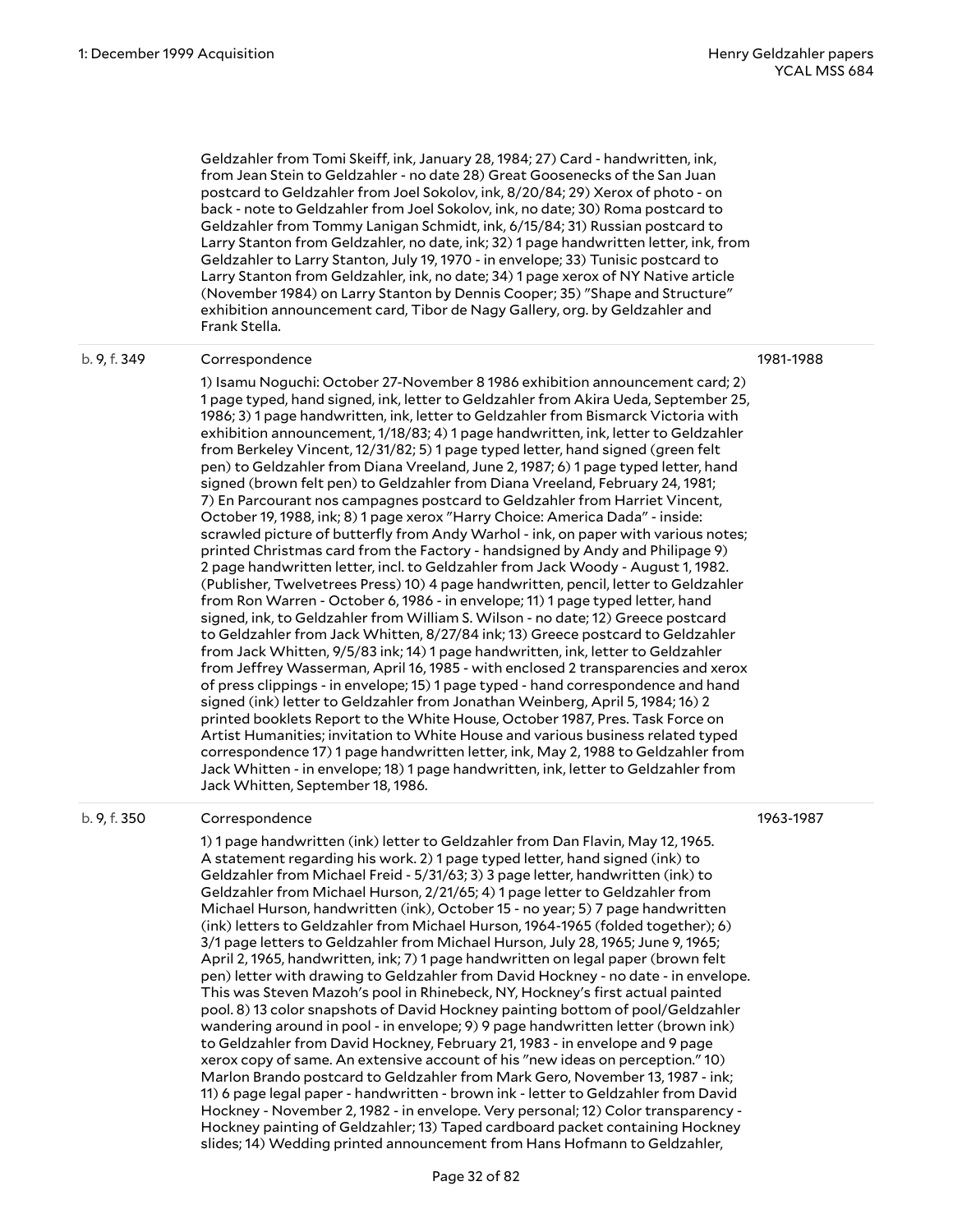1965-1986,

December 8, 1965; 15) 1 page handwritten, ink, letter to Geldzahler from Hans Hofmann - March 15, 1965 - in envelope. On his wife's stationary; 16) 1 page handwritten - ink - letter to Geldzahler from Maude Huffman, September 5, 1983 - in envelope; 17) 1 page typed letter, hand signed, ink, to Geldzahler from Michael Hurson - April 18, 1984; 18) 1 page typed letter, hand signed, ink, to Geldzahler from Michael Hurson, September 17, 1984; 19) 1 page typed letter, hand signed, ink, to Geldzahler from Michael Hurson, September 19, 1986.

#### b. 9, f. 351 Correspondence

1) Basquiat postcard to Geldzahler from Mark Gero, October 26, 1986, ink; 2) Venice postcard to Geldzahler from Robert Irwin - ink, no date; 3) 1 page legal paper handwritten (ink) letter to Geldzahler from Robert Irwin - February 17, 1965. Recto and verso, concerning his new paintings; 4) 4 page handwritten letter (pencil) to Geldzahler from Jasper Johns - no date. Concerning his stay in Japan, and progress on new paintings, "Souvenir" and "Watchman." Signed "Japage "; 5) 5 page handwritten letter (pencil) to Geldzahler from Jasper Johns - no date. Regarding Japanese customs, and the progress of his work; 6) 1 page notebook paper, handwritten letter (ink) to Geldzahler from Paul Johnson - no date; 7) 1 page xerox of typed letter to Ray Johnson from Avedon Studio - in envelope; 8) 2 page typed xerox letter to Geldzahler with hand drawings from Ray Johnson - April 23, 1985 - in envelope; 9) 2 page xerox of artwork - 1 page handwritten note (pencil) to Geldzahler from Ray Johnson, June 2, 1986 - in envelope; 10) 2 page letter (typed and pencil) to Geldzahler from Ray Johnson, June 11, 1986 - in envelope; 11) 4 page typed, hand signed (ink) letter to Geldzahler from Dan Judson, November 12, 1985 - in envelope; 12) 1 page handwritten (ink) letter to Geldzahler from Scott Kilgaur - no date; 13) 5, 1 page typed hand signed letters from Ed Koch to Geldzahler; 2 xerox copies of October 26th, 1982 letter; 14) 2 page handwritten (ink) letter to Geldzahler from Kusama - no date; 15) 1 page handwritten (ink) note from Scott Kilgour - no date; 16) 1 page handwritten (ink) letter to Geldzahler from Scott Kilgour - March 14 - no year; 17) Herzl year postcard to Geldzahler from Kitaj - no date - ink; 18) ½ page (ripped notebook paper) handwritten (ink) note to Geldzahler and RF from Kitaj - no date. undated

b. 9, f. 352 Correspondence and Writings: 1 page typed letter to Geldzahler from Charles Michener at Bantam Books, returning; approximately 30 page outline for Modern Art in America - in a folder; loose bound xerox manuscript Selected Writings 1984-1984 by Geldzahler; loose bound xerox manuscript Selected Writings 1984-1985 by Geldzahler; loose bound xerox manuscript Writings 1987 by Geldzahler. approximately 300 pages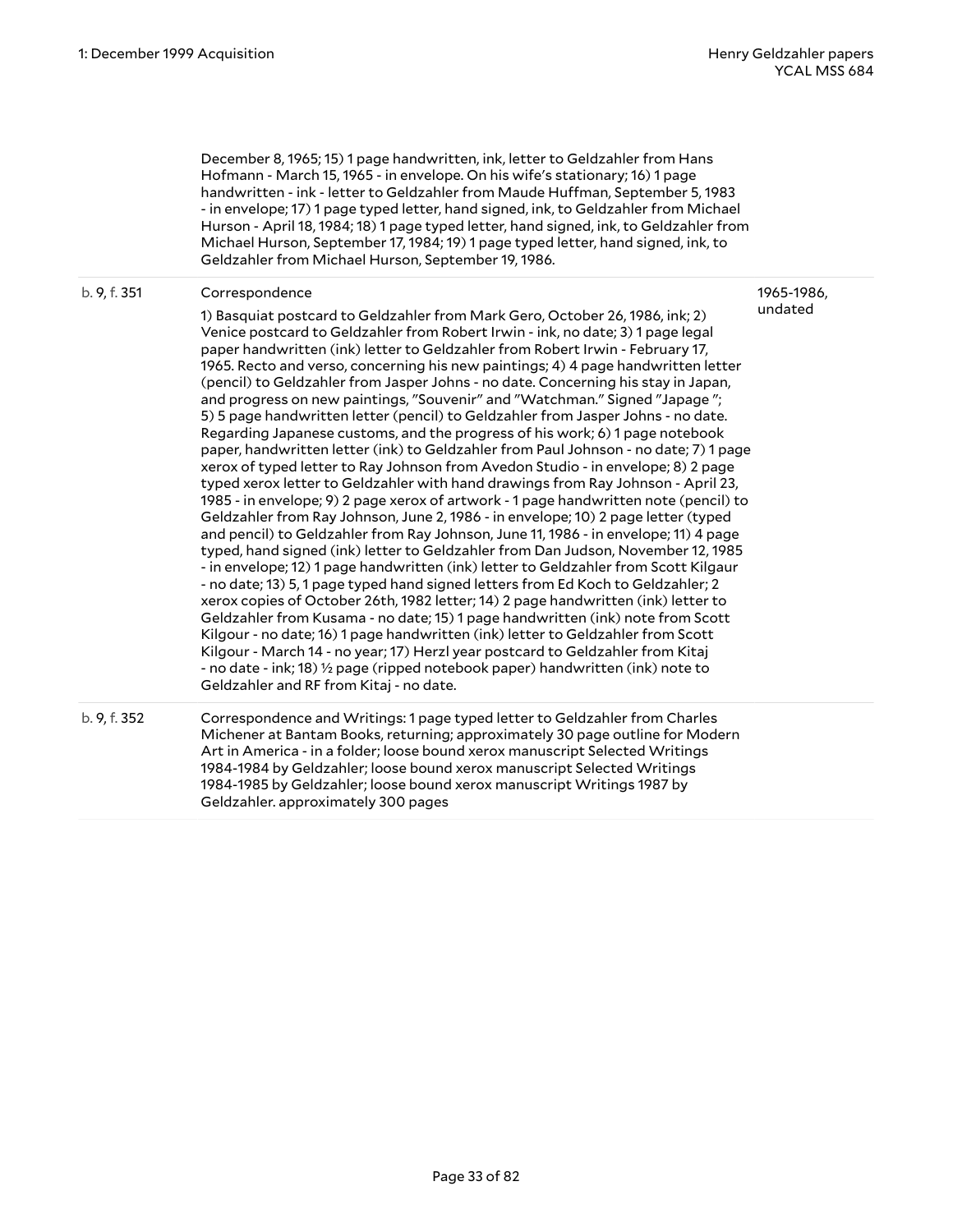b. 9, f. 353 Correspondence and Writings: National Endowment for the Arts and New York City Department of Cultural Affairs

1) The New Yorker, December 8, 1980 - handwritten note (ink) on cover by Geldzahler "George Steiner on Anthony Blunt"; 2) Paste board photo book by Henry Strait Settlement to Geldzahler regarding Visit - photos of Geldzahler with children; 3) 3 page typed, hand corr. (pencil) essay "A Collector's Apartment" by Geldzahler in folder; 4) Approximately 100 pages in folder - all xeroxes of transcripts from City Council Hearings, containing: 11 pages, 1984 testimony before Congressional Committee overseeing NEA, 3 xeroxes of same; 3 pages typed "Talking Points" to Frank Hodsell, Chairman NEA circa 1984. A second copy, heavily edited by Geldzahler in pencil; 5 page transcript of Geldzahler talk on the NEA, undated.; 1 page as above; 4 pages testimony of Geldzahler before Congressional House Panel on NEA 5/21/82. A second copy with Geldzahler edits in pen; 1 page handwritten notes by Geldzahler on funding for the arts; 2 page letter to Geldzahler from Rep. Paul Simon on Federal funding for the arts; 5) File containing: Various typescripts of speeches by Geldzahler for ceremonies during his years as NYC Commissioner of Cultural Affairs: Studio Museum of Harlem dedication with Geldzahler annotations; NY Hall of Science address; St John the Divine Cathedral renovations, with Geldzahler annotated; 3/11/82 City Council hearings, 7 page transcript: a complete overview of how the Department of Cultural Affairs functions as an agency; 1 pg, "Arts Exposure" plan; 2 page 6/30/82 "Celebrate Brooklyn" festival; 1 page 5/27/82 El Museo del barrio; 1 page 2/8/82 Speech honoring Martin Segal of Gulf and Western Company; 2 pages 6/7/82 Contemp Art at One Penn Plaza; 1 page 6/29/82 Rotterdam Poetry Festival b. 9, f. 354 6 various catalogues and announcements from Watari Gallery, Japan b. 9, f. 355 Hockney: approximately 100 page file of mostly correspondence from or about Hockney - including 30 handwritten, ink, letters to Geldzahler from Hockney; 25 handwritten postcards - also Metropolitan Museum slide list 1970-1981 b. 9, f. 356 Warhol - Composite Article: approximately 80 page file - 4 xerox sets of article on 1964-1989 Warhol by Geldzahler, 1964-1989. Includes original typescript with emendations in hand by Geldzahler on: Warhol's boxes (1 page, circa 1964) and an untitled 2 page essay on AW's films. Compiled for Art Interaction 1964 b. 9, f. 357 Andy Warhol Movies "Six Encounters": 14 pages handwritten notes (ink and red felt pen) b. 9, f. 358 Dan Dailey: Glass Artist: approximately 125 page file - mostly xeroxes of sketches but also, 1 page handwritten (ink) letter to Geldzahler (12/2/86); 3 pages handwritten notes by Geldzahler on legal paper and 4 page typed original essay, hand corrected (ink) by Geldzahler for D.D. catalogue and various drafts of same; 1 page typed letter to Geldzahler from D.D. handsigned (ink) 11/20/86; various clippings and articles - some with handwritten notes by Geldzahler in margins. 1986 b. 9, f. 359 Chihuly: 3 page xerox draft, hand corrected (ink) "Chihuly at the Louvre: Objets de Verre." b. 9, f. 360 DV8: 1 copy magazine (preview issue) with press release, advertising rates, etc. b. 9, f. 361 L.I.U.: correspondence, schedule and exhibition invitation cards for August-September show 1987, ad copy Island University - Geldzahler to speak at (4 page file) 1987 b. 9, f. 362 Dia Foundation: 1 page typed letter to Geldzahler regarding funding for catalogues; 1 page handwritten notes (ink) by Geldzahler on legal paper (alarm codes)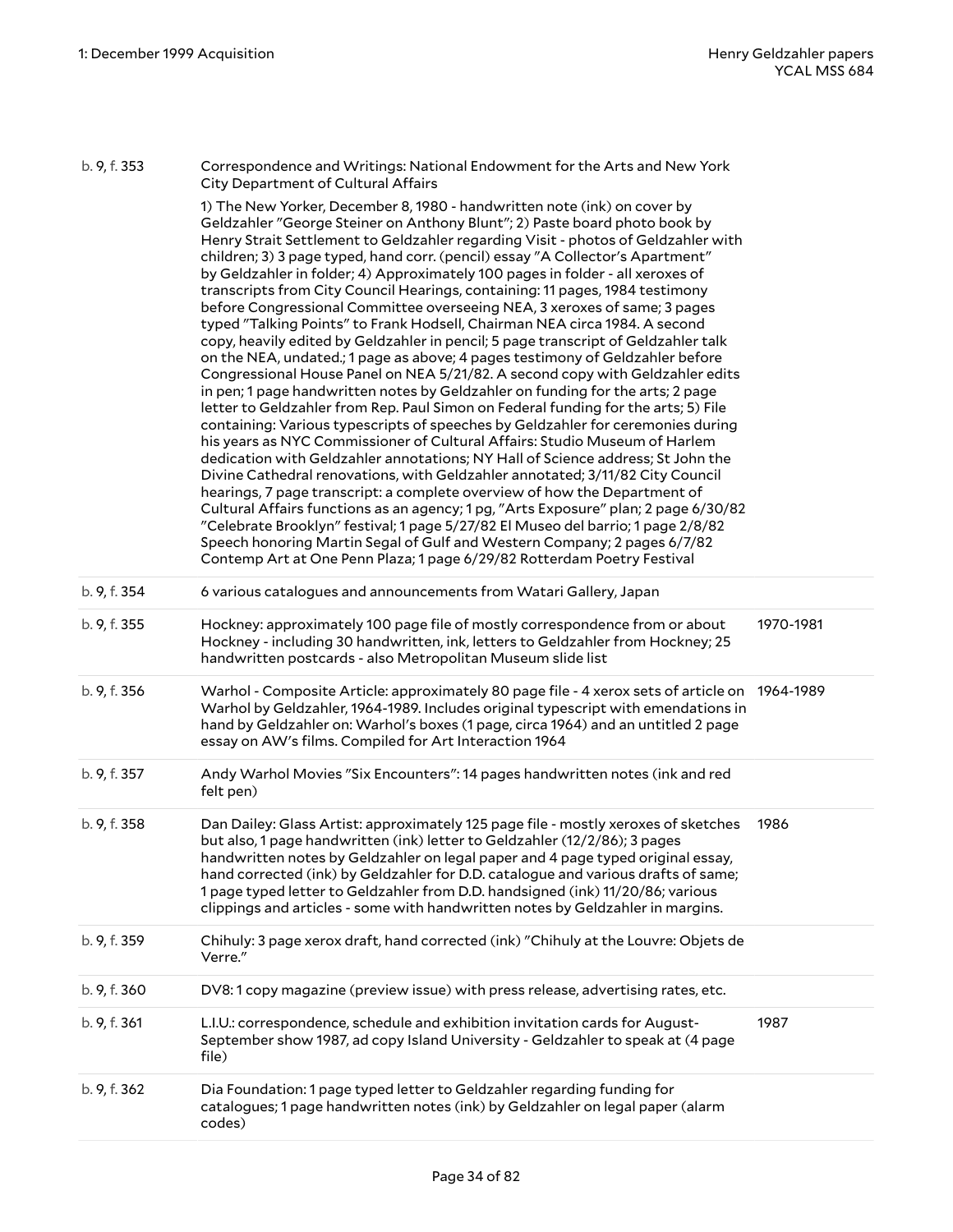| b. 9, f. 363  | Calif; Magazine March 1984: 9 page xeroxes of California artists                                                                                                                                                                                                                                                                                                                                                                                                                                                                         | 1984                  |
|---------------|------------------------------------------------------------------------------------------------------------------------------------------------------------------------------------------------------------------------------------------------------------------------------------------------------------------------------------------------------------------------------------------------------------------------------------------------------------------------------------------------------------------------------------------|-----------------------|
| b. 9, f. 364  | Kenneth Nolan Paper Works: 11 page typed chronology and selected exhibition list; 1983<br>catalogue - Duke University, March-April 1983 and clippings; catalogue for artist<br>Rufino-Tamayo-Albatina, March-April 1983; various xerox clippings on Tamayo                                                                                                                                                                                                                                                                               |                       |
| b. 9, f. 365  | N.Y.P.L.: 2 page file - 2 typed letters to Geldzahler on library business                                                                                                                                                                                                                                                                                                                                                                                                                                                                |                       |
| b. 9, f. 366  | Video Tape File: 13 pages xerox list for various commercial videos                                                                                                                                                                                                                                                                                                                                                                                                                                                                       |                       |
| b. 9, f. 367  | Noguchi Lamps: 1 catalogue from Noguchi Foundation - all Akari lamps                                                                                                                                                                                                                                                                                                                                                                                                                                                                     | 1985                  |
| b. 9, f. 368  | Pop Art Australia Show: 6 page xerox of review in Art Network - "Pop Art<br>1955-1970" by Julie Ewington                                                                                                                                                                                                                                                                                                                                                                                                                                 |                       |
| b. 9, f. 369  | Jagger House: Bills Appraisals: 5 page file regarding Southampton property                                                                                                                                                                                                                                                                                                                                                                                                                                                               |                       |
| b. 10, f. 370 | Hockney: 18 page xerox draft of essay by Geldzahler "David Hockney, Young and<br>Older"                                                                                                                                                                                                                                                                                                                                                                                                                                                  |                       |
| b. 10, f. 371 | Bibliographies: approximately 70 page file - typed and handwritten bibliographies<br>for artists: Roy Lichtenstein, Adolf Gottlieb, Philip Guston, Hans Hofmann, Josef<br>Albers, Alexander Calder, Milton Avery, Joseph Cornell, Stuart Davis, Burgoyne<br>Diller, Dan Flavin, Helen Frankenthaler, Arshile Gorley                                                                                                                                                                                                                      |                       |
| b. 10, f. 372 | Modern Art in America: approximately 35 page file - 4 page original typed "Outline<br>to Finish MA in A" and 4 xerox copies; stapled proposal. 1) Preface; 2) Outline; 3)<br>About the book; 4) About the author - xerox                                                                                                                                                                                                                                                                                                                 |                       |
| b. 10, f. 373 | Legal Documents: approximately 25 page file - mostly regarding disappearance of<br>rug from storage and lawsuit                                                                                                                                                                                                                                                                                                                                                                                                                          |                       |
| b. 10, f. 374 | Current Projects: approximately 25 page file - all business correspondence -<br>mostly requests for appearances, articles written, or art loans                                                                                                                                                                                                                                                                                                                                                                                          |                       |
| b. 10, f. 375 | Currently On Hold: approximately 10 page file - all business correspondence,<br>mostly requests for Geldzahler's services                                                                                                                                                                                                                                                                                                                                                                                                                |                       |
| b. 10, f. 376 | Hoffman #1: approximately 60 page file and catalogues all xeroxes of articles on<br>Hans Hoffman, plus artist bibliography and slide lists; catalogues from - Worth<br>Ryder Art Gallery, University of California, April 2-May 3, 1964; Stanford Art<br>Museum, June 22-August 17, 1966; André Emmerich Gallery, January 8-January 27,<br>1972<br>Also stored in Box 35 (Oversize).                                                                                                                                                     | 1964-1972,<br>undated |
| b. 10, f. 377 | Hofmann #2 - 1: approximately 30 pages typed, original notes and drafts for<br>Hans Hofmann - hand corrected, cut and pasted; 15 page typed xerox final draft<br>"Hans Hofmann"; approximately 20 page xeroxes from books on Hofmann;<br>Hans Hofmann: The Renate Series, Metropolitan Museum, intro. by Geldzahler;<br>Hofmann by Clement Greenberg, published 1961 editions Georges Fall, Paris -<br>inscribed to Geldzahler by Hans Hofmann, ink; Bennington College Alumnae<br>Quarterly, Vol. VII, no. 1, page 21 and 22 on Hofmann |                       |
| b. 10, f. 378 | Cultural Affairs: 2 copies of Cultural Affairs Department Report: July 1979-<br>December 1980; 1 page typed, original, hand corrected (ink) draft of Geldzahler's<br>resignation letter to Ed Koch; 2 postcards from school children                                                                                                                                                                                                                                                                                                     | circa 1980            |
| b. 10, f. 379 | Miscellaneous: approximately 15 page cut up xeroxes of "Determining Aesthetic<br>Values"                                                                                                                                                                                                                                                                                                                                                                                                                                                 |                       |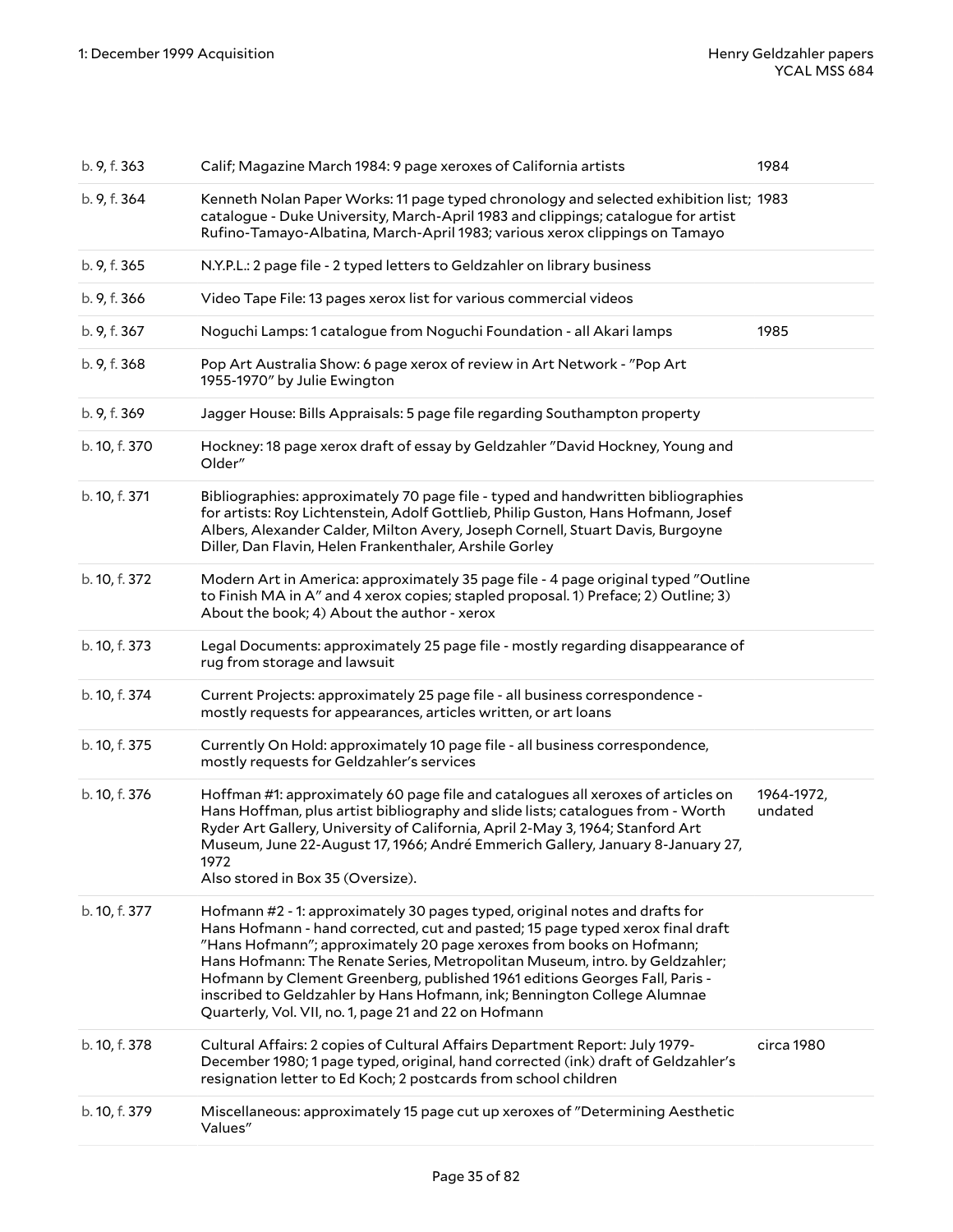| b. 10, f. 380  | Sao Paulo Bienal: approximately 150 page file, mostly business correspondence<br>regarding Geldzahler's participation as curator (fees, travel plans, etc.) for Chihuly<br>and Hockney rooms - included are statements by Geldzahler on Chihuly and<br>Hockney for catalogue                                                                                                                                                                                                                                                                                                                |               |
|----------------|---------------------------------------------------------------------------------------------------------------------------------------------------------------------------------------------------------------------------------------------------------------------------------------------------------------------------------------------------------------------------------------------------------------------------------------------------------------------------------------------------------------------------------------------------------------------------------------------|---------------|
|                | 1) In envelope: approximately 50 page typed, hand corrected drafts on Chihuly<br>and correspondence regarding article; 2) Artes magazine (undated) page 38 on<br>Bienal; 3) in envelope - xeroxes of fax regarding meeting with Carlos von Schmidt,<br>Geldzahler and Karen Chambers and 9 color Polaroids of Hockney's work.                                                                                                                                                                                                                                                               |               |
| b. 10, f. 380A | Henry Geldzahler. Press comments, clippings and reviews                                                                                                                                                                                                                                                                                                                                                                                                                                                                                                                                     |               |
| b. 10, f. 381  | Tom Slaughter: 5 xerox copies of two page typed "Introducing Tom Slaughter" by<br>Geldzahler; 6 color snapshots of artwork; 2 typed 1 page hand signed (ink) letters<br>to Geldzahler (April 9, June 13, 1988); 1 8x10 color photo proof sheet; 1 postcard of<br>hat signed by T.S.                                                                                                                                                                                                                                                                                                         | 1988, undated |
| b. 10, f. 382  | Norman Stone: Wilmarth Sale: 5 color slides; 9 color transparencies of Chihuly;<br>2 typed 1 page hand signed letters to Geldzahler from Norman Stone, 1 xerox (1<br>page) of letter to Stone from Geldzahler regarding Wilmarth sculptures and prices                                                                                                                                                                                                                                                                                                                                      |               |
| b. 10, f. 383  | Howard Stein: 1 page typed, original hand corrected letter, unsigned from<br>Geldzahler to Howard Stein                                                                                                                                                                                                                                                                                                                                                                                                                                                                                     |               |
| b. 10, f. 384  | Warhol Interview Magazine: 13 page typed, original essay: "Henry Geldzahler:<br>Andy Warhol Interview Magazine." A history of the magazine by Geldzahler for a<br>Japanese publication                                                                                                                                                                                                                                                                                                                                                                                                      |               |
| b. 10, f. 385  | Warhol Museum of Modern Art: approximately 30 page file - correspondence<br>requesting statement from Geldzahler on Warhol and 11 pages of various typed,<br>hand corrected drafts of Geldzahler's statement for 1989 retrospected at<br>Museum of Modern Art                                                                                                                                                                                                                                                                                                                               |               |
| b. 10, f. 386  | 100 Warhols: 7 pages from Connoisseur magazine "The Warhol Collection"; 22<br>pages of various typed drafts of articles by Geldzahler: "Andy Warhol for British<br>Vogue: The Recording Angel," "One Hundred Andy Warhols" and "Warhol of<br>Sotheby's."                                                                                                                                                                                                                                                                                                                                    |               |
| b. 10, f. 387  | Chris Wilmarth: approximately 50 page file - mostly xeroxes of art-work - three<br>1 page handwritten letters to Geldzahler from C.W. (ink - March 20, '87 includes<br>3 sketches of sculptures; April 28, 1985; 6 September 1983); 2 page typed original,<br>hand corrected statement by Geldzahler for C.W. memorial services; business<br>correspondence regarding Wilmarth artwork                                                                                                                                                                                                      |               |
| b. 10, f. 388  | Roy Lichtenstein: approximately 100 page file - mostly drafts (original and<br>xerox, typed, hand corrected, cut and pasted; plus handwritten notes) for<br>"Lichtenstein: The Picasso Women 1962-64"; some xeroxes of R.L's Picassos, 2<br>color transparencies                                                                                                                                                                                                                                                                                                                            |               |
|                | 1) 15 pages of xeroxed drafts with emendations in Geldzahler's hand; 2) 15 pages<br>of handwritten notes on Roy L., on legal paper and notebook paper, and 5 pages<br>of 5 x 7" legal pad notes; 3) 20 pages original typescript heavily edited, cut and<br>pasted by Geldzahler. Drafts of essay "Lichtenstein's Picassos" and "Mirror Ptgs"<br>essays; 4) envelope with cover letter from designer A. McCall, containing final orig<br>typescript (8 pages) of the essay, a xerox of same with edits in pencil, and a clean<br>xeroxed draft of essay with edits incorporated (10 pages). |               |
| b. 10, f. 389  | American Museum of Moving Image: approximately 20 page file regarding<br>information on museum; 1 page xerox of letter to Avery Fischer from Geldzahler<br>regarding Museum and correspondence from museum to Geldzahler                                                                                                                                                                                                                                                                                                                                                                    |               |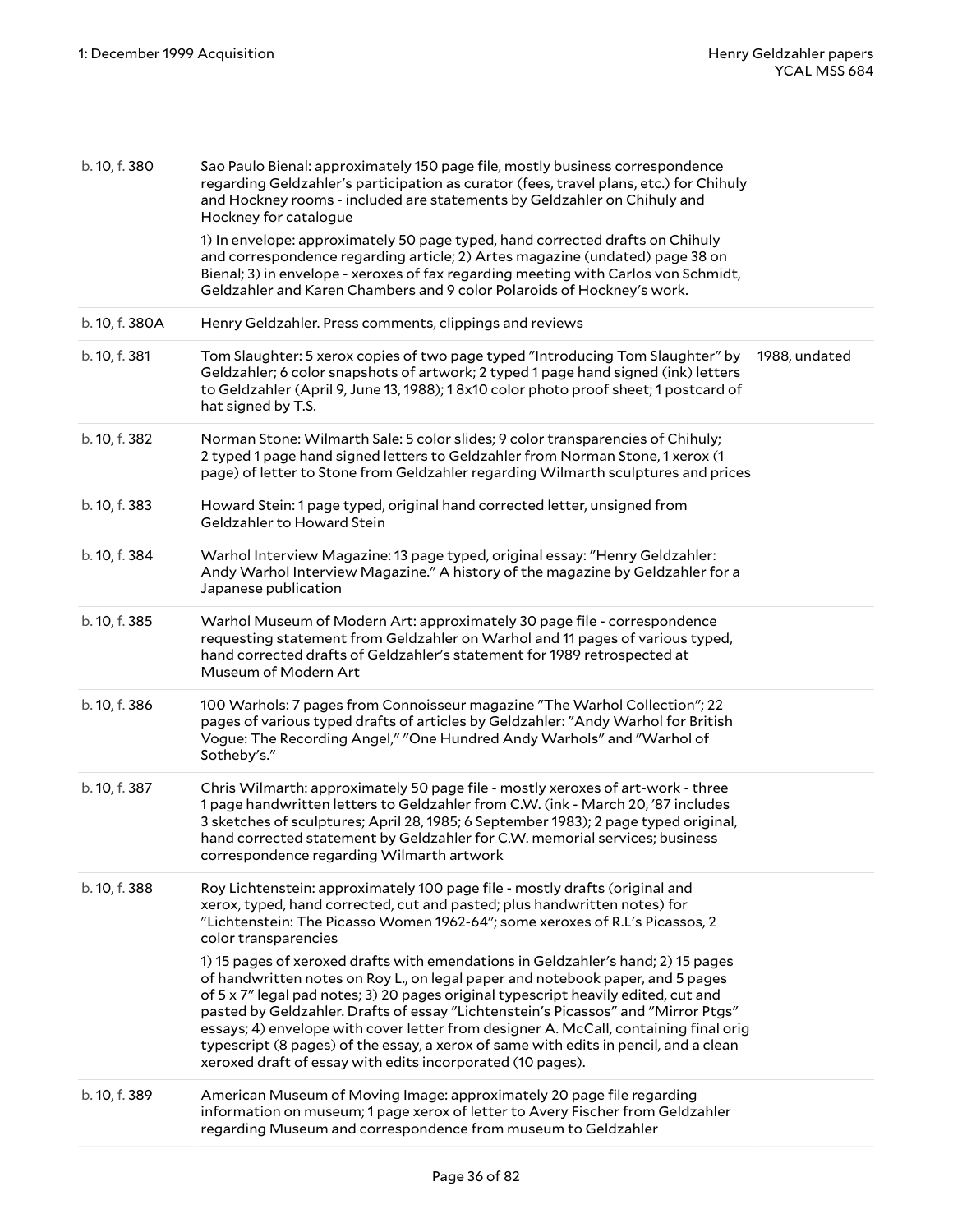| b. 10, f. 390 | Israel: approximately 30 page file - mostly business correspondence regarding<br>symposium of Tel Aviv manuscripteum; 5 page handwritten notes by Geldzahler -<br>ink on legal paper, an account of his visits to Israel, and its museums                                                                                                                                                                                                                                                                                   |             |
|---------------|-----------------------------------------------------------------------------------------------------------------------------------------------------------------------------------------------------------------------------------------------------------------------------------------------------------------------------------------------------------------------------------------------------------------------------------------------------------------------------------------------------------------------------|-------------|
| b. 10, f. 391 | Dale Chihuly: approximately 80 page file - mostly drafts of essay by Robert Hobbs 1986-1988<br>with emendations by Geldzahler; 2 page typed essay by Geldzahler "The Stubborn<br>Voice from Within" on William Morris' glasswork; one 2 page handwritten, ink,<br>(6/14/88) letter to Geldzahler from D.C.; 1 page typed, hand signed (pencil) 10/6/86<br>letter from D.C. to Geldzahler; 4 color transparencies and 1 color Polaroid. 6 pages<br>orig typescript with edits by Geldzahler and RF "Class Glass," on Chihuly |             |
| b. 10, f. 392 | Dale Chihuly: catalogue Elements: Five Installations - Whitney Museum,<br>December-January 1988 - on the cover is a letter to Geldzahler from D.C. (ink); 3<br>page slides; 9 pages ripped out of book of D.C. work; handwritten (ink) letter to<br>Geldzahler from DC on back of Deborah Brown announcement, (August 20 1986); 1<br>page typed (December 29, 1986) letter to Geldzahler from D.C.; 3 page xerox, hand<br>corrected "Chihuly at the Louvre" by Geldzahler                                                   |             |
| b. 10, f. 393 | Karen Chambers--Chihuly secretary: approximately 20 page file, most business<br>correspondence and 2 page xerox "Karen Chambers - The New Glass" by<br>Geldzahler; 1 page typed (December 25, 1987) letter to Geldzahler from K.C., hand<br>signed (ink)                                                                                                                                                                                                                                                                    |             |
| b. 10, f. 394 | Calliope Films: 6 page file - correspondence from Calliope to Geldzahler regarding<br>Warhol film                                                                                                                                                                                                                                                                                                                                                                                                                           |             |
| b. 10, f. 395 | Louise Bourgeois: 9 8x10 B&W photos of sculpture installation at DIA<br>Bridgehampton, installed by Geldzahler; 9 xeroxes of artwork, inventory list and<br>2 page essay "The Tribe of One" and copies. All materials relating to Geldzahler's<br>exhibition of LB at DIA Bridgehampton. Xerox of a letter by Louise B. making 2<br>changes in text                                                                                                                                                                         |             |
| b. 10, f. 396 | Bantam Books: 18 page proposal for Modern Art in America; letter from Bantam to<br>Geldzahler regarding book                                                                                                                                                                                                                                                                                                                                                                                                                |             |
| b. 10, f. 397 | Henry G. Resume: approximately 30 page file - xerox of prepared resume and<br>photos. A strip of four original 35mm negatives of Geldzahler by Hockney, and 1<br>copy negative of same portrait, for passport use                                                                                                                                                                                                                                                                                                           |             |
| b. 10, f. 398 | Writings by Geldzahler: approximately 300 page file - all xeroxes of essays, etc. by<br>Geldzahler, mostly 1960's - inventory in front of file                                                                                                                                                                                                                                                                                                                                                                              |             |
| b. 11, f. 399 | Arman: approximately 60 page file - 3 pages typed hand corrected drafts of article<br>by Geldzahler; 8 page essay by Geldzahler with extensive editing in RF's hand;<br>1 color transparency; ripped out pages from some magazine on Arman's work;<br>correspondence between RF and Marisa Del Rey; 4 page typescript letter signed<br>by Arman giving an extensive account of his work in metal sculpture since 1962,<br>and of the series "Gods and Goddesses."                                                           |             |
| b. 11, f. 400 | GLP Taxes 1976: approximately 10 page file - bank statements, rent schedules for<br>G.L.P. Partners                                                                                                                                                                                                                                                                                                                                                                                                                         | 1976        |
| b. 11, f. 401 | Bills Outstanding: small file of bills                                                                                                                                                                                                                                                                                                                                                                                                                                                                                      | 1985-1989   |
| b. 11, f. 402 | Wilmarth - 2 8x10 B&W photos of sculptures; 1 color transparency                                                                                                                                                                                                                                                                                                                                                                                                                                                            |             |
| b. 11, f. 403 | Business Men's Luncheon, Detroit: 9 page handwritten (ink) notes for talk                                                                                                                                                                                                                                                                                                                                                                                                                                                   | 1965 May 13 |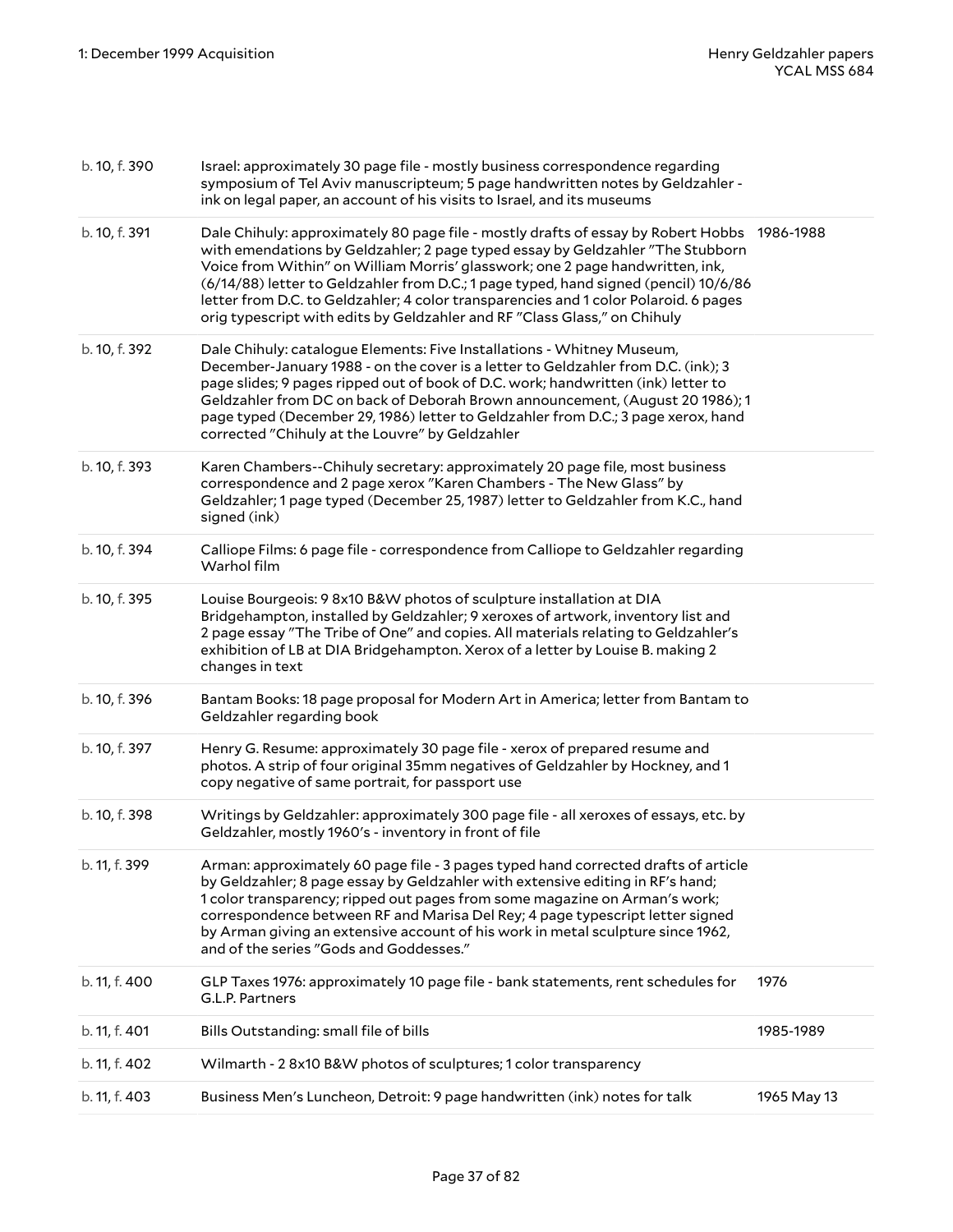| b. 11, f. 404 | NYC Dept of Cultural Affairs: approximately 200 page file - all business<br>documents: annual reports, various memos, proposals, financial disclosure<br>information, etc. giving an overview of the DCA circa 1978-1979 under Geldzahler.<br>A listing of all 1967-1969 recipients of NEA visual arts fellowships                                                                                                                                                                                                                                                                                                                                                                                                                                                                                                                                        |                       |
|---------------|-----------------------------------------------------------------------------------------------------------------------------------------------------------------------------------------------------------------------------------------------------------------------------------------------------------------------------------------------------------------------------------------------------------------------------------------------------------------------------------------------------------------------------------------------------------------------------------------------------------------------------------------------------------------------------------------------------------------------------------------------------------------------------------------------------------------------------------------------------------|-----------------------|
| b. 11, f. 405 | Chihuly: 20 color transparencies; 23 page xerox typed interview (Robert Kehlmann 1989, undated<br>and Dale Chihuly) 3/5/89; slide list                                                                                                                                                                                                                                                                                                                                                                                                                                                                                                                                                                                                                                                                                                                    |                       |
| b. 11, f. 406 | Notes: 5x8 bound notebook - first five pages written in by Geldzahler 1985 (ink);<br>ten stray pages of notes, handwritten by Geldzahler stuck in, reflections on<br>aesthetics                                                                                                                                                                                                                                                                                                                                                                                                                                                                                                                                                                                                                                                                           | 1985                  |
| b. 11, f. 407 | Miscellaneous Clippings (stories, photos, profiles) from newspapers and mags,<br>relating to Geldzahler                                                                                                                                                                                                                                                                                                                                                                                                                                                                                                                                                                                                                                                                                                                                                   | 1969-1979             |
| b. 11, f. 408 | Robson: 10 page typed short story (?) by Mona Robson - in envelope                                                                                                                                                                                                                                                                                                                                                                                                                                                                                                                                                                                                                                                                                                                                                                                        |                       |
| b. 11, f. 409 | Programs from events where Geldzahler spoke                                                                                                                                                                                                                                                                                                                                                                                                                                                                                                                                                                                                                                                                                                                                                                                                               |                       |
| b. 11, f. 410 | Op-Ed Piece: approximately 20 page file - all drafts for NY Times Op Ed page -<br>typed and handwritten notes (some on index cards) pen and pencil. Alternately<br>titled, "The City as Patron" and "The Culture of New York."                                                                                                                                                                                                                                                                                                                                                                                                                                                                                                                                                                                                                            |                       |
| b. 11, f. 411 | Bio: approximately 15 page file - prepared biographical material on Geldzahler, plus<br>two press photos                                                                                                                                                                                                                                                                                                                                                                                                                                                                                                                                                                                                                                                                                                                                                  |                       |
| b. 11, f. 412 | Selected Writings 1983-84: approximately 150 page file - the original printed<br>essays - inventory in front of file                                                                                                                                                                                                                                                                                                                                                                                                                                                                                                                                                                                                                                                                                                                                      | 1983-1984             |
| b. 11, f. 413 | Ellsworth Kelly: 8 pages typed poems by EK (not for publication); 1 page letter to<br>Geldzahler (August 23, 1986) handwritten (ink) from E.K.                                                                                                                                                                                                                                                                                                                                                                                                                                                                                                                                                                                                                                                                                                            | 1986, undated         |
| b. 11, f. 414 | Ellsworth Kelly: 21 page handwritten, ink, on legal paper for Kansas City museum<br>lecture                                                                                                                                                                                                                                                                                                                                                                                                                                                                                                                                                                                                                                                                                                                                                               | 1988                  |
| b. 11, f. 415 | Miscellaneous Writings, containing several excellent and important unpublished<br>early texts by Geldzahler. 22 page typescript "Origins and Early Developments of<br>Abstract Art", Museum of Modern Art lecture 1963. Corrections in Geldzahler's<br>hand; 25 page typed "Sao Paolo Bienal" xerox, hand corrected; 29 page typed<br>carbon transcript of Museum of Modern Art talk 4/27/76; 26 page typed xerox<br>"Approaching Clemente" and xerox copy of article in same Italian mag                                                                                                                                                                                                                                                                                                                                                                 | 1963-1976,<br>undated |
| b. 11, f. 416 | Warhol                                                                                                                                                                                                                                                                                                                                                                                                                                                                                                                                                                                                                                                                                                                                                                                                                                                    |                       |
|               | 1) 6 page color xeroxes of Warhol prints 1970-1980s; 2) Print lists (working<br>material for Geldzahler's intro to Ronald Feldman's Warhol print raisonné; 3) 41<br>page typed Museum of Modern Art exhibition information including an extensive<br>chronology of AW's life, extensively edited by Geldzahler; 4) 7 page typed xerox<br>"Andy Warhol Today", draft by Geldzahler with extensive editing in his hand; 5)<br>6 page handwritten (ink) notes on legal paper, for Warhol print raisonné essay;<br>6) Memorial Mass card; 7) In envelope - Andy Warhol Myths postcard booklet;<br>8) Endangered Species postcard booklet; 9) Ten Portraits of Jews of the 20th<br>Century - card collection for Lowe Art Museum show, September 6-28, 1980; 10)<br>10 pages typed strays - hand corr. from various Geldzahler writings on Warhol,<br>xeroxed. |                       |
| b. 11, f. 417 | On Geldzahler: 2 copies: Japanese mag, Brutus 50 1982                                                                                                                                                                                                                                                                                                                                                                                                                                                                                                                                                                                                                                                                                                                                                                                                     | 1982                  |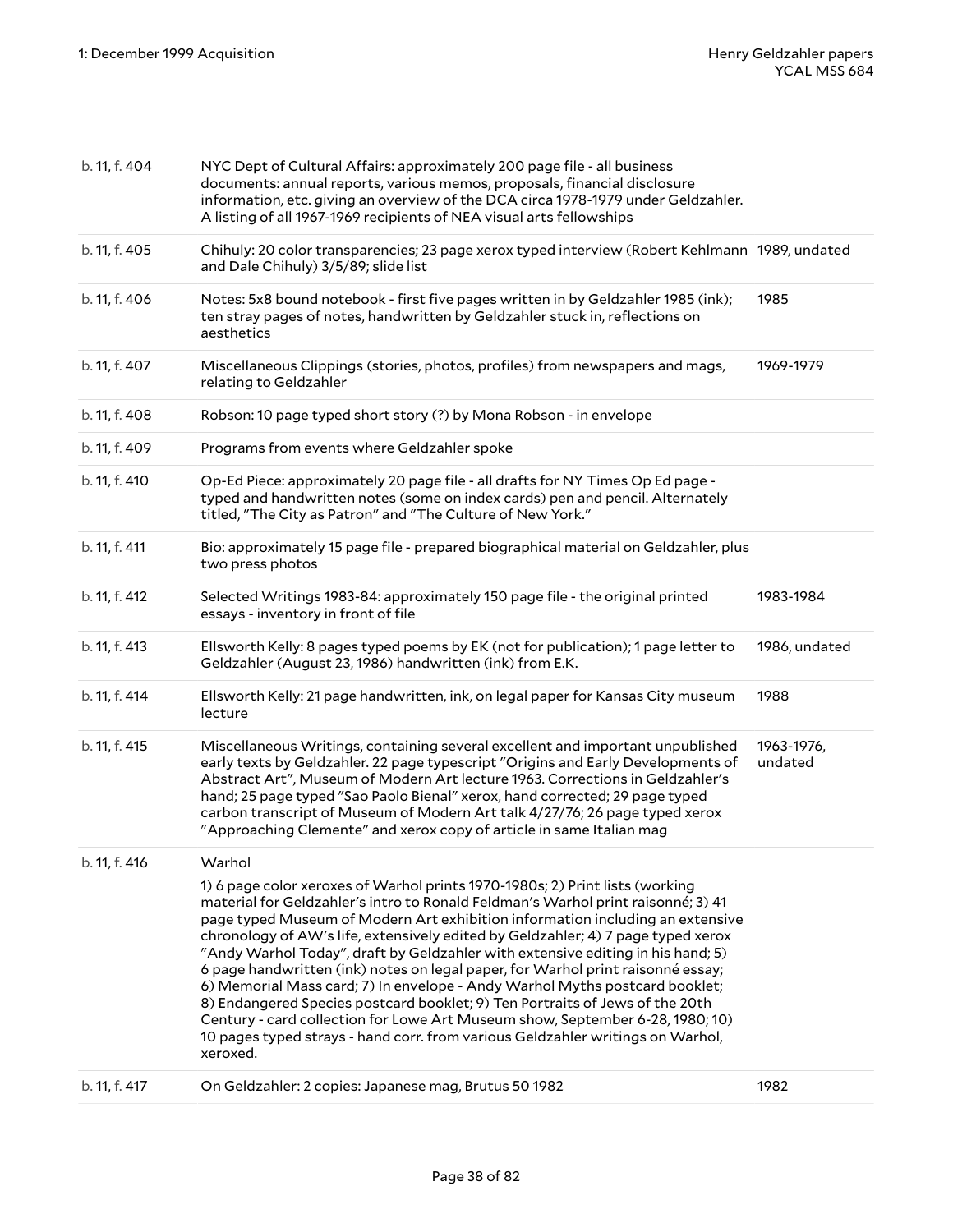| b. 11, f. 418 | On Geldzahler: approximately 200 page file various articles on Geldzahler<br>from the 1980's Hamptons Mag, Express The Economist plus clippings from<br>newspapers                                                                                                                                                                                                                                                                                                                                 |               |
|---------------|----------------------------------------------------------------------------------------------------------------------------------------------------------------------------------------------------------------------------------------------------------------------------------------------------------------------------------------------------------------------------------------------------------------------------------------------------------------------------------------------------|---------------|
| b. 11, f. 419 | On Geldzahler: 1 copy - Art News, Oct 1982: "The Education of Geldzahler," a<br>profile of Geldzahler as Commissioner                                                                                                                                                                                                                                                                                                                                                                              | 1982 October  |
| b. 11, f. 420 | Architectural Digest: approximately 150 page file - contracts and correspondence<br>regarding articles and numerous copies from mag of "California Dream Realized."                                                                                                                                                                                                                                                                                                                                |               |
| b. 11, f. 421 | Geldzahler's Home: copies from mag featuring Geldzahler's townhouse on West<br>9th Street, NYC, Domus, August 1983 - Italian mag and other, unknown, possibly<br>Architecture Digest. 5 page typescript draft with extensive editing in Geldzahler's<br>hand on "The Collector's Aesthetic."                                                                                                                                                                                                       | 1983, undated |
| b. 11, f. 422 | Geldzahler on Warhol: approximately 20 page file - drafts, typed, hand corrected<br>on Warhol for British Vogue; copy of Vogue article                                                                                                                                                                                                                                                                                                                                                             |               |
| b. 11, f. 423 | Weatherspoon: approximately 15 page file - correspondence regarding loan of<br>artworks by Geldzahler to the University of North Carolina, Greensboro gallery                                                                                                                                                                                                                                                                                                                                      |               |
| b. 11, f. 424 | Inventory of Artworks: Judson Warehouse: approximately 20 page file - inventory<br>lists and agreements for storage of artwork                                                                                                                                                                                                                                                                                                                                                                     |               |
| b. 11, f. 425 | Weinberg: 6 page file - typed drafts of letters by Geldzahler recommending<br>Jonathan Weinberg to a teaching position.                                                                                                                                                                                                                                                                                                                                                                            |               |
| b. 11, f. 426 | Jack Whitten: 2 page slides; 15 page xerox typed hand corrected essay on J.W.;<br>12 page J.W. chronology and bio material with Geldzahler's editing; Various<br>correspondence from Studio Museum in Harlem; in envelope - 1 page handwritten<br>(ink) letter to Geldzahler from J.W. 2/4/87; 33 page typed transcript of Geldzahler<br>and JW interview; 5 pages typescript Intro on JW by Geldzahler with edits in his<br>hand                                                                  |               |
| b. 11, f. 427 | Neil Williams: 1 page typed, hand corrected statement by Geldzahler on N.W., 7<br>page xeroxed typescript                                                                                                                                                                                                                                                                                                                                                                                          |               |
| b. 11, f. 428 | Wylie: approximately 300 page file, including agreements, business<br>correspondence plus numerous notes (typed, handwritten, xerox and original)<br>regarding Modern Art in America and proposals                                                                                                                                                                                                                                                                                                 |               |
|               | Including: 1) 8 page orig typescript with edits in Geldzahler's hand: "James Rorimer<br>and the Met," an account of Geldzahler's early days at the Met; 2) 5 page typed<br>1964 memo (retyped in 1980s) from Geldzahler to James Rorimer on the direction<br>the MET Museum needs to take with 20th century art; 3) 11 pages, handwritten<br>notes on Geldzahler's proposed volume "Modern Art in America."                                                                                        |               |
| b. 11, f. 429 | Catalogues and Miscellaneous: Avedisian and Hennessy, Grey Art Gallery,<br>February-March 1977; Christopher Wilmarth, Grey Art Gallery, January-February<br>1978; Ad Reinhardt, Betty Parsons Gallery, 1960; Programs for "Festival of the<br>Arts '68", University of Kansas - Geldzahler on page 6; Who's Who certificate<br>to Geldzahler, 1976-1977; New York, October 13, 1969 - 6 page article on "Henry's<br>Show"; Poster for Larry Rivers exhibitions October 1977, Robert Miller Gallery | 1960-1978     |
| b. 11, f. 430 | Dan Dailey: 2 page slides and 2 page xerox slide list; 1 page typed letter to<br>Geldzahler 11/5/85, hand signed (ink)                                                                                                                                                                                                                                                                                                                                                                             | 1985, undated |
| b. 11, f. 431 | Christo: 5 8x10 color photos, "Surrounded Islands"                                                                                                                                                                                                                                                                                                                                                                                                                                                 | 1983          |
|               |                                                                                                                                                                                                                                                                                                                                                                                                                                                                                                    |               |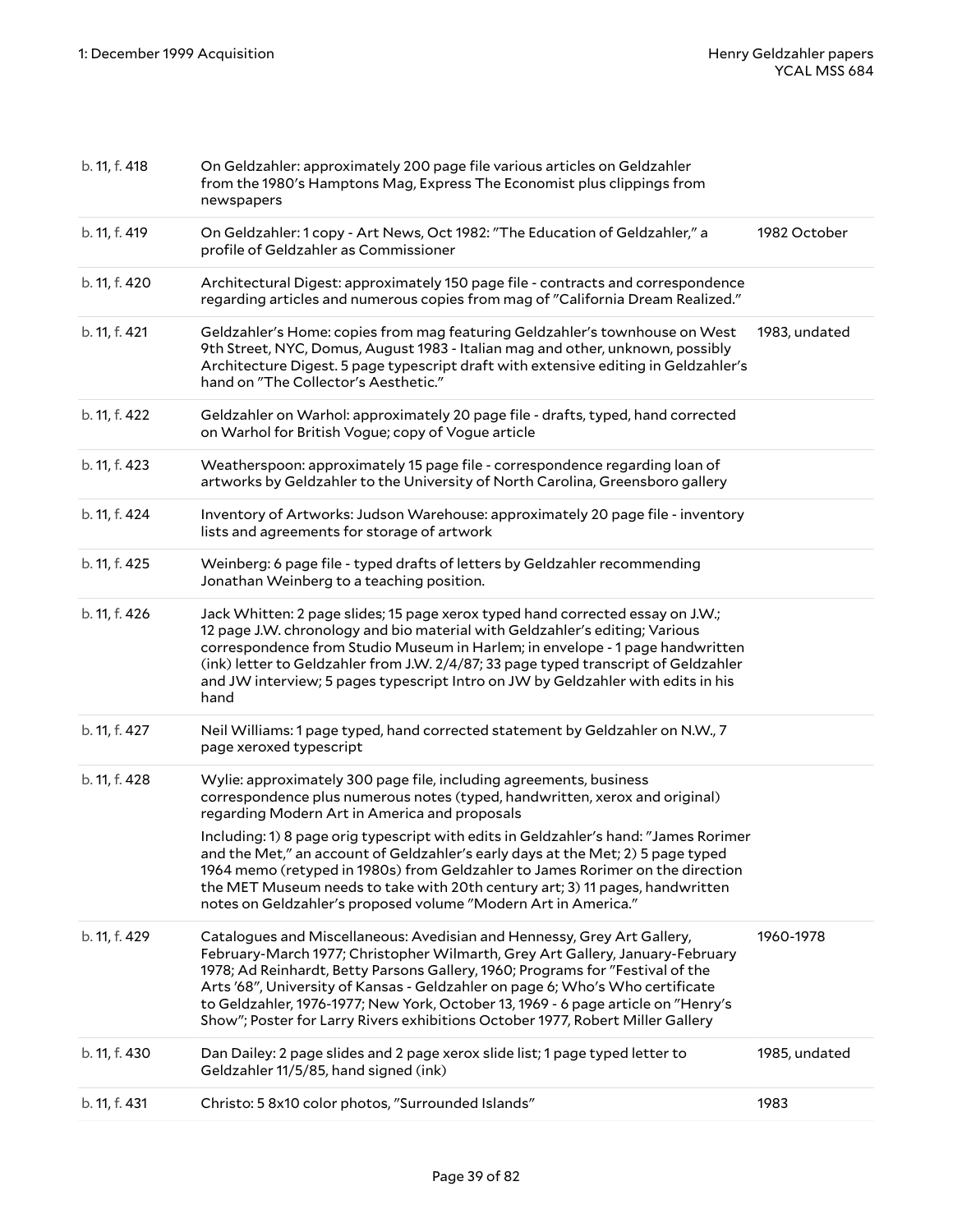#### b. 11, f. 432 Emilio Cruz: 1 page typed letter to Geldzahler (no date) hand signed (felt pen); 15 page typed poems

#### b. 12, f. 8.1 Unsorted materials

1) Envelope from Yale with 6 B&W photos of artwork; 3 by Frank Stella, 3 by Ellsworth Kelly. Gifts to Yale U. by Geldzahler; 2) December 1987 Opera magazine. (?); 3) Fed. Ex. envelope with color photos from Dale Chihuly. Five Polaroids of glass works, 2 photos of Geldzahler and DC. 4) Ektachrome slide sheet of sculptures by Edward Avadesian, 1976; 5) July 12, 1976 People magazine, page 70, photo of Geldzahler with Eliz Taylor and Jacqueline Onassis; 6) 16 page, orig typescript, essay by Geldzahler, "How NY Became a World Art Capital." with extensive edits in pencil and ink by Geldzahler; 7) 9 pages handwritten on legal paper, Henry's notes on "Sense of Place" lecture delivered at Tulane U. circa 1983. 8) Anonymous "Naked Sailor" Valentine card, 25 January 1983; 9) Michael Hurson, 4 B&W photos of "Empty Room" sculpture of Geldzahler's apartment (1972-3), and MCA Chicago show invite, 11 November 1973, inscribed by MH; 10) 1982 Nonesuch "Catalogue Complete".

# b. 12, f. 8.2 Photographs

#### *2 Folders*

1) B&W Henry on couch, model for Hockney ptg. Photo by DH; 2) B&W Henry's profile. circa 1968 Met Museum publicity photo; 3) B&W Henry and female friend photo by Phillips/Schwab, 1985; 4) B&W Henry seated photo by Mark Rudkin; 5) B&W Henry dining photo, 1980 by Helaine Messer; 6) B&W early 1960's Henry at an opening photo by William Claxton. Large group including Irving Blum, in front of combine ptg (Kaprow?); 7) B&W Henry with friends photo by Bill Cunningham; 8) B&W Henry, James Wood, Ellsworth Kelly, 1970; 9) B&W Henry standing looking out window photo by Waintrob-Budd. ea. 1960s; 10) B&W Henry laughing with Rauchenberg and Larry Rivers, photo by Edward Oleska; 11) Small color Agfa print, Henry and Andy Warhol in tuxedos photo by ?; 12) Small B&W Henry with Jules Olitski, 1968; 13) B&W Henry looking under viewer in darkroom, year/photo by ? 14) Henry with John McKendry, 1968 photo by V. Kriz; 15) B&W Henry, 1977 Denison Univ. photo by ? 16) B&W Henry speaking Denison U. silhouette of head; 17) Color Polaroid of Hockney drawing of Henry on litho stone, circa 1976 by DH; 18) B&W people viewing Hockney ptg. of Henry photo by John Lefebre; 19) B&W close up of Henry photo by Warman for NY Herald Trib, circa 1963; 20) Polaroid picture postcard from Sidney B. Felsen; 21) Color Henry photo by A. Shino, 14 February 1970; 22) Envelope with passport photos for Budapest with Frank Stella, two original 2 1/4 x 3 1/4" negatives of FS, Oct 1968; 23) B&W Leica Henry with cigar, Paris, 1972. Photo by Hans Hartung; 24) B&W Henry with Hans Hartung, Paris, 1972; 25) B&W Henry, James Wood, E. Kelly, 1970, Met; 26) B&W blurry close-up Henry, Paris, 1972; 27) B&W Henry with art installers, 1969 photo by R. Everett; 28) Small B&W Henry at Carnegie Int., Petersburgh, 1967; 29) B&W Henry playing with hair photo by Warman, NY Herald Tribune; 30) B&W Henry photo by Warman, NY Herald Tribune; 31) Color Henry with black pussy in kitchen, year/photo by ?; 32) Envelope with 2 color slides, Henry with Dick Smith's baby, 1966; 33) Color Henry and Dick Bellamy, East Hampton summer, 1968; 34) Passport page with B&W photo, 1965; 35) B&W Henry on phone, 1967; 36) B&W Henry with Frank Crowther, 1969 photo by Waintrob-Budd; 37) B&W Henry with Charles "Spinky" Alston, 1969 photo by Waintrob-Budd; 38) B&W Henry with John McKendry, 1968 photo by V. Kriz; 39) B&W Henry and Chris Scott at J. Rosenquist studio, East Hampton, 1968; 40) B&W Henry at Jewish Museum opening, 1968, with Chris Scott and Robert Irwin; 41) B&W Henry being photographed by Bruce Davidson, January 1968; 42) Envelope with photos of Henry by Andy Warhol, 1962 35mm contact prints: 3 of Geldzahler, 3 of AW, 1 unidentified woman, probably Julia Warhola; 43) B&W Henry at Metropolitan in front of Gottlieb ptg, photo by Jim Delihas; 44) B&W Henry, December 1967; 45) Small color Henry with Sidney Lewis at his home, 1973; 46) Clipping from Women's Wear Daily, 19 August 1975 of Hockney and Henry; 47)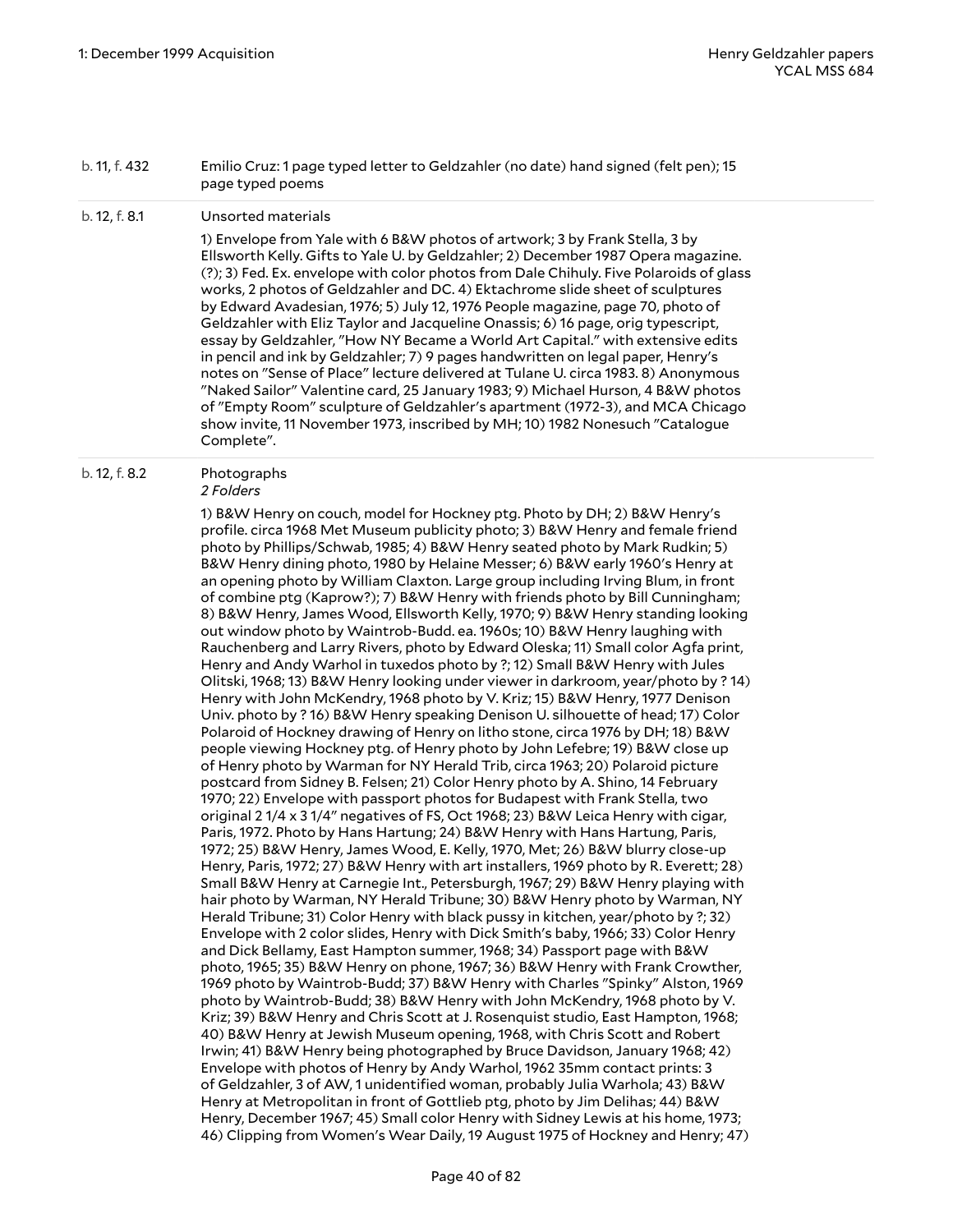B&W Henry on the phone in front of Stella stripe ptg, photo by Paul Hyman; 48) B&W Henry reading photo by Paul Hyman; 49) B&W Henry hand on mouth photo by Paul Hyman; 50) B&W Henry on photo by Paul Hyman; 51) B&W Henry photo by Paul Hyman; 52) B&W Henry and Marty Edelheit, circa 1967, Hamptons (?); 53) B&W Henry lecturing at Museum of Natural History, 1966; 54) B&W Henry posing with sculpture photo by Sidney Waintrob; 55) B&W Henry photo by Waintrob; 56) B&W Henry with cowboy hat photo by Syeus Mottel.

#### b. 12, f. 8.3 Correspondence

1961-1983

1) 1964 cut-out postcard mail art from Martial Raysse, France; 2) 2 page letter autograph in ink from Jess, SF, 20 April 1983; 3) B&W postcard from Ellsworth Kelly, 1965; 4) Happy New Year note on card from David Band; 5) Card from Aggie Gund, 14 March 1988; 6) Brief letter from Alanna Heiss, director of PS1., 12 September 1984; 7) Postcard from Larry Poons, 18 February 1965; 8) Postcard from Ad Reinhardt, 7 June 1965; 9) Letter from Larry Rivers, Madrid circa 1969; 10) Card from Joe Papp; 11) Noel collage and ink by Ed Ruscha (circa 1960's); 12) "Bonne Annee 1964", \$1 silver certificate mounted on paper, collage by Arman 13) Ray Johnson naked lady collage; 14) Ed Ruscha postcard drawing from Bar Harbor, ME, 1961; 15) Letter from Paulo Cesar Vacek, 1965; 16) Poem to Henry by Ben Sackheim on Beness/Lynch stationery; 17) Color xerox of a photo of Randy Hunt, 8/29/79; 18) typescript letter signed from Arthur Katz, exec VP of Jewish Theo. Sem., 19 March 1962, offering Geldzahler directorship of Jewish Museum, NYC; 19) Letter from Peter P. Smith III, 1 May 1979; 20) Envelope from Mrs. W.S. Wilson, 14 February 1963, containing four collages by Ray Johnson; 21) Letter from Shirley Woodward, 24 November 1962; 22) Letter from K.S) Rorimer, 10 May 19 ?; 23) Clipping from NY Times picturing Onassis, Taylor, Fonteyn, Geldzahler, handwritten note on top from "Robert" [Mapplethorpe]; 24) Long postcard from Martial Raysse (in French) 17 January 1963; 25) Letter and invite from Robert Irwin, 9 December 1962.1 page typescript, 2 pages autograph manuscript letter signed; 26) Envelope with Washington Post clipping, 27 May 1963, of Lucius Battle, sent by and with note from S.R. Woodward; 27) Letter from Jean Tinguely, 23 May 1962. 1 page; 28) Envelope of materials from and pertaining to Ray Johnson.16 items, 1963; 29) Copy of Suzy Stanton essay on Warhol Soup Cans; 30) 2 clippings of B&W images of John Covert paintings; 31) Program to BAM The Photographer, 4 October 1983; 32) Letter from Stan "Posty" Posthorn, 22 May 1979; 33) Photocopy of Frank Holland article on Pop Art, no date; 34) 1 page typescript letter signed from Dale Chihuly, no date; 35) Letter from George Segal, 19 March 1963; 36) George Herms collage and drawing, 1962; 37) Envelope with Jonathan Price book and slide, 14 May 1974.

### b. 12, f. 8.4 Unsorted material

1960-1985

1) "The City at 42nd St" re-development map/flyer foldout; 2) Photocopy of article on The NEA by Michael S. Joyce; 3) Copy of letter to K. McNally from Risa Dickstein, Esq., 26 March 1985, regarding Café Luxemborg, a restaurant Geldzahler was an investor in; 4) Queens Museum 1983 Annual cat. and press releases; 5) Letter from Phoenix Art Museum, 1984; 6) Brief piece by Henry on Jeff Vaughn's Scull Action; 7) Photocopy of Henry's letter to Paige Powell, 26 Apr. 1984; 8) Bill from photographer Andrew Moore, 20 June 1984; 9) Letter regarding tax forms from Architectural Digest, 6 November 1984; 10) Letter from Renee McKee regarding Sandak Slide library, 2 February 1983; 11) Note from Nicholas Christy, MD, 9 February 19 ?; 12) May 5, 1983 agreement regarding \$25,000 loan to Geldzahler from J. Schnabel, handwritten by Henry, signed by both parties; 13) Xerox of Schnabel/Geldzahler agreement; 14) Alex Katz homemade Xmas Card, 1961; 15) Letter from Robert L. Thompson; 16) Letter from J. Armingeat, Gazette des Beaux-Arts, 24 September 1962; 17) Antique postcard in envelope from Ray Johnson, 6 June 1962; 18) Letter from Clive Miller, 10 February 1962; 19) Letter from Jean Weinbaum, Paris, 7 May 1962; 20) Soft paper greeting card from Stefan Martin; 21) Letter from Gerd Stern; 22) Handwritten birthday note in envelope from Norman Mailer, 1962; 23) Postcard from Terry (Banell?); 24) Note from Lawrence Bensky, 9 May 1962; 25) Card in envelope from Red Grooms and Mimi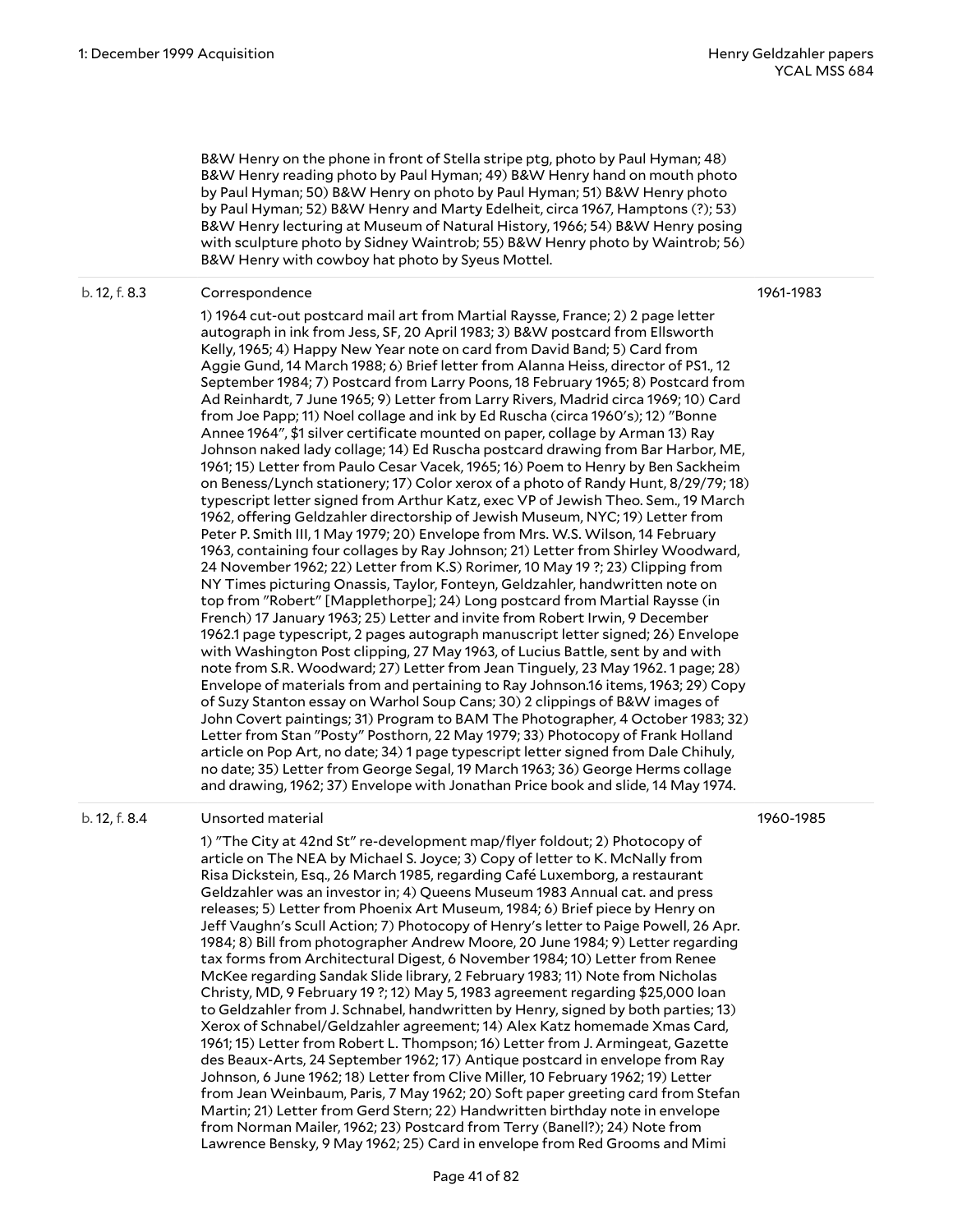1962-1988

Gross, 1961; 26) Nolandesque postcard by Ray Johnson, May 1962; 27) Letter from Fairfield Porter, 21 August 1961, recto and verso; 28) letter from A. Barskaya, 19 September 1960, regarding Matisse drawings at Pushkin Museum; 29) Letter from Eric Sackheim, Tokyo; 30) Letter from R. Smith, London, July 1961; 31) Letter from R. Smith, London, December 1961; 32) Envelope of fragments from Ray Johnson, 13 November 1961; 33) Carbon copy of Charles Olson poem sent by Tony Weinberger; 34) Letter from "Lee," mailed from Tokyo, 1960; 35) 1984 papers regarding Barry Keldoulis; 36) Postcard 1962 from Niki de St Phalle; 37) Blank Rockwell Kent Xmas card, man leaning against post; 38) Blank Rockwell Kent Xmas card, angel lighting tree; 39) Ave Maria woodcut on Arches paper, prob Rockwell Kent.

### b. 12, f. 8.5 Unsorted material

1) 3 Posters from Geldzahler Russian exhibit "Representations of America" c. 1977; 2) Envelope of miscellaneous color slides of work by Noland, Magritte, etc; 3) 3 Larry Rivers folding cards; 4) Mailing from National Museum of Art, Osaka, 1983 regarding Christo exhibit; 5) NY Painting and Sculpture show, 1970 pamphlet; 6) Essay on Francis Bacon by Hugh M. Davies, 1974; 7) Mailing from Galerie Rive Droite, Paris, 1962 (Niki de St Phalle art work on envelope); 8) Mailing from Chelsea Gallery, NYC, 1962; 9) Lee Bontecou poster from Castelli, 1960's; 10) 2 Photos of Geldzahler and Isamu Noguchi in Venice, from Isamuya, 22 August 1986; 11) Invite to wedding of Mr. J.A. Rosenquist and Melinda McLean; 12) Invite to ADAA award dinner for Clem Greenberg; 13) Letter from David Miller, Art Investors, 13 July 1984; 14) Draft of letter from Henry to Tony Moore; 15) Letter and clippings from Miami Beach (The Strand), 12 August 1986. Restaurant Geldzahler invested in; 16) Clipping of article on Aladar Marberger (Newsday, 20 July 1986); 17) Letter from Laband (Loyola Marymount Univ.) Ellen Ekedal regarding Hockney show, 28 August 1986; 18) Letter from Paul Hunter, 28 August 1986; 19) Letter from David Crockett, 9 June 1986; 20) Letter from Stephen Jamail, 5 September 1986; 21) Letter from John Wetenhall, 15 September 1986 (Smithsonian); 22) Resume of Mark Gero and letter, 23 March 1986. Letter from Mark Gero, 14 May 1986; 23) Letter from Corcoran Gallery, 26 September 1986; 24) Copy of letter from Christopher Scott to Linda Weintraub; 25) Letter from Grant Sanger, 20 October 1986; 26) Letter from Thomas N. Armstrong III, Whitney, 30 October 1986; 27) Draft of letter by Henry to Chairman of Admissions, 10 November 1988; 28) Letter from Laird Easton (U Cal. Berkeley), 13 October 1986; 29) Copy of letter to Laird Easton from Henry (Barry Keldoulis); 30) Letter from Jeffery J. York, 4 November 1986; 31) Letter from Douglas Walla (Kent), 13 January 1988; 32) Letter to Admissions Committee regarding Brad Kelleher, 29 January 1988; 33) Letter from Brad Holden regarding Kelleher, 22 January 1988; 34) Letter from J.B. Reinhold, 21 July 1987; 35) Letters to and from Smith College regarding Maureen O'Brien, March, 1988. b. 12, f. 8.6 46 B&W 8x10 photos of Henry by various photographers - Ray Charles White, Weintraub-Budd, 60's, 70's, 80's; plus photos of artists and friends with Henry (including Chihuly, Johns, Rausch, Rivers) b. 12, f. 8.7 Cne stack of approximately 150 3  $\frac{1}{2}$  x 3  $\frac{1}{2}$ " color photos of Iran trip with F. Stella *4 Folders* 1962 b. 12, f. 8.8 One stack of approximately 180 3  $\frac{1}{2}$  x 3  $\frac{1}{2}$  color photos of Iran trip with F. Stella, circa 1962

|               | 1962. Also includes some Mexican photos with Chris Scott, early 1960s                                                                                                                                                                                    |                 |
|---------------|----------------------------------------------------------------------------------------------------------------------------------------------------------------------------------------------------------------------------------------------------------|-----------------|
| b. 13, f. 8.9 | Frank Stella: Three envelopes, one stack of Iran photosB&W and color. 4<br>envelopes of color negatives. 1963. with Frank Stella, Ambassador and Mrs<br>Woodward. Also Turkey and Greece with Larry Stanton and Chris Scott, early<br>1960s<br>5 Folders | circa 1962-1963 |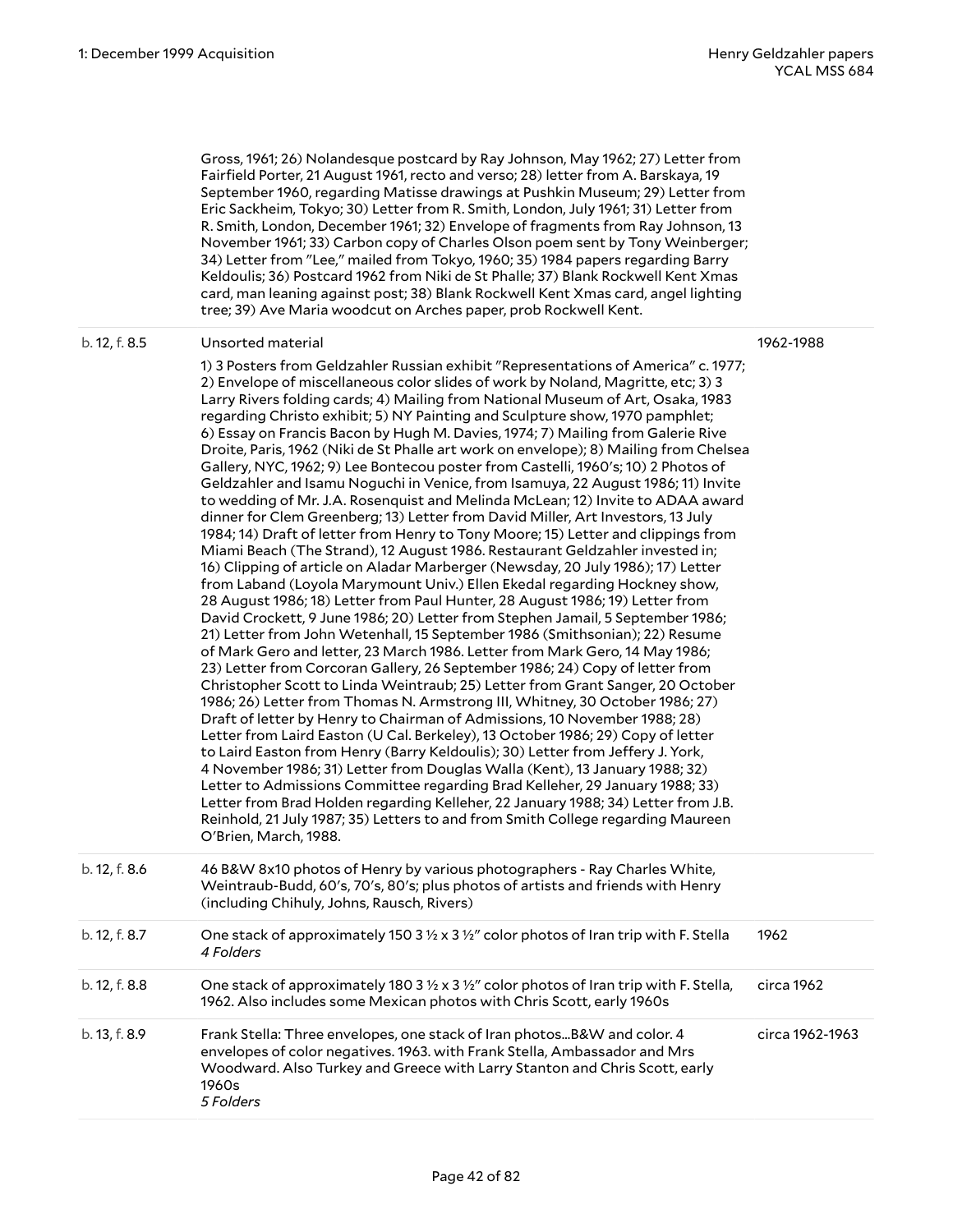| b. 13, f. 8.2  | 11 pages of lecture notes in Geldzahler's hand, an address before the ARLIS<br>convention at Museum of Modern Art, green ink on legal paper, 1986. Also in same<br>folder, 5 pages lecture notes, "Art in Collaboration," High Museum, Atlanta. circa<br>1986                                                                                                                                                                                                                                                                                                                                                                                                                                                                                                                                                                                                                                                                                                                                                                                                                                                                                                                                                                                                                                                                                                                                                                                                   | 1986      |
|----------------|-----------------------------------------------------------------------------------------------------------------------------------------------------------------------------------------------------------------------------------------------------------------------------------------------------------------------------------------------------------------------------------------------------------------------------------------------------------------------------------------------------------------------------------------------------------------------------------------------------------------------------------------------------------------------------------------------------------------------------------------------------------------------------------------------------------------------------------------------------------------------------------------------------------------------------------------------------------------------------------------------------------------------------------------------------------------------------------------------------------------------------------------------------------------------------------------------------------------------------------------------------------------------------------------------------------------------------------------------------------------------------------------------------------------------------------------------------------------|-----------|
| b. 13, f. 8.19 | Notes entitled "Parrish Lecture", green ink on legal paper. 8 pages                                                                                                                                                                                                                                                                                                                                                                                                                                                                                                                                                                                                                                                                                                                                                                                                                                                                                                                                                                                                                                                                                                                                                                                                                                                                                                                                                                                             |           |
| b. 13, f. 8.18 | Henry's journals from Florence, etc. 288 pages, ink<br>Unsorted material<br>1) Xerox sheet of some Artaud writings on painting; 2) Xerox of article<br>about Henry from Times-Union, 1977; 3) Announcement of Hockney show,<br>André Emmerich, NYC, 1988; 4) Letter from Jim McHugh, photographer, that<br>accompanied some photos; 5) Brief handwritten note by Henry, 1979; 6) Clipping<br>of article about Henry by Jenny Landey, 21 July 1989 in Hamptons newspaper; 7)<br>NY Post clipping, 30 July 1984 of Henry in hot air balloon; 8) Decree from Columbia<br>University appointing Henry as Professor Adjunct, 5 November 1984; 9) Milton<br>Glaser designed announcement for Amnesty Exhib., 10 December 19?; 10) Brief<br>history of "Community Arts Dev. Program" (3 pages); 11) Letter from Art Against<br>AIDS, 30 June 1987; 12) Xerox of contact sheet of photos of Ellsworth Kelly; 13)<br>Xeroxed papers on Ellsworth Kelly's work (19 pages); 14) June/July 1979 poets and<br>writers newsletter; 15) Museum of Modern Art flyer for entrance to Tut exhibit;<br>16) Essay The Bible of Borso D'Este by Adolfo Venturi; 17) Article from Art in<br>America by Joan K. Davidson on NEA grant with note on top to Henry from the<br>author; 18) Ellsworth Kelly bibliography (incomplete, to 1981); 19) March 1989 issue<br>of The Smithsonian Associate magazine; 20) Xerox of announcement of Henry's<br>lecture, 29 March 1988 at Hirshorn. | 1977-1989 |
| b. 13, f. 8.17 | Blue 8 1/2 x 6 1/2 Joseph Gibert notebook "Serie Superieure" containing a poem,                                                                                                                                                                                                                                                                                                                                                                                                                                                                                                                                                                                                                                                                                                                                                                                                                                                                                                                                                                                                                                                                                                                                                                                                                                                                                                                                                                                 | 1956      |
| b. 13, f. 8.16 | Sketchbook with green cover, water damage, ink drawings, some with charcoal,<br>probably Larry Stanton                                                                                                                                                                                                                                                                                                                                                                                                                                                                                                                                                                                                                                                                                                                                                                                                                                                                                                                                                                                                                                                                                                                                                                                                                                                                                                                                                          |           |
| b. 13, f. 8.15 | Silken zipper bag with prayer kit                                                                                                                                                                                                                                                                                                                                                                                                                                                                                                                                                                                                                                                                                                                                                                                                                                                                                                                                                                                                                                                                                                                                                                                                                                                                                                                                                                                                                               |           |
| b. 13, f. 8.14 | [Missing]                                                                                                                                                                                                                                                                                                                                                                                                                                                                                                                                                                                                                                                                                                                                                                                                                                                                                                                                                                                                                                                                                                                                                                                                                                                                                                                                                                                                                                                       |           |
| b. 13, f. 8.13 | Henry's essay "Life on a Medieval Barony"                                                                                                                                                                                                                                                                                                                                                                                                                                                                                                                                                                                                                                                                                                                                                                                                                                                                                                                                                                                                                                                                                                                                                                                                                                                                                                                                                                                                                       | 1948      |
| b. 13, f. 8.12 | Henry's paper entitled "Religion in Connecticut Law" written at Yale                                                                                                                                                                                                                                                                                                                                                                                                                                                                                                                                                                                                                                                                                                                                                                                                                                                                                                                                                                                                                                                                                                                                                                                                                                                                                                                                                                                            | 1955      |
| b. 13, f. 8.11 | One La Aurora cigar box with many early 1950s photos<br>Includes: 1) 2 photo booth strips of Henry; 2) typewritten poem from Walter (?);<br>3) stack of photos; of Henry, of family, of Greece, etc. B&W and color; 4) stack<br>of postcards from Helen Frankenthaler, Lee Bontecou, Ethel Scull; 5) stack of<br>letters; 6) typed 1/2 page excerpt from Tristram Shandy; 7) 4 various membership/<br>id cards; 8) photobooth strip of blonde haired man; 9) photobooth strip of Mark<br>Lancaster; 10) envelope with three young man photos of Henry; 11) 5 penis photos<br>(labeled "dick-tych" by Hockney); 12) Polaroid of Henry and David H., Henry with<br>gang around a motorbike at Harvard; 13) invoices from Castelli Gallery for Stella<br>"Creed" (1961) and Twombly "A Study for Epic to deSade (A Crime of Passion)"<br>1961.                                                                                                                                                                                                                                                                                                                                                                                                                                                                                                                                                                                                                     |           |
|                | Stored in Box 43.                                                                                                                                                                                                                                                                                                                                                                                                                                                                                                                                                                                                                                                                                                                                                                                                                                                                                                                                                                                                                                                                                                                                                                                                                                                                                                                                                                                                                                               |           |
| b. 43, f. 8.1  | One fat wire bound, cardboard covered book from 1958-59. Harvard PhD. oral<br>notes, called "Henry's security notes," approximately 300 5 x 7" index cards                                                                                                                                                                                                                                                                                                                                                                                                                                                                                                                                                                                                                                                                                                                                                                                                                                                                                                                                                                                                                                                                                                                                                                                                                                                                                                      |           |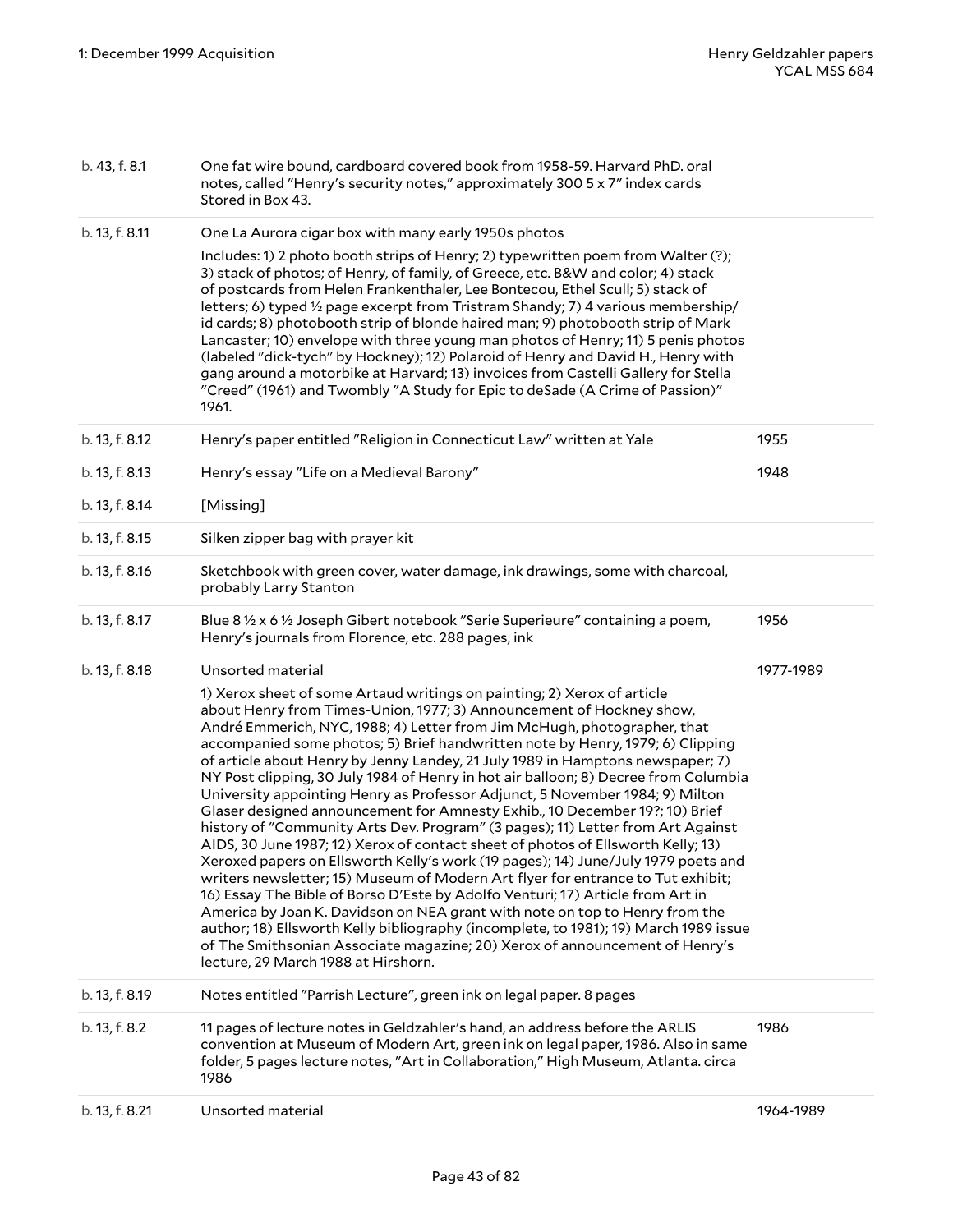1) Copy of December '89 issue of "03 Tokyo Calling" magazine including Warhol article by Geldzahler - History of Interview mag; 2) Letter from John de Christopharo; 3) Letter from Michael Abrams, 30 January 1982; 4) Postcard from "Ed" (not Ruscha), 11 March 1985; 5) Note on card, undated, from David Warren; 6) Invoice from Elite Window Treatment, 1984; 7) Postcard from curator Stephen Buckley, 1966; 8) Letter from Anthony Bufi, 17 January 1987; 9) Card and letter from Gerard Basquiat (Jean Michel's father); 10) Letter and photos from Tony Bufi,(art student) 7 November 1983; 11) Postcard from Japan from Christo, 10/86; 12) Torn piece of paper dated November 19 with note from Francesco Clemente; 13) Postcard in envelope from Peggy Biderman, 22 August 1986; 14) Charles Bell "Candy Dish" card #20/100 to Henry and Raymond, 1988; 15) Statement by Henry regarding Francesco Clemente, immigration related, dated 24 November 1982; 16) Invite to John Cage performance with David Tudor, 1964, with letter from Xenia Cage, 21 August 1964; 17) Postcard from Diego Cortez, 29 December 1987, Peru; 18) Letter with drawing from Anthony Bufi, 7 June 1987; 19) Letter from Dale Chihuly, 16 December 1985; 20) Letter from Emilio Cruz, 25 October 1984; 21) 14 April 1984 letter from Bob Colescott, U of AZ; 22) Letter of admiration from Thomas Conway, 19 June 1986; 23) 24 October 1986 letter from Sally Chamberlain, France; 24) Small packet of photos, letters, info. from Bruce Davidson starting 1981 subway project; 25) 26 March 1965 letter from Mark di Suvero; 26) 6 May 1984 letter from Eugene Draper; 27) 23 December 1987 letter with photos from Louis Allen; 28) Thank you note from William Copley (date ?) 29) Marriage invite from The Marquis of Dufferin; 30) Invoice and letter for artwork from Dan Dailey, 30 December 1985; 31) 28 March 1988 card from Bearman; 32) 21 December 1985 card from Elaine de Kooning; 33) Undated card from Sally Hazelet Drummond; 34) November 1982 Camera Arts mag with Bruce Davidson subway photo spread.

## b. 13, f. 8.22 Correspondence

1984-1989

1) Letter from Gregory Long in support of David Rothenberg, 11 April 1984; 2) 19 January 1984 typescript letter signed letter from Mayor Ed Koch regarding Doris Freedman, arts patron; 3) 14 March 1984 draft of letter by Henry to Admissions Committee of Century Association; 4) 28 June 1985 letter from Trudy C. Kramer/ The Parrish Art Museum; 5) 2 May 1986 letter from Daniel Newburg; 6) 16 August 1986 letter from Maco Livingstone, London; 7) 26 September 1986 letter from Harrison J. Goldin, AJC; 8) 21 May 1985 letter from Alan Jones; 9) 20 June 1985 letter from Risa Dickstein regarding Café Luxemborg; 10) 24 June 1985 letter from Candy Coleman regarding Massimo Audiello; 11) 16 May 1985 letter from Denver Art Museum; 12) 29 March 1985 letter from Carol Henry, ICCA; 13) Xerox copy of "Art At The Palladium" article by Alan Jones; 14) 12 May 1985 letter from Elle magazine; 15) Letter from John Reinhold, 24 May 1985; 16) 25 January 1985 form letter from Gorewitz, Duque and Co; 17) 25 January 1985 letter from Michael Zellman, American Art Analog; 18) Letters from and to David MacEachron, August 1984; 19) 11 May 1984 letter from Richard Hertz; 20) 2 January 1985 letter from Ileen Shepperd, Queens Museum; 21) July 1984 letter from Stephen Benedict, Columbia University; 22) Packet of letters and drafts regarding Dewars Profile ad with Henry, 1989-90; 23) Envelope with 31 January 1984 letter from Diego Cortez regarding bounced checks; 24) Letter from Blum-Helman, 14 November 1985; 25) 2 September 1985 letter from Keith McNally, Café Luxemborg; 26) 5 April 1984 letter from Joan Jeffri, Columbia University; 27) 24 March 1984 letter from Joan Jeffri, Columbia University; 28) 28 February 1984 letter from Stephen Benedict, Columbia University; 29) Columbia U. Arts Administration syllabus, Spring 1984. A class taught by Geldzahler on arts administration; 30) 13 August 1984 letter from Catherine Keen, Archives of Amer. Art; 31) 5 November 1984 letter from Richard G. Perry, Brooklyn Bridge; 32) Certificate of appreciation from 1983 Brooklyn Bridge Centennial; 33) 29 November 1984 letter from Oni Berglund, Collectors Forum; 34) 4 March 1985 letter from Mildred Andrews fund; 35) 5 February 1985 letter from Danielle Rice, National Gallery; 36) Draft of letter to Mrs. Carol Stone, 11 September 1984; 37) 28 May 1985 letter from Stephen Benedict, Columbia University; 38) Xerox of letter to Streator Corp. (on Henry's behalf)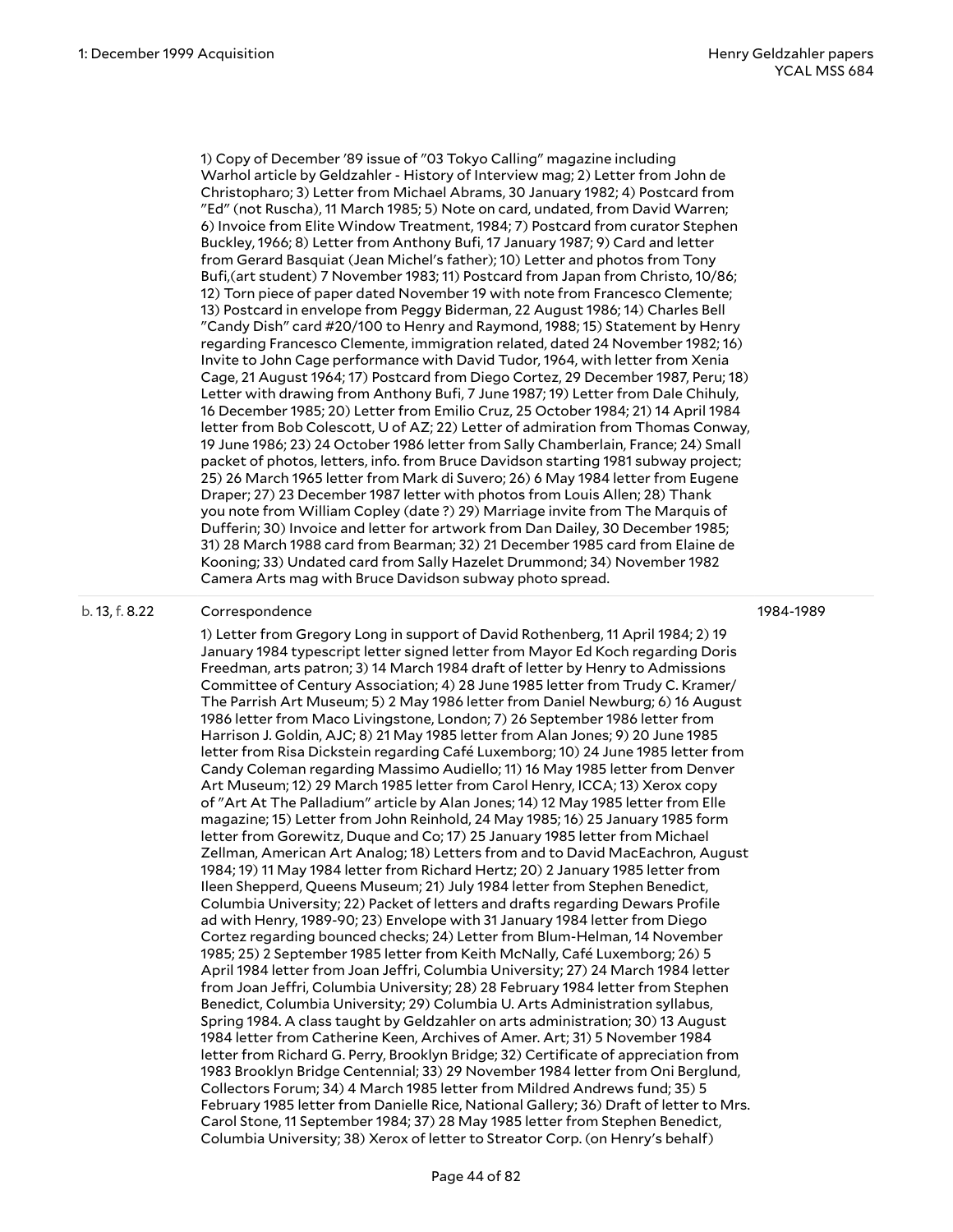|                | from Dickstein and Fabricant, attorneys regarding Café Luxemborg; 39) 5 June<br>1985 letter from Joseph Hintersteiner, Arts Interaction; 40) 7 January 1985 letter<br>from Evelyn Aronson, Museum Contempage Art, Chicago; 41) 27 September 1985<br>letter from Stuart E. Jacobson, Only The Best; 42) 21 June 1985 letter from Museo<br>de Arte Costarricense regarding Chia; 43) Letter by Henry to Howard Conant, 11<br>October 1985; 44) 13 September 1985 letter from Howard Conant; 45) Curriculum<br>Vitae for Robert Colescott; 46) Letter and statement concerning artwork of Larry<br>Stanton; 47) Permission form from Pantheon Books, 25 November 1985; 48) Copy<br>of Yale application of Michael Rauch, and Henry's letter of recommendation; 49)<br>Letter for Steve Reinhold, 7 February 1985; 50) 6 March 1986 letter from Janis<br>Ekdahl, Museum of Modern Art; 51) 27 March 1986 letter from Ima Ebong, Brown<br>Univ; 52) 13 March 1986 letter from Toni Petersen, ARLIS NA 53) 29 May 1986<br>letter from John A. DeGrace, Nassau County; 54) 8 April 1985 letter from Walter A.<br>Arensberg; 55) 12 November 1985 letter from Ima Ebong, Brown Univ; 56) 9 April<br>1984 letter from John McGuire, landlord for Southampton; 57) 18 December 1985<br>letter and clippings from Frank Perry; 58) Empty envelope from Yale Univ. registrar,<br>20 November 1985; 59) 2 April 1988 announcement from Robert Rygor; 60) Letter<br>from Guggenheim Foundation, 1969 and with statement from candidate Omar<br>Rayo (relief prints); 61) 13 June 1989 letter from Robert Littman, CCAC Mexico. |           |
|----------------|------------------------------------------------------------------------------------------------------------------------------------------------------------------------------------------------------------------------------------------------------------------------------------------------------------------------------------------------------------------------------------------------------------------------------------------------------------------------------------------------------------------------------------------------------------------------------------------------------------------------------------------------------------------------------------------------------------------------------------------------------------------------------------------------------------------------------------------------------------------------------------------------------------------------------------------------------------------------------------------------------------------------------------------------------------------------------------------------------------------------------------------------------------------------------------------------------------------------------------------------------------------------------------------------------------------------------------------------------------------------------------------------------------------------------------------------------------------------------------------------------------------------------------------------------------------------------------------------------------------|-----------|
| b. 13, f. 8.23 | Folder of prints, slides and transparencies and other materials concerning DIA<br>show of Enrique Castro-Cid                                                                                                                                                                                                                                                                                                                                                                                                                                                                                                                                                                                                                                                                                                                                                                                                                                                                                                                                                                                                                                                                                                                                                                                                                                                                                                                                                                                                                                                                                                     |           |
| b. 13, f. 8.24 | Unsorted material<br>1) Envelope with photos of Chuck Hinman piece, 1964; 2) Listing of Vowel<br>Paintings of Francesco Clemente, DIA 1989; 3) Brief note from Connie to Hollis on<br>Leo Castelli stationery; 4) Olympia SFL typewriter manual; 5) Henry's lease with<br>John C. McGuire for 33 West 9th St., NYC, 1980-1982; 6) Henry's lease for 33 W9,<br>1985; 7) Financial memo from Arthur Lambert, April 1985 regarding 33 West 9th St.                                                                                                                                                                                                                                                                                                                                                                                                                                                                                                                                                                                                                                                                                                                                                                                                                                                                                                                                                                                                                                                                                                                                                                  |           |
| b. 14, f. 8.25 | Unsorted material<br>1) Typescript for Henry's lecture, 22 February 1984 at Phoenix Art Museum,<br>"European Sources for American Art, "typed with extensive hand corrections by<br>Geldzahler, 22 pages; 2) Transcript of 17 August 1983 lecturer on "Public Spaces"<br>by Henry at Copley Square Centennial Committee, 26 pages. Corrections by<br>Geldzahler in pencil; 3) Script for Geldzahler lecture, Friends of Art, Lowe Art<br>Museum, 9 February 1983, 30 pages; 4) Geldzahler lecture at The Whitney, "Cross-<br>Pollination: European and American Art" (circa 1985), 27 pages; 5) Handwritten,<br>ink on legal pad, notes for Henry's lecture "Make It New" at Smithsonian /<br>Hirshhorn, 29 March 1989, 18 pages; 6) Essay: "FAUVISM" by Henry Geldzahler,<br>carbon copy typescript, 63 pages and footnotes, written approximately 1956; 7)<br>Henry's High School Diploma, 1953, Horace Mann, including a newspaper clipping<br>of Henry with youthful goatee.                                                                                                                                                                                                                                                                                                                                                                                                                                                                                                                                                                                                                                 | 1953-1989 |
| b. 14, f. 8.26 | Envelope marked "Horace Mann and Massad" containing 33 items: high school<br>correspondence, school essays, grade reports, one summer camp group photo                                                                                                                                                                                                                                                                                                                                                                                                                                                                                                                                                                                                                                                                                                                                                                                                                                                                                                                                                                                                                                                                                                                                                                                                                                                                                                                                                                                                                                                           |           |
| b. 14, f. 8.27 | Typescript and autograph manuscript, 3 page essay entitled "Visual Arts in the<br>1970's"                                                                                                                                                                                                                                                                                                                                                                                                                                                                                                                                                                                                                                                                                                                                                                                                                                                                                                                                                                                                                                                                                                                                                                                                                                                                                                                                                                                                                                                                                                                        |           |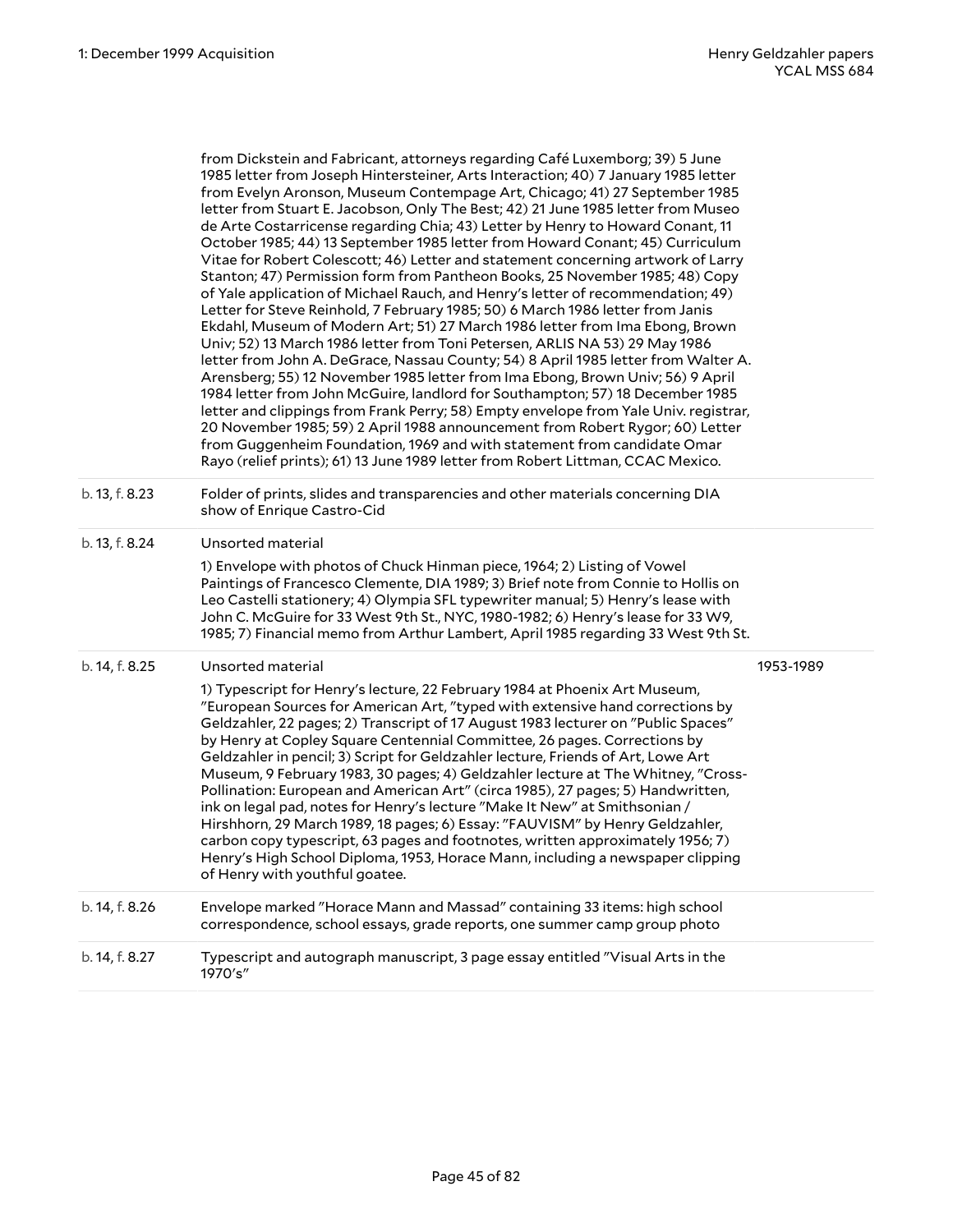|                                           | Six audiocassettes                                                                                                                                                                                                                                                                                                                                                                                                              | 1983-1988       |
|-------------------------------------------|---------------------------------------------------------------------------------------------------------------------------------------------------------------------------------------------------------------------------------------------------------------------------------------------------------------------------------------------------------------------------------------------------------------------------------|-----------------|
|                                           | 1) Geldzahler/Tamasburo interview, 7 May 1984 - Japage Kabuki Master, published<br>in Interview magazine; 2) Geldzahler, 19 January 1988. Unidentified lecture; 3)<br>Geldzahler lecture, 9 February 1983, Lowe Art Museum; 4) Geldzahler interview<br>with D. Hockney, 20 January 1985; 5) Geldzahler and I.M. Pei, 12 June 1985 - Elle<br>magazine; 6) Geldzahler interview with Alice Neel, 27 June 1984, "Interview No. 2". |                 |
|                                           | Audiovisual material. Restricted fragile. Reference copies may be requested.<br>Consult Access Services for further information.                                                                                                                                                                                                                                                                                                |                 |
| $b.66$ , $\blacksquare$<br>39002137164233 | Friends of Art Lowe Art Museum lecture, 3<br>1 Audiocassette 01:07:13 Duration (HH:MM:SS.mmm)<br>High amounts of buzz are present. Audio, at times, sounds hollow or unclear.                                                                                                                                                                                                                                                   | 1983 February 9 |
|                                           | Audiovisual material. Restricted fragile. Reference copies may be requested.<br>Consult Access Services for further information.                                                                                                                                                                                                                                                                                                |                 |
| $b.66$ , $III$<br>39002137164241          | Henry Geldzahler and I. M. Pei<br>1 Audiocassette 01:12:50 Duration (HH:MM:SS.mmm)<br>High background noise can be heard. Audio, at times, sounds hollow or<br>unclear.                                                                                                                                                                                                                                                         | 1985 June 12    |
|                                           | Audiovisual material. Restricted fragile. Reference copies may be requested.<br>Consult Access Services for further information.                                                                                                                                                                                                                                                                                                |                 |
| $b.66$ , $III$<br>39002137164258          | "Conversations with Artists: David Hockney", interviewed by Henry<br>Geldzahler<br>1 Audiocassette 01:18:30 Duration (HH:MM:SS.mmm)<br>High amounts of buzz are present. Static is present.                                                                                                                                                                                                                                     | 1985 January 20 |
|                                           | Audiovisual material. Restricted fragile. Reference copies may be requested.<br>Consult Access Services for further information.                                                                                                                                                                                                                                                                                                |                 |
| $b.66$ , $III$<br>39002137164274          | Tamasaburo Interview with Henry Geldzahler, Intercontinental Hotel, NY<br>1 Audiocassette 00:34:20 Duration (HH:MM:SS.mmm)<br>High background noise can be heard.                                                                                                                                                                                                                                                               | 1984 May 7      |
|                                           | Audiovisual material. Restricted fragile. Reference copies may be requested.<br>Consult Access Services for further information.                                                                                                                                                                                                                                                                                                |                 |
| $b.66$ , $III$<br>39002137164282          | Henry Geldzahler<br>1 Audiocassette 00:45:58 Duration (HH:MM:SS.mmm)<br>Static can be heard.                                                                                                                                                                                                                                                                                                                                    | 1988 January 19 |
|                                           | Audiovisual material. Restricted fragile. Reference copies may be requested.<br>Consult Access Services for further information.                                                                                                                                                                                                                                                                                                |                 |
| $b.66$ , $III$<br>39002137164290          | Alice Neel - Henry Geldzahler interview no. 2<br>1 Audiocassette 01:10:02 Duration (HH:MM:SS.mmm)<br>The program is distorted at times. Audio, at times, sounds hollow or unclear.<br>High background noise can be heard.<br>Audiovisual material. Restricted fragile. Reference copies may be requested.<br>Consult Access Services for further information.                                                                   | 1984 June 27    |
| b. 14, f. 8.29                            | Shoe box containing approximately 100 items from Horace Mann School and<br>before, including school essays and correspondence<br>5 Folders                                                                                                                                                                                                                                                                                      |                 |
| b. 14, f. 8.3                             | Henry's huge blue binder from The Metropolitan Museum containing clippings of<br>Matisse sculpture [materials removed from binder, binder discarded]<br>4 Folders                                                                                                                                                                                                                                                               |                 |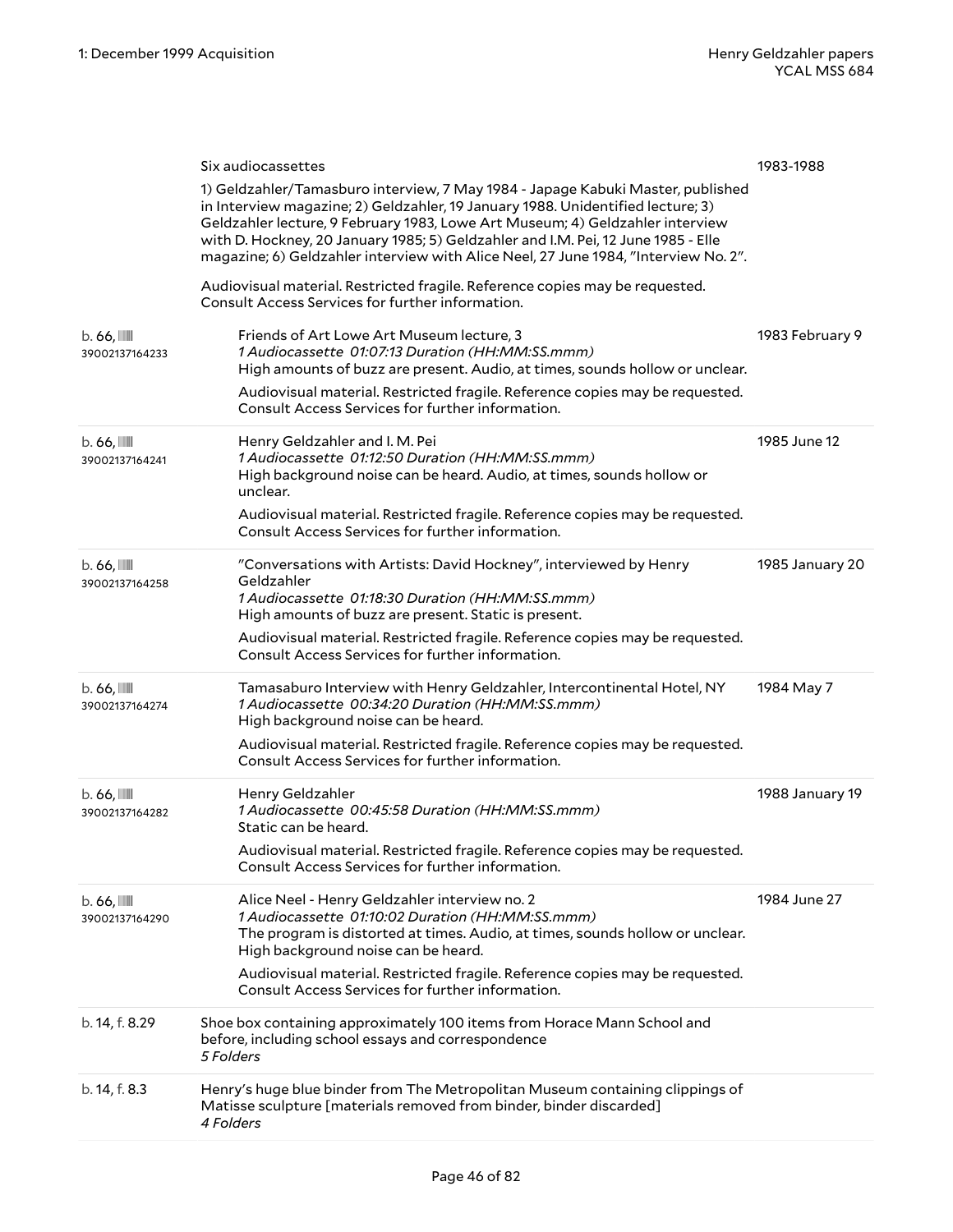| b. 14, f. 8.31 | Photographs<br>5 Folders                                                                                                                                                                                                                                                                                                                                                                                                                                                                                                                                                                                                                                                                                                                                                                                                                                                                                                                                                                                                                                                                                                                                                                                                                                                                                                                                                                                                                                                                                                                                                                                                                                                                                                                                                                                                                                                                                                                                                                  | circa 1945-1986 |
|----------------|-------------------------------------------------------------------------------------------------------------------------------------------------------------------------------------------------------------------------------------------------------------------------------------------------------------------------------------------------------------------------------------------------------------------------------------------------------------------------------------------------------------------------------------------------------------------------------------------------------------------------------------------------------------------------------------------------------------------------------------------------------------------------------------------------------------------------------------------------------------------------------------------------------------------------------------------------------------------------------------------------------------------------------------------------------------------------------------------------------------------------------------------------------------------------------------------------------------------------------------------------------------------------------------------------------------------------------------------------------------------------------------------------------------------------------------------------------------------------------------------------------------------------------------------------------------------------------------------------------------------------------------------------------------------------------------------------------------------------------------------------------------------------------------------------------------------------------------------------------------------------------------------------------------------------------------------------------------------------------------------|-----------------|
|                | 1) 5 B&W photos of Frank Stella paintings, 1959; 2) 3 B&W photos of Hockney<br>drawings; 3) Several B&W photos and negatives of head of Roman sculpture of<br>Antinous ; 4) Bundle of color and B&W photos of Henry, family, friends dating<br>from late 40's to 70's; 5) One envelope marked "Great Grandparents" containing<br>one large B&W negative; 6) Stack of photos, color and B&W including pictures of<br>Henry with family, young relatives, art people, alone, portraits, with Warhol, etc.; 7)<br>7 photos from Venice Biennale, incl. photos of Isamu Noguchi, circa 1986; 8) Stack<br>of envelopes containing color photos (Iran?) and color negatives of photos.                                                                                                                                                                                                                                                                                                                                                                                                                                                                                                                                                                                                                                                                                                                                                                                                                                                                                                                                                                                                                                                                                                                                                                                                                                                                                                          |                 |
| b. 15, f. 8.32 | Photographs, mostly B&W 8x10 that are mostly early photos of relatives, many<br>portraits, some later photos of Henry                                                                                                                                                                                                                                                                                                                                                                                                                                                                                                                                                                                                                                                                                                                                                                                                                                                                                                                                                                                                                                                                                                                                                                                                                                                                                                                                                                                                                                                                                                                                                                                                                                                                                                                                                                                                                                                                     |                 |
| b. 15, f. 8.33 | David Hockney photos. Large B&W photos of DH's drawings, dozens of snapshot<br>color shots of David and Henry and their travels, much in DH's California studio,<br>including 8x10 color shot of Henry and Raymond Foye in studio next to unfinished<br>DH portrait of them. Several beautifully composed photos by Hockney<br>3 Folders                                                                                                                                                                                                                                                                                                                                                                                                                                                                                                                                                                                                                                                                                                                                                                                                                                                                                                                                                                                                                                                                                                                                                                                                                                                                                                                                                                                                                                                                                                                                                                                                                                                  |                 |
| b. 15, f. 8.34 | Photographs<br>1) One envelope mostly color of Henry and Randy Hunt, in Bali, photos taken by<br>Hockney; 2) Stack of four envelopes of Iran photos, Royaltone bonus "double"<br>prints, about envelopes; 3) Stack of envelopes with early photos and negatives,<br>most of them marked, several from Ship Bottom; 4) Envelope of miscellaneous<br>some taken by Warhol, others from Henry's travels, 1960's.                                                                                                                                                                                                                                                                                                                                                                                                                                                                                                                                                                                                                                                                                                                                                                                                                                                                                                                                                                                                                                                                                                                                                                                                                                                                                                                                                                                                                                                                                                                                                                             |                 |
| b. 15, f. 8.35 | Unsorted material<br>1) Yale, May 1968 Alumni bulletin; 2) Scribbled notes on Metropolitan Museum<br>notepaper; 3) Peter Voulkos, 1981 exhibition announcement; 4) Small poster<br>announcing Robert Berg exhibit, San Diego; 5) Postcard announcing Philip<br>Pearlstein Show, 1981; 6) Announcement for John McKendry memorial service,<br>1976; 7) Four color photos including 2 pictures of Divine, 2 of Hockney; 8) Press<br>release from The Land Press, London, 1980; 9) Clipping from NY Times of Henry's<br>letter to the editor, 24 January 1980; 10) Clipping of face of Cornelius from "Planet<br>of the Apes." 11) Envelope with four slides from Michael Hurson; 12) 31 July 1979<br>letter from Philip Tarlowith 13) 16 May 1979 postcard from Raymond Foye in<br>Hawaii; 14) 8 May 1979 postcard from Raymond Foye in San Francisco; 15) 20<br>August 1979 letter from Raymond Foye in San Francisco; 16) Ray Gun Theatre<br>postcard schedule, 1962 ©. Oldenburg); 17) 13 June 1962 letter from James J.<br>Rorimer; 18) 26 May 1978 letter and photo of Henry from Benita; 19) Grey Art<br>Gallery Bulletin, Henry on cover, 1981; 20) Postcard from Basil Langton with color<br>slide of Henry and D. Hockney attached; 21) 20 May 1979 letter from Raymond<br>Foye in Hawaii; 22) 12 November 1979 letter from Raymond Foye in purple ink;<br>23) 7 May 1979 postcard from Raymond Foye in San Francisco; 24) 26 September<br>1978 letter from Eugene Draper; 25) 3 June 1979 letter from Eugene Draper;<br>26) Announcement of photo show by Vivienne Maricevic, 1979 with note from<br>Vivienne, and note from Eugene Draper; 27) Undated letter from Eric Sackheim<br>in Tokyo; 28) 18 May 1979 postcard from Raymond Foye in Bali; 29) 22 June 1979<br>letter from Eugene Draper; 30) 8 June 1979 letter from Raymond Foye in San<br>Francisco; 31) Clipping from Art People column of Ellsworth Kelly; 32) Bundle of<br>clippings from 1980 Summer Philharmonic. | 1962-1981       |
| b. 15, f. 8.36 | Unidentified photographs                                                                                                                                                                                                                                                                                                                                                                                                                                                                                                                                                                                                                                                                                                                                                                                                                                                                                                                                                                                                                                                                                                                                                                                                                                                                                                                                                                                                                                                                                                                                                                                                                                                                                                                                                                                                                                                                                                                                                                  |                 |
| b. 15, f. 9.1  | Enrique Castro- Cid - Notes for DIA catalogue                                                                                                                                                                                                                                                                                                                                                                                                                                                                                                                                                                                                                                                                                                                                                                                                                                                                                                                                                                                                                                                                                                                                                                                                                                                                                                                                                                                                                                                                                                                                                                                                                                                                                                                                                                                                                                                                                                                                             |                 |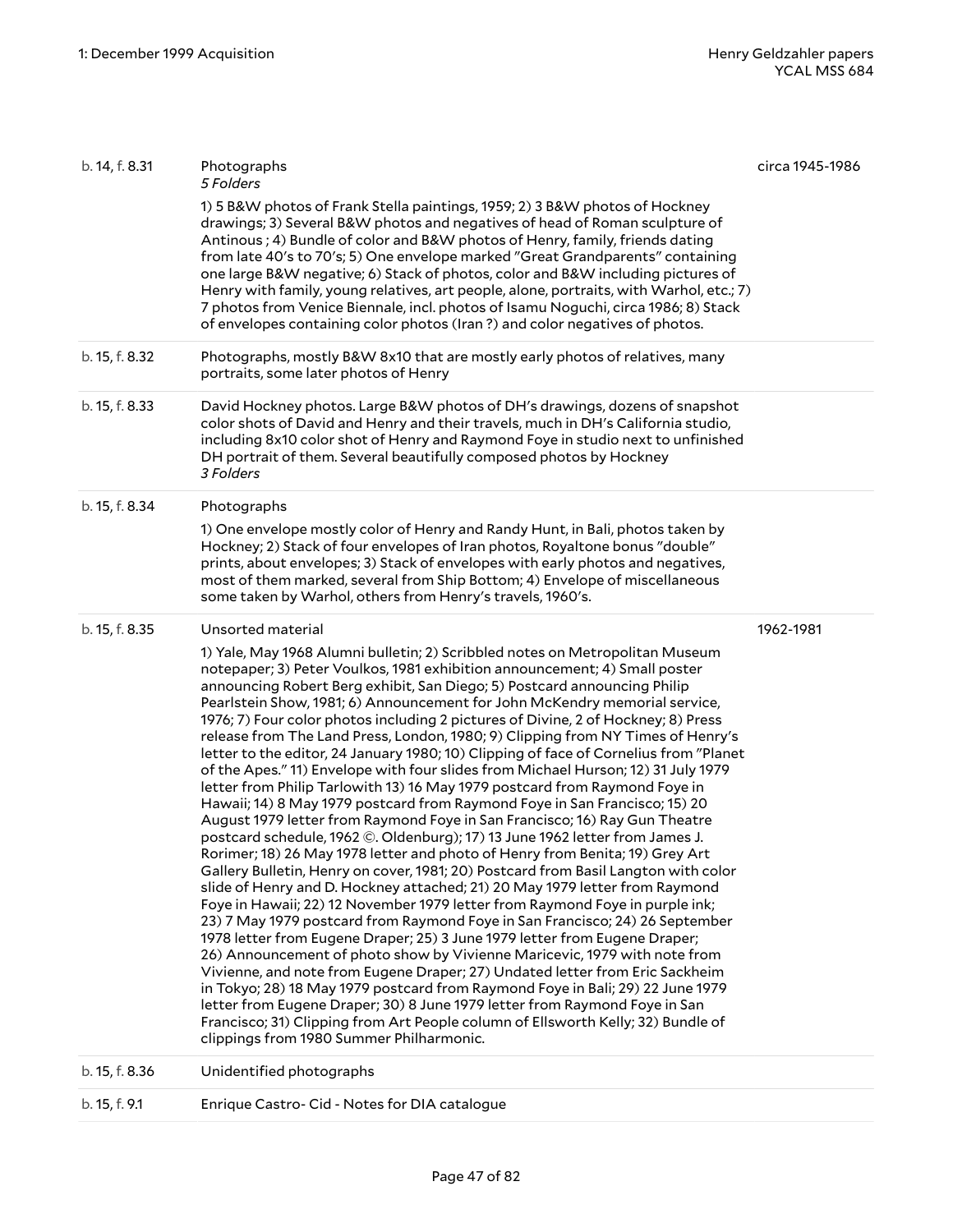| b. 15, f. 9.2  | Scavullo - Copy of his article on Geldzahler                                                                                                                                                                                                                                                                                                                                                                                                                                         |
|----------------|--------------------------------------------------------------------------------------------------------------------------------------------------------------------------------------------------------------------------------------------------------------------------------------------------------------------------------------------------------------------------------------------------------------------------------------------------------------------------------------|
| b. 15, f. 9.3  | John Chamberlain: DIA 1992, notes on new work; notes and drafts of interview for<br>Pace Gallery; clippings regarding Show at DIA                                                                                                                                                                                                                                                                                                                                                    |
| b. 15, f. 9.4  | Alice Neel: show at DIA; clippings; Thank You note from C. Wright; drafts of article<br>in the catalogue                                                                                                                                                                                                                                                                                                                                                                             |
| b. 15, f. 9.5  | Prestini - Photos of works by Prestini                                                                                                                                                                                                                                                                                                                                                                                                                                               |
| b. 15, f. 9.6  | Roy Lichtenstein: notes and drafts for the piece, "Mural with Blue Brushstroke" for<br>graphics                                                                                                                                                                                                                                                                                                                                                                                      |
| b. 15, f. 9.7  | Nobu Fukui: notes and drafts for intro to the catalogue by Melrissa Del Rey                                                                                                                                                                                                                                                                                                                                                                                                          |
| b. 15, f. 9.8  | Louise Bourgoeise: notes and drafts for Interview mag                                                                                                                                                                                                                                                                                                                                                                                                                                |
| b. 15, f. 9.9  | Jules Olitski: notes and drafts of interview for Salander O'Reilly catalogue                                                                                                                                                                                                                                                                                                                                                                                                         |
| b. 15, f. 9.1  | Articles: recent paintings by H. Hartung; Joseph Albers 1971; 1976; F. Bacon at the<br>1961-1982<br>Met.; M. Hurson, October 1982; Ed Steichen, May 1961; Art News                                                                                                                                                                                                                                                                                                                   |
| b. 15, f. 9.11 | Wallace Putnam: from estate offers for sale of W.P.'s works from estate                                                                                                                                                                                                                                                                                                                                                                                                              |
| b. 15, f. 9.12 | Andy Warhol: reviews of the show at DIA, 1992                                                                                                                                                                                                                                                                                                                                                                                                                                        |
| b. 15, f. 9.13 | David Salle: notes and drafts for the book of photographs                                                                                                                                                                                                                                                                                                                                                                                                                            |
| b. 15, f. 9.14 | Ignacio Salazar: notes and drafts on piece for Monterrey Museum                                                                                                                                                                                                                                                                                                                                                                                                                      |
| b. 15, f. 9.15 | Francesco Clemente: notes and drafts for "Clemente in Basel"                                                                                                                                                                                                                                                                                                                                                                                                                         |
| b. 15, f. 9.16 | Ellsworth Kelly: notes and drafts on works on paper; 27 Lithographs; review of the<br>show at DIA 1991                                                                                                                                                                                                                                                                                                                                                                               |
| b. 15, f. 9.17 | Jean Michel Basquiat: copy of interview for Interview Magazine                                                                                                                                                                                                                                                                                                                                                                                                                       |
| b. 16, f. 9.18 | Jean Michel Basquiat: xeroxes of sketch and Notebooks from L. Warsh                                                                                                                                                                                                                                                                                                                                                                                                                  |
| b. 16, f. 9.19 | Ascher Edelman: announcements for the talk at Museum in Laussane, Swiss                                                                                                                                                                                                                                                                                                                                                                                                              |
| b. 16, f. 9.2  | Charles Bell: notes and drafts monograph                                                                                                                                                                                                                                                                                                                                                                                                                                             |
| b. 16, f. 9.21 | Provincetown Magazine: draft of an article                                                                                                                                                                                                                                                                                                                                                                                                                                           |
| b. 16, f. 9.22 | Provincetown: request for help from P. Assoc.                                                                                                                                                                                                                                                                                                                                                                                                                                        |
| b. 16, f. 9.23 | Lecture at Guild Hall: notes and transcription                                                                                                                                                                                                                                                                                                                                                                                                                                       |
| b. 16, f. 9.24 | Copies of lectures<br>1) Soho lecture - 5/15/75; 2) Museum of Modern Art lecture - 2/63; 3) VSIA lecture;<br>4) Interview for EKB "Made in NY" - 3/3/82; 5) The Influence of Criticism on Cont.<br>Art, 1/69; 6) Putting the Arts to Work, 8/21/79; 7) Lecture at the Whitney Museum<br>of American Art; 8) Cross-Pollination; European and American art; 9) Friends of<br>Art Love Art Museum, 2/9/83; 10) Bennington lecture, 6/62; 11) Modern European<br>painting and sculpture. |
| b. 16, f. 9.25 | Discoveries VI: notes and drafts for Intro; Copy of catalogue                                                                                                                                                                                                                                                                                                                                                                                                                        |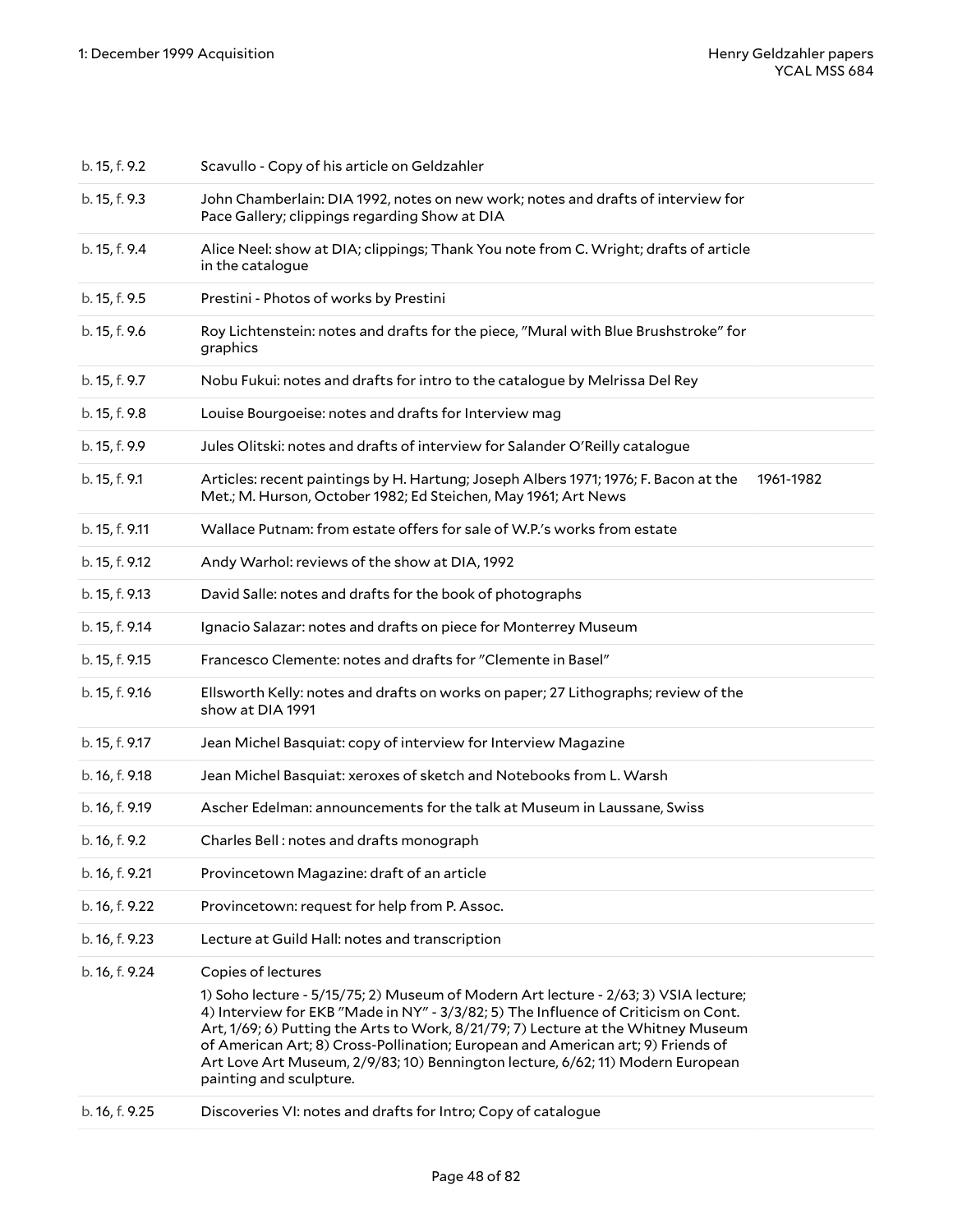| b. 16, f. 9.26  | Tel Aviv Museum: regarding donation                                                                                                                                                                                                                                                                                                                                                               |               |
|-----------------|---------------------------------------------------------------------------------------------------------------------------------------------------------------------------------------------------------------------------------------------------------------------------------------------------------------------------------------------------------------------------------------------------|---------------|
| b. 16, f. 9.27  | Yale Speech: notes (actual folder #25)                                                                                                                                                                                                                                                                                                                                                            | 1992 March 19 |
| b. 16, f. 9.28  | Long Island University: letter from Mr. Peterson                                                                                                                                                                                                                                                                                                                                                  |               |
| b. 16, f. 9.29  | Stuart Davis: promo material for centennial (actual folder #27)                                                                                                                                                                                                                                                                                                                                   |               |
| b. 16, f. 9.3   | Sao Paolo Bienale: clippings and photos                                                                                                                                                                                                                                                                                                                                                           |               |
| b. 16, f. 9.31  | Ray Charles White: layout for graphics (actual folder # 29)                                                                                                                                                                                                                                                                                                                                       |               |
| b. 16, f. 9.32  | Billy Name: Interview with B.N. for Czech catalogue (actual folder #30)                                                                                                                                                                                                                                                                                                                           |               |
| b. 16, f. 9.33  | Reggie Cabral: proposition for show of Reggie Cabrals collection (actual folder #<br>31)                                                                                                                                                                                                                                                                                                          |               |
| b. 16, f. 10.1  | Andy Warhol's Movies: 2 page typescript, press release, Jan 1964; reprinted in Film 1964<br>Culture, 1964                                                                                                                                                                                                                                                                                         |               |
| b. 16, f. 10.2  | Museum Talk: 6 pages, carbon, on Demuth's "I Saw the Figure 5 in Gold" compared<br>with Johns' Numbers                                                                                                                                                                                                                                                                                            |               |
| b. 16, f. 10.3  | Modern European Painting and Sculpture: 20 page typescript essay                                                                                                                                                                                                                                                                                                                                  |               |
| b. 16, f. 10.4  | Frank Stella Interview: 9 pages recto and verso handwritten questions and<br>responses in ink, Geldzahler's script and someone else's (probably Stella); 6 page<br>typescript of same, with Geldzahler corrections in hand                                                                                                                                                                        | 1966          |
| b. 16, f. 10.5  | Times Op-Ed: 4 pages typescript, cut and pasted, on why NY needs another<br>museum collecting 20th century art                                                                                                                                                                                                                                                                                    |               |
| b. 16, f. 10.6  | Interview with Larry Poons: 5 pages typescript with a few corrections by hand                                                                                                                                                                                                                                                                                                                     |               |
| b. 16, f. 10.7  | Andy Warhol essay: 3 page xeroxed typescript of essay for Swedish Museum Pop<br>Art catalogue Jan 1964; 6 page carbon, an expanded version of the above with<br>note "Published April '64 Art International"                                                                                                                                                                                      | 1964          |
| b. 16, f. 10.8  | Modern Art at the Metropolitan Museum of Art: 5 page carbon typescript, raison<br>d'etre for Met collecting modern art                                                                                                                                                                                                                                                                            |               |
| b. 16, f. 10.9  | Works Since 1966                                                                                                                                                                                                                                                                                                                                                                                  |               |
|                 | "Chapter IX" with 4 pages of footnotes. 29 pages, typescript heavily edited by<br>professional editor, some cutting pasting. The title refers to Jasper Johns' works<br>since 1966 and deals extensively with Decoy, Passage I and II, Harlem Light, Wall<br>Piece and Untitled (1972). The essay contains a great deal of personal insights<br>drawn from the company and conversation of Johns. |               |
| b. 16, f. 10.1  | 1966 Venice Biennale Lecture: Frankenthaler, Kelly, Olitski, Lichtenstein.<br>30 pages, carbon typescript on onion skin paper, 2 copies heavily edited by<br>Geldzahler, cut and pasted. Two additional xeroxed copies. A cover letter from<br>John Latham at Smithsonian thanking Geldzahler for the lecture.                                                                                    | 1966 May 17   |
| b. 16, f. 10.11 | Miscellaneous Writings<br>23 pages, a variety of stray lecture notes and writings on art and artists, circa<br>1964-1966, some dealing with the Sao Paolo Biennale of 1966.                                                                                                                                                                                                                       | circa 1966    |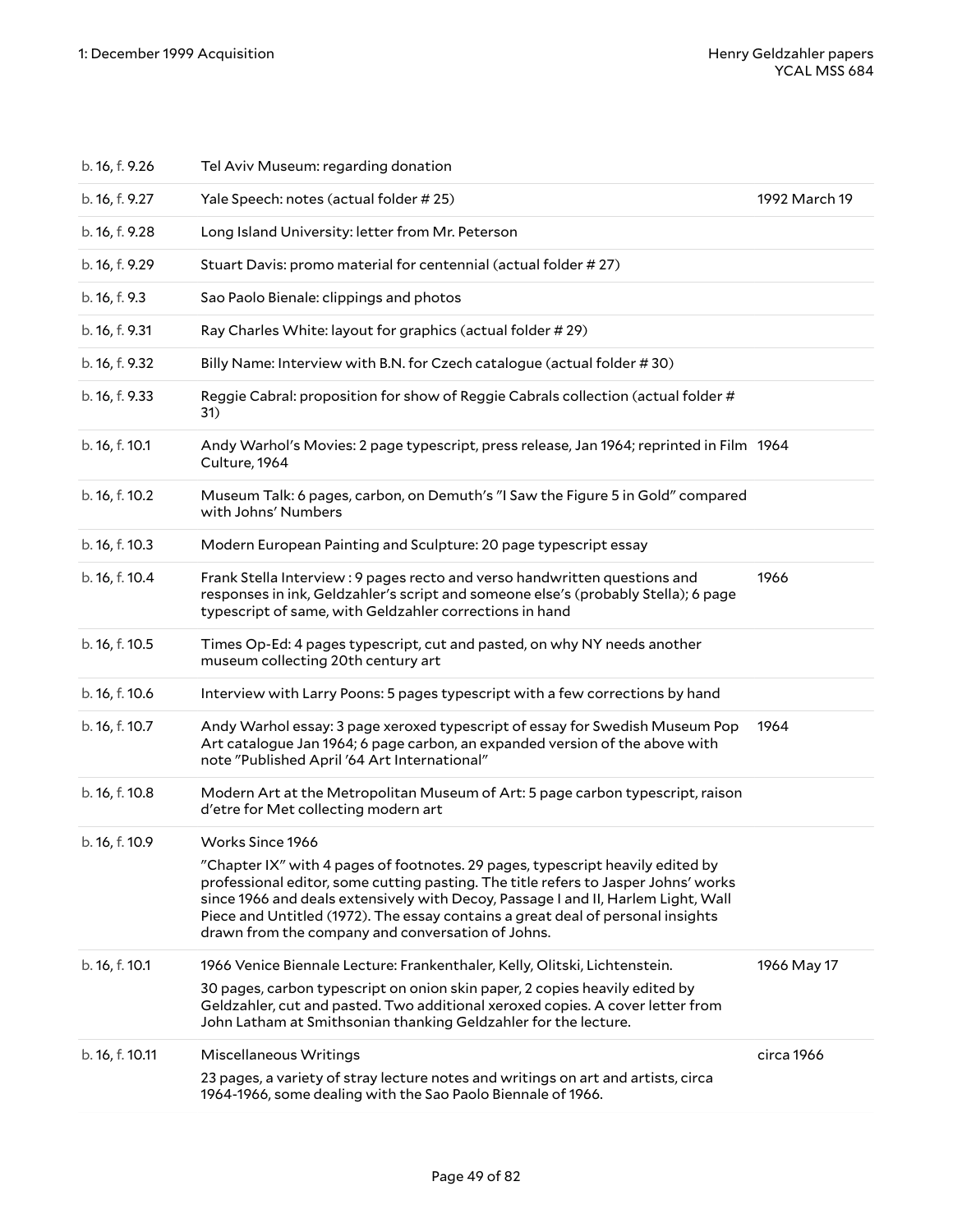| b. 16, f. 10.12 | The Audience for Art: 4 page typescript with Geldzahler emendations. Published<br>in the Hudson Review                                                                                                                                                                                                                                                                                                                          | circa 1964     |
|-----------------|---------------------------------------------------------------------------------------------------------------------------------------------------------------------------------------------------------------------------------------------------------------------------------------------------------------------------------------------------------------------------------------------------------------------------------|----------------|
| b. 16, f. 10.13 | Venice and Sao Paolo Biennale: 51 pages, typescript and handwritten notes and<br>text, heavily edited and pasted up, by Geldzahler. Working drafts of his essays on<br>the Venice and Sao Paolo Biennales                                                                                                                                                                                                                       |                |
| b. 16, f. 10.14 | Venice and Sao Paolo Biennale<br>1) 7 pages handwritten notes on V.B.; 2) 19 page typescript heavily edited and<br>pasted; 3) 28 page carbon on onion skin: the finished essay; 4) 18 page as above;<br>5) 1 page typescript, 16 pages handwritten (not in Geldzahler's hand) draft; 6)<br>9 pages mostly typed draft some handwritten by editor; 7) 15 pages 8 $\frac{1}{2} \times 51/2$<br>mostly handwritten editor's notes. | 1966           |
| b. 16, f. 10.15 | Photodeath and Ironworks: 9 page carbon typescript of Claes Oldenburg<br>happenings Geldzahler acted in; with Geldzahler's pencilled notes about props,<br>stage directions                                                                                                                                                                                                                                                     |                |
| b. 16, f. 10.16 | Happenings and Films: Theater by Artists<br>1) 2 pages typescript with a few corrections; 2) 1 page editor's notes; 3) 1 page<br>Geldzahler handwritten notes titled "Expanded Cinema"; 4) xerox essay, final and 1<br>page original typescript draft.                                                                                                                                                                          |                |
| b. 16, f. 10.17 | Ellsworth Kelly, Jewish Museum, Toward A New Abstraction: 6 page typescript<br>essay on EK, plus 6 page xerox of interview with EK, from Dec 1963; 2 page<br>typescript with hand corrections; statement on Ellsworth Kelly,1966                                                                                                                                                                                                | 1963-1966      |
| b. 16, f. 10.18 | Léger: 4 page typescript, review of forthcoming Leger show at Guggenheim                                                                                                                                                                                                                                                                                                                                                        | 1962 February  |
| b. 16, f. 10.19 | Twenty-one Questions for Roy Lichtenstein: 1 page handwritten notes by<br>Geldzahler, on verso of a Café Figaro flier                                                                                                                                                                                                                                                                                                           |                |
| b. 16, f. 10.2  | "The Art Education of the Painter": 28 page heavily edited and pasted typescript                                                                                                                                                                                                                                                                                                                                                |                |
| b. 16, f. 10.21 | Robert Rauschenberg: 7 page carbon typescript, review of RR show at Jewish<br>Museum, Art International                                                                                                                                                                                                                                                                                                                         | 1962 September |
| b. 16, f. 10.22 | Lecture Notes: 22 half pages, handwritten lecture notes (in Geldzahler's hand)                                                                                                                                                                                                                                                                                                                                                  | circa 1964     |
| b. 16, f. 10.23 | George Segal: 5 page typescript of interview, pub in Art Forum, September 1964; 4<br>page carbon typescript on onion skin, essay on Segal for Jewish Museum Report,<br>October 1964                                                                                                                                                                                                                                             | 1964           |
| b. 16, f. 10.24 | USIA and UNESCO Lectures<br>1) USIA Lecture: Ab Exp and their inheritors; 8 page pasted up typescript with<br>corrections by hand; 2) UNESCO World Art Series, 4 page original typescript,<br>pasted and hand corrected by Geldzahler; 3) final draft of above: 5pages,<br>typescript and two carbons.                                                                                                                          |                |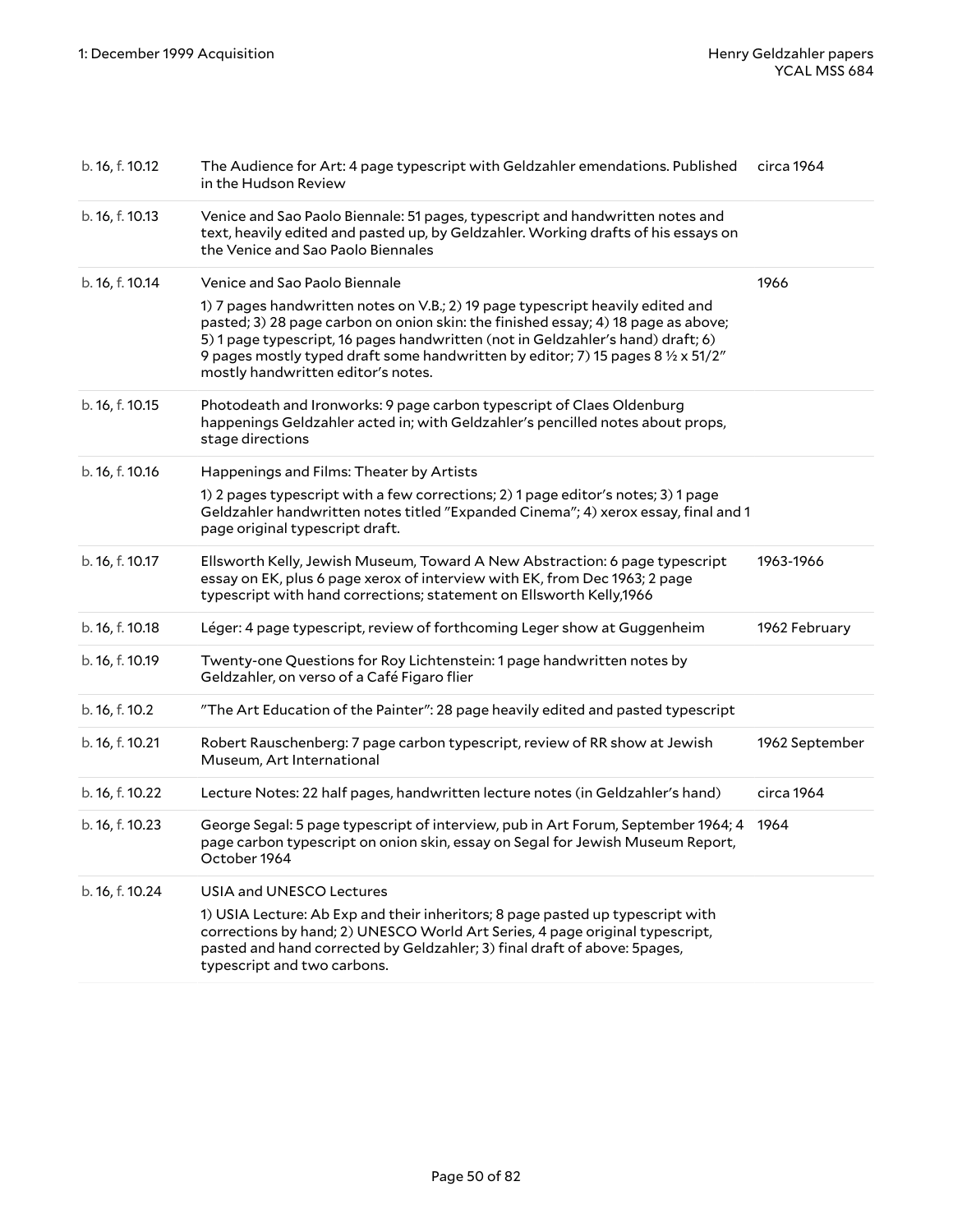| b. 16, f. 10.25 | Miscellaneous Writings                                                                                                                                                                                                                                                                                                                                                                                                                                                                                                                                                                                                                                                   |                 |
|-----------------|--------------------------------------------------------------------------------------------------------------------------------------------------------------------------------------------------------------------------------------------------------------------------------------------------------------------------------------------------------------------------------------------------------------------------------------------------------------------------------------------------------------------------------------------------------------------------------------------------------------------------------------------------------------------------|-----------------|
|                 | 1) 10 pages (5 $\frac{1}{2}$ x 8 $\frac{1}{2}$ ") handwritten notes by Geldzahler's asst.; 2) 4 pages (5<br>$\frac{1}{2}$ x 8 $\frac{1}{2}$ handwritten notes by Geldzahler; 3) 1 page typescript and carbon:<br>Statement on the Avant-Garde; 4) 3 page handwritten (by Geldzahler asst) listing<br>of slide comparisons, for a lecture in Pasadena, April 21, 1966; 5) 1 page typescript,<br>"An Interdisciplinary Proposal" regarding Merce Cunningham Co.; 6) 2 page memo,<br>typescript heavily corrected by Geldzahler, on the role and aim of the Jewish<br>Museum; 7) 1 page typescript, statement on Warhol; 8) 1 page typescript, vitae of<br>Burgoyne Diller. |                 |
| b. 16, f. 10.26 | National Endowment for the Arts: letters and memos from Geldzahler to<br>Roger Stevens, on NEA budget; reports on Visual Arts programs and budgets;<br>approximately 100 pages                                                                                                                                                                                                                                                                                                                                                                                                                                                                                           | 1967-1968       |
| b. 16, f. 10.27 | States Arts Councils: letters, memos and reports. approximately 150 pages                                                                                                                                                                                                                                                                                                                                                                                                                                                                                                                                                                                                |                 |
| b. 16, f. 10.28 | Artist's Housing: 6 page typescript by Geldzahler on NEA visual arts program;<br>letters, memos, reports mostly with artists-tenant assoc. on early days of artist's<br>loft living in NYC, approximately 50 pages                                                                                                                                                                                                                                                                                                                                                                                                                                                       |                 |
| b. 16, f. 10.29 | NEA: House bills, Congressional testimony, Congressional Record extract, some<br>correspondence, approximately 40 pages                                                                                                                                                                                                                                                                                                                                                                                                                                                                                                                                                  |                 |
| b. 16, f. 10.3  | NEA: Memos, correspondence to and from Geldzahler on a wide variety of NEA-<br>related topics, Detroit Institute of Arts, Northern Texas Resources Council, Inter-<br>American Foundation for the Arts, approximately 300 pages                                                                                                                                                                                                                                                                                                                                                                                                                                          |                 |
| b. 16, f. 10.31 | NEA: Lists, letters, memos on direct fellowships to artists program. Typescript<br>letter signed by Motherwell with postscript, autograph manuscript letter signed<br>by Diebenkorn, approximately 30 pages                                                                                                                                                                                                                                                                                                                                                                                                                                                              |                 |
| b. 16, f. 10.32 | NEA: Proposal from Allan Kaprow on "An Institute for Experimentation in<br>the Arts" 16 pages, with handwritten note in margin of report by AK; Literary<br>Magazine Proposal, 2 pages; reports and letters regarding Visual Arts Committee;<br>grants-in-aid to museums                                                                                                                                                                                                                                                                                                                                                                                                 |                 |
| b. 16, f. 10.33 | NEA: correspondence and proposals from Tatyana Grosman at Universal Art<br>Editions Ltds, regarding NEA grant to install etching facilities; grants proposal for<br>sculptor's experimentation                                                                                                                                                                                                                                                                                                                                                                                                                                                                           |                 |
| b. 16, f. 10.34 | Letters: File Boxes A - F, G - Z                                                                                                                                                                                                                                                                                                                                                                                                                                                                                                                                                                                                                                         |                 |
|                 | Including Mario Amaya, John Baldessari, Gregory Batcock, Thomas Hart Benton<br>(xerox; original in Museum of Modern Art archives), Enrique Castro-Cid, Sally<br>and Wynn Chamberlain, John Coplans, Merce Cunningham, Dan Flavin, Helen<br>Frakenthaler, Barnett Newman, Tanya Grosman, John Giorno, R.Philip Hanes, Jr.,<br>Will Insley, Mark Lancaster, Claes and Patty Oldenburg, Bob Skull, Richard Smith,<br>Ambassador and Mrs Stanley Woodward, LaMonte Young, Michael Zimmer                                                                                                                                                                                     |                 |
| b. 17, f. 10.35 | Archives of American Art Interview: 53 pages, typed, interview with Geldzahler<br>by Paul Cummings; a comprehensive overview of Geldzahler's family background,<br>youth, education and career up to 1970                                                                                                                                                                                                                                                                                                                                                                                                                                                                | 1970 January 27 |
| b. 17, f. 10.36 | Unidentified interview: typescript, paginated 21-60. Interview with Geldzahler<br>about the Warhol scene                                                                                                                                                                                                                                                                                                                                                                                                                                                                                                                                                                 | 1973 May 10     |
| b. 17, f. 10.37 | Memoirs: Outline: 3 page handwritten outline dictated by Geldzahler, plus cover<br>letter from Andrew Wylie, his literary agent                                                                                                                                                                                                                                                                                                                                                                                                                                                                                                                                          |                 |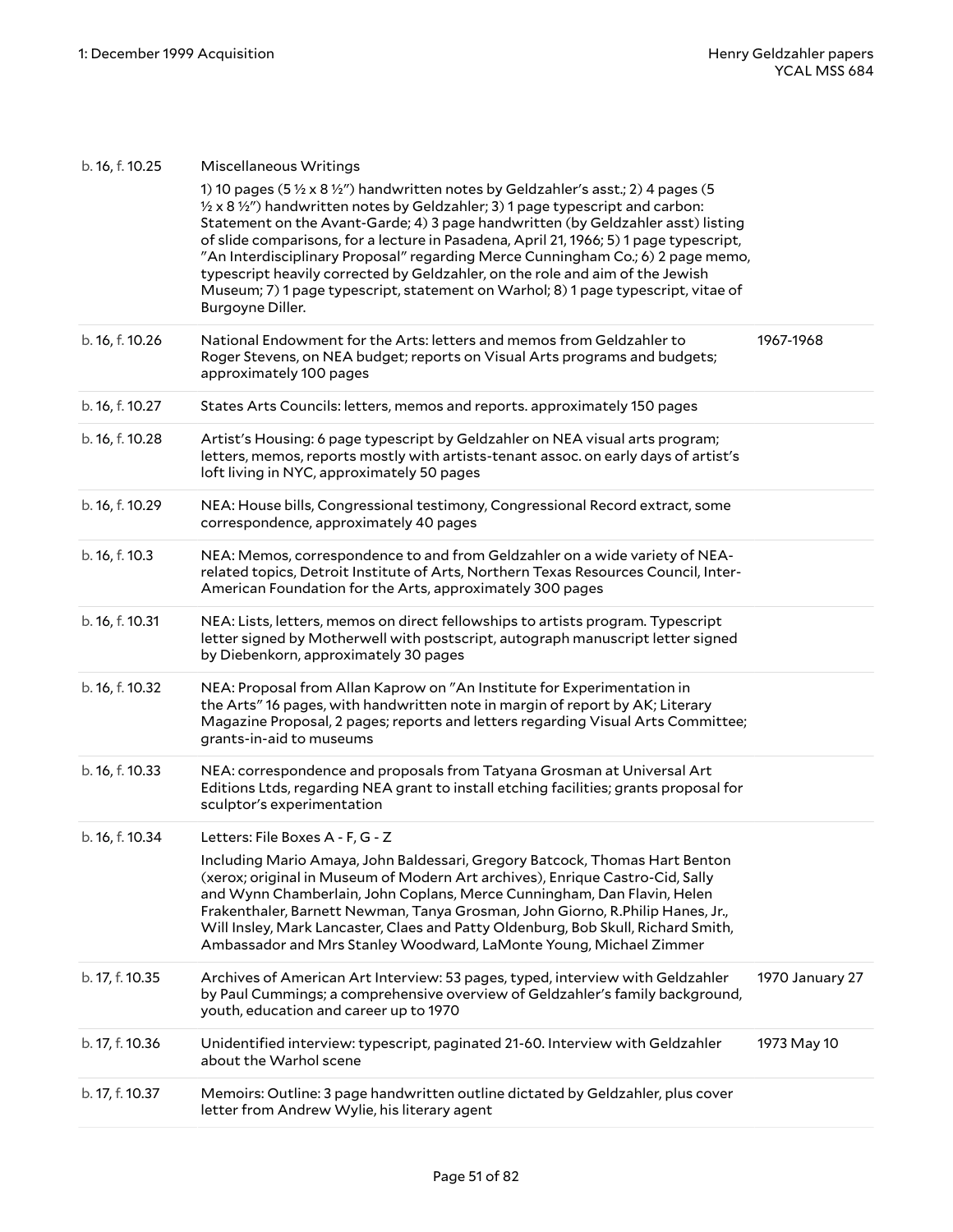| b. 17, f. 10.38 | Art In Embassies Program: 5 pages correspondence to Geldzahler on 25th<br>Anniversary symposium, AIE program, Department of State                                                                                                                                                                                                                                                                                                                                                                                                                                                                                                                                                                                                                                                                                                                           |                     |
|-----------------|-------------------------------------------------------------------------------------------------------------------------------------------------------------------------------------------------------------------------------------------------------------------------------------------------------------------------------------------------------------------------------------------------------------------------------------------------------------------------------------------------------------------------------------------------------------------------------------------------------------------------------------------------------------------------------------------------------------------------------------------------------------------------------------------------------------------------------------------------------------|---------------------|
| b. 17, f. 11.1  | Hanuman Books: Small press run by R. Foye and F. Clemente, publisher of<br>Geldzahler's "Looking at Pictures." 3 early catalogues, 2 postcards from RF in India                                                                                                                                                                                                                                                                                                                                                                                                                                                                                                                                                                                                                                                                                             | 1990                |
| b. 17, f. 11.2  | Hamptons Artists: Eleven Painters catalogs Guild Hall, east Hampton, with<br>autograph manuscript letter from Robert long thanking Geldzahler for an<br>interview                                                                                                                                                                                                                                                                                                                                                                                                                                                                                                                                                                                                                                                                                           |                     |
| b. 17, f. 11.3  | Exhibition Ideas File: 10 pages typed and handwritten, various ideas for shows and<br>lists of artists                                                                                                                                                                                                                                                                                                                                                                                                                                                                                                                                                                                                                                                                                                                                                      |                     |
| b. 17, f. 11.4  | Method in Kelly, Lichtenstein and Stella: 15 pages, typed and handwritten notes for<br>an exhibition proposal for Larry Rubin at Knoedler Gallery                                                                                                                                                                                                                                                                                                                                                                                                                                                                                                                                                                                                                                                                                                           |                     |
| b. 17, f. 11.5  | A Few Notes on the Power of Childhood: 2 page original typed manuscript,<br>statement on exhibition curated at Wessel O'Connor gallery, curated by Wickham<br>Boyle, plus gallery handout with printed statement                                                                                                                                                                                                                                                                                                                                                                                                                                                                                                                                                                                                                                            |                     |
| b. 17, f. 11.6  | "Ego File" (Geldzahler's label) Eleven jotted notes on post-it paper; 5 page<br>typescript "Biographical Information" hand corrected by Geldzahler; Who's Who<br>entry, 1978; plus various press clippings                                                                                                                                                                                                                                                                                                                                                                                                                                                                                                                                                                                                                                                  | 1978-1992           |
|                 | 1) "La Passion de l'art," article on Geldzahler in Monde, with photo 8 March 1992,<br>2 copies; 2) "The Curator as Celebrity: Geldzahler Mirrored his Artists, Christian<br>Science Monitor, 16 March 1992, interview and article by Anne Lloyd Wilson; 3)<br>"At The Galleries" Southampton Press Oct 22, 1987 review of Geldzahler show of<br>Wallace Putnam paintings at DIA Bridgehampton; 4) "Mad Hatter," Southampton<br>Press, 4/26/90, article with photos on Geldzahler as judge of Mad Hatter's Ball at<br>Parrish Art Museum; 5) "From the Studio," The East Hampton Star, 9/22/88 review<br>of Geldzahler's Costantin Nivola show at DIA Bridgehampton; 6) New York Times<br>8/5/90, review of Myron Stout exhib cur by Geldzahler at DIA Bridgehampton; 7)<br>"Geldzahler, The Talent Hunter," English trans of article in O Estado (Brazil?). |                     |
| b. 17, f. 11.7  | Warhol: Subject/Object                                                                                                                                                                                                                                                                                                                                                                                                                                                                                                                                                                                                                                                                                                                                                                                                                                      |                     |
|                 | 1) Approximately twenty-five 5 x 7 index cards containing lecture notes; another<br>packet of handwritten notes on twelve index cards and note pages, on Warhol<br>as portraitist; 2) thirty-one pages handwritten notes on Warhol for text, "Andy<br>Warhol: Virginal Voyeur," (Thames and Hudson, 1993); 3) xerox of galleys of<br>above-mentioned text; 4) extensive press file of notices, clippings, articles from<br>various Australian newspapers, covering Geldzahler's lectures and appearances in<br>Australia, 1994.                                                                                                                                                                                                                                                                                                                             |                     |
| b. 17, f. 11.8  | Memorandum to the Warhol Museum, Pittsburgh: 6 pages, typed; forty-one topics 1992<br>and ideas for exhibitions, lectures and auditorium events.                                                                                                                                                                                                                                                                                                                                                                                                                                                                                                                                                                                                                                                                                                            |                     |
| b. 17, f. 11.9  | Australia lecture tour: Press materials, itineraries, letters and correspondence<br>relating to Geldzahler's 1994 visit                                                                                                                                                                                                                                                                                                                                                                                                                                                                                                                                                                                                                                                                                                                                     | circa 1994          |
| b. 17, f. 11.1  | Sydney's Cultural Future. 4 pages handwritten notes (5 x 7") for lecture                                                                                                                                                                                                                                                                                                                                                                                                                                                                                                                                                                                                                                                                                                                                                                                    | 1994 February<br>22 |
| b. 17, f. 11.11 | Party People: 2 legal pages handwritten names and telephone numbers                                                                                                                                                                                                                                                                                                                                                                                                                                                                                                                                                                                                                                                                                                                                                                                         |                     |
| b. 17, f. 11.12 | Miscellaneous: "Lecture on Quality" Fifteen handwritten pages of notes; "Looking<br>at Pictures" faxed galleys to Geldzahler's Hanuman book, with Henry's corrections<br>and cuts in red ink; 1 page typescript with hand corrections, Geldzahler's editorial<br>additions to the above-mentioned text                                                                                                                                                                                                                                                                                                                                                                                                                                                                                                                                                      |                     |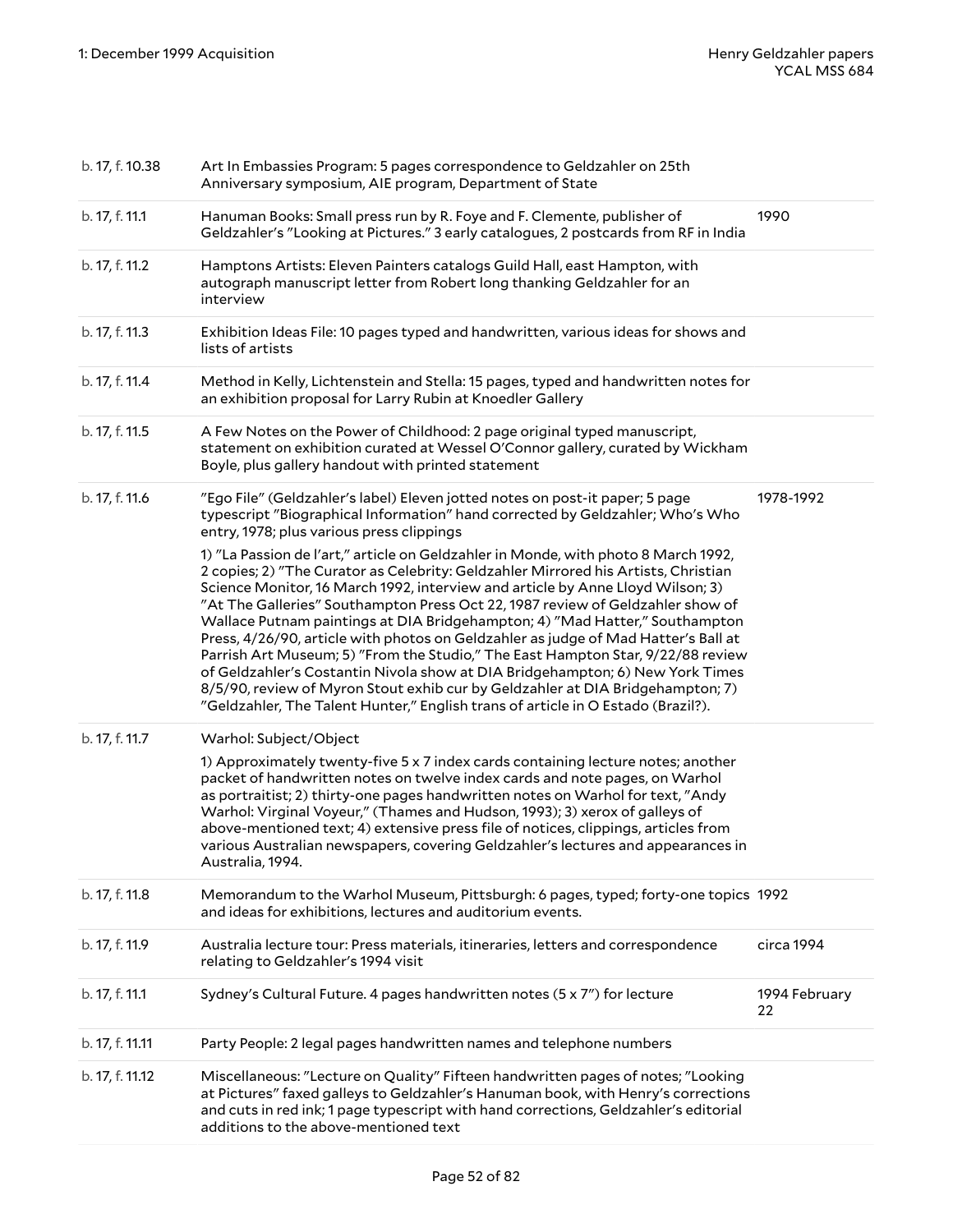| b. 17, f. 11.13 | Art in Embassies<br>1) Remarks on the 25th Anniversary of the Art in Embassies Program. 2 pages,<br>typescript, Geldzahler's reflections on the Woodward Foundation; 2) 4 pages<br>"Correspondence and Attachments"; 3) "Art in Embassies 25th Anniversary<br>Symposium: The Role of American Art in the International Arena." 77 page<br>typed transcript, including Geldzahler, Andre Emmerich, John L Marion, Richard<br>Olenburg, Norman Rosenthal, Rauschenberg, moderated by Grace Glueck; 4)<br>Inventory of works of art owned by Woodward Foundation, with acquisition<br>prices.                                                                                          |                     |
|-----------------|-------------------------------------------------------------------------------------------------------------------------------------------------------------------------------------------------------------------------------------------------------------------------------------------------------------------------------------------------------------------------------------------------------------------------------------------------------------------------------------------------------------------------------------------------------------------------------------------------------------------------------------------------------------------------------------|---------------------|
| b. 17, f. 11.14 | "Knowing Artists" Lecture at Horowitz Theatre, Edmonton, Alberta: 9 pages<br>of handwritten lecture notes; personal letters from hosts and local artists, and<br>photos of visit to Alberta, 25 items                                                                                                                                                                                                                                                                                                                                                                                                                                                                               |                     |
| b. 17, f. 11.15 | Horace Mann Speech: 3 pages handwritten lecture notes to students at Horace<br>Mann prep school                                                                                                                                                                                                                                                                                                                                                                                                                                                                                                                                                                                     |                     |
| b. 17, f. 11.16 | Provincetown Lecture: memoir of the Provincetown scene in the early 1960s, and<br>general reflection on art and artists<br>1) 20 legal pages, handwritten lecture notes; 2) 17 index cards, 5 x 7", lecture notes;<br>3) 40 page typed lecture transcript heavily corrected in red ink in Geldzahler's<br>hand; 4) 40 page lecture transcript, typed, incorporating Geldzahler's editing.                                                                                                                                                                                                                                                                                           | 1991 December<br>14 |
| b. 17, f. 11.17 | What I know About Photography: lecture at the Monterrey Museum, Mexico<br>Also stored in Restricted Fragile, Box 51.<br>1) 19 pages handwritten lecture notes; 2) 31 (5 x 7") index cards with handwritten<br>lecture notes; 3) 20 page typed transcript with Geldzahler's corrections in blue<br>ink; 4) another copy with correction in red ink by Geldzahler; 5) another copy with<br>corrections in pencil by Geldzahler; 6) various press notices and photos of the<br>event, some bound in an event book.<br>Box 51 (computer disks): Restricted fragile material. Reference copies of electronic<br>files may be requested. Consult Access Services for further information. | 1992 May 14         |
| b. 17, f. 11.18 | Modern Art in America<br>1) Approximately 40 pages handwritten notes on legal pages, including lists<br>of comparative illustrations; 2) Approximately 40 pages typescript, extensive<br>biographical info, notes and quotes on and by John Quinn, The Armory Show A.E.<br>Gallatin, Gleizes, Duchamp, Picabia, Man Ray, Paul Strand, Berenice Abbott. Much<br>of this compiled by RF and Jonathan Weinberg under Geldzahler's direction; 3)<br>early chapter of this book, with corrections in Geldzahler's hand.                                                                                                                                                                  |                     |
| b. 17, f. 11.19 | Modern Art in America: first 7 chapters, 146 pages typescript. From 1870s through<br>WPA and 1930s Regionalism.                                                                                                                                                                                                                                                                                                                                                                                                                                                                                                                                                                     |                     |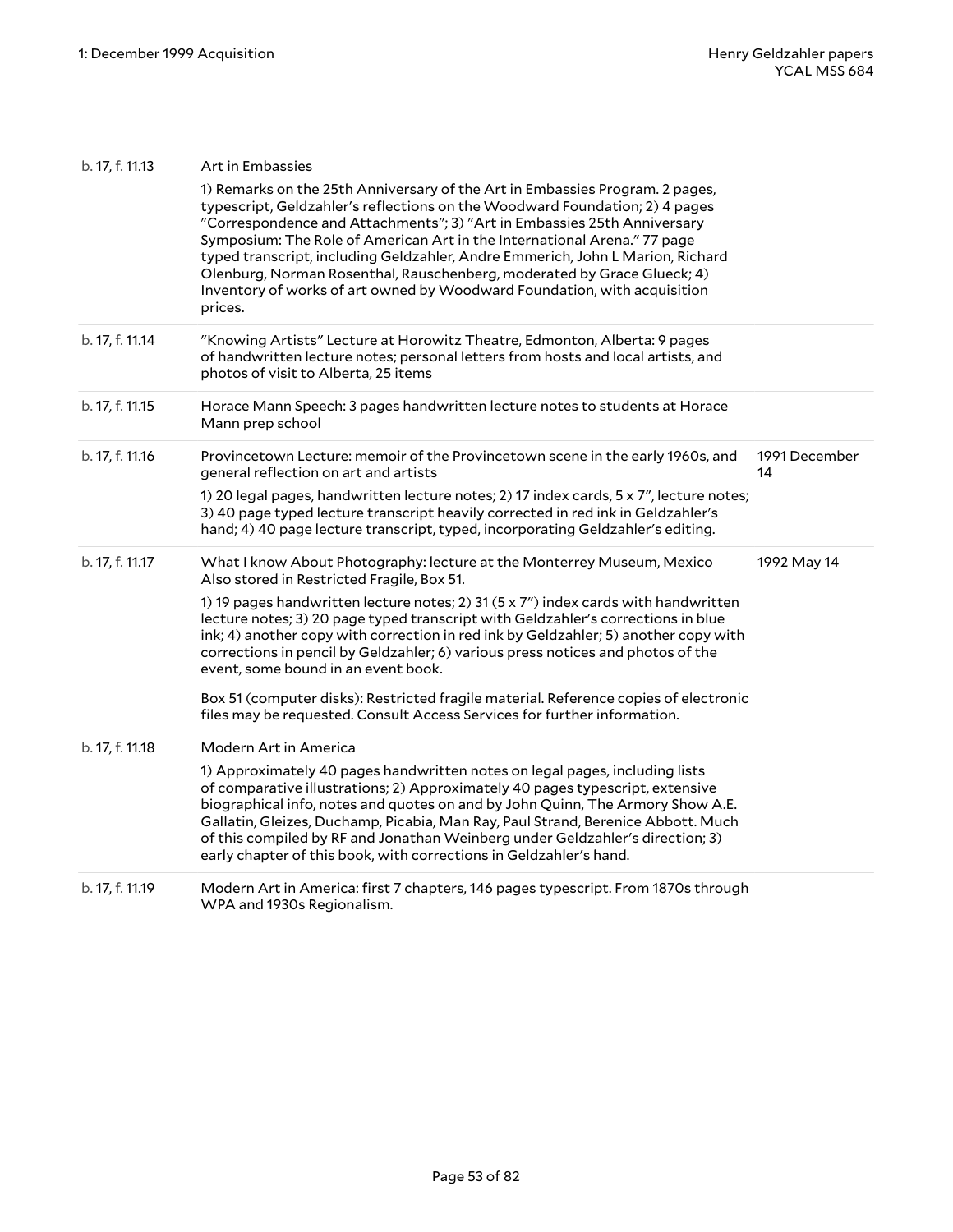| b. 17, f. 11.2  | David Hockney<br>Also stored in Restricted Fragile, Box 51.                                                                                                                                                                                                                                                                                                                                                                                                                                                                                                                                                                                                                                                                                                                                                                                                                                                         |                 |
|-----------------|---------------------------------------------------------------------------------------------------------------------------------------------------------------------------------------------------------------------------------------------------------------------------------------------------------------------------------------------------------------------------------------------------------------------------------------------------------------------------------------------------------------------------------------------------------------------------------------------------------------------------------------------------------------------------------------------------------------------------------------------------------------------------------------------------------------------------------------------------------------------------------------------------------------------|-----------------|
|                 | 1) "David Hockney, Younger and Older" 17 page xerox of heavily edited draft of<br>this essay. Most marks by Abrams editor, a few orig emendations by Geldzahler.<br>Written for LACMA Retrospective catalogue; 2) "Hockney as Young Man" 17<br>page xerox, heavily edited, version of above, dated 3/9/87; 3) "Hockney at Fifty"<br>10 pages orig typescript with heavy editing in Geldzahler's hand, written for<br>British Vogue; 4) "Hockney and Houses" article for House and Garden magazine;<br>approximately 20 pages of original typescript heavily edited in Geldzahler's hand<br>with cut and pasting 5) "Hockney and Houses" article for House and Garden<br>magazine, approximately 12 pages xeroxes of drafts of above; 6) Listing of<br>Hockney graphics owned by Geldzahler, with prices; 7) Hockney Younger and<br>Older. The original of item (1) with numerous post-it notes in margin by editor. |                 |
|                 | Box 51 (computer disks): Restricted fragile material. Reference copies of electronic<br>files may be requested. Consult Access Services for further information.                                                                                                                                                                                                                                                                                                                                                                                                                                                                                                                                                                                                                                                                                                                                                    |                 |
| b. 17, f. 11.21 | David Hockney: Hockney Younger and Older. xerox of corrected galleys;<br>correspondence and drafts regarding House and Garden and British Vogue<br>articles                                                                                                                                                                                                                                                                                                                                                                                                                                                                                                                                                                                                                                                                                                                                                         |                 |
| b. 17, f. 11.22 | The Sixties Reseen in 1991 (Lecture): 21 pages, handwritten lecture notes; 46 page<br>transcript of lecture with Geldzahler's orig corrections; 31 page transcript, heavily<br>edited by Geldzahler in red and black ink; 31 page transcript, typed. The corrected<br>version of above.                                                                                                                                                                                                                                                                                                                                                                                                                                                                                                                                                                                                                             | 1991            |
| b. 17, f. 11.23 | Bibliographies: approximately 30 pages of lists of writings by Geldzahler                                                                                                                                                                                                                                                                                                                                                                                                                                                                                                                                                                                                                                                                                                                                                                                                                                           |                 |
| b. 17, f. 11.24 | Op-Ed piece: 5 pages original typescript with edits in Geldzahler's hand, on the<br>subject of museum patronage. Written for NY Newsday. Unpublished                                                                                                                                                                                                                                                                                                                                                                                                                                                                                                                                                                                                                                                                                                                                                                | 1992 January 21 |
| b. 17, f. 11.25 | Marcus Cafferty: extensive file on younger painter Marcus Cafferty                                                                                                                                                                                                                                                                                                                                                                                                                                                                                                                                                                                                                                                                                                                                                                                                                                                  |                 |
| b. 17, f. 11.26 | Myron Stout: Pathways and Epiphanies                                                                                                                                                                                                                                                                                                                                                                                                                                                                                                                                                                                                                                                                                                                                                                                                                                                                                |                 |
|                 | 1) 7 pages orig handwritten draft, here titled "Pathways to Epiphanies"; 2) 6 pages<br>(orig and xeroxed) of above; typed draft with hand corrections by Geldzahler;<br>3) further drafts, cut and pasted selection of quotes by Stout, b/w glossies and<br>transcripts of works, biographical information, xerox of DIA Bridgehampton<br>publication, correspondence with Kent Fine Arts, etc.                                                                                                                                                                                                                                                                                                                                                                                                                                                                                                                     |                 |
| b. 17, f. 11.27 | Miscellaneous Artists Slides: a folder of unreturned slides from artists                                                                                                                                                                                                                                                                                                                                                                                                                                                                                                                                                                                                                                                                                                                                                                                                                                            |                 |
| b. 17, f. 11.28 | Loans to Exhibitions: file of loan forms                                                                                                                                                                                                                                                                                                                                                                                                                                                                                                                                                                                                                                                                                                                                                                                                                                                                            |                 |
| b. 17, f. 11.29 | McKendry letter: letter from Brian McKendry, nephew of John McKendry                                                                                                                                                                                                                                                                                                                                                                                                                                                                                                                                                                                                                                                                                                                                                                                                                                                |                 |
| b. 17, f. 11.3  | Christopher Wilmarth: 1 page handwritten letter asking Henry to visit a<br>photographer-friend in Milan                                                                                                                                                                                                                                                                                                                                                                                                                                                                                                                                                                                                                                                                                                                                                                                                             | 1986 March 1    |
| b. 18, f. 11.31 | Artist's Early Works: approximately 200 page file of xeroxes compiled by a<br>researcher at Geldzahler's request. Examples of the earliest works by fifty-two<br>20th century artists                                                                                                                                                                                                                                                                                                                                                                                                                                                                                                                                                                                                                                                                                                                               |                 |
| b. 18, f. 11.32 | Notes on Naturalism: 5 pages, handwritten notes, 1 page typewritten, on Wm<br>Dean Howells, Jacob Riis, and American Naturalism. Research for "Modern Art in<br>America."                                                                                                                                                                                                                                                                                                                                                                                                                                                                                                                                                                                                                                                                                                                                           |                 |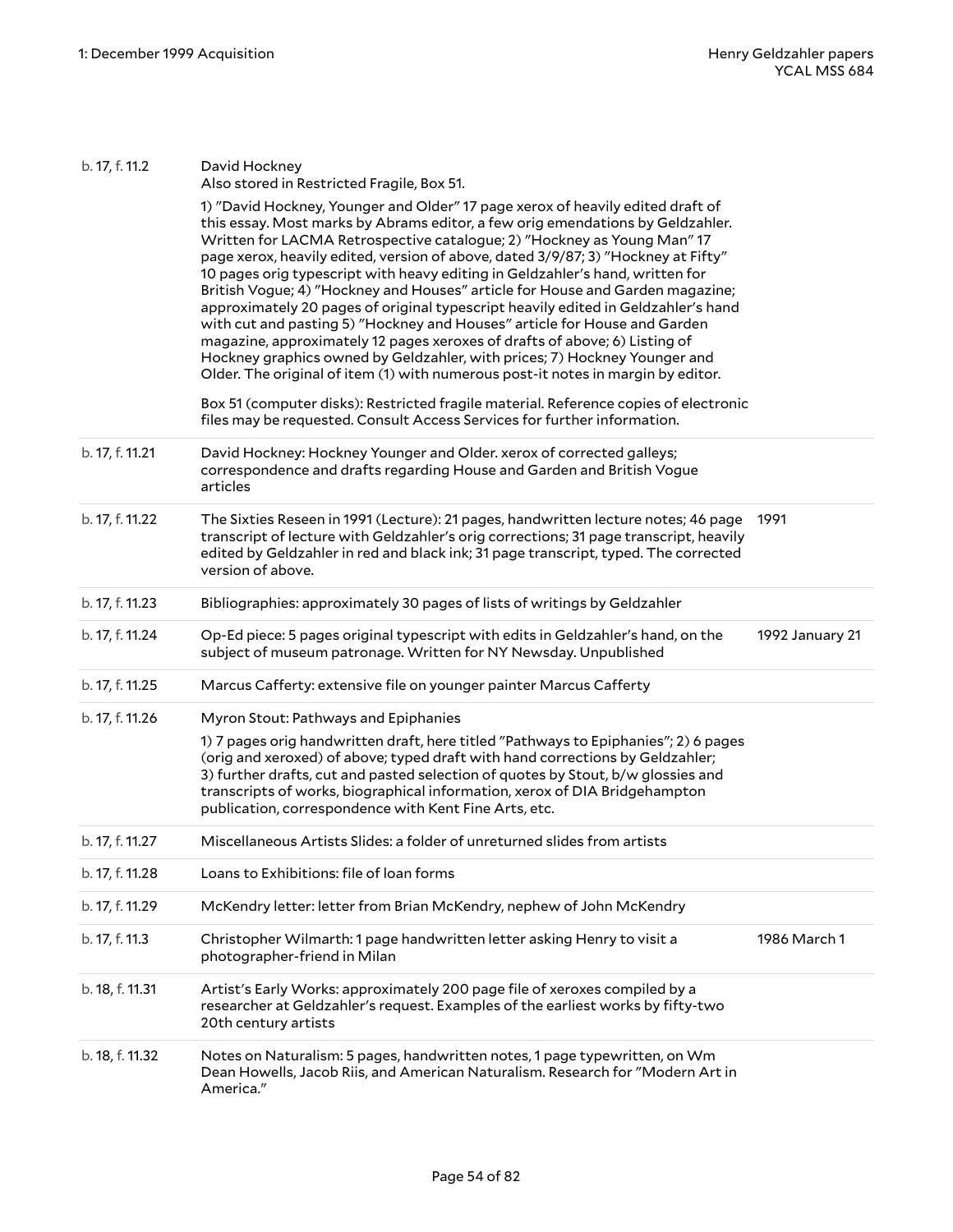| b. 18, f. 11.33 | Richard Bernstein: 3 page original typescript, essay by Geldzahler on Warhol<br>era /Interview Magazine graphic artist, along with catalogue, press package and<br>images of Bernstein's art                                                                                                                                                                                         |                                         |
|-----------------|--------------------------------------------------------------------------------------------------------------------------------------------------------------------------------------------------------------------------------------------------------------------------------------------------------------------------------------------------------------------------------------|-----------------------------------------|
| b. 18, f. 11.34 | Sean Flaherty: poems and letters                                                                                                                                                                                                                                                                                                                                                     |                                         |
| b. 18, f. 11.35 | Two Lectures on Arts Management: two lectures at the Columbia University<br>School of Management on Arts Administration, delivered while Geldzahler was<br>NYC Commissioner of Cultural Affairs. Typed transcripts, 94 pages total                                                                                                                                                   | 1984 September<br>24, 1984<br>October 1 |
| b. 18, f. 11.36 | Hamptons magazine: numerous articles on Geldzahler's activities in<br>Southampton, chronicled in the local newspapers, Southampton Press, Hamptons<br>Magazine, etc.                                                                                                                                                                                                                 |                                         |
| b. 18, f. 11.37 | Review of Duberman's Black Mountain: 8 pages of handwritten notes on legal<br>pages and index cards; 5 pages Geldzahler orig typed draft with a few corrections<br>in his hand; 5 pages galleys; letter of agreement from Artforum assistant editor                                                                                                                                  |                                         |
| b. 18, f. 11.38 | NEA Visual Arts Program 1966-1970: Listing of individuals and organizations who circa 1970<br>received grants from the NEA during Geldzahler's tenure                                                                                                                                                                                                                                |                                         |
| b. 18, f. 11.39 | Chris Hilderbrand: Correspondence from art student at Notre Dame                                                                                                                                                                                                                                                                                                                     |                                         |
| b. 18, f. 11.4  | Chihuly gift--Guild Hall: correspondence regarding gift of Chihuly work to Guild<br>Hall, East Hampton                                                                                                                                                                                                                                                                               |                                         |
| b. 18, f. 11.41 | Roberta Bernstein: articles and correspondence regarding letter of support for<br>tenure                                                                                                                                                                                                                                                                                             |                                         |
| b. 18, f. 11.42 | Jonathan Brown: approximately 20 pages, letters and xeroxes typescript from<br>English writer on Hockney                                                                                                                                                                                                                                                                             |                                         |
| b. 18, f. 11.43 | Andrew Wylie: approximately 11 pages correspondence to and from literary agent<br>Andrew Wylie                                                                                                                                                                                                                                                                                       |                                         |
| b. 18, f. 12.1  | Hunt Slonem: catalogue introduction<br>1) 10 pages handwritten manuscript; 2) 6 page original typescript with corrections<br>in Geldzahler's hand; 3) 8 page xerox typescript of above; 4) 8 page xerox of faxed<br>galley layout with Geldzahler corrections; 5) two 1 page autograph manuscript<br>letter June and July 1993; 6) a selection of xeroxed press reviews and notices. |                                         |
| b. 18, f. 12.2  | Manuel Neri: 23 page handwritten notes and draft; 17 page original typescript<br>heavily edited in Geldzahler's hand, with cutting and pasting; 7 page typescript<br>with Geldzahler corrections in ink; 15 page computer print-out of draft with<br>occasional changes in Geldzahler's hand: these pages are xeroxes                                                                |                                         |
| b. 18, f. 12.3  | Manuel Neri: approximately 30 pages file of correspondence press notices, 1 page<br>original typescript essay, etc., relating to exhibition and catalogue of Manuel Neri<br>at Bridgehampton DIA gallery                                                                                                                                                                             |                                         |
| b. 18, f. 12.4  | Charles Cowles Interview: chronicle of the early days of Artforum: W Hopps,<br>Phil Lieder, Nick Wilder, Joe Mashek etc., the original transcript contains much<br>that was left out of the published version in Artforum: 14 page interview with<br>numerous corrections in Geldzahler's hand; 5 page edited version of the above                                                   |                                         |
| b. 18, f. 12.5  | Ringling Museum of Art: approximately 25 pages relating to Geldzahler's judging<br>of "Featuring Florida," a statewide exhibition. Includes a 7 page essay with<br>Geldzahler's corrections, briefly discussing each of the finalists                                                                                                                                                |                                         |
|                 |                                                                                                                                                                                                                                                                                                                                                                                      |                                         |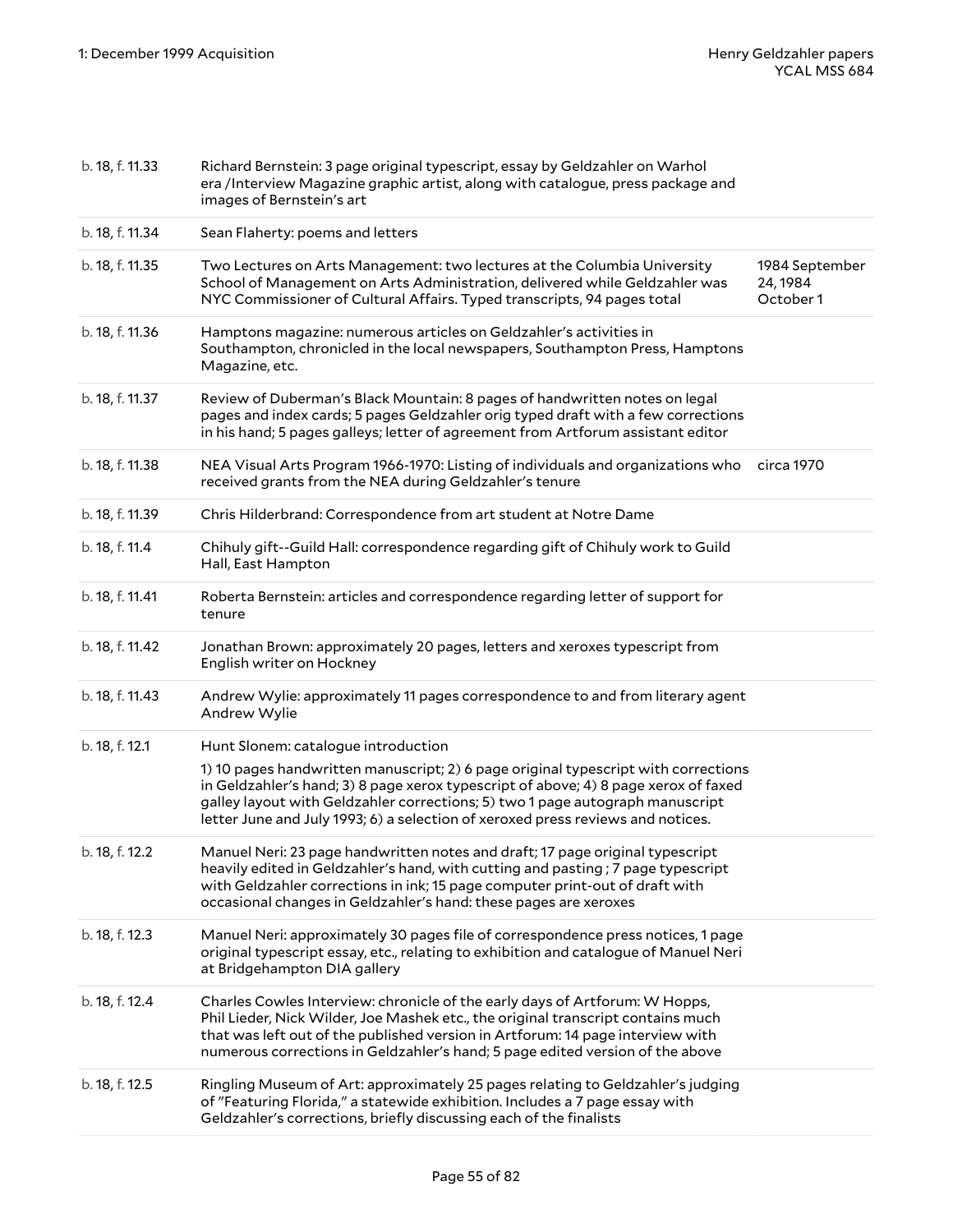| b. 18, f. 12.6  | Graphics magazine "Oversize Prints" essay on Rosenquist, Stella, Heizer. Includes 5<br>pages handwritten notes, 6 page original typescript with hand corrections, 5 page<br>xerox typescript with hand corrections, numerous other drafts, correspondence,<br>press clippings etc., Approximately 30 pages                                                                                                                                                                                                                                                                                                                                                                        |
|-----------------|-----------------------------------------------------------------------------------------------------------------------------------------------------------------------------------------------------------------------------------------------------------------------------------------------------------------------------------------------------------------------------------------------------------------------------------------------------------------------------------------------------------------------------------------------------------------------------------------------------------------------------------------------------------------------------------|
| b. 18, f. 12.7  | Bruce Helander essay: 9 page typed draft heavily edited; 4 page handwritten<br>manuscript, plus approximately 50 pages press clippings, biog. catalogues,<br>brochures etc., on this collage artist                                                                                                                                                                                                                                                                                                                                                                                                                                                                               |
| b. 18, f. 12.8  | Keith Haring: KH: Blueprints and Maquettes. Two one-page typed statements<br>by Geldzahler, each one hand corrected in ink and pencil, an intro to DIA<br>Bridgehampton catalogue; 2 page xerox of memoir of KH for Interview magazine;<br>faxes, correspondence, list of works etc., with Haring estate, mostly relating to<br>Bridgehampton exhibition                                                                                                                                                                                                                                                                                                                          |
| b. 18, f. 12.9  | Talking Pictures: museum show of photographs with tape-recorded talks by<br>famous figures explaining why their selection of photo(s).                                                                                                                                                                                                                                                                                                                                                                                                                                                                                                                                            |
|                 | 1) 7 page xerox typescript with original emendations in Geldzahler's hand; 2) as<br>above, another version; 3) approximately 12 pages of correspondence, faxes (two<br>handwritten by Geldzahler) and further manuscript changes, etc.                                                                                                                                                                                                                                                                                                                                                                                                                                            |
| b. 18, f. 12.1  | Notes on the New York Art World As Told To A Man Who Fell From The Moon:<br>highly personal view of the art world and gallery system. Unpublished                                                                                                                                                                                                                                                                                                                                                                                                                                                                                                                                 |
|                 | 1) 7 page original typescript with extensive hand corrections; 2) 17 page xerox<br>typescript, with original edits in Geldzahler hand; 3) 3 page handwritten notes; 4)<br>8 page correspondence to and from Geldzahler/Galerie Beyeler.                                                                                                                                                                                                                                                                                                                                                                                                                                           |
| b. 18, f. 12.11 | Wallace Putnam American painter, contemporary of Milton Avery, included in<br>Societe Anonyme, and Alfred Barr's "Fantastic Art, Surrealism and Dada                                                                                                                                                                                                                                                                                                                                                                                                                                                                                                                              |
|                 | 1) 9 page handwritten notes; 2) 19 page original typescript heavily edited by<br>Geldzahler, some cutting and pasting; 3) approximately 15 page xerox typescript<br>with extensive original edits in Geldzahler's hand; 4) Two 14 page xeroxed essay by<br>Geldzahler and brief selection of WP's writings; 5) as above, this version showing<br>the writings Geldzahler took his selections from: much highlighting, underlining<br>and excisions; 6) approximately 40 pages correspondence with the Putnam estate,<br>xeroxes of extensive writings by Putnam (on art and artists, an unpublished<br>memoir of Mark Rothko), miscellaneous press notices, clippings, brochures. |
| b. 18, f. 12.12 | Frank Stella's designs for the Princess of Wales Theatre, Toronto                                                                                                                                                                                                                                                                                                                                                                                                                                                                                                                                                                                                                 |
|                 | 1) 4 index cards with handwritten notes; 2) 8 legal sheets with handwritten<br>notes; 3) 12 original typescript with extensive corrections in Geldzahler's hand; 4)<br>approximately 40 pages finished drafts, some with Geldzahler's edits in green and<br>blue ink; 5) a folder with correspondence and photos and slides of Stella and his<br>designs.                                                                                                                                                                                                                                                                                                                         |
| b. 18, f. 12.13 | Exhibition Invitations: two one-page original typed drafts with hand corrections, a<br>statement for Exit Art's show of artist's invitation cards for shows                                                                                                                                                                                                                                                                                                                                                                                                                                                                                                                       |
| b. 18, f. 12.14 | Antje Manser (b. 1940 Germany): abstract painter.                                                                                                                                                                                                                                                                                                                                                                                                                                                                                                                                                                                                                                 |
|                 | 1) 5 page handwritten notes; 2) 5 page orig typescript with extensive emendations<br>in red and blue ink; 3) as above, a further draft; 4) a finished typescript; 5)<br>biographical information and illustrations provided by the artist.                                                                                                                                                                                                                                                                                                                                                                                                                                        |
| b. 18, f. 12.15 | Book Review: Peter Watson's Manet to Manhattan: eight 5 x 7" index cards with<br>handwritten notes; 3 page original typescript with Geldzahler's edits in blue ink;<br>original typescript fax to Artforum of the finished review                                                                                                                                                                                                                                                                                                                                                                                                                                                 |
|                 |                                                                                                                                                                                                                                                                                                                                                                                                                                                                                                                                                                                                                                                                                   |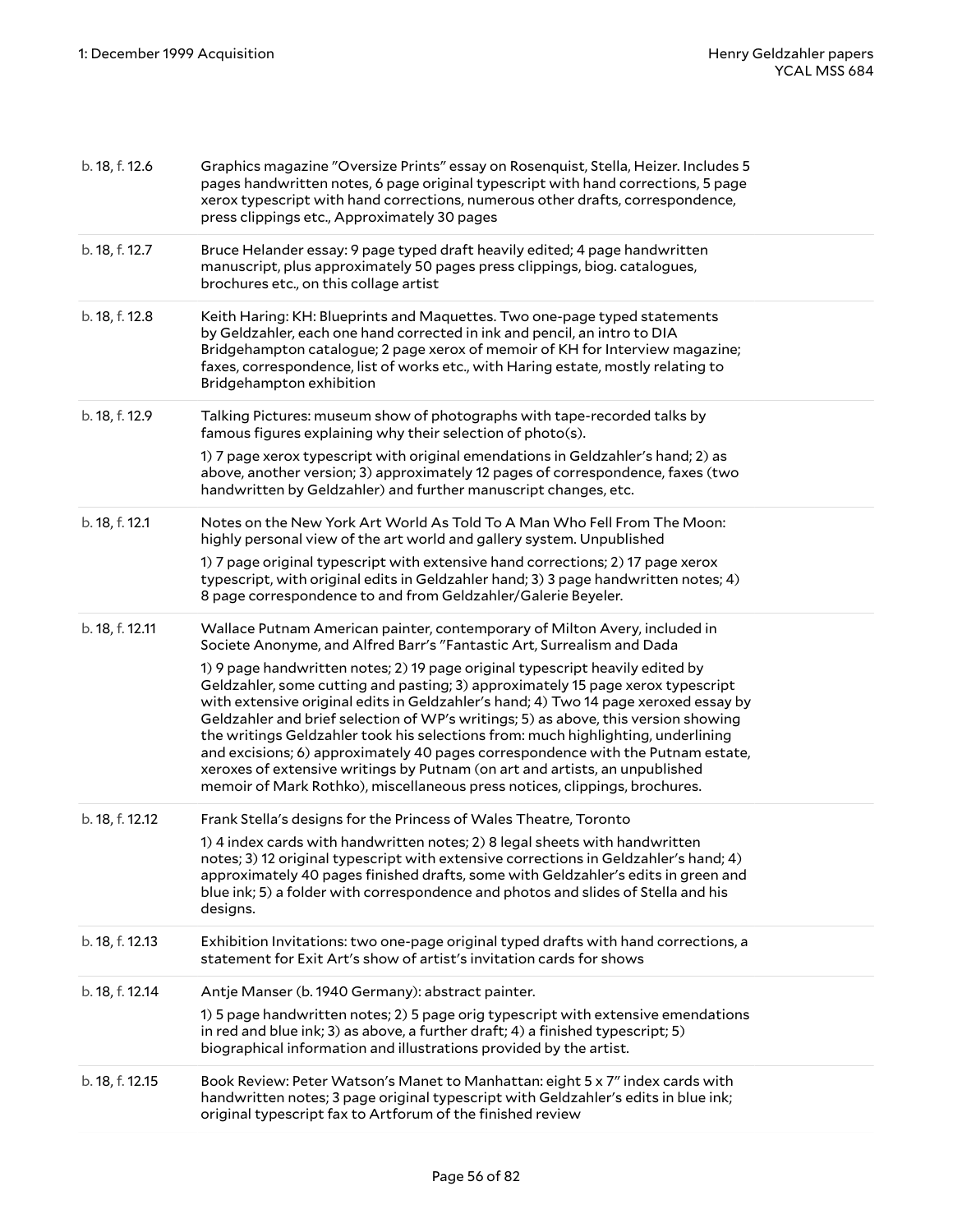| b. 18, f. 12.16 | Bruce Davidson: typed postcard signed on the verso of an original signed color<br>photo; one xeroxed fax from BD to Geldzahler; one xeroxed statement on series<br>"Life in Central Park."                                                                                                                                                                                                                                                     |      |
|-----------------|------------------------------------------------------------------------------------------------------------------------------------------------------------------------------------------------------------------------------------------------------------------------------------------------------------------------------------------------------------------------------------------------------------------------------------------------|------|
| b. 18, f. 12.17 | M. Tuma: approximately 12 pages of correspondence and info on this pastel artist;<br>a brief typed statement on her work by Geldzahler; numerous photos and gallery<br>brochures                                                                                                                                                                                                                                                               |      |
| b. 18, f. 12.18 | Michelle Charles: approximately 6 pages correspondence, project statements, and<br>a xerox of Geldzahler's letter of support for this local Hamptons artist                                                                                                                                                                                                                                                                                    |      |
| b. 18, f. 12.19 | Three Artists in Oaxaca. Three contemporary Mexican artists                                                                                                                                                                                                                                                                                                                                                                                    |      |
|                 | 1) 17 page handwritten notes; 2) 18 page original typescript with extensive edits<br>by Geldzahler in blue ink; 3) 13 page xerox of typescript draft; 4) 10 page as above,<br>with some original Geldzahler edits in red ink; 5) 14 page xerox final draft; 6)<br>approximately 6 pages of gallery correspondence.                                                                                                                             |      |
| b. 18, f. 12.2  | Dale Chihuly as of 1993                                                                                                                                                                                                                                                                                                                                                                                                                        | 1993 |
|                 | 1) 2 index cards and one legal sheet of handwritten notes; 2) 7 page original<br>typescript with Geldzahler's edits in blue ink; 3) 7 page xerox of heavily edited<br>draft; 4) 9 page typed interview between Geldzahler and DC, one copy heavily<br>edited by Geldzahler in blue ink; 5) 6 page xerox of final draft of essay; 6)<br>numerous photographs of the work; 7) one page letter/drawing by Chihuly dated<br>1993 April 27.         |      |
| b. 18, f. 12.21 | Thoughts on Hockney for Rizzoli's: three 5 x 7" pages of notes on Hockney; one<br>page letter and contract from Rizzoli's; list of works in planned publication                                                                                                                                                                                                                                                                                |      |
| b. 18, f. 12.22 | Andy Warhol's Portraits From the 1993 d'Offay/Thames and Hudson book                                                                                                                                                                                                                                                                                                                                                                           |      |
|                 | 1) "Virginal Voyeur" 16 page essay, original typescript with extensive edits by<br>Geldzahler in blue ink; 2) 20 pages, a clean draft of the above, xeroxed, some<br>corrections in blue in an editor's hand; 3) three pages of xeroxed faxed galleys<br>with original corrections by Geldzahler in blue ink; 4) approximately 20 pages of<br>correspondence with d'Offay gallery, original letters faxed from Geldzahler, press<br>clippings. |      |
| b. 18, f. 12.23 | Martin Kline exhibition catalog Stephen Mazoh Gallery: 5 pages original typescript<br>with extensive edits by Geldzahler in his hand; 2 pages handwritten notes;<br>numerous illustrations of flower paintings and drawings                                                                                                                                                                                                                    |      |
| b. 18, f. 12.24 | Lou Reed. An Introduction to Lou Reed's performance at the Guggenheim to<br>benefit the Mapplethorpe Galleries                                                                                                                                                                                                                                                                                                                                 |      |
|                 | 1) 2 pages handwritten notes; 2) 2 page typescript with changes in blue ink; 3)<br>1 page original typescript letter signed Geldzahler to Patti Smith with 1 page<br>autograph manuscript letter signed from Patti Smith; 4) numerous letters from<br>the Guggenheim Museum on the event.                                                                                                                                                      |      |
| b. 18, f. 12.24 | Keith Haring Memoir for Interview Mag: 5 page handwritten notes and draft; 2<br>page original typescript with extensive corrections by Geldzahler in black ink; 2<br>page typescript: a final version of the above, with handwritten fax cover sheet to<br>Ingrid Sichey                                                                                                                                                                       | 1992 |
| b. 18, f. 12.25 | Kenny Scharf: 2 pages original typescript with hand corrections in ink; two<br>versions of a one page blurb "Kenny Scharf's Deck of Playing Cards"                                                                                                                                                                                                                                                                                             |      |
| b. 18, f. 12.26 | Arman: "In the Desert Between Eden and Home"; 8 pages handwritten notes; 5<br>pages orig typescript with hand corrections in ink; 3 pages as above                                                                                                                                                                                                                                                                                             |      |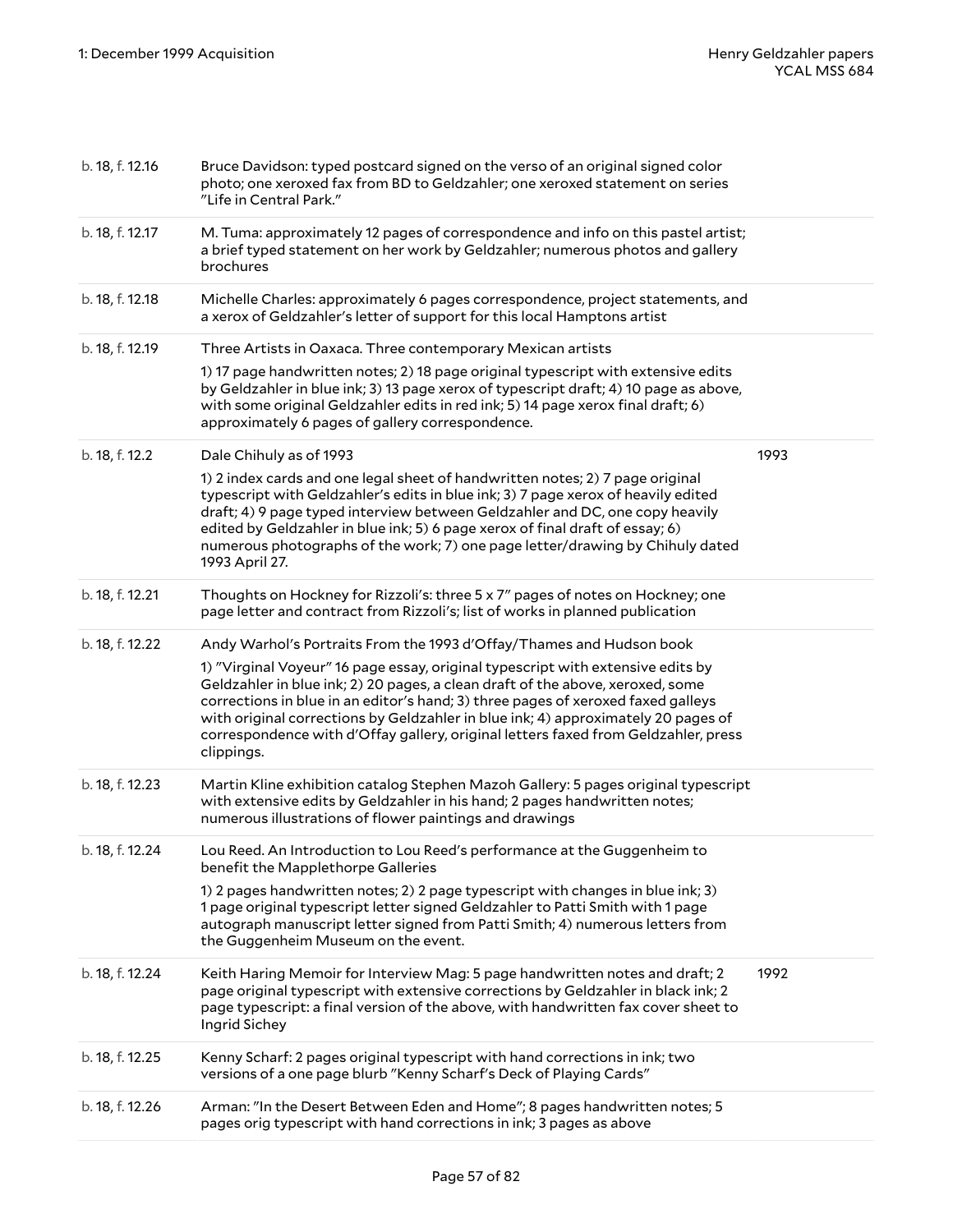| b. 18, f. 12.27 | Michelle Charles: three xeroxed letters of support to the Albee Foundation                                                                                                                                                                                                                                                                                                                                                                                                                                                        |           |
|-----------------|-----------------------------------------------------------------------------------------------------------------------------------------------------------------------------------------------------------------------------------------------------------------------------------------------------------------------------------------------------------------------------------------------------------------------------------------------------------------------------------------------------------------------------------|-----------|
| b. 18, f. 12.28 | Emilio Cruz: 6 page xerox of typescript letter signed from Emilio Cruz; 3 page xerox<br>typescript, writings and poems; a selection of color slides and transparencies of<br>recent paintings and sculpture                                                                                                                                                                                                                                                                                                                       |           |
| b. 18, f. 12.29 | Ed Moulthrop: 1 page typescript with corrections in green ink; bio, press notice and<br>photo of work                                                                                                                                                                                                                                                                                                                                                                                                                             |           |
| b. 18, f. 12.3  | Statement on Warhol film "Henry Geldzahler"                                                                                                                                                                                                                                                                                                                                                                                                                                                                                       |           |
|                 | 1) 2 page original typescript with corrections in hand; response to a questionnaire<br>from the Beaubourg on the circumstances of the shooting of the film, and his<br>present assessment of it; 2) 2 page fax from Centre Pompidou; 3) invitation to a<br>screening of "Superstar" the Life and Times of Andy Warhol; 4) transparencies and<br>catalogue of Warhols "Reigning Queens."                                                                                                                                           |           |
| b. 18, f. 12.31 | Keith Haring                                                                                                                                                                                                                                                                                                                                                                                                                                                                                                                      |           |
|                 | 1) 5 pages handwritten notes; 2) 1 page types with extensive corrections in blue<br>ink. "Keith Haring as Ethicist"; 3) 3 page fax with a few corrections in blue ink,<br>memoir of KH; 4) 10 pages xeroxes of a further draft of above, in triplicate; 5)<br>Programme for Haring memorial service at St John the Divine plus misc gallery and<br>fund-raising cards with Haring imagery                                                                                                                                         |           |
| b. 18, f. 12.32 | Ellsworth Kelly: 35mm color snapshots of Kelly 1960s prints, installation at<br>Bridgehampton DIA Foundation                                                                                                                                                                                                                                                                                                                                                                                                                      |           |
| b. 18, f. 12.33 | David Hockney Against Aids<br>1) 2 page original typescript with Geldzahler's corrections in ink, written as a<br>speech delivered at the Aids Project (Los Angeles) awards dinner. Original cover<br>letter to DH signed "Henry." 2) 7 color laser prints of various DH portraits of<br>Henry; 3) events programs and ads; 4) 1 page xerox of facsimile from DH to Harold<br>Evans at Random House complaining about design of his book; 5) cover letter with<br>two original photos of DH in Malibu by Ray Charles White, 1989. |           |
| b. 18, f. 12.34 | Hockney on Henry: various reproductions of depictions of Geldzahler by DH                                                                                                                                                                                                                                                                                                                                                                                                                                                         |           |
| b. 19, f. 12.35 | <b>Ellsworth Kelly Prints</b>                                                                                                                                                                                                                                                                                                                                                                                                                                                                                                     |           |
|                 | 1) 6 page handwritten notes; 2) 11 page original typescript with extensive editing<br>in blue ink, some cut and paste; 3) 6 page xerox of essay on EK by Dale McConathy,<br>with Geldzahler underlinings in blue ink; 4) 14 page xerox typescript of EK<br>interview by "MR" 1990/1991 (Mark Rosenthal).                                                                                                                                                                                                                          |           |
| b. 19, f. 12.36 | Jonathan Weinberg: slides and Polaroids of paintings, plus press release for his<br>book, "Speaking For Vice" (Yale University Press)                                                                                                                                                                                                                                                                                                                                                                                             |           |
| b. 19, f. 12.37 | Nick Rea: two watercolors by Scots artist, plus letter                                                                                                                                                                                                                                                                                                                                                                                                                                                                            |           |
| b. 19, f. 12.37 | Ray Johnson: approximately 30 pages of xeroxes, original collages, letters,<br>postcards from RJ                                                                                                                                                                                                                                                                                                                                                                                                                                  | 1971-1992 |
| b. 19, f. 12.38 | Eli Elysse: 5 page typescript with extensive edits in black ink; 2 page clean draft of<br>same; cover letter from the artist with catalogues and biblio/bio                                                                                                                                                                                                                                                                                                                                                                       |           |
| b. 19, f. 12.39 | Roberto Juarez: 1 page autograph manuscript letter signed from the artist, 5<br>snapshot photos enclosed; circa 15 gallery announcements, brochures, small<br>catalogues                                                                                                                                                                                                                                                                                                                                                          |           |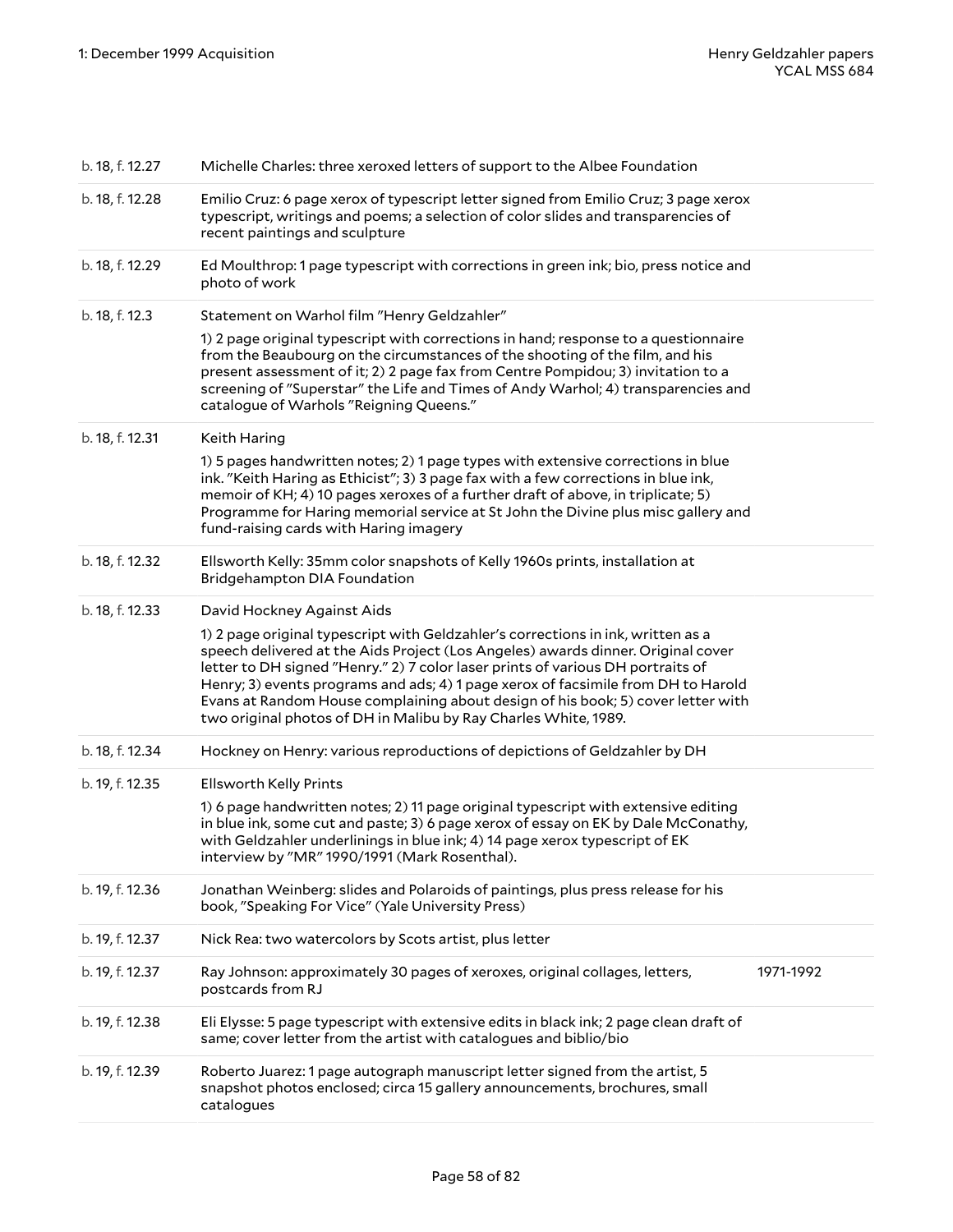| b. 19, f. 12.4  | Nancy Parkinson: Hamptons photographer. File containing two autograph<br>manuscript letters signed; vitae; laser prints of photos of Lichtenstein,<br>Rauschenberg, Castelli                                                                                                                                                                                                                                                                                                                                                                                                                                                                                                                                                                                                                                                                                                                |
|-----------------|---------------------------------------------------------------------------------------------------------------------------------------------------------------------------------------------------------------------------------------------------------------------------------------------------------------------------------------------------------------------------------------------------------------------------------------------------------------------------------------------------------------------------------------------------------------------------------------------------------------------------------------------------------------------------------------------------------------------------------------------------------------------------------------------------------------------------------------------------------------------------------------------|
| b. 19, f. 12.41 | Joan Mitchell Foundation: letter to Geldzahler asking him to serve as Nominator;<br>faxed acceptance note                                                                                                                                                                                                                                                                                                                                                                                                                                                                                                                                                                                                                                                                                                                                                                                   |
| b. 19, f. 12.42 | Robert Harms: Hamptons painter extensively collected by Geldzahler. 2 page<br>original typescript with corrections in red and blue ink; 1 page typescript notes;<br>handwritten cover letter; numerous xeroxes of letters sent to galleries and<br>collectors seeking shows/sales for the work. Numerous gallery announcement<br>cards, small catalogue with Intro by Geldzahler                                                                                                                                                                                                                                                                                                                                                                                                                                                                                                            |
| b. 19, f. 12.43 | Dale Chihuly: circa 50 items<br>1) 3 autograph manuscript letters signed, DC to Geldzahler; 2) 2 autograph<br>manuscript letters signed by Chihuly with a Polaroids] collage; 3) circa 40<br>Polaroids of work and portraits of DC; 4) 1 page handwritten note on DC by<br>Geldzahler; 5) 3 page fax of draft of Geldzahler text ("Statement About Dale<br>Chihuly's work for Japanese catalogue"), with edit by Geldzahler in black ink; 6) 2<br>typescript letter signed by Geldzahler including drafts of a letter to Fred Licht $@$<br>Guggenheim Museum, Venice, regarding a show of Chihuly's "Venetian" series; 7)<br>6 pages fax from Chihuly studio re European shows; 8) 2 autograph manuscript<br>letters signed by DC; 9) copies of correspondence from Geldzahler to DC; 10)<br>numerous gallery announcements, press clippings and 4 x 5 color transparencies<br>of artworks. |
| b. 19, f. 12.44 | Ray Charles White: 5 page original typescript essay with numerous additions;<br>1 page autograph manuscript signed from RCW; a few faxes and gallery<br>announcements                                                                                                                                                                                                                                                                                                                                                                                                                                                                                                                                                                                                                                                                                                                       |
| b. 19, f. 12.45 | John Chamberlain: faxes, letters from Chamberlain studio, xeroxes of poems by JC;<br>laser xeroxes, gallery announcements, snapshots of artworks                                                                                                                                                                                                                                                                                                                                                                                                                                                                                                                                                                                                                                                                                                                                            |
| b. 19, f. 12.46 | Scott Kilgour: two original typescript drafts (1 page each) on Kilgour's paintings,<br>numerous edits in red and black ink. Some press releases, Polaroids, and gallery<br>announcements                                                                                                                                                                                                                                                                                                                                                                                                                                                                                                                                                                                                                                                                                                    |
| b. 19, f. 12.47 | Tom Slaughter: 9 page original typescript of essay on Tom Slaughter, with<br>additions in black and blue ink; numerous gallery announcements, portraits of the<br>artist, transparencies                                                                                                                                                                                                                                                                                                                                                                                                                                                                                                                                                                                                                                                                                                    |
| b. 19, f. 12.48 | Francesco Clemente: working file for Sezon Museum (Japan) exhibition text for<br>Clemente retrospective (The last text Geldzahler wrote)<br>1) 38 page (81/2 x 11") legal pad with handwritten notes on FC's work, much of<br>it written while talking with Clemente; 2) 8 page $(5 \times 7)$ legal pad with further<br>handwritten notes; 3) circa 35 page xerox of various published writings on FC<br>including Whitechapel catalogue, Contemp Italian Masters, Met Museum print<br>catalogue raisonne, Fresco catalogue etc. (two copies of this file); 4) 14 page<br>original and xeroxed faxed correspondence to and from Geldzahler, d'Offay<br>Gallery, Sezon Museum, and Clemente studio; 5) 12 page typed checklist of the<br>exhibition; 6) 5 page xerox of corrected galleys; 7) circa 100 color laser xerox<br>prints.                                                        |
|                 |                                                                                                                                                                                                                                                                                                                                                                                                                                                                                                                                                                                                                                                                                                                                                                                                                                                                                             |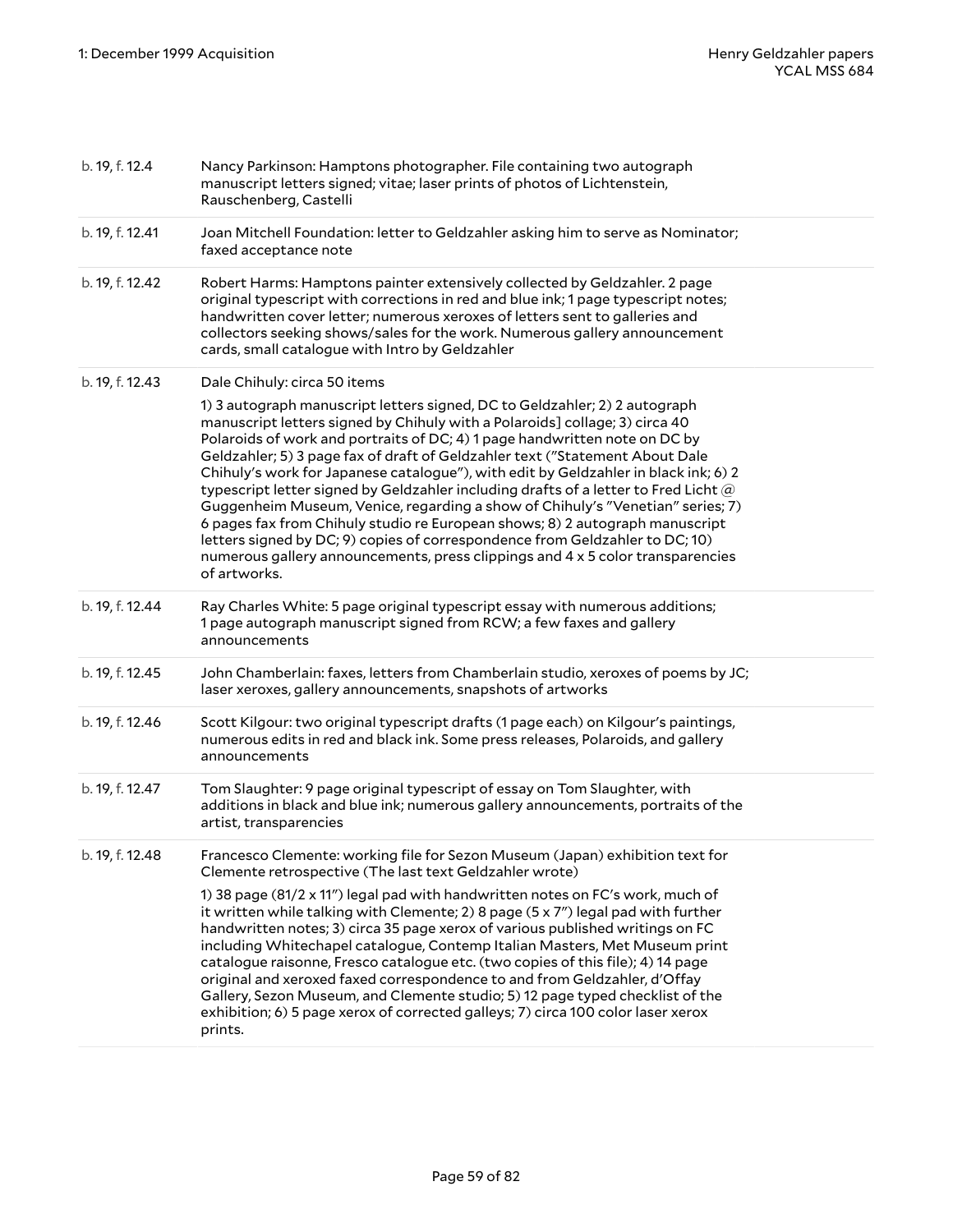| b. 19, f. 12.49 | Ike Ude                                                                                                                                                                                                                                                                                                                                                                                                                                                                                                                                                                                                              |
|-----------------|----------------------------------------------------------------------------------------------------------------------------------------------------------------------------------------------------------------------------------------------------------------------------------------------------------------------------------------------------------------------------------------------------------------------------------------------------------------------------------------------------------------------------------------------------------------------------------------------------------------------|
|                 | 1) Circa 50 slides of work by this young Nigerian painter, 1991-93; 2) 2 contact<br>sheets of Ike Ude performing ritual face-painting; 3) 5 page handwritten<br>manuscript "Laughter" by I.U.; 4) 6 page xeroxed typescript of writings by I.U.<br>including the above; 5) six handpainted greeting cards from I.U. to Geldzahler; 6)<br>2 autograph letters signed (1 page each) to Geldzahler from I.U.; 7) 1 page xeroxed<br>letter of recommendation from Geldzahler.                                                                                                                                            |
| b. 19, f. 12.5  | Jim Rosenquist's New Studio: 5 page xeroxed typescript of text by Geldzahler on<br>JR's Florida studio                                                                                                                                                                                                                                                                                                                                                                                                                                                                                                               |
| b. 19, f. 12.51 | Jack Whitten                                                                                                                                                                                                                                                                                                                                                                                                                                                                                                                                                                                                         |
|                 | 1) 2 page original typescript with a few corrections in hand, stapled to this a one<br>page handwritten note; 2) 2 page autograph manuscript letter signed from JW to<br>Geldzahler (20 March 1992) with xerox of same, showing Geldzahler's highlights<br>and excerpts, in blue ink; 3) xerox of typed letter from Geldzahler to JW (23 April<br>1992); 4) 1 page autograph manuscript letter signed from JW to Geldzahler (24 Jan<br>1994); 5) one index card with notes on JW; 6) correspondence from the Newark<br>Museum of loan of work; 7) three published catalogues on JW, transparencies,<br>artist's bio. |
| b. 19, f. 12.52 | Proposal for an exhibition in Mexico: 2 page typescript letter signed from<br>Geldzahler proposing an exhibition of works from his collection, 5 page list of<br>works attached; 10 page handwritten notes on exhibition (not Geldzahler's hand)                                                                                                                                                                                                                                                                                                                                                                     |
| b. 19, f. 12.53 | Returned Mail to Artists: letters to (and from) Geldzahler from artists soliciting<br>his views on their work. circa 25 pages                                                                                                                                                                                                                                                                                                                                                                                                                                                                                        |
| b. 19, f. 12.54 | Stern Magazine: article featuring Geldzahler with Warhol Disaster painting                                                                                                                                                                                                                                                                                                                                                                                                                                                                                                                                           |
| b. 19, f. 12.55 | Certificates of Authenticity: mostly Warhol Foundation, some transfer forms from<br>John Chamberlain studio                                                                                                                                                                                                                                                                                                                                                                                                                                                                                                          |
| b. 19, f. 12.56 | Interview with Ingrid Sichey: this interview served as a Foreword to Geldzahler's<br>book of Selected Essays, Making it New                                                                                                                                                                                                                                                                                                                                                                                                                                                                                          |
|                 | 1) 20 page typed interview. Six versions from first transcription to final edit; two<br>versions contain Geldzahler's extensive edits in blue ink; 2) 6 page handwritten<br>notes on legal paper. Mostly Geldzahler rewriting his responses to questions.; 3) 1<br>page xerox of handwritten fax from Geldzahler to IS.                                                                                                                                                                                                                                                                                              |
| b. 19, f. 12.57 | Letters of Recommendation: circa 30 page file, mostly xeroxes, letters of support<br>for artists, scholars etc., to foundations, universities, etc.                                                                                                                                                                                                                                                                                                                                                                                                                                                                  |
| b. 19, f. 12.58 | Articles about Geldzahler: circa 40 page file of articles on Geldzahler from New<br>York magazine, the New Yorker, NY Times etc.                                                                                                                                                                                                                                                                                                                                                                                                                                                                                     |
| b. 19, f. 12.59 | The Andy Warhol Museum                                                                                                                                                                                                                                                                                                                                                                                                                                                                                                                                                                                               |
|                 | 1) 8 page handwritten notes on ideas for programming at Warhol Museum,<br>Pittsburgh; 2) 6 page typescript, as above, edits in blue ink; 3) 48 page file of letters<br>and notes to and from Geldzahler, Tom Armstrong, Mark Francis and Arch Gillies,<br>regarding the direction of the Warhol Museum, including inaugurating activities,<br>architectural matters, installation of works, film and video programming; 4) two<br>press folders with extensive info on the museum.                                                                                                                                   |
| b. 19, f. 12.6  | Biographical Information: several versions of a 4 page biog of Geldzahler                                                                                                                                                                                                                                                                                                                                                                                                                                                                                                                                            |
| b. 19, f. 12.61 | DIA Bridgehampton: a list of 16 exhibitions organized by Geldzahler                                                                                                                                                                                                                                                                                                                                                                                                                                                                                                                                                  |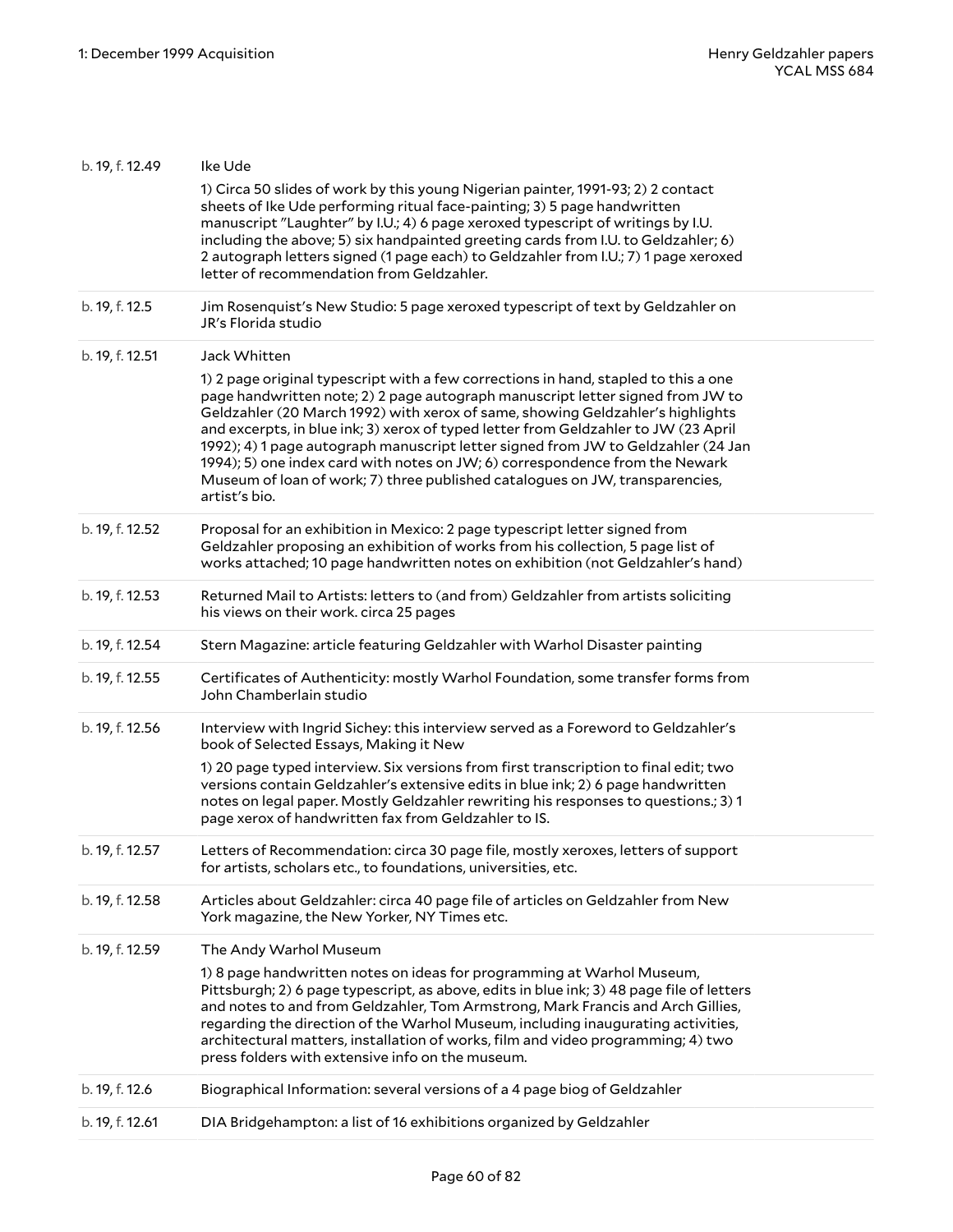| b. 19, f. 12.62 | Michael Hurson                                                                                                                                                                                                                                                                                                                                                                                                                                                                                                                                                                                                                                           | 1991-1993          |
|-----------------|----------------------------------------------------------------------------------------------------------------------------------------------------------------------------------------------------------------------------------------------------------------------------------------------------------------------------------------------------------------------------------------------------------------------------------------------------------------------------------------------------------------------------------------------------------------------------------------------------------------------------------------------------------|--------------------|
|                 | 1) 1 page typescript letter signed from MH (7.7.93) with 2 page xerox photo and<br>plan, regarding the repair of a balsam wood sculpture; 2) Letters from MH to<br>Geldzahler, on his work: 1 page typescript letter signed (2.13.92); 2 page typescript<br>letter signed (11.12.91) 2 page typescript letter signed with hand corrections<br>(10.1.91); 1 page typescript letter signed (1.27.92); 1 page typescript letter signed<br>(12.2.92); 1 page typescript letter signed (5.21.93); 3) 19 page proposal assembled<br>by MH for Geldzahler potential exhibition at DIA Bridgehampton; 4) 32 page xerox<br>file of interviews and articles on MH. |                    |
| b. 19, f. 12.63 | Bill Tarr: 24 page file of amusing drawings for sculpture and projects from 1972                                                                                                                                                                                                                                                                                                                                                                                                                                                                                                                                                                         | 1972               |
| b. 19, f. 12.64 | Nick Tarr: A Hamptons sculptor of "optical boxes": 3 page handwritten notes;<br>2 page original typescript with hand corrections; 1 page xerox typescript, a<br>further draft of the above; 4 page press info and clips; color laser print signed to<br>Geldzahler by the artist                                                                                                                                                                                                                                                                                                                                                                         |                    |
| b. 19, f. 12.65 | Haring/Warhol: 2 page original typescript with hand corrections, a text to<br>accompany a portfolio of prints by KH done as homage to AW                                                                                                                                                                                                                                                                                                                                                                                                                                                                                                                 |                    |
| b. 19, f. 12.66 | David Dinkins: 9 pages of letters and faxes from former Commissioner of Parks,<br>Gordon Davis, seeking support for David Dinkins NYC mayoral campaign                                                                                                                                                                                                                                                                                                                                                                                                                                                                                                   |                    |
| b. 19, f. 13.1  | Pop Art Panel: 1985 reconvening of the 1962 MoMA panel with original<br>participants Peter Selz, Hilton Kramer, Stanley Kunitz, Dore Ashton and<br>Geldzahler: 37 page xeroxed transcript; xerox of 1962 transcript; 1 page of<br>handwritten notes on Pop Art                                                                                                                                                                                                                                                                                                                                                                                           | 1962, 1985         |
| b. 19, f. 13.2  | The New Yorker: issue with Calvin Tompkins profile                                                                                                                                                                                                                                                                                                                                                                                                                                                                                                                                                                                                       | 1971 November<br>6 |
| b. 19, f. 13.3  | Department of Cultural Affairs (NYC): annual reports with extensive<br>introductions by Geldzahler, during Geldzahler's tenure as Commissioner                                                                                                                                                                                                                                                                                                                                                                                                                                                                                                           | 1981-1982          |
|                 |                                                                                                                                                                                                                                                                                                                                                                                                                                                                                                                                                                                                                                                          |                    |
| b. 19, f. 13.4  | Lecture Notes: Chicago lecture: 3 page handwritten notes on legal paper                                                                                                                                                                                                                                                                                                                                                                                                                                                                                                                                                                                  | 1984 May 21        |
| b. 19, f. 13.5  | Larry Rivers: essay to Jewish Museum painting show, "The History of Matzoh": 6<br>page handwritten notes on legal paper; 6 page typewritten draft with extensive<br>corrections by hand; 4 page xerox of further draft with corrections; 1 page<br>typescript letter signed from Jewish Museum curator                                                                                                                                                                                                                                                                                                                                                   |                    |
| b. 19, f. 13.6  | Discerning Quality in Recent Art: talk at Parrish Art Museum, Southampton, N.Y.<br>Lecture Notes: 1 page xerox typescript with hand corrections(2 copies); 10 page<br>handwritten notes on 5 x 7" legal paper; 1 page handwritten notes on legal paper                                                                                                                                                                                                                                                                                                                                                                                                   | 1984 August 23     |
| b. 19, f. 13.7  | Jules Stein: article on the home of collection of Jules and Doris Stein, Hollywood<br>collectors: 8 page xerox of article with Geldzahler's edits; 10 page original<br>typescript with extensive edits by Geldzahler in red and black ink; 6 page<br>typescript of further draft (5 pages xerox, 1 page original) with edits                                                                                                                                                                                                                                                                                                                             |                    |
| b. 19, f. 13.8  | Modern Art in America: 10 page original typescript with extensive edits in ink by<br>Geldzahler; 10 page xerox of comparative illustrations ledger                                                                                                                                                                                                                                                                                                                                                                                                                                                                                                       |                    |
| b. 19, f. 13.9  | Bibliography: 4 page listing of recent articles and texts by Geldzahler                                                                                                                                                                                                                                                                                                                                                                                                                                                                                                                                                                                  | circa 1980s        |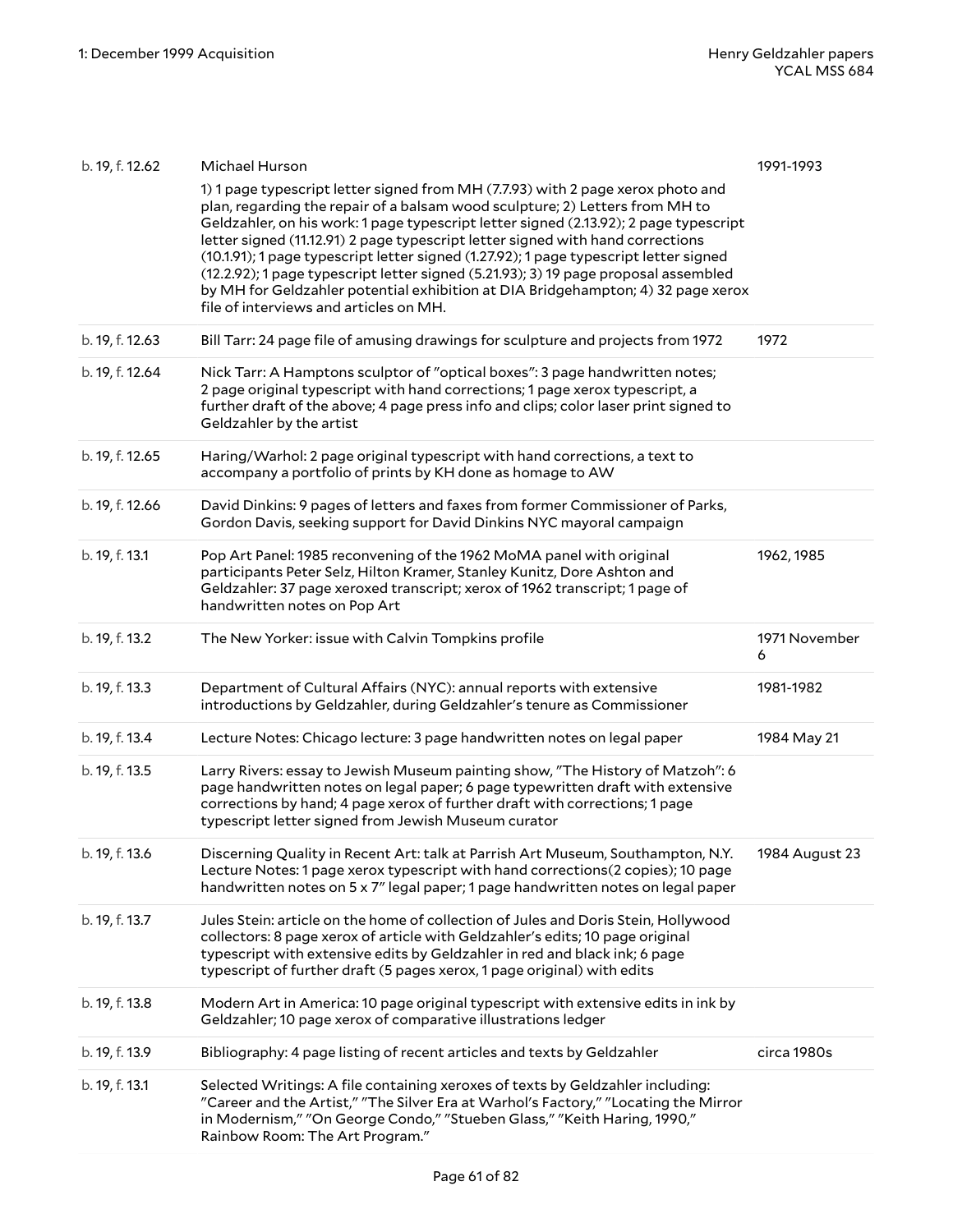| b. 19, f. 13.11 | A Renewed Abstraction in Painting: 4 page original typescript with extensive edits 1990<br>in black ink, some cut and paste                                                                                                                                                                                                                                                                                                                                                |              |
|-----------------|----------------------------------------------------------------------------------------------------------------------------------------------------------------------------------------------------------------------------------------------------------------------------------------------------------------------------------------------------------------------------------------------------------------------------------------------------------------------------|--------------|
| b. 19, f. 13.12 | Managing the Arts: Wharton Business School magazine, extensive interview with<br>Geldzahler                                                                                                                                                                                                                                                                                                                                                                                |              |
| b. 19, f. 13.13 | Pop Art in 1985: 1 page handwritten notes on legal paper                                                                                                                                                                                                                                                                                                                                                                                                                   | 1985         |
| b. 19, f. 13.14 | Domus mag: article with photos of Geldzahler's apartment at 33 West 9th Street                                                                                                                                                                                                                                                                                                                                                                                             | 1983 August  |
| b. 19, f. 13.15 | Underknowns: 8 page handwritten notes on legal paper, for PS1 exhibition                                                                                                                                                                                                                                                                                                                                                                                                   |              |
| b. 20, f. 13.16 | Colombia exhibition: letters, notes, slides, catalogues for exhibitions planned for<br>Centro Colombo Americano exhibition space                                                                                                                                                                                                                                                                                                                                           |              |
| b. 20, f. 13.17 | Making it New: working materials for Geldzahler's book of collected essays and<br>interviews: 3 page xeroxes of faxes regarding legal contract; circa 50 pages of<br>faxes, correspondence notes (some original, mostly xeroxes) regarding all aspects<br>of the book: Foreword by Hockney, Geldzahler's acknowledgments, corrections,<br>selection of texts, book cover etc., Plus a large public relations file (Ira Silverberg,<br>publicist) regarding book promotion. |              |
| b. 20, f. 13.18 | Christopher Wilmarth: correspondence, photos, faxes regarding Geldzahler's<br>Wilmarth exhibition at DIA Bridgehampton                                                                                                                                                                                                                                                                                                                                                     |              |
| b. 20, f. 13.19 | Olympic Games, Atlanta: press info, requesting Geldzahler's involvement with<br>visual arts program                                                                                                                                                                                                                                                                                                                                                                        | 1996         |
| b. 20, f. 13.2  | Bow Tie Business: info from a bow tie manufacturer seeking Geldzahler's<br>participation in the business                                                                                                                                                                                                                                                                                                                                                                   |              |
| b. 20, f. 13.21 | Objects and Subjects in Warhol's Work: 37 page lecture transcript from the Art<br>Gallery of Western Australia, hand corrected by Geldzahler in blue ink, through<br>page 12; a second copy, uncorrected. Cover letter from lecture hosts.                                                                                                                                                                                                                                 |              |
| b. 20, f. 13.22 | Christopher Wilmarth Estate: letters and notes (mostly original) regarding the<br>estate of CW; numerous letters from his widow, Susan Wilmarth                                                                                                                                                                                                                                                                                                                            |              |
| b. 20, f. 13.23 | Modern Art in America: chapters 1-6, xeroxes, some cut and pasted                                                                                                                                                                                                                                                                                                                                                                                                          |              |
| b. 20, f. 13.24 | Nelson Lecture Agency: correspondence with lecture agency, 7 pages                                                                                                                                                                                                                                                                                                                                                                                                         | 1992 January |
| b. 20, f. 13.25 | Decorative Arts: "Kissing Cousins: Kinships and Distinctions/Native America and circa 1992<br>Fifties Italy." Original 3 page typescript with extensive edits in blue and black ink,<br>text for Martin Cohen Gallery. Five snapshots of Italian glass vases                                                                                                                                                                                                               |              |
| b. 20, f. 13.26 | Joseph Geldzahler (Father) Funeral Speech: 16 page handwritten notes on legal<br>paper; 4 page original typescript with corrections in blue ink; numerous letters of<br>condolence                                                                                                                                                                                                                                                                                         |              |
| b. 20, f. 13.27 | Photos of Geldzahler: a file of photos of Geldzahler, ill, taken by Laurie Lambrecht                                                                                                                                                                                                                                                                                                                                                                                       | 1994 July 17 |
| b. 20, f. 13.28 | Modern Art in America: two chapters: Frank Lloyd Wright and Louis Comfort<br>Tiffany; Duchamp and Picabia: circa 60 pages of original typescript, heavily edited<br>with cutting and pasting; circa 26 pages xeroxed typescript with orig edits in black<br>ink; circa 35 pages handwritten notes on legal paper                                                                                                                                                           |              |
|                 |                                                                                                                                                                                                                                                                                                                                                                                                                                                                            |              |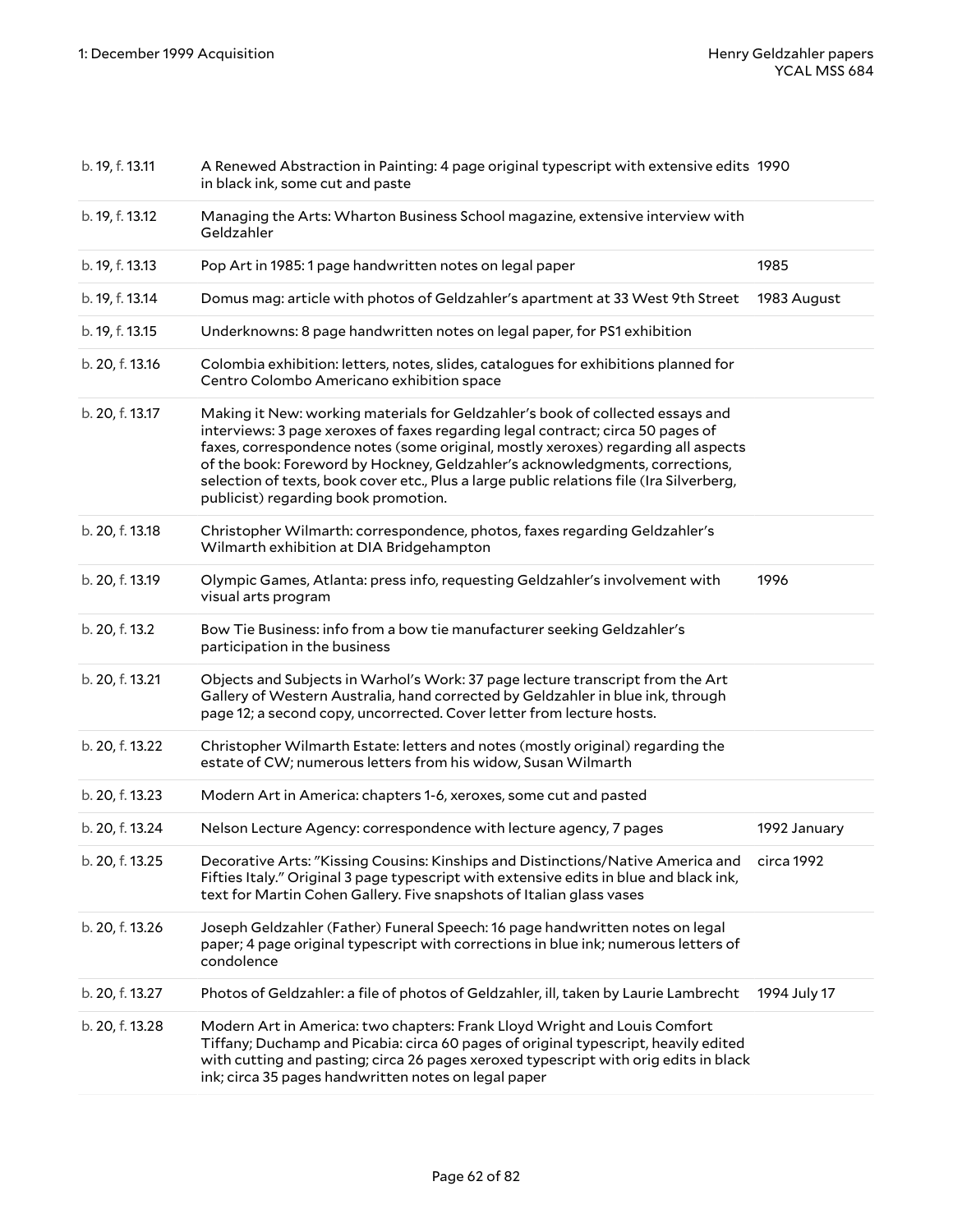| b. 20, f. 13.29                 | Modern Art in America: Frank Lloyd Wright and Louis Comfort Tiffany: 12 page<br>handwritten notes on 5 x 7" legal pad; 2 pages handwritten notes on legal paper;<br>14 page typescript heavily edited with cutting and pasting; circa 40 page xeroxed<br>typescript with corrections                                                                                                                                                                                                                         |                  |
|---------------------------------|--------------------------------------------------------------------------------------------------------------------------------------------------------------------------------------------------------------------------------------------------------------------------------------------------------------------------------------------------------------------------------------------------------------------------------------------------------------------------------------------------------------|------------------|
| b. 20, f. 13.3                  | Modern Art in America: preface, revised with notes by RF; xeroxed typescript of<br>Chapters 4 (Stieglitz) and 5 (Armory Show)                                                                                                                                                                                                                                                                                                                                                                                |                  |
| b. 20, f. 13.31                 | Modern Art in America: chapter 7: Regionalism                                                                                                                                                                                                                                                                                                                                                                                                                                                                |                  |
| b. 20, f. 13.32                 | Hockney fax exhibition: circa 100 pages of faxes by Hockney, with some<br>correspondence and writings by Geldzahler on an exhibition made by Hockney in<br>California and faxed to a gallery in Brazil                                                                                                                                                                                                                                                                                                       |                  |
| b. 20, f. 13.33                 | Last Note: copy of last note (written to Randall Bourscheidt)                                                                                                                                                                                                                                                                                                                                                                                                                                                |                  |
| b. 20, f. 13.34                 | Obituary file: numerous obituary notices of Geldzahler from NY Times,<br>Southampton Press, NY Observer, Time magazine etc.                                                                                                                                                                                                                                                                                                                                                                                  |                  |
| b. 20, f. 13.35                 | Memorial Service at MET: invitation and programs to Geldzahler memorial service<br>at the MET Museum                                                                                                                                                                                                                                                                                                                                                                                                         |                  |
|                                 | Audiocassettes                                                                                                                                                                                                                                                                                                                                                                                                                                                                                               |                  |
|                                 | Box 21 (audiocassettes): Use of originals is restricted. Reference copies may be<br>requested. Consult Access Services for further information.                                                                                                                                                                                                                                                                                                                                                              |                  |
|                                 | Reference copies are available for audiocassettes A5. "The Sixties the Way They<br>Were", lecture by Henry Geldzahler at Guild Hall in East Hampton, 1991 September<br>22; A9. Lecture at FAWC - Fine Arts Works Center in Provincetown, MA. Lecture is<br>about sixties and the way they were. Approximate time 60:00 min., 1991 December<br>14; and A12. Henry Geldzahler Speaking to Southampton Artists, 1989 June 23.                                                                                   |                  |
| b. 21, f. A1,<br>39002137164076 | "What I know about Photography", lecture by Henry Geldzahler at Museo de 1992 May 14<br>Monterrey in Mexico.<br>1 Audiocassette 00:49:39 Duration (HH:MM:SS.mmm)<br>The program is distorted at times. Audio, at times, is unbalanced.                                                                                                                                                                                                                                                                       |                  |
|                                 | Audiovisual material. Restricted fragile. Reference copies may be requested.<br>Consult Access Services for further information.                                                                                                                                                                                                                                                                                                                                                                             |                  |
| b. 21, f. A2,<br>39002137164084 | "Objects and Subjects in Warhol's Art", lecture by Henry Geldzahler at the<br>Art of Western Australia, Perth, Australia, 6 - 7.15 PM (1 of 2)<br>1 Audiocassette 01:28:44 Duration (HH:MM:SS.mmm)<br>The program is distorted at times. Audio, at times, sounds hollow or unclear.                                                                                                                                                                                                                          | 1994 March 1     |
|                                 | Audiovisual material. Restricted fragile. Reference copies may be requested.<br>Consult Access Services for further information.                                                                                                                                                                                                                                                                                                                                                                             |                  |
| b. 21, f. A3,<br>39002137164092 | "Objects and Subjects in Warhol's Art", lecture by Henry Geldzahler at<br>the Museum of Contemporary Art, Sydney, Australia, poor quality sound<br>because it was taped from VCR tape (2 of 2)<br>1 Audiocassette 01:14:18 Duration (HH:MM:SS.mmm)<br>The program is distorted at times. Audio, at times, sounds hollow or unclear.<br>High background noise is present. Static is present. Audio is unbalanced at<br>times.<br>Audiovisual material. Restricted fragile. Reference copies may be requested. | 1994 February 23 |
|                                 | Consult Access Services for further information.                                                                                                                                                                                                                                                                                                                                                                                                                                                             |                  |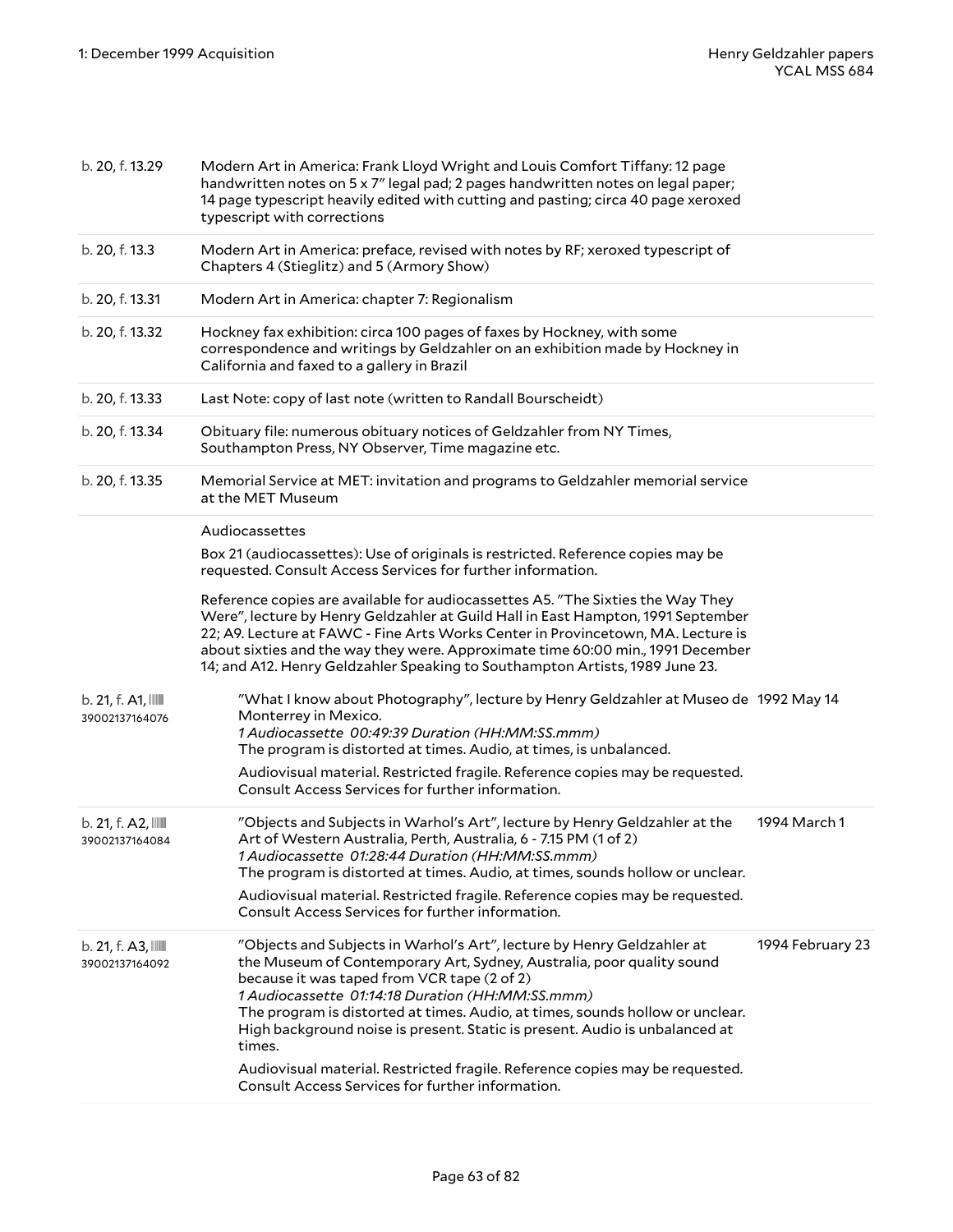Audiocassettes (continued)

| b. 21, f. A4,<br>39002137164100       | Dale Chihuly on his own work, tape #1<br>1 Audiocassette 00:38:50 Duration (HH:MM:SS.mmm)<br>The program is distorted at times. High background noise is present.<br>Audiovisual material. Restricted fragile. Reference copies may be requested.<br>Consult Access Services for further information.                                                                                                                                                     | 1985 December<br>17  |
|---------------------------------------|-----------------------------------------------------------------------------------------------------------------------------------------------------------------------------------------------------------------------------------------------------------------------------------------------------------------------------------------------------------------------------------------------------------------------------------------------------------|----------------------|
| b. 21, f. A5,<br>39002137164118       | "The Sixties the Way They Were", lecture by Henry Geldzahler at Guild Hall<br>in East Hampton<br>1 Audiocassette 00:36:29 Duration (HH:MM:SS.mmm)<br>High amounts of hiss are present. The program is distorted at times.<br>Audiovisual material. Restricted fragile. Reference copies may be requested.<br>Consult Access Services for further information.                                                                                             | 1991 September<br>22 |
| b. 21, f. A6,<br>39002137164126       | Master tape of a first interview between Henry Geldzahler and Jules Olitski<br>1 Audiocassette 01:33:50 Duration (HH:MM:SS.mmm)<br>High background noise is present. The program is distorted at times. Static<br>is present.<br>Audiovisual material. Restricted fragile. Reference copies may be requested.<br>Consult Access Services for further information.                                                                                         | 1990 April 11        |
| b. 21, f. A7, IIII<br>39002137164134  | Master tape of an Second Interview between Henry Geldzahler and Jules<br>Olitski<br>1 Audiocassette 01:04:53 Duration (HH:MM:SS.mmm)<br>Audio is unbalanced at times. The program is distorted at times. High<br>background noise is present. Static is present. The program is in silence from<br>01:03:01-01:03:34.<br>Audiovisual material. Restricted fragile. Reference copies may be requested.<br>Consult Access Services for further information. | 1994 April 20        |
|                                       |                                                                                                                                                                                                                                                                                                                                                                                                                                                           |                      |
| b. 21, f. A8,<br>39002137164142       | <b>Project Talking Pictures</b><br>1 Audiocassette 00:02:38 Duration (HH:MM:SS.mmm)<br>The program is distorted at times.<br>This is a short recording by Henry Geldzahler on a photograph by Consuela<br>Canaga that he had chosen as a picture to talk about. This is a last recording<br>that Henry did.<br>Audiovisual material. Restricted fragile. Reference copies may be requested.<br>Consult Access Services for further information.           | 1994 July 27         |
| b. 21, f. A9, IIII<br>39002137164159  | Lecture at FAWC - Fine Arts Works Center in Provincetown, MA.<br>1 Audiocassette 01:04:14 Duration (HH:MM:SS.mmm)<br>Lecture is about sixties and the way they were.                                                                                                                                                                                                                                                                                      | 1991 December<br>14  |
| b. 21, f. A10, IIII<br>39002137164167 | Ellsworth Kelly at FWAM, by reporter Joan Davidow, KERA 90.1, Dallas/Ft.<br>Worth/ Denton; Interview of Henry Geldzahler by Joan Davidow<br>1 Audiocassette 00:20:56 Duration (HH:MM:SS.mmm)<br>The program is distorted at times. Static is present. An echo can be heard in<br>the audio at times.<br>Audiovisual material. Restricted fragile. Reference copies may be requested.<br>Consult Access Services for further information.                  | 1987 October 14      |
| b. 21, f. A11, IIII<br>39002137164175 | Tel Aviv Symposium<br>1 Audiocassette 00:50:04 Duration (HH:MM:SS.mmm)<br>Audiovisual material. Restricted fragile. Reference copies may be requested.<br>Consult Access Services for further information.                                                                                                                                                                                                                                                | undated              |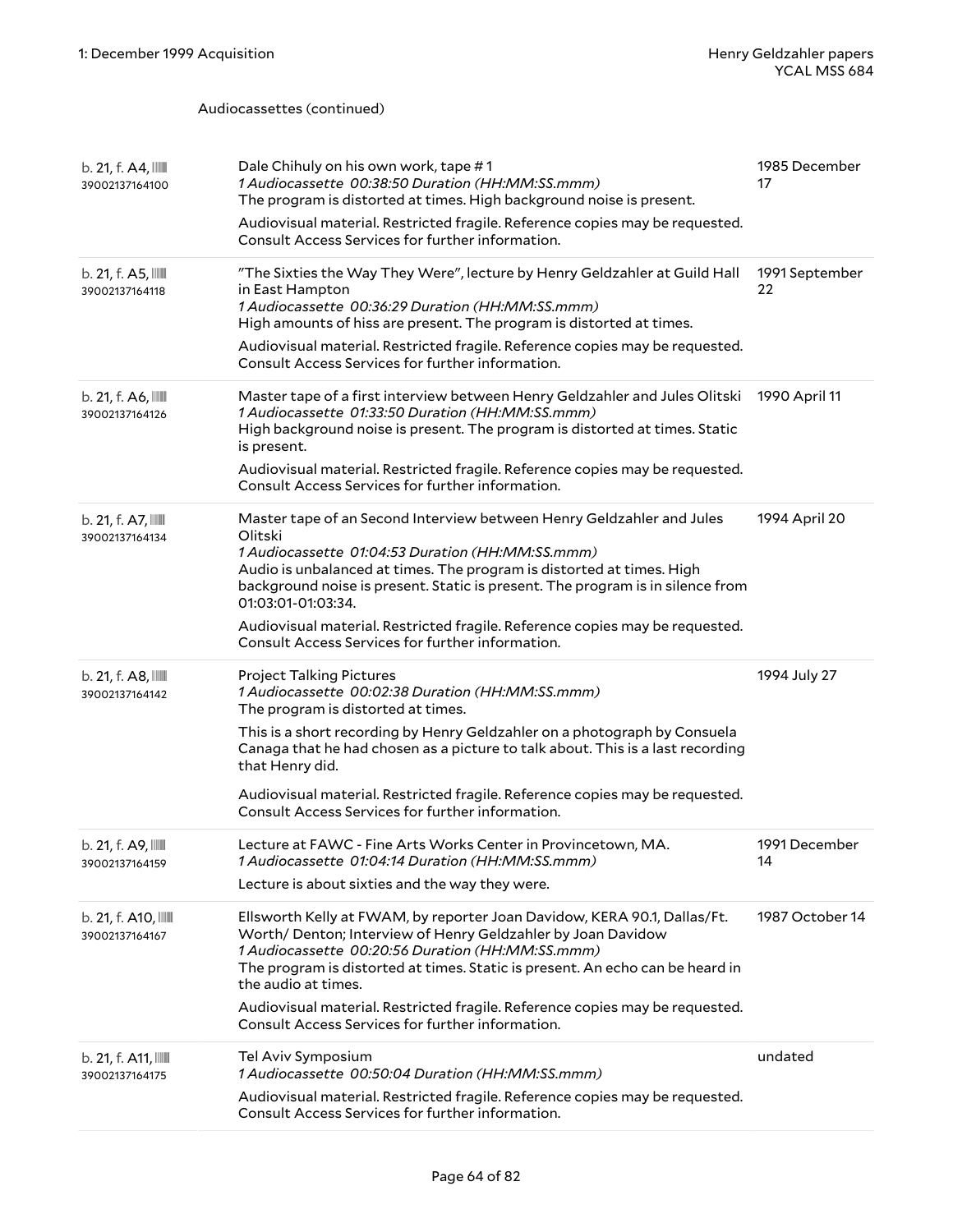Audiocassettes (continued)

| b. 21, f. A12, IIII<br>39002137164183 | Henry Geldzahler Speaking to Southampton Artists<br>1 Audiocassette 01:16:26 Duration (HH:MM:SS.mmm)<br>The program is distorted at times. High background noise is present. Audio,<br>at times, sounds hollow or unclear.<br>Audiovisual material. Restricted fragile. Reference copies may be requested.<br>Consult Access Services for further information.                                                                                                                    | 1989 June 23        |
|---------------------------------------|-----------------------------------------------------------------------------------------------------------------------------------------------------------------------------------------------------------------------------------------------------------------------------------------------------------------------------------------------------------------------------------------------------------------------------------------------------------------------------------|---------------------|
| b. 21, f. A13, IIII<br>39002137164191 | Tape of phone conversation between Henry Geldzahler and Dale Chihuly<br>1 Audiocassette 00:22:02 Duration (HH:MM:SS.mmm)<br>Static and high amounts of hiss and frequency background noise are present.<br>The program is distorted at times.<br>Audiovisual material. Restricted fragile. Reference copies may be requested.<br>Consult Access Services for further information.                                                                                                 | undated             |
| b. 21, f. A14, IIII<br>39002137164209 | Untitled<br>1 Audiocassette 00:04:25 Duration (HH:MM:SS.mmm)<br>The program is distorted at times. High amounts of hiss and static are<br>present.<br>Phone conversations are recorded at the beginning of the tape until about<br>01:10 and again at about 02:52 until the end. Recorded music can be heard in<br>the middle of the program.<br>Audiovisual material. Restricted fragile. Reference copies may be requested.<br>Consult Access Services for further information. | undated             |
| b. 21, f. A15, IIII<br>39002137164217 | Henry Geldzahler - "Making It New"<br>1 Audiocassette 01:05:54 Duration (HH:MM:SS.mmm)<br>High amounts of hiss are present. The program is recorded at a low level<br>from 00:09:05 to the end of the program.<br>Audiovisual material. Restricted fragile. Reference copies may be requested.<br>Consult Access Services for further information.                                                                                                                                | [1989?] March<br>29 |
| b. 21, f. A16, IIII<br>39002137164225 | David Hockney - "Reading of 'Blue Guitar' by Wallace Stevens<br>1 Audiocassette 00:21:56 Duration (HH:MM:SS.mmm)<br>The program is distorted at times. Static is present. Audio, at times, sounds<br>hollow or unclear. High background noise is present. Dropouts in the audio<br>are present.<br>Audiovisual material. Restricted fragile. Reference copies may be requested.<br>Consult Access Services for further information.                                               | 1994 August         |
| b. 21, f. A17, IIII<br>39002137164068 | Pop Art 1955-70<br>1 Audiocassette 00:42:27 Duration (HH:MM:SS.mmm)<br>The program is distorted at times. Static is present.<br>Audiovisual material. Restricted fragile. Reference copies may be requested.<br>Consult Access Services for further information.<br>This audiocassette is related to a folder of material titled "Pop Art:<br>1955-1970" in Box 2, reference number 102.                                                                                          | 1985                |
|                                       | Video Recordings                                                                                                                                                                                                                                                                                                                                                                                                                                                                  |                     |
|                                       | Boxes 22-25 (videocassettes): Use of originals is restricted. Reference copies may<br>be requested. Consult Access Services for further information.                                                                                                                                                                                                                                                                                                                              |                     |
| b.22,<br>39002102418077               | UCLA Lecture by Henry Geldzahler<br>YCALMSS684_0069<br>1 Videocassette (VHS) 01:01:49 Duration (HH:MM:SS.mmm)                                                                                                                                                                                                                                                                                                                                                                     | 1984 February       |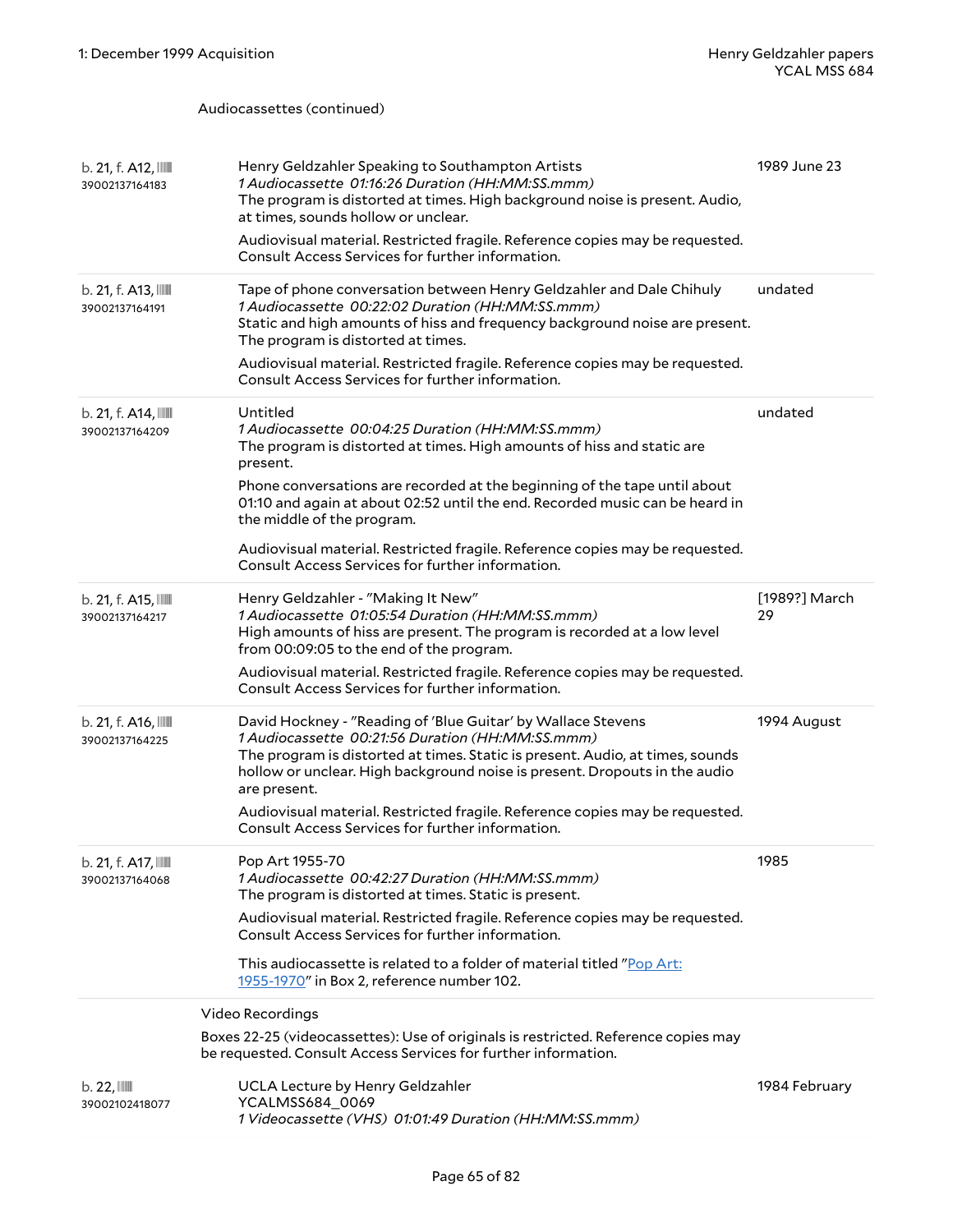| $b.22$ , $III$<br>39002102418085 | Geldzahler/Hockney Conversation at the National Gallery of Art<br>YCALMSS684_0038<br>1 Videocassette (VHS) 01:24:24 Duration (HH:MM:SS.mmm)                                                                                                                                                                                                                        | 1985 January 20       |
|----------------------------------|--------------------------------------------------------------------------------------------------------------------------------------------------------------------------------------------------------------------------------------------------------------------------------------------------------------------------------------------------------------------|-----------------------|
| b.22,<br>39002102418093          | Dale Chihuly, 1/2 hour<br>YCALMSS684_0039<br>1 Videocassette (VHS) 00:35:41 Duration (HH:MM:SS.mmm)<br>The tape ends with a partial recording of "LA Law".                                                                                                                                                                                                         | [no year] April<br>21 |
| b.22,<br>39002102418101          | Chihuly Compilation III, total time: 65:30<br>YCALMSS684_0040<br>1 Videocassette (VHS) 01:02:33 Duration (HH:MM:SS.mmm)<br>1) KCTS 9 Chihuly Special, 07.29.1992., time 30:00 min.; 2) CBS Sunday<br>Morning, 03.31.1993., time 10:00 min.; 3) Team Chihuly at S.A.M., 06.10.1993.,<br>time 14:00 min.; 4) KCTS 9 Special - Pelleas and Melisande, time 13:00 min. | circa 1993            |
| $b.22$ , $11$<br>39002102418119  | Henry Geldzahler "Alice Neel at DIA Center for the Arts in Bridgehampton"<br>YCALMSS684_0041<br>1 Videocassette (VHS) 00:23:23 Duration (HH:MM:SS.mmm)                                                                                                                                                                                                             | 1991 July 25          |
| $b.22$ , $III$<br>39002102418127 | Peter Sempel: "Jonas in the Desert" - work in progress, time 20 min., and<br>Extra 3 min. Henry Geldzahler at the Anthology Film Archives.<br>YCALMSS684_0042<br>1 Videocassette (VHS) 00:24:05 Duration (HH:MM:SS.mmm)                                                                                                                                            | 1993 July             |
| $b.22$ , $11$<br>39002102418135  | A Gathering of Family and Friends in Memory of Henry Geldzahler,<br>1935-1994, The Metropolitan Museum of Art<br>YCALMSS684_0043<br>1 Videocassette (VHS) 01:04:28 Duration (HH:MM:SS.mmm)                                                                                                                                                                         | 1994 October 3        |
| $b.22$ , $11$<br>39002102418143  | Interview between Henry Geldzahler and Francesco Clemente at<br>Philadelphia Museum of Art<br>YCALMSS684_0044<br>1 Videocassette (VHS) 00:53:26 Duration (HH:MM:SS.mmm)                                                                                                                                                                                            | 1990 October 28       |
| $b.22$ , $11$<br>39002102418150  | Geldzahler Family<br>YCALMSS684_0045<br>1 Videocassette (VHS) 00:04:25 Duration (HH:MM:SS.mmm)                                                                                                                                                                                                                                                                     | 1990 April 5          |
| b.22,<br>39002102418168          | Dale Chihuly - CBS Sunday Morning. Total time 10:00 min.<br>YCALMSS684 0046<br>1 Videocassette (VHS) 00:10:32 Duration (HH:MM:SS.mmm)<br>This copy of YCALMSS684_0047 is incomplete.                                                                                                                                                                               | 1992-09-27            |
| b.22,<br>39002102418176          | Dale Chihuly - CBS Sunday Morning. Total time 10:00 min. (duplicate?)<br>YCALMSS684_0047<br>1 Videocassette (VHS) 00:09:33 Duration (HH:MM:SS.mmm)                                                                                                                                                                                                                 | 1993 March 31         |
| $b.23$ , $III$<br>39002098938971 | Team Chihuly at S.A.M. / Slide and Video Presentation. Total time 14:00 min.<br>YCALMSS684_0048<br>1 Videocassette (VHS) 00:13:18 Duration (HH:MM:SS.mmm)                                                                                                                                                                                                          | 1993 June 10          |
| $b.23$ , $III$<br>39002098938989 | "Pelleas and Melisande" Chihuly Special, KCTS 9, Produced by Gary Gibson,<br>Aired 03.14.93 and 04.13.1993. Total time 13:00 min.<br>YCALMSS684_0049<br>1 Videocassette (VHS) 00:13:26 Duration (HH:MM:SS.mmm)                                                                                                                                                     | 1993                  |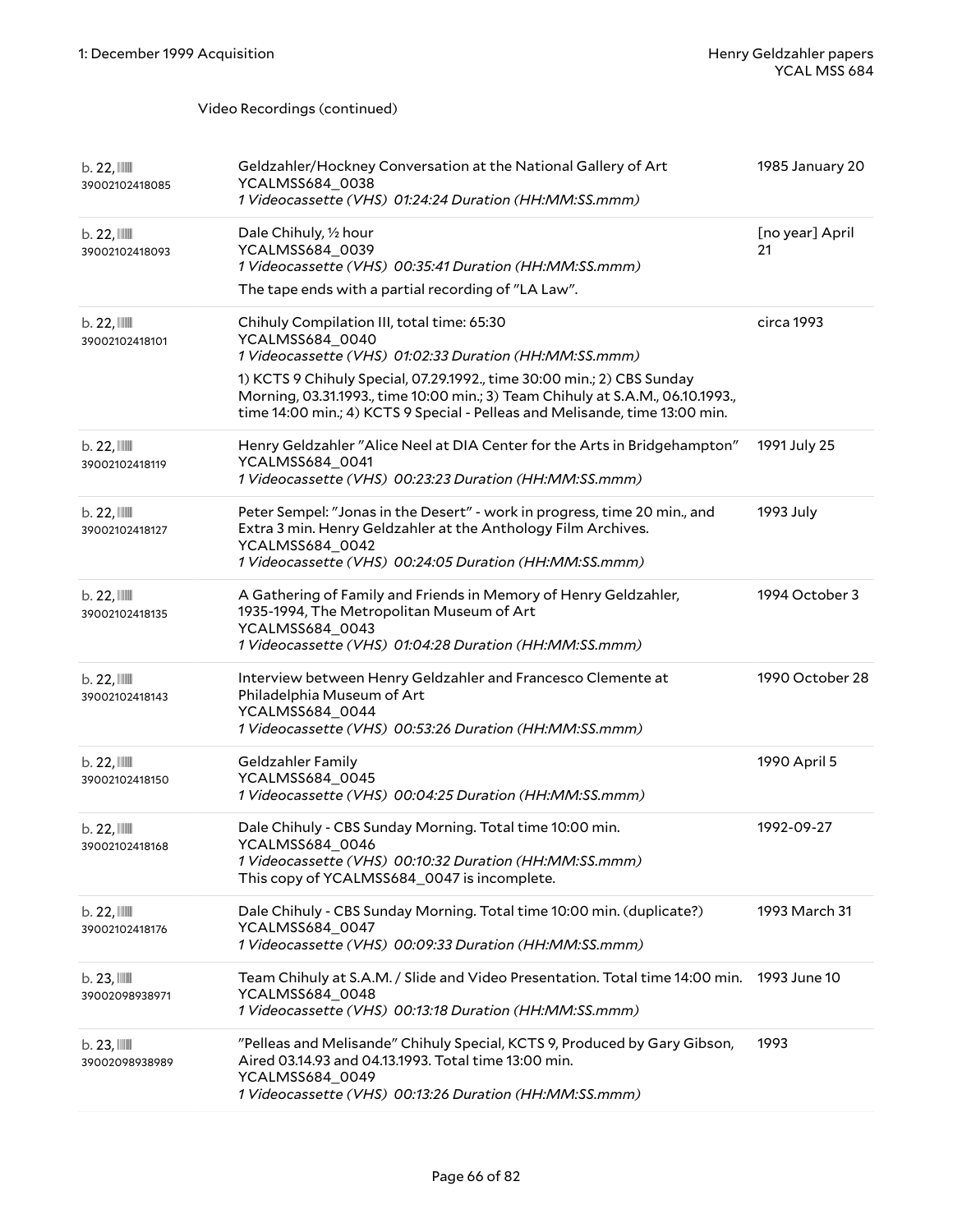| $b.23$ , $III$<br>39002098938997          | "The Late Show / de Kooning", produced by BBC, NTSC system<br>YCALMSS684_0050<br>1 Videocassette (VHS) 00:48:46 Duration (HH:MM:SS.mmm)                                                                                                                                                                                                                                               |                    |
|-------------------------------------------|---------------------------------------------------------------------------------------------------------------------------------------------------------------------------------------------------------------------------------------------------------------------------------------------------------------------------------------------------------------------------------------|--------------------|
| $b.23$ , $III$<br>39002098939003          | "Late Show / The de Kooning Affair - ex. Spool HR83425", produced by BBC<br>TV, NTSC system<br>YCALMSS684_0051<br>1 Videocassette (VHS) 00:48:14 Duration (HH:MM:SS.mmm)                                                                                                                                                                                                              | 1991 January 13    |
| $b.23$ , $III$<br>39002098939011          | "Petroglyph Vessels by William Morris", produced by Jeffrey Pedersen of<br>Signal Hill, Inc. Art and Industrial Film, 2421 E. 16th Street, Los Angeles, CA<br>90021, Total time 7:00 min<br>YCALMSS684_0052<br>1 Videocassette (VHS) 00:07:59 Duration (HH:MM:SS.mmm)                                                                                                                 | undated            |
| $b.23$ , $11$<br>39002098939029           | Interview with Henry Geldzahler, camera master #1, CBC, [Betacam with<br>VHS dub]<br>YCALMSS684_0053<br>1 Videocassette (Betacam) 00:18:54 Duration (HH:MM:SS.mmm)                                                                                                                                                                                                                    | 1987 May 14        |
| $b.23$ , $111$<br>39002098939037          | Interview with Henry Geldzahler, camera master # 2, CBC [Betacam with<br>VHS Dub]<br>YCALMSS684_0054<br>00:11:37 Duration (HH:MM:SS.mmm)                                                                                                                                                                                                                                              | 1987 May 14        |
| $b.23$ , $\blacksquare$<br>39002098939045 | Interview with Henry Geldzahler, camera master #1 (DUB), CBC<br>YCALMSS684_0055<br>1 Videocassette (VHS) 00:18:32 Duration (HH:MM:SS.mmm)<br>The original date of the interview was 1987-03-14.                                                                                                                                                                                       | 1999 November<br>1 |
| $b.23$ , $III$<br>39002098939052          | Interview with Henry Geldzahler, camera master # 2 (DUB), CBC<br>YCALMSS684_0056<br>1 Videocassette (VHS) 00:11:26 Duration (HH:MM:SS.mmm)<br>A timecode runs through the video. The date of the original production<br>reads 1987-03-14.                                                                                                                                             | 1999-11-01         |
| $b.23$ , $11$<br>39002098939060           | Interview with Henry Geldzahler, camera master #1 and #2, CBC, (DUB)<br>YCALMSS684_0057<br>1 Videocassette (VHS) 00:50:43 Duration (HH:MM:SS.mmm)<br>[Magnetoscope] HI-FI sealment                                                                                                                                                                                                    | undated            |
| b. 24,<br>39002102349074                  | "Chihuly", KCTS 9 Television Special, "Installations 1964 - 1992. At Seattle Art 1992 July 29<br>Museum". Total time 30:00 min. (Copy 1 of 2)<br>YCALMSS684_0001<br>1 Videocassette (VHS) 00:29:46 Duration (HH:MM:SS.mmm)<br>This is a duplicate copy. It was of the best quality and digitized.                                                                                     |                    |
| $b.24$ , $111$<br>39002102349082          | "Chihuly", KCTS 9 Television Special, "Installations 1964 - 1992. At Seattle Art 1992 July 29<br>Museum". Total time 30:00 min. (Copy 2 of 2)<br>1 Videocassette (VHS)<br>This tape was not digitized. See copy YCALMSS684_0001                                                                                                                                                       |                    |
| $b.24$ , $\blacksquare$<br>39002102349090 | "Interview of Henry Geldzahler by James (Mellon) Curley", Produced by<br>Carnegie Institute of Pittsburgh, PA for Andy Warhol Museum at DIA Center 10<br>for the Arts in NYC on 22nd Street, Robert J. Passaro, 251 Twin Hills Drive,<br>Pittsburgh, PA 15216 -1107 was cameraman, Total time 14:30 min.<br>YCALMSS684_0002<br>1 Videocassette (VHS) 00:16:02 Duration (HH:MM:SS.mmm) | 1992 December      |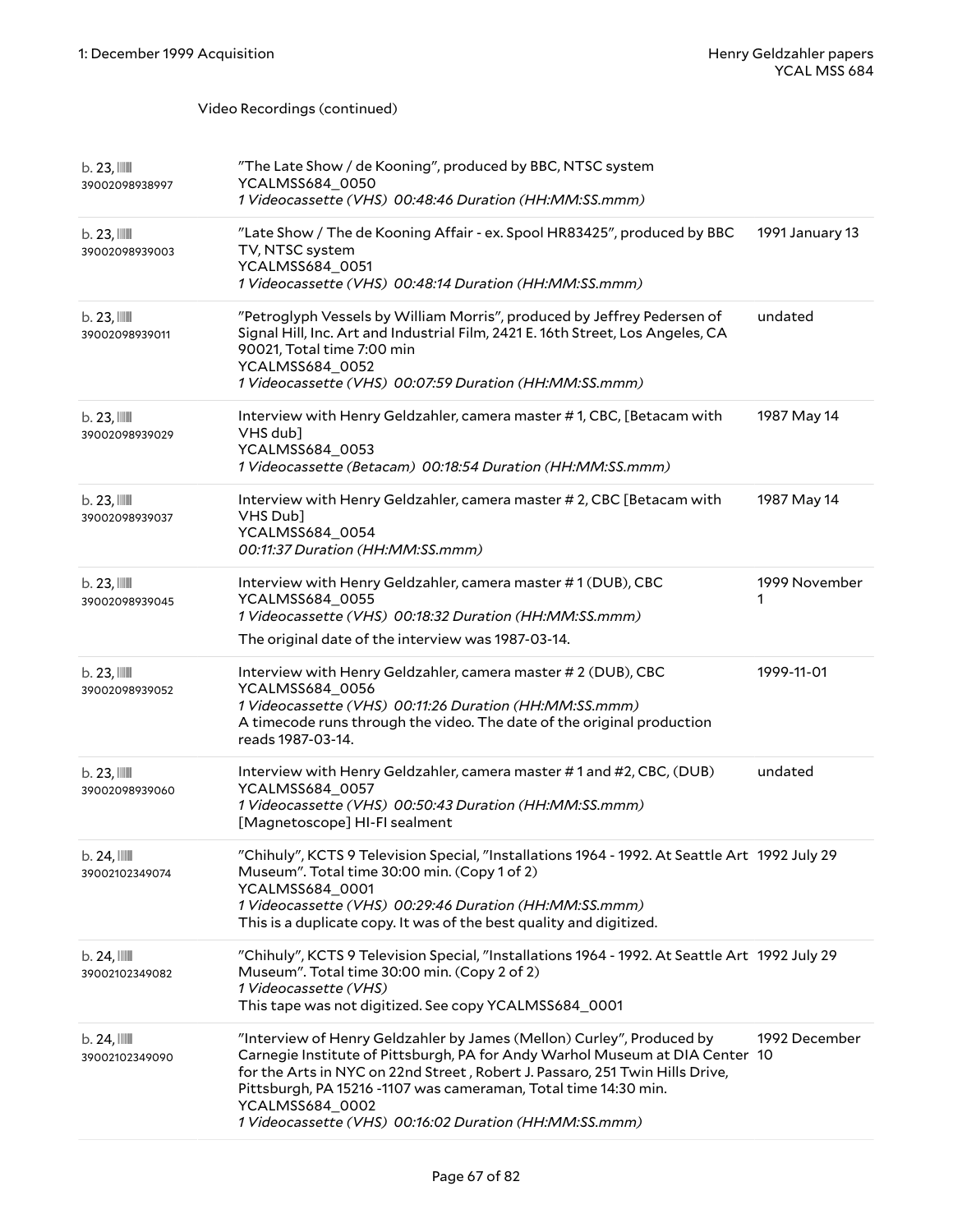| $b.24$ , $\blacksquare$<br>39002102349108 | Tape with two movies by Andy Warhol: David Hockney at the Factory,<br>very short or not taped in full, 1981; The Empress and The Commissioner,<br>1980. Conversation between Diana Vreeland and Henry Geldzahler at Mrs's<br><b>Vreeland Apartment</b><br>YCALMSS684_0003<br>1 Videocassette (VHS) 00:30:29 Duration (HH:MM:SS.mmm) | 1980-1981        |
|-------------------------------------------|-------------------------------------------------------------------------------------------------------------------------------------------------------------------------------------------------------------------------------------------------------------------------------------------------------------------------------------|------------------|
| $b.24$ , $\blacksquare$<br>39002102349116 | David Hockney video of Montcalm Studio Portraits of Friends and Dogs,<br>Gouache drawings. Copyright David Hockney 1994.<br>YCALMSS684_0004<br>1 Videocassette (VHS) 01:20:34 Duration (HH:MM:SS.mmm)                                                                                                                               | 1994 April 12-13 |
| b. 24,<br>39002102349124                  | David Hockney video of OPERALIA '94 STAGE DESIGNS<br>YCALMSS684_0005<br>1 Videocassette (VHS) 01:25:04 Duration (HH:MM:SS.mmm)                                                                                                                                                                                                      | 1994 July 19     |
| $b.24$ , $11$<br>39002102349132           | David Hockney video of OPERALIA' 94 STAGE DESIGNS, tape edit 3; 1" model, 1994 August 3<br>copyright David Hockney/ Ian Falconer, Total time 81:00 min.<br>YCALMSS684_0006<br>1 Videocassette (VHS) 01:24:17 Duration (HH:MM:SS.mmm)                                                                                                |                  |
| $b.24$ , $11$<br>39002102349140           | Henry Geldzahler's lecture "Object and Subject in Warhol Art", at the Art<br>Gallery of Western Australia, Perth, Australia, 6 - 7.15 PM<br>YCALMSS684_0007<br>1 Videocassette (VHS) 01:17:27 Duration (HH:MM:SS.mmm)                                                                                                               | 1994 March 1     |
| $b.24$ , $\blacksquare$<br>39002102349157 | Interview of Henry Geldzahler on Andrew Wyeth (and in general on Wyeths) 1987<br>relating to a show that was held at National Gallery of Art in Washington,<br>D.C. in 1987, It was done by CBC or CBS ?, Total time 28:00 min. (tape 1 of 2)<br>YCALMSS684_0008<br>1 Videocassette (VHS) 00:28:24 Duration (HH:MM:SS.mmm)          |                  |
| $b.24$ , $11$<br>39002102349165           | Interview of Henry Geldzahler on Andrew Wyeth (and in general on Wyeths)<br>relating to a show that was held at National Gallery of Art in Washington,<br>D.C. in 1987, It was done by CBC or CBS ?, Total time 28:00 min. (tape 2 of 2)<br>YCALMSS684_0009<br>1 Videocassette (VHS) 00:28:55 Duration (HH:MM:SS.mmm)               |                  |
| $b.24$ , $\blacksquare$<br>39002102349173 | Tape from BBC TV film department from program "The Late Show Pop Art"<br>1 Videocassette (VHS) 01:56:54 Duration (HH:MM:SS.mmm)                                                                                                                                                                                                     | 1991 June 12     |
| b. 24,<br>39002102349181                  | "Travels with Henry Geldzahler and David Hockney in Alaska". Total time<br>13:55 min.<br>YCALMSS684_0011<br>1 Videocassette (VHS) 02:13:27 Duration (HH:MM:SS.mmm)<br>The sound is very low on this tape.                                                                                                                           | 1990 July        |
| $b.24$ , $\blacksquare$<br>39002102349199 | Movie "Superstar; The Life and Times of Andy Warhol", American Masters<br>YCALMSS684_0012<br>1 Videocassette (VHS) 01:29:36 Duration (HH:MM:SS.mmm)                                                                                                                                                                                 |                  |
| b. 24, f. V28                             | [File number not used]                                                                                                                                                                                                                                                                                                              |                  |
| b. 24,<br>39002102349207                  | Interview of Jules Olitski by Henry Geldzahler, part one<br>YCALMSS684_0013<br>1 Videocassette (VHS) 01:59:15 Duration (HH:MM:SS.mmm)                                                                                                                                                                                               | 1990 April 11    |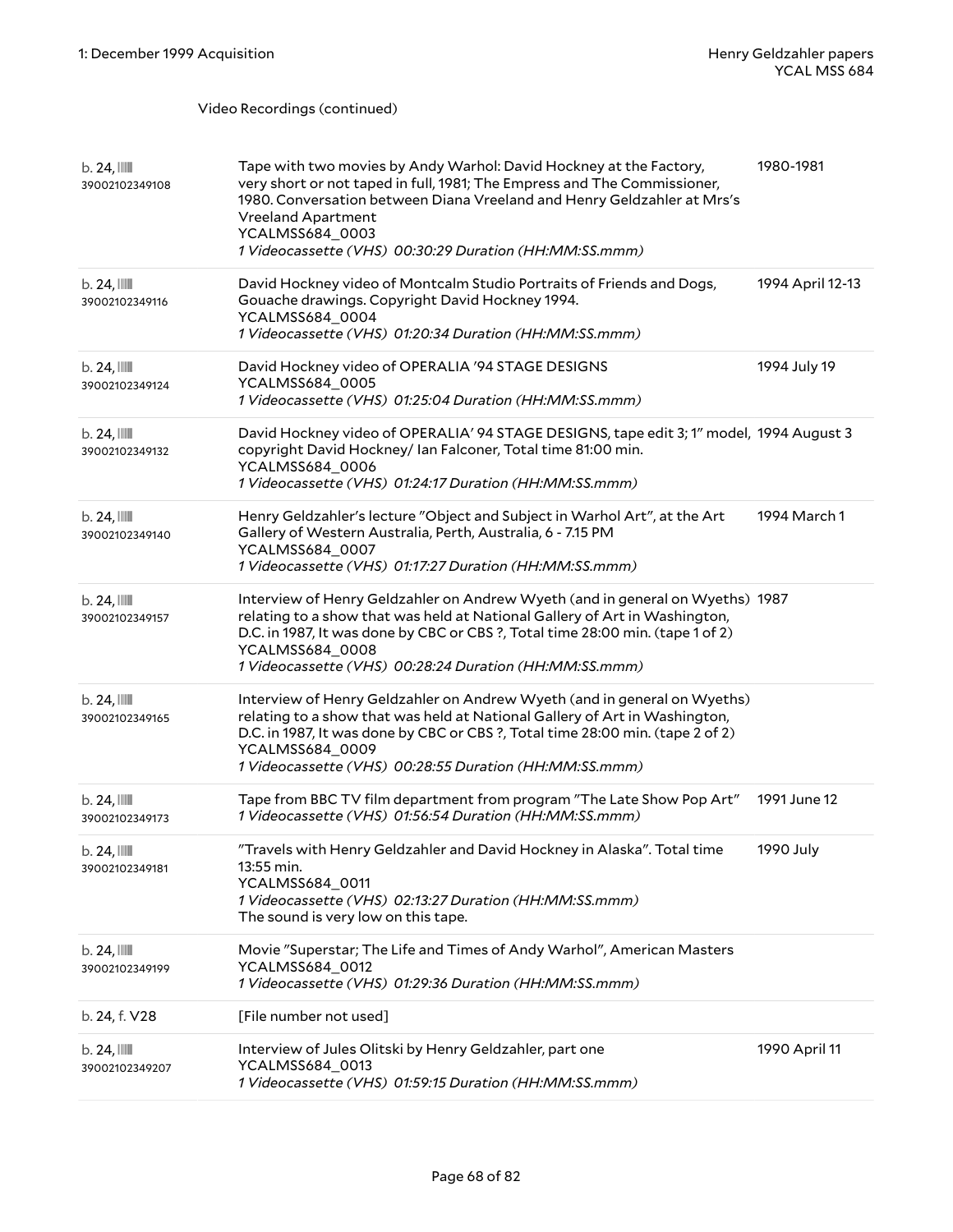| $b.24$ , $\blacksquare$<br>39002102349215 | Interview of Jules Olitski by Henry Geldzahler, part one<br>YCALMSS684_0014<br>1 Videocassette (VHS) 01:54:18 Duration (HH:MM:SS.mmm)                                                                                                                                                                                                                                                                                                                                                                                           | 1990 April 12        |
|-------------------------------------------|---------------------------------------------------------------------------------------------------------------------------------------------------------------------------------------------------------------------------------------------------------------------------------------------------------------------------------------------------------------------------------------------------------------------------------------------------------------------------------------------------------------------------------|----------------------|
| $b.25$ , $III$<br>39002098939078          | Tape of Henry Geldzahler talking about Andy Warhol at DIA Center for<br>the Arts in Bridgehampton, "Memorial show for Andy Warhol", Nicholas<br>Maravell<br>YCALMSS684_0058<br>1 Videocassette (VHS) 00:18:41 Duration (HH:MM:SS.mmm)                                                                                                                                                                                                                                                                                           | 1987 July 3          |
| $b.25$ , $III$<br>39002098939086          | "The Sixties the Way they Were" - lecture by Henry Geldzahler at FAWC<br>(Fine Arts Works Center) Provincetown, Massachusetts.<br>YCALMSS684_0059<br>1 Videocassette (VHS) 01:04:31 Duration (HH:MM:SS.mmm)                                                                                                                                                                                                                                                                                                                     | 1991 December<br>14  |
| $b.25$ , $III$<br>39002098939094          | Tape of Dinner in Honor of Roy Lichtenstein at National Arts Club, one of the 1994 January 13<br>speakers is Henry Geldzahler<br>YCALMSS684_0060<br>1 Videocassette (VHS) 01:01:34 Duration (HH:MM:SS.mmm)<br>A note to Henry Geldzahler from National Arts Club President Aldon James<br>Jr., dated 1994-02-28, reads: Dear Henry, It was so exciting to have you speak<br>at our Lichtenstein Dinner. You have a tradition of club involvement going<br>back many years which we value. Return, soon. Sincerely, Aldon James. |                      |
| $b.25$ , $III$<br>39002098939102          | "What I know about Photography," lecture by Henry Geldzahler at Museo de 1992 May 14<br>Monterrey in Monterrey, Mexico<br>YCALMSS684_0061<br>1 Videocassette (VHS) 00:57:03 Duration (HH:MM:SS.mmm)                                                                                                                                                                                                                                                                                                                             |                      |
| $b.25$ , $III$<br>39002098939110          | Henry Geldzahler, Ingber Gallery Presents<br>YCALMSS684_0062<br>1 Videocassette (VHS) 00:44:32 Duration (HH:MM:SS.mmm)<br>A date appears at the beginning of the video, 1988-08-07.                                                                                                                                                                                                                                                                                                                                             | undated              |
| $b.25$ , $III$<br>39002098939128          | Visit to Edmonton, Canada. Some interviews and partial lecture at Myer<br>Horowitz Theater, presented by Open Gallery<br>YCALMSS684_0063<br>1 Videocassette (VHS) 00:32:50 Duration (HH:MM:SS.mmm)                                                                                                                                                                                                                                                                                                                              | 1993 September<br>10 |
| $b.25$ , $\mathbb{I}$<br>39002098939136   | Henry Geldzahler and Dale Chihuly, Art Glass<br>YCALMSS684_0064<br>1 Videocassette (VHS) 00:54:46 Duration (HH:MM:SS.mmm)                                                                                                                                                                                                                                                                                                                                                                                                       | 1988 July 28         |
| $b.25$ , $III$<br>39002098939144          | Henry Geldzahler Lecture at Ascher Edelman Foundation, Laussane,<br>Switzerland<br>YCALMSS684_0065<br>1 Videocassette (VHS) 00:51:54 Duration (HH:MM:SS.mmm)                                                                                                                                                                                                                                                                                                                                                                    | 1991 August          |
| $b.25$ , $III$<br>39002098939151          | David Hockney's Show at Andre Emmerich Gallery in NYC<br>YCALMSS684_0066<br>1 Videocassette (VHS) 00:06:17 Duration (HH:MM:SS.mmm)                                                                                                                                                                                                                                                                                                                                                                                              | 1993 January 30      |
| $b.25$ , $III$<br>39002098939169          | Henry Geldzahler lecture on Alice Neel<br>YCALMSS684_0067<br>1 Videocassette (VHS) 01:20:42 Duration (HH:MM:SS.mmm)                                                                                                                                                                                                                                                                                                                                                                                                             | 1986 April 8         |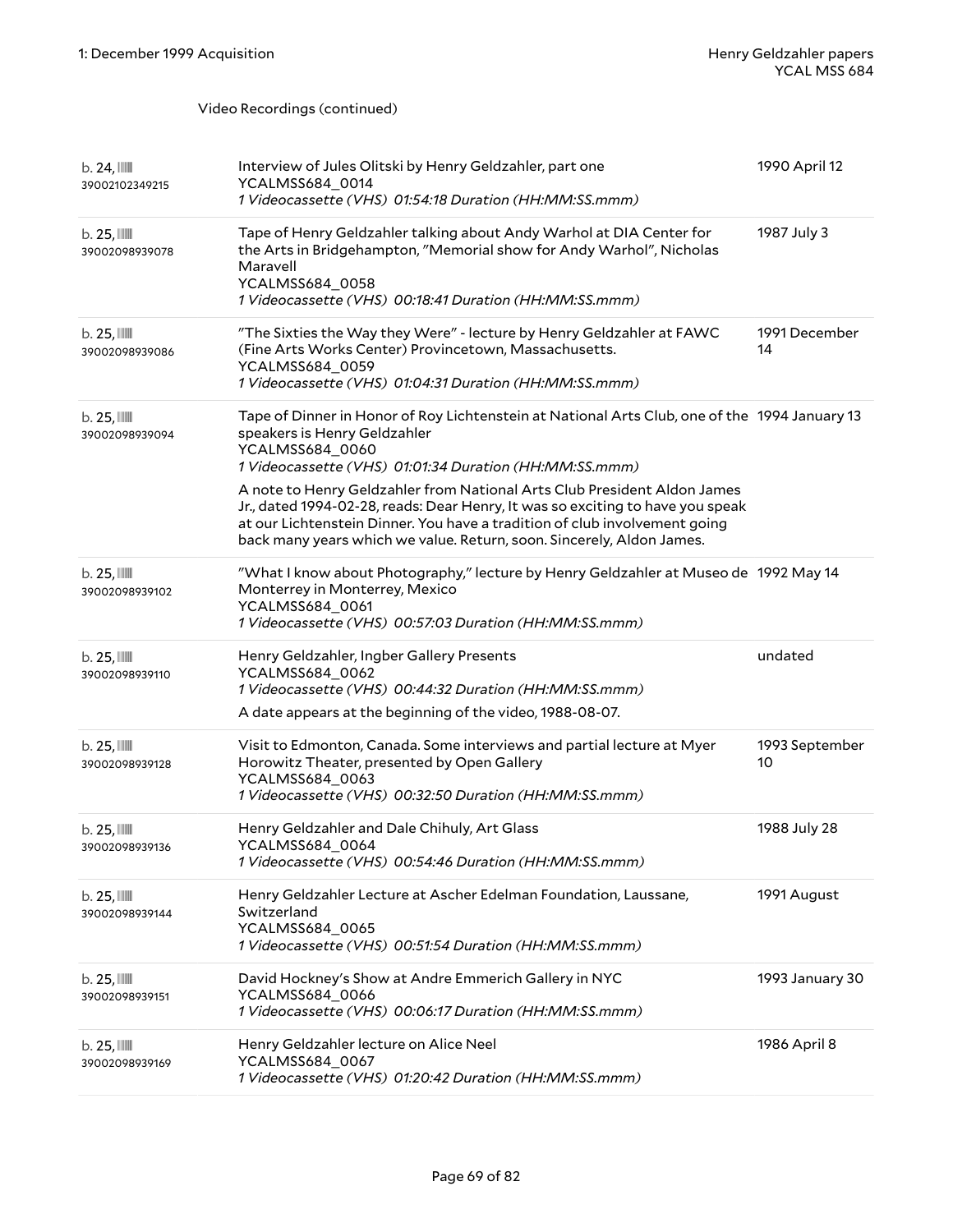| $b.25$ , $\mathbb{I}$<br>39002098939177 | Henry Geldzahler lecture "Subject Object", Museum of Contemporary Art.<br>Time 80:00 min<br>YCALMSS684_0068<br>1 Videocassette (VHS) 01:26:23 Duration (HH:MM:SS.mmm)<br><b>NTSC</b> | undated          |
|-----------------------------------------|--------------------------------------------------------------------------------------------------------------------------------------------------------------------------------------|------------------|
| b. 25, f. V35                           | [File number not used]                                                                                                                                                               |                  |
|                                         | Photograph File                                                                                                                                                                      |                  |
| b. 26, f. 1                             | Geldzahler in Melbourne with Randy Hunt and Australian art critic Maureen circa 1977<br>Gilchrist                                                                                    |                  |
| b. 26, f. 2                             | Geldzahler presenting an award to de Kooning at Guggenheim Museum                                                                                                                    | 1979 April 26    |
| b. 26, f. 3                             | Geldzahler with Christo and Jean-Claude Christo, in Geldzahler's NYC<br>Commissioner's office                                                                                        |                  |
| b. 26, f. 4                             | Geldzahler at awards dinner with Bernice Abbott                                                                                                                                      | 1981             |
| b. 26, f. 5                             | Geldzahler speaking at an Art News conference                                                                                                                                        | 1982             |
| b. 26, f. 6                             | Geldzahler, D Hockney, Sir John Pope-Hennessey, at DH opening                                                                                                                        | 1980             |
| b. 26, f. 7                             | Geldzahler presenting an award to Ellsworth Kelly, (one 8 x 10, one 5 x 7)                                                                                                           | circa 1980       |
| b. 26, f. 8                             | Portrait of Geldzahler at 33 West 9th Street (bedroom) with Panama hat and circa 1979<br>bowtie                                                                                      |                  |
| b. 26, f. 9                             | Geldzahler and Robert Motherwell, NY, by Renate Motherwell                                                                                                                           | 1977             |
| b. 26, f. 10                            | Geldzahler with Robert and Renate Motherwell                                                                                                                                         | circa 1980       |
| b. 26, f. 11                            | DH painting Steve Mazoh's pool, Rhinebeck, NY; 7 color snapshots, 9 color 8<br>$x$ 10s                                                                                               | circa 1978       |
| b. 26, f. 12                            | Geldzahler, DH, Paul Cornwall-Jones, Nathan Kolodner, Kasmin, at DH<br>opening at Emmerich Gallery                                                                                   | 1981 March 26    |
| b. 26, f. 13                            | Geldzahler, Chris Wilmarth, Nancy Graves, Stratford Ontario, opening of<br>Geldzahler's American Accents exhibition. 3 copies, color                                                 | circa 1983       |
| b. 26, f. 14                            | Photo of drawing by Don Bachardy of Geldzahler                                                                                                                                       | 1969 October 28  |
| b. 26, f. 15                            | Geldzahler and Helen Frankenthaler, in silhouette, looking at large painted<br>canvas by HF, possibly stage dropage                                                                  | undated          |
| b. 26, f. 16                            | Geldzahler in cowboy shirt, with Tanya Grosman at NYU opening                                                                                                                        | 1977 February 22 |
| b. 26, f. 17                            | Geldzahler, Ellsworth Kelly, Frank Stella (and Annalee Newman?)                                                                                                                      | circa 1980       |
| b. 26, f. 18                            | Geldzahler with goatee, probably at Harvard                                                                                                                                          | circa 1958       |
| b. 26, f. 19                            | Geldzahler and AW at the factory, by DH. Print from a copy negative                                                                                                                  | 1979             |
| b. 26, f. 20                            | Geldzahler portrait by RC White                                                                                                                                                      | circa 1990       |
| b. 26, f. 21                            | Geldzahler with Ellsworth Kelly installing his room at NYPS exhibit                                                                                                                  | 1970 October     |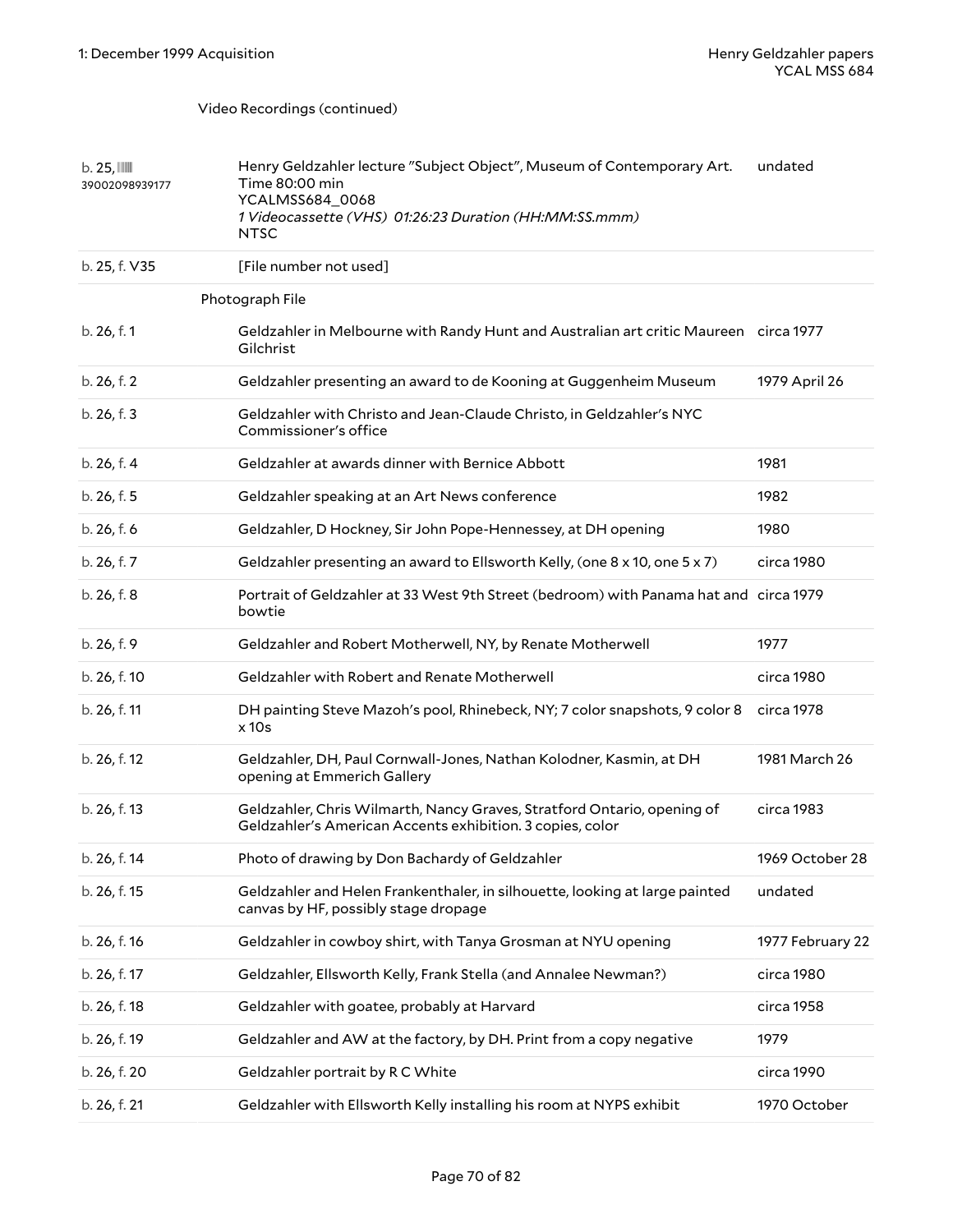# Photograph File (continued)

| b. 26, f. 22 | Geldzahler with Larry River and R Rauschenberg                                                                                                                                                 | circa 1975      |
|--------------|------------------------------------------------------------------------------------------------------------------------------------------------------------------------------------------------|-----------------|
| b. 26, f. 23 | Photo of painting by Hockney: Geldzahler and Christopher Scott                                                                                                                                 |                 |
| b. 26, f. 24 | Studio portrait of Geldzahler by John Schupf                                                                                                                                                   | circa 1989      |
| b. 26, f. 25 | Two photos of Geldzahler in Hat, coat, with cigar                                                                                                                                              | circa 1979      |
| b. 26, f. 26 | Geldzahler sculpture by George Segal                                                                                                                                                           | 1963            |
| b. 26, f. 27 | Contact strip #76459 by Duane Michaels; Geldzahler in his apartment,<br>in background Ron Davis painting, in foreground Motherwell Gauloise<br>cigarette pack collage (print)                  | circa 1970s     |
| b. 26, f. 28 | Geldzahler in a Claes Oldenburg happening                                                                                                                                                      | circa 1965      |
| b. 26, f. 29 | Geldzahler on bed in front of leaded glass windows, some close-up, one<br>photo hanging Warhol Marilyns (8 photos)                                                                             | circa 1965      |
| b. 26, f. 30 | Geldzahler portrait                                                                                                                                                                            | circa 1960      |
| b. 26, f. 31 | Geldzahler portrait with goatee                                                                                                                                                                | circa 1958      |
| b. 26, f. 32 | Geldzahler portrait with cigar                                                                                                                                                                 | circa 1965      |
| b. 26, f. 33 | 12 photos of DH and Geldzahler in Brussels                                                                                                                                                     | 1992            |
| b. 26, f. 34 | Bob Miller, DH, Geldzahler, Bob Miller's house in Hamptons, 3 prints                                                                                                                           | circa 1978      |
| b. 26, f. 35 | Geldzahler on boat in cowboy hat                                                                                                                                                               | circa 1976      |
| b. 26, f. 36 | Geldzahler portrait, mirrored glasses,                                                                                                                                                         | circa 1974      |
| b. 26, f. 37 | Geldzahler and DH (color)                                                                                                                                                                      | circa 1979      |
| b. 26, f. 38 | Geldzahler in panama hat with drink in hand, photo by Sally Edelman                                                                                                                            | circa 1977      |
| b. 26, f. 39 | Geldzahler with papier maché lizard (at Met?)                                                                                                                                                  | circa 1966      |
| b. 26, f. 40 | 3 photos of Geldzahler sitting under a tree. His "official" DCA photo                                                                                                                          | circa 1979      |
| b. 26, f. 41 | Ten 5 x 7" photos by Patrick McMullen of the Palladium nightclub opening                                                                                                                       | circa 1980      |
| b. 26, f. 42 | Two photo reproductions of Don Bachardy drawing of Christopher Scott                                                                                                                           | 1970 January 25 |
| b. 26, f. 43 | Geldzahler and unidentified woman                                                                                                                                                              | circa 1980      |
| b. 26, f. 44 | Chris Scott, Geldzahler (in cape), Robert Irwin, at an opening                                                                                                                                 | circa 1967      |
| b. 26, f. 45 | Geldzahler and unidentified man (Charles Byron?) next to a Magritte<br>painting                                                                                                                | circa 1980      |
| b. 26, f. 46 | 2 photos of Geldzahler curated opening at Columbus Circle, Department of<br>Cultural Affairs office, Geldzahler, Michael Hurson, Raymond Foye; Hockney,<br>Louise Bourgeoise, Lily Auchincloss |                 |
| b. 26, f. 47 | Eight vintage prints of Geldzahler by John Warman for the Herald Tribune                                                                                                                       | circa 1965      |
| b. 26, f. 48 | 2 photos: Geldzahler, D Hockney and Nick Rea; Nick Rea with cigar                                                                                                                              | circa 1973      |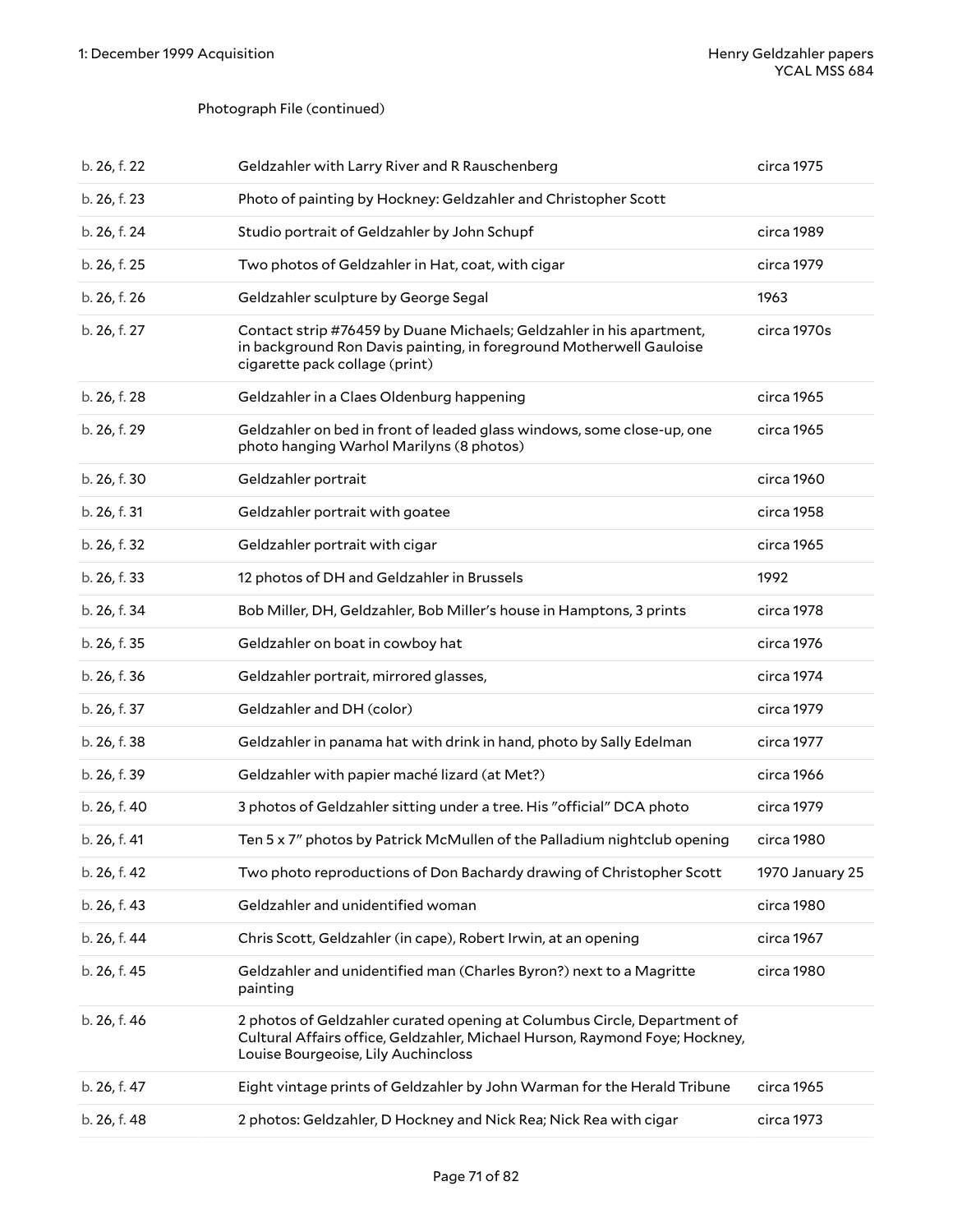# Photograph File (continued)

| b. 26, f. 49     | Unidentified male nude, prob photographed by Arthur Lambert                                                                                                                                         |             |
|------------------|-----------------------------------------------------------------------------------------------------------------------------------------------------------------------------------------------------|-------------|
| b. 26, f. 50     | Frank Stella                                                                                                                                                                                        | circa 1960  |
| b. 26, f. 51     | Geldzahler and Ian Falconner, three color 5 x 7 photos                                                                                                                                              | 1979 August |
| b. 26, f. 52     | Twenty-seven photos (a few snapshots and 5 x 7s) of Geldzahler in<br>his official role as Commissioner of Cultural Affairs, NYC. Including his<br>swearing-in ceremony at City Hall with Mayor Koch |             |
| b. 26, f. 53     | Family snapshots, some in color<br>Also stored in Box 37 (Oversize).                                                                                                                                |             |
| b.26             | Portraits of Geldzahler                                                                                                                                                                             |             |
| b.26             | Geldzahler at functions and galleries                                                                                                                                                               |             |
| b.26             | Geldzahler and David Hockney                                                                                                                                                                        |             |
| b.26             | Pictures taken by Andy Warhol                                                                                                                                                                       |             |
| b.26             | Photographs<br>2 Folders                                                                                                                                                                            |             |
| b.27             | Slides and color transparencies<br>9 Folders                                                                                                                                                        |             |
| b.28             | Uncataloged files<br>23 Folders                                                                                                                                                                     |             |
| b. 29            | Uncataloged files<br>26 Folders                                                                                                                                                                     |             |
| b.30             | Uncataloged files<br>42 Folders                                                                                                                                                                     |             |
| b.31             | Printed material<br>16 Folders                                                                                                                                                                      |             |
| b. 32            | Memorabilia<br>7 Folders                                                                                                                                                                            |             |
| b. 33            | Objects<br>5 Folders                                                                                                                                                                                |             |
| b. 34 (Oversize) | Charles Ludlum: 8x10 B&W photographs and contact sheets of Charles Ludlum,<br>avant garde theatre producer, playwright and actor - and director.                                                    |             |
| b. 34 (Oversize) | Magazines<br>3 Folders                                                                                                                                                                              |             |
| b. 35 (Oversize) | Magazines and printed material<br>2 Folders                                                                                                                                                         |             |
| b. 36 (Oversize) | Department of Cultural Affairs scrapbook: photos, press release and press<br>clippings related to NYPS exhibition.                                                                                  |             |
| b. 37 (Oversize) | Photographs<br>5 Folders                                                                                                                                                                            |             |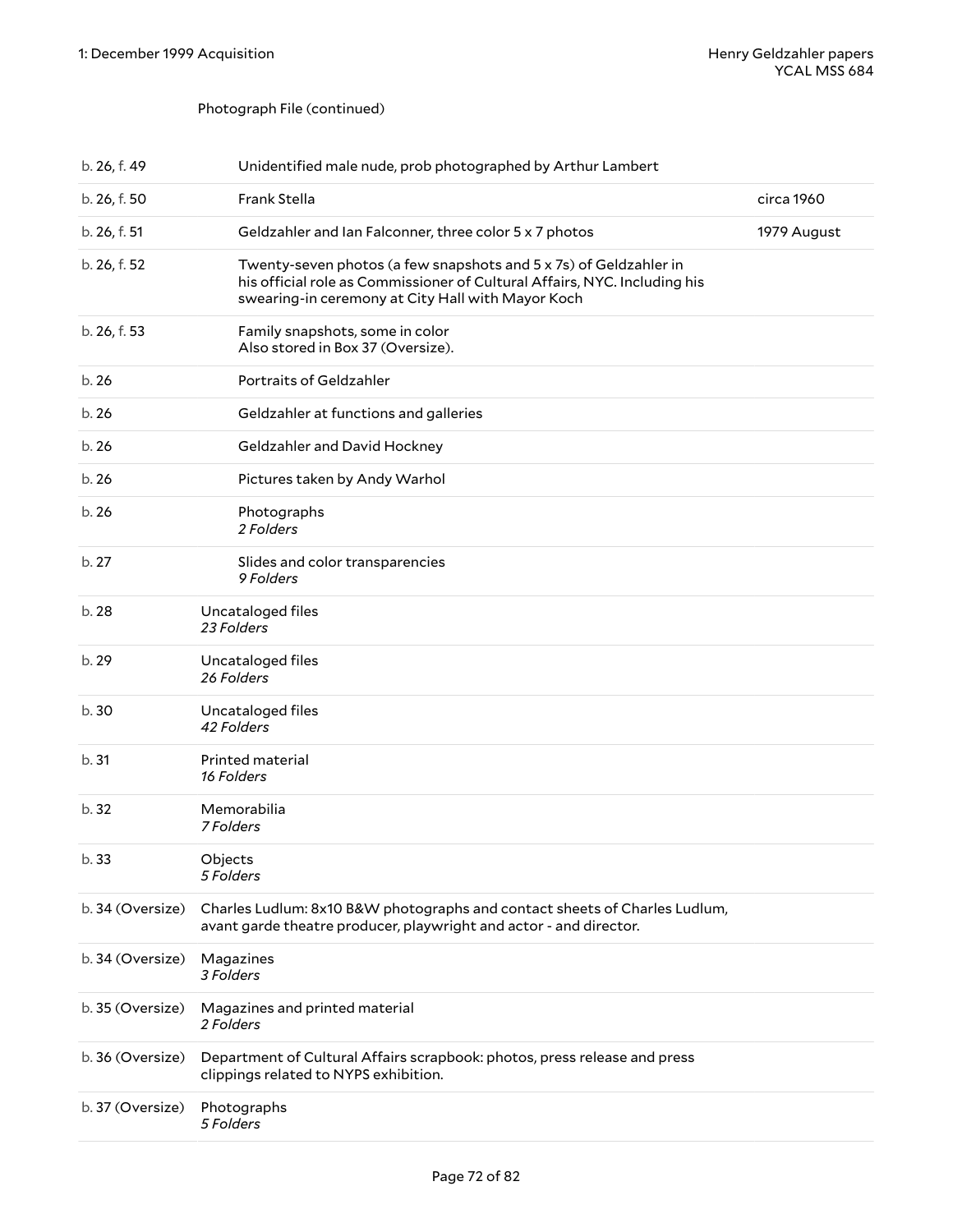|      | b. 38 (Oversize) Photograph album                          |
|------|------------------------------------------------------------|
|      | b. 39 (Oversize) Vacation photograph album                 |
|      | b. 40 (Oversize) Vacation photograph album                 |
|      | b. 41 (Oversize) Printed material and artwork<br>6 Folders |
| b.42 | Memorabilia                                                |
| b.43 | Wire bound book                                            |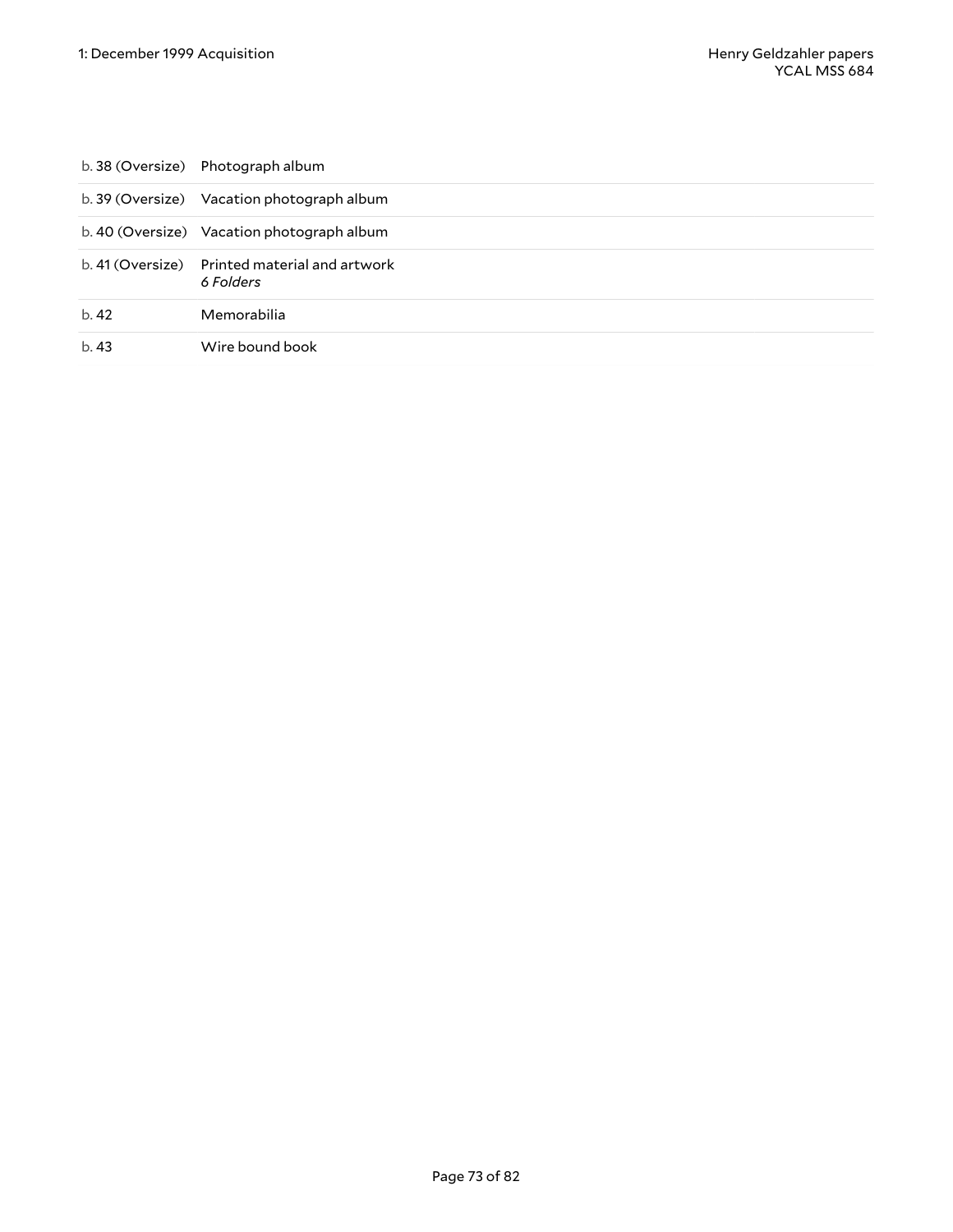# **Restricted Fragile**

*0.25 linear feet (1 box)* Restricted fragile material. For further information consult the appropriate curator.

b. 51 Computer disks *2 Folders* Restricted fragile material. Reference copies may be requested. Consult Access Services for further information.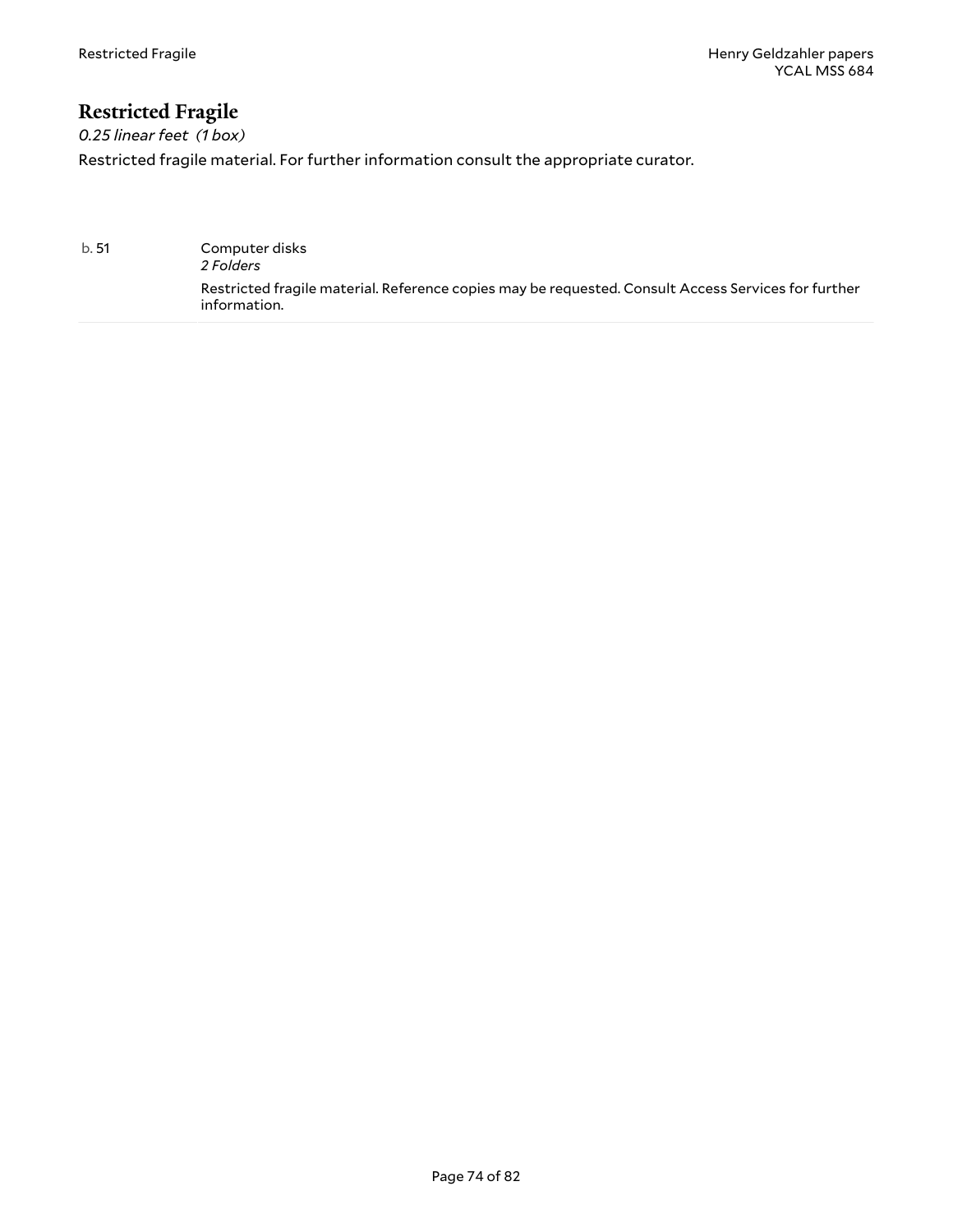## **2: November 2007 Acquisition, circa 1994-2004**

*3.75 linear feet (5 boxes)*

Sound and video recordings, compact discs relating to Peter Rosen's 2005 documentary of Henry Geldzahler, *Who Gets To Call It Art?*

Former call number: Uncat MSS 1008.

Gift of Jonathan Geldzahler, 2007.

Boxes 44-50 (audiocassettes, videocassettes, and CDs): Use of originals is restricted. Reference copies may be requested. Consult Access Services for further information.

Reels 52-65 (motion picture film): Restricted fragile material. Reference copies may be requested. Consult Access Services for further information.

Material arranged largely by format.

#### Videocassettes

Boxes 44-46 (videocassettes): Use of originals is restricted. Reference copies may be requested. Consult Access Services for further information.

| $b.44$ , $\blacksquare$<br>39002102349223 | Geldzahler04, "Painter's Painting" (Part 1)<br>YCALMSS684_0015<br>1 Videocassette (BetacamSP) 01:04:48 Duration (HH:MM:SS.mmm)<br>A timecode runs through the length of the video.                   | 1999 November<br>18 |
|-------------------------------------------|------------------------------------------------------------------------------------------------------------------------------------------------------------------------------------------------------|---------------------|
| $b.44$ , $III$<br>39002102349231          | Geldzahler05, "Painter's Painting" (Part 2)<br>YCALMSS684_0016<br>1 Videocassette (BetacamSP) 00:59:28 Duration (HH:MM:SS.mmm)<br>A time code runs through the entire video.                         | 1999 November<br>18 |
| $b.44$ , $III$<br>39002102349249          | Geldzahler06, Audio Selects (Part 1) (Geldzahler Voiceovers, Speeches)<br>ycalmss684_0017<br>1 Videocassette (Digital Betacam) 01:07:06 Duration (HH:MM:SS.mmm)<br>There is audio only on this tape. | 1999 November<br>19 |
| $b.44$ , $\blacksquare$<br>39002102349256 | Geldzahler07, Audio Selects (Part 2)<br>YCALMSS684_0018<br>1 Videocassette (Digital Betacam) 00:20:05 Duration (HH:MM:SS.mmm)<br>There is only audio on this tape.                                   | 1999 November<br>19 |
| $b.44$ , $III$<br>39002102349264          | Geldzahler11, Photo Animation<br>YCALMSS684_0019<br>1 Videocassette (Digital Betacam) 00:52:00 Duration (HH:MM:SS.mmm)<br>Camera Master (tape)                                                       | 1999 November<br>17 |
| $b.44$ , $\blacksquare$<br>39002102349272 | Geldzahler13, Birth of the Flag (Parts 1&2) (Claus Oldenberg Happening)<br>YCALMSS684_0020<br>1 Videocassette (Digital Betacam) 00:37:52 Duration (HH:MM:SS.mmm)                                     | 2000 April 6        |
| $b.44$ , $III$<br>39002102349280          | Geldzahler16, CR #1-6 (Film to Tape Transfers of 16mm)<br>YCALMSS684_0021<br>1 Videocassette (Digital Betacam) 01:01:35 Duration (HH:MM:SS.mmm)                                                      | 2001 March 14       |
| $b.44$ , $\blacksquare$<br>39002102349298 | Geldzahler17, CR #6-9<br>YCALMSS684_0022<br>1 Videocassette (Digital Betacam) 00:46:13 Duration (HH:MM:SS.mmm)                                                                                       | 2002 October 2      |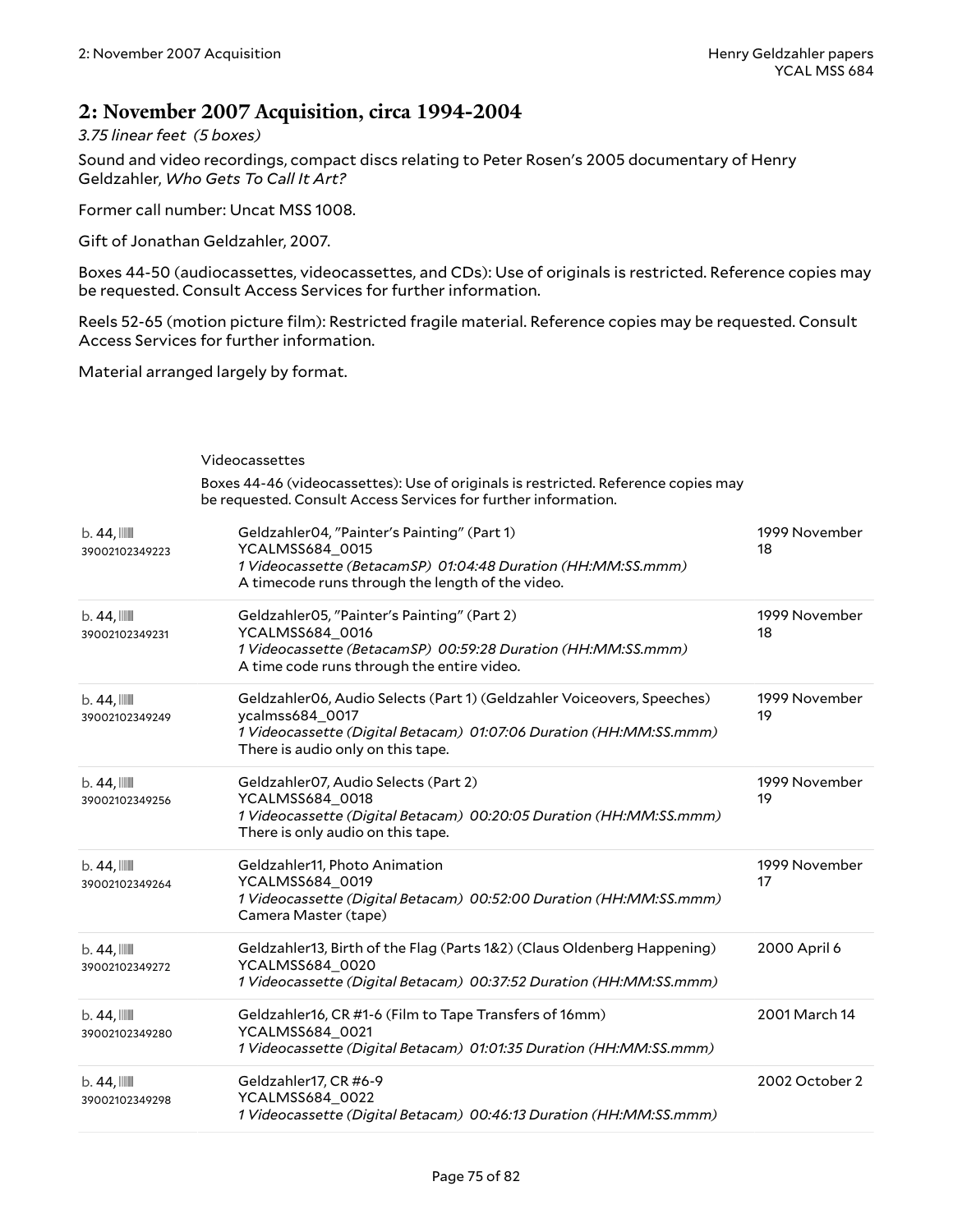#### Videocassettes (continued)

| $b.44$ , $\blacksquare$<br>39002102349306 | Geldzahler18, CR #10-13<br>YCALMSS684_0023<br>1 Videocassette (Digital Betacam) 00:46:07 Duration (HH:MM:SS.mmm)                                                                                                                                                                                                                                                       | 2002 October 2      |
|-------------------------------------------|------------------------------------------------------------------------------------------------------------------------------------------------------------------------------------------------------------------------------------------------------------------------------------------------------------------------------------------------------------------------|---------------------|
| $b.44$ ,<br>39002102349314                | Geldzahler20, CR #17-20<br>YCALMSS684_0024<br>1 Videocassette (Digital Betacam) 00:32:39 Duration (HH:MM:SS.mmm)                                                                                                                                                                                                                                                       | 2002 December<br>10 |
| $b.44$ , $\blacksquare$<br>39002102349322 | Geldzahler21, CR #21-24<br>YCALMSS684_0025<br>1 Videocassette (Digital Betacam) 00:45:14 Duration (HH:MM:SS.mmm)                                                                                                                                                                                                                                                       | 2002 December<br>10 |
| $b.44$ ,<br>39002102349330                | Geldzahler22, CR #25-28<br>YCALMSS684_0026<br>1 Videocassette (Digital Betacam) 00:47:06 Duration (HH:MM:SS.mmm)<br>Audio continues for about four minutes at the end of the video over black.                                                                                                                                                                         | 2004 May 26         |
| $b.45$ , $III$<br>39002137165735          | Geldzahler 9, Screen Test and 2nd Reel (Andy Warhol Screen Test of<br>Geldzahler)<br>1 Videocassette (BetacamSP) 00:14:56 Duration (HH:MM:SS.mmm)<br>The program is silent. Audio is tone only. Time code is recorded on the tape.<br>Audiovisual material. Restricted fragile. Reference copies may be requested.<br>Consult Access Services for further information. | undated             |
| $b.45$ , $III$<br>39002137165727          | Geldzahler 12, "Henry", Warhol Archival (clips)<br>1 Videocassette (BetacamSP) 00:05:00 Duration (HH:MM:SS.mmm)<br>Program ends at 00:03:33. Program is silent. Audio is tone only. Time code is<br>visible on the recording.<br>Audiovisual material. Restricted fragile. Reference copies may be requested.<br>Consult Access Services for further information.      | undated             |
| $b.45$ , $III$<br>39002137165719          | Geldzahler 15, Audio Selects, "Who Gets to Call It Art?"<br>1 Videocassette (Digital Betacam) 00:23:59 Duration (HH:MM:SS.mmm)<br>Audio only over black.<br>Audiovisual material. Restricted fragile. Reference copies may be requested.<br>Consult Access Services for further information.                                                                           | 2000 April 14       |
| $b.45$ , $III$<br>39002137165701          | Geldzahler 23, Cassette #10, Ivan Karp Interview<br>1 Videocassette (Digital Betacam) 00:40:00 Duration (HH:MM:SS.mmm)<br>Audiovisual material. Restricted fragile. Reference copies may be requested.<br>Consult Access Services for further information.                                                                                                             | 2004 April 13       |
| $b.45$ , $III$<br>39002137165768          | Geldzahler 24, Ivan Karp/George Lois Interview<br>1 Videocassette (DVCAM) 00:40:40 Duration (HH:MM:SS.mmm)<br>Program ends abruptly.<br>Audiovisual material. Restricted fragile. Reference copies may be requested.<br>Consult Access Services for further information.                                                                                               | 2004 April 13       |
| $b.45$ , $III$<br>39002137165685          | Geldzahler 25, Cassette #12, George Lois / Calvin Thomkins Interview<br>1 Videocassette (Digital Betacam) 00:40:29 Duration (HH:MM:SS.mmm)<br>Original time code is visible on the video.<br>Audiovisual material. Restricted fragile. Reference copies may be requested.<br>Consult Access Services for further information.                                          | 2004 April 13       |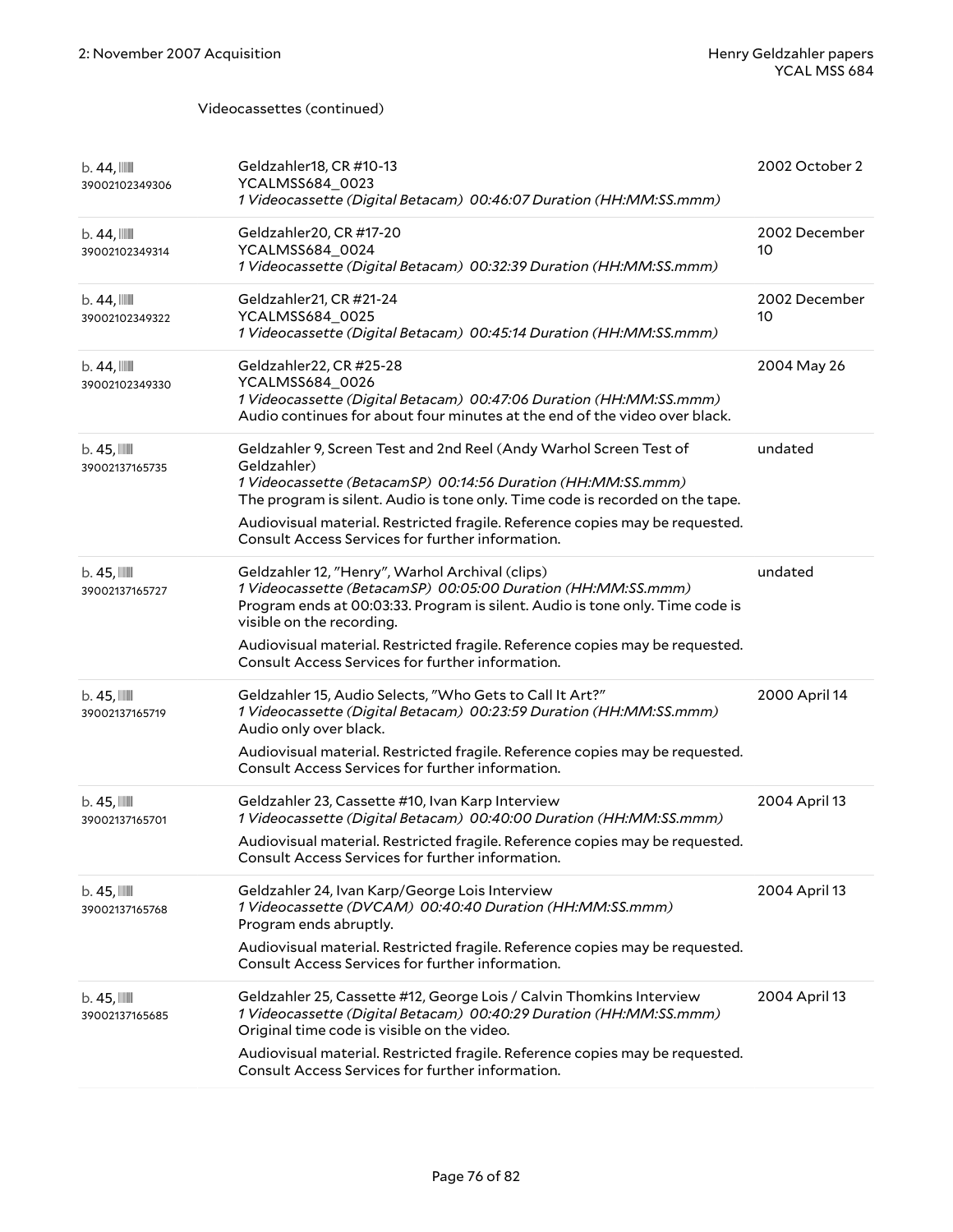#### Videocassettes (continued)

| $b.45$ , $111$<br>39002137165750          | Geldzahler 26 and 27, Calvin Tomkins Interview<br>1 Videocassette (DVCAM) 00:45:44 Duration (HH:MM:SS.mmm)<br>Program ends abruptly.<br>Audiovisual material. Restricted fragile. Reference copies may be requested.<br>Consult Access Services for further information.  | 2004 April 13       |
|-------------------------------------------|---------------------------------------------------------------------------------------------------------------------------------------------------------------------------------------------------------------------------------------------------------------------------|---------------------|
| $b.45$ , $III$<br>39002137165776          | Geldzahler 28 and 28A, Jonas Mekas Interview<br>1 Videocassette (DVCAM) 00:50:04 Duration (HH:MM:SS.mmm)<br>Program ends abruptly.<br>Audiovisual material. Restricted fragile. Reference copies may be requested.<br>Consult Access Services for further information.    | 2004 June 11        |
| $b.45$ , $III$<br>39002137165784          | Geldzahler 29, Jonas Mekas Interview<br>1 Videocassette (DVCAM) 00:29:45 Duration (HH:MM:SS.mmm)<br>Program starts and ends abruptly.<br>Audiovisual material. Restricted fragile. Reference copies may be requested.<br>Consult Access Services for further information. | 2004 June 11        |
| $b.45$ , $111$<br>39002137165743          | Geldzahler 43A, "America's Pop Collector" parts 1 and 2<br>1 Videocassette (DVCAM) 01:14:05 Duration (HH:MM:SS.mmm)<br>Audiovisual material. Restricted fragile. Reference copies may be requested.<br>Consult Access Services for further information.                   | undated             |
| $b.45$ , $11$<br>39002137165693           | Geldzahler 52A, George Lois Interview, part 1<br>1 Videocassette (Digital Betacam) 00:14:07 Duration (HH:MM:SS.mmm)<br>Audiovisual material. Restricted fragile. Reference copies may be requested.<br>Consult Access Services for further information.                   | undated             |
| $b.44$ , $\blacksquare$<br>39002102349348 | Geldzahler 55, Ellsworth Kelly Interviews<br>YCALMSS684_0027<br>1 Videocassette (BetacamSP) 00:34:30 Duration (HH:MM:SS.mmm)                                                                                                                                              | undated             |
| $b.46$ , $\blacksquare$<br>39002102349355 | Reel #4(I) Fox Lorber "Painter's Painting"<br>YCALMSS684_0028<br>1 Videocassette (U-matic) 01:02:58 Duration (HH:MM:SS.mmm)                                                                                                                                               | undated             |
| b. 46, III<br>39002102349363              | Reel # 4(II) Fox Lorber "Painter's Painting"<br>YCALMSS684_0029<br>1 Videocassette (U-matic) 00:06:49 Duration (HH:MM:SS.mmm)<br>A timecode runs across the top of the video.                                                                                             | undated             |
| b. 46, III<br>39002102349371              | Reel # 5 Fox Lorber "Painter's Painting"<br>YCALMSS684_0030<br>1 Videocassette (U-matic) 00:57:25 Duration (HH:MM:SS.mmm)<br>A timecode runs through the entire video at the top of the screen.                                                                           | undated             |
| $b.46$ , $\blacksquare$<br>39002102349389 | Reel #8 "Super Artist Andy Warhol"<br>YCALMSS684_0031<br>1 Videocassette (U-matic) 00:21:00 Duration (HH:MM:SS.mmm)                                                                                                                                                       | 2000 February<br>11 |
| $b.46$ , $\blacksquare$<br>39002102349397 | Reel #9 Screen Test Henry Geldzahler<br>YCALMSS684_0032<br>1 Videocassette (U-matic) 00:15:20 Duration (HH:MM:SS.mmm)<br>A timecode runs at the top of the video.                                                                                                         | 1999                |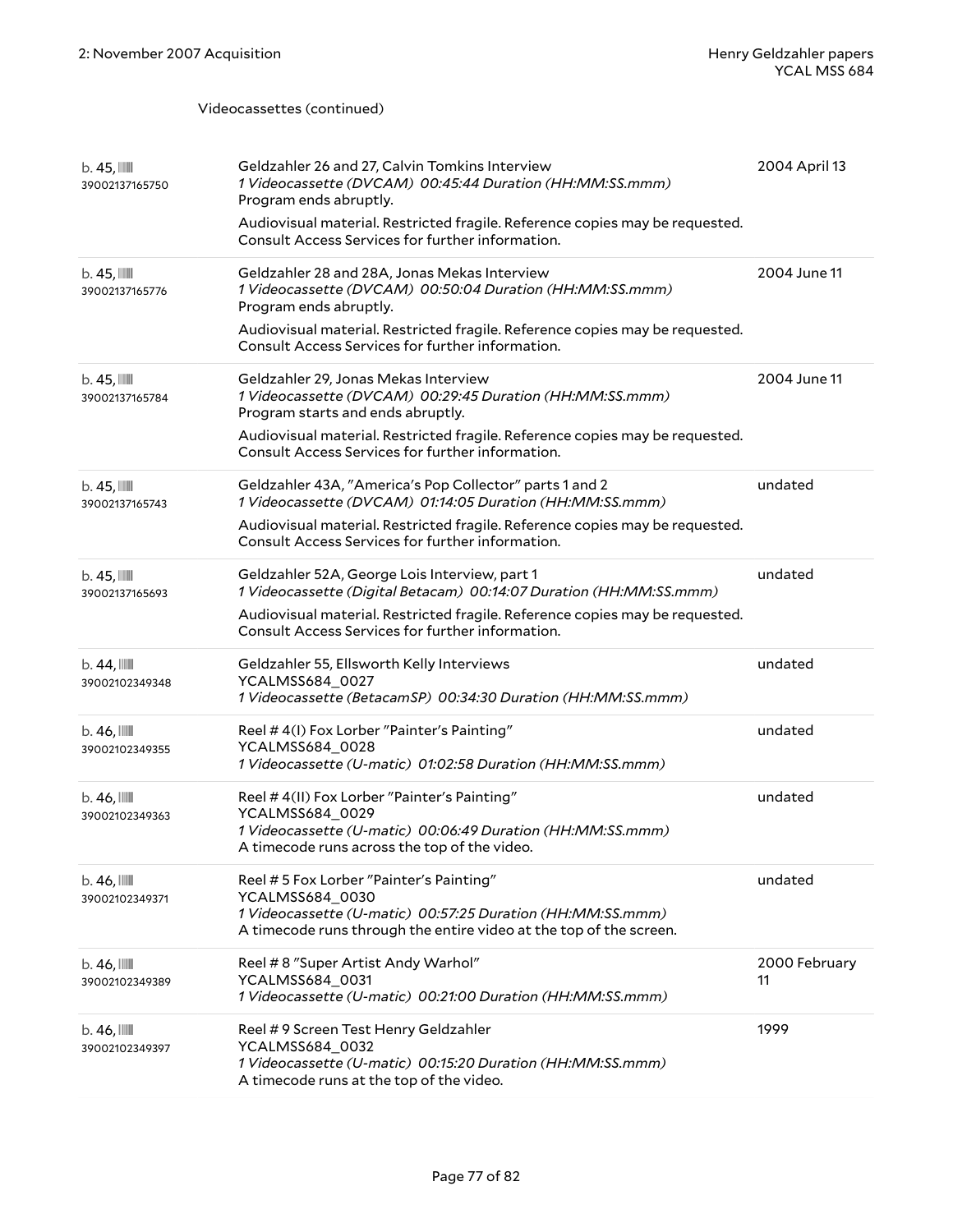#### Videocassettes (continued)

| $b.46$ , $\blacksquare$<br>39002102349405 | Reel #10 Jonas Mekas Print<br>YCALMSS684_0033<br>1 Videocassette (U-matic) 00:22:44 Duration (HH:MM:SS.mmm)                                                                                                                                                                                                                                                                                                  | undated             |
|-------------------------------------------|--------------------------------------------------------------------------------------------------------------------------------------------------------------------------------------------------------------------------------------------------------------------------------------------------------------------------------------------------------------------------------------------------------------|---------------------|
| $b.46$ , $\blacksquare$<br>39002102349413 | Reel #11 (part 1) "Henry" Photo animation<br>YCALMSS684_0034<br>1 Videocassette (U-matic) 00:45:25 Duration (HH:MM:SS.mmm)                                                                                                                                                                                                                                                                                   | 2000 February 4     |
| $b.46$ , $\blacksquare$<br>39002102349421 | Reel #13 (part 1 of 2) "Birth of the Flag"<br>YCALMSS684_0035<br>1 Videocassette (U-matic) 00:39:17 Duration (HH:MM:SS.mmm)<br>Copyright 1974                                                                                                                                                                                                                                                                | 2000 April 4        |
| $b.46$ , $\blacksquare$<br>39002102349439 | Reel #14 "Henry" Photo Death Print<br>YCALMSS684_0036<br>1 Videocassette (U-matic) 00:16:26 Duration (HH:MM:SS.mmm)                                                                                                                                                                                                                                                                                          | 2000 April 4        |
| b. 47                                     | Sound recordings<br>Box 47 (audiocassettes, CD): Use of originals is restricted. Reference copies may<br>be requested. Consult Access Services for further information.<br>Artist Interviews<br>4 Folders                                                                                                                                                                                                    | 1999, 2002          |
| $b.47$ , $\blacksquare$<br>39002137165644 | "Henry", Tape 1<br>1 Audiocassette 01:02:13 Duration (HH:MM:SS.mmm)<br>The program is distorted at times. High frequency background noise is<br>present. Multiple periods of silence are present. Dropouts in the audio<br>are present.<br>Audiovisual material. Restricted fragile. Reference copies may be<br>requested. Consult Access Services for further information.                                  | 1999 November<br>19 |
| $b.47$ , $III$<br>39002137165651          | "Henry", Tape 2<br>1 Audiocassette 00:16:27 Duration (HH:MM:SS.mmm)<br>High amounts of hiss are present. Multiple periods of silence are<br>present. The program is distorted at times.<br>Audiovisual material. Restricted fragile. Reference copies may be<br>requested. Consult Access Services for further information.                                                                                  | 1999 November<br>19 |
| $b.47$ , $\blacksquare$<br>39002137165669 | R1 - "Henry" / "Marc" / "Larry"<br>1 Audiotape: 01:24:46 Duration (HH:MM:SS.mmm) DAT (Digital Audio 10<br>Tape)<br>The program is distorted at times. The program was recorded at a<br>very high level. Dropouts are present over the tone at the end of the<br>program.<br>Audiovisual material. Restricted fragile. Reference copies may be<br>requested. Consult Access Services for further information. | 2002 December       |
| $b.47$ , $III$<br>39002137165677          | "Henry"<br>1 Audiotape 01:02:40 Duration (HH:MM:SS.mmm) DAT (Digital Audio<br>Tape)<br>High background noise is present. The program is distorted at times.<br>Audio, at times, sounds hollow or unclear.                                                                                                                                                                                                    | 2002 October 1      |
| b. 47                                     | Audiovisual material. Restricted fragile. Reference copies may be<br>requested. Consult Access Services for further information.<br>Who Gets To Call It Art? Audio Mixes [CD]                                                                                                                                                                                                                                |                     |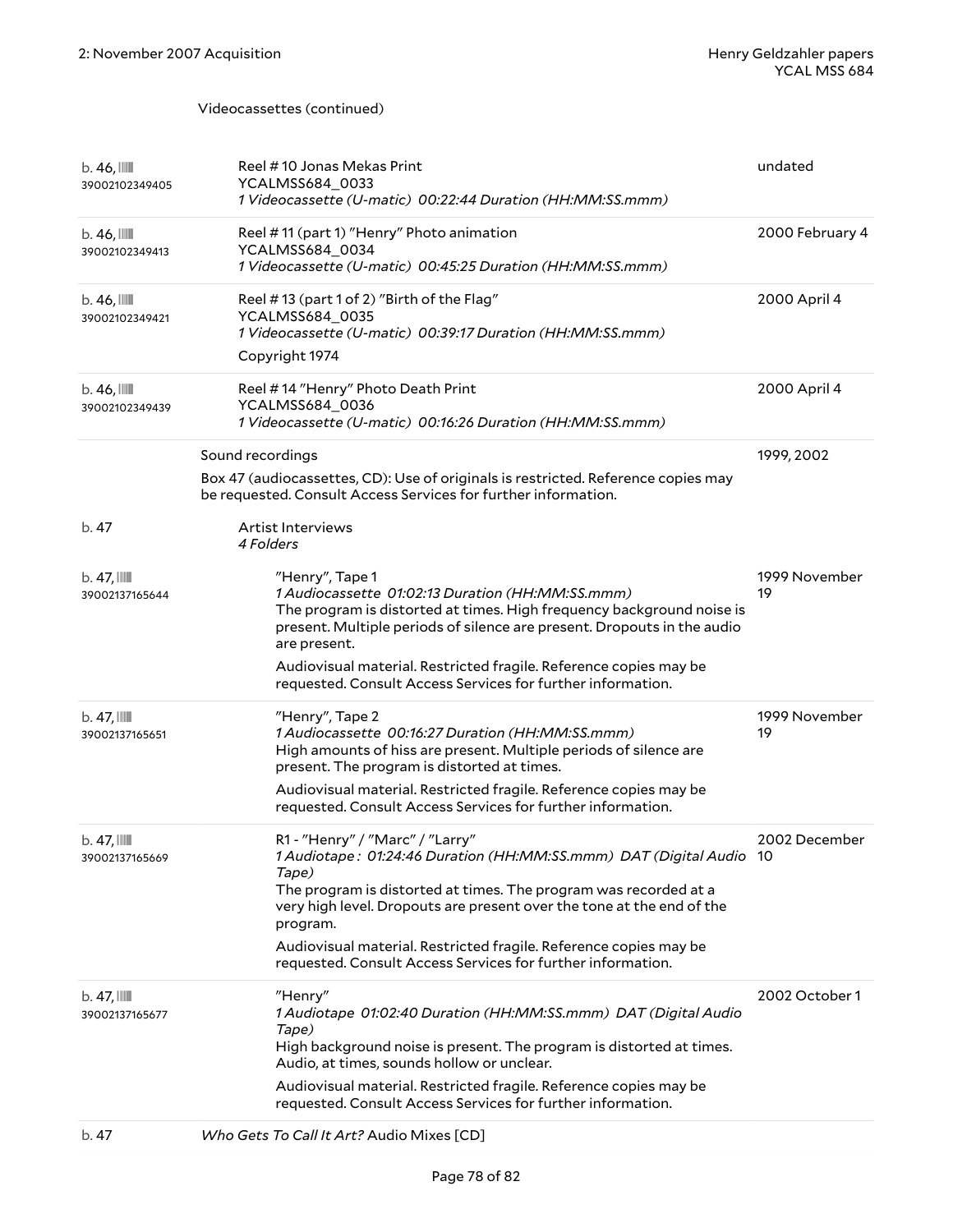|       | Motion picture film                                                                                                 |      |
|-------|---------------------------------------------------------------------------------------------------------------------|------|
| b. 48 | Descriptions from original film reel boxes<br>14 Folders                                                            | 2002 |
|       | "Henry"<br>$(14$ reels)<br>Stored in Reels 52-65 (Cold Storage)                                                     | 2002 |
|       | Restricted fragile material. Reference copies may be requested. Consult<br>Access Services for further information. |      |
| b.60  | "Henry"<br>1 Film Reel (16mm)                                                                                       | 2002 |
| b.62  | "Henry"<br>1 Film Reel (16mm)                                                                                       | 2002 |
| b.65  | "Henry"<br>1 Film Reel (16mm)                                                                                       | 2002 |
| b.64  | "Henry"<br>1 Film Reel (16mm)                                                                                       | 2002 |
| b.63  | "Henry"<br>1 Film Reel (16mm)                                                                                       | 2002 |
| b. 59 | "Henry"<br>1 Film Reel (16mm)                                                                                       | 2002 |
| b.58  | "Henry"<br>1 Film Reel (16mm)                                                                                       | 2002 |
| b. 57 | "Henry"<br>1 Film Reel (16mm)                                                                                       | 2002 |
| b.56  | "Henry"<br>1 Film Reel (16mm)                                                                                       | 2002 |
| b.55  | "Henry"<br>1 Film Reel (16mm)                                                                                       | 2002 |
| b.54  | "Henry"<br>1 Film Reel (16mm)                                                                                       | 2002 |
| b.61  | "Henry"<br>1 Film Reel (16mm)                                                                                       | 2002 |
| b.53  | "Henry"<br>1 Film Reel (16mm)                                                                                       | 2002 |
| b. 52 | "Henry"<br>1 Film Reel (16mm)                                                                                       | 2002 |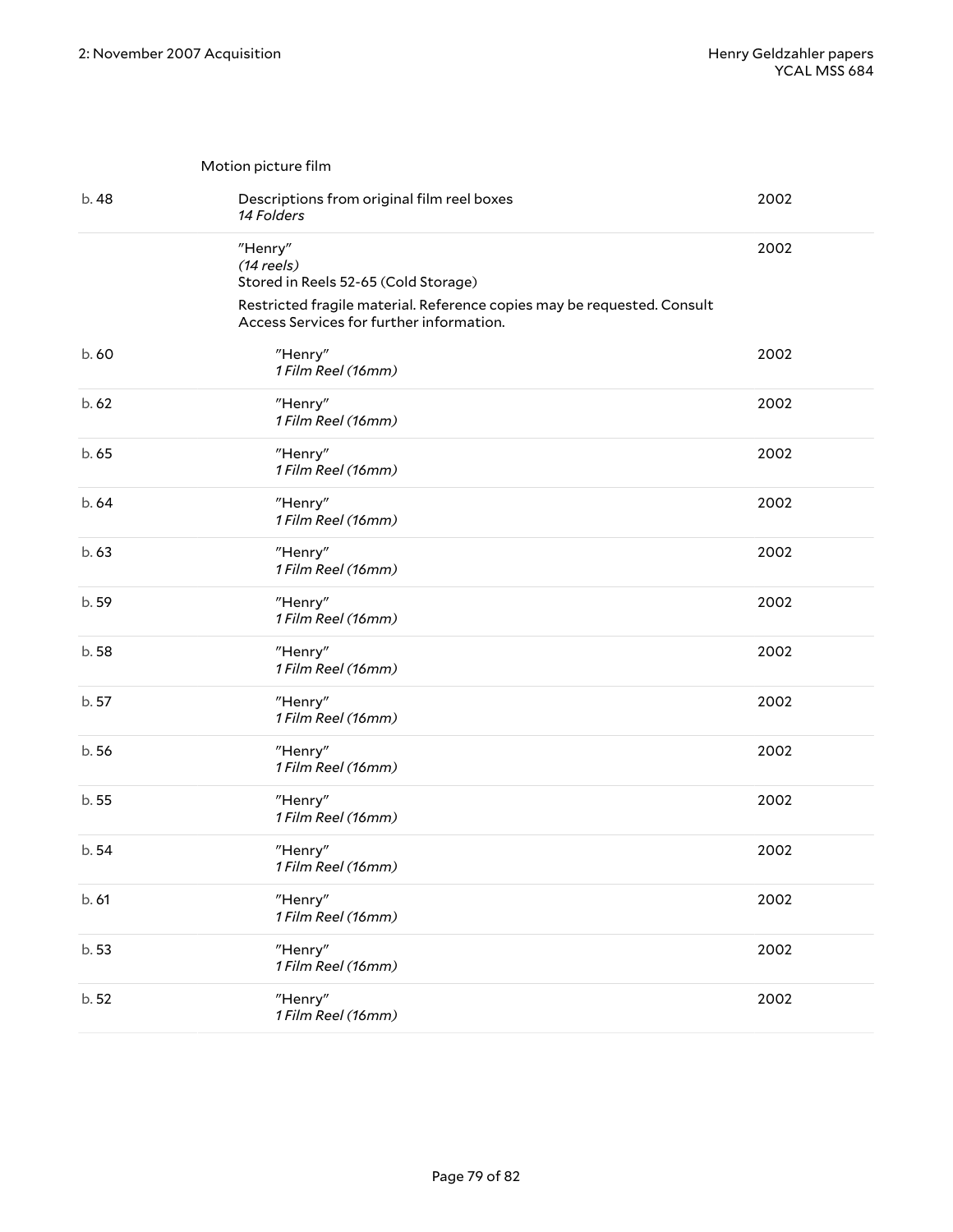## **3: June 2008 Acquisition, 2005-2006**

*0.25 linear feet (1 box)*

*Who Gets to Call it Art?* DVD with promotional material.

Former call number: Uncat MSS 1027.

Gift of Peter Rosen, 2008.

| b.49 | Who Gets to Call It Art?, directed by Peter Rosen [commercial DVD]                                                          | 2005 |
|------|-----------------------------------------------------------------------------------------------------------------------------|------|
|      | DVD: Use of originals is restricted. Reference copies may be requested. Consult<br>Access Services for further information. |      |
| b.49 | Who Gets to Call It Art?, postcard                                                                                          |      |
| b.49 | Who Gets to Call It Art?, spiral bound scrapbook of reviews                                                                 |      |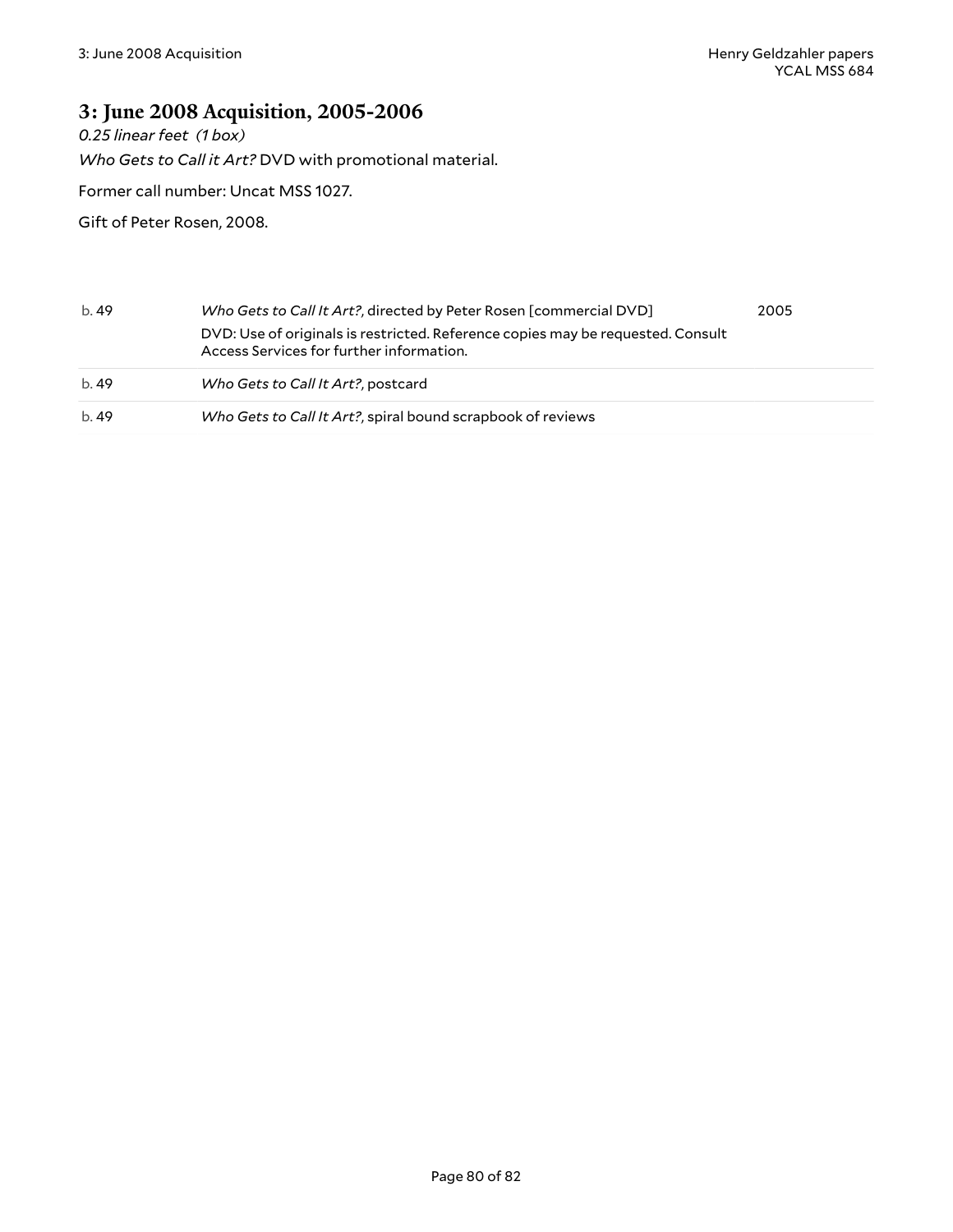## **4: October 2009 Acquisition, 1994**

*0.25 linear feet (1 box)*

Gift of the Metropolitan Museum of Art, 2009.

Former call number: Uncat MSS 1228.

b. 50, 39002102370286 "Gathering of Family and Friends, 1935-1994: The Metropolitan Museum of Art" YCALMSS684\_0037 *1 Videocassette (VHS) 01:07:58 Duration (HH:MM:SS.mmm)* Videocassette: Use of originals is restricted. Reference copies may be requested. Consult Access Services for further information. 1994 October 3